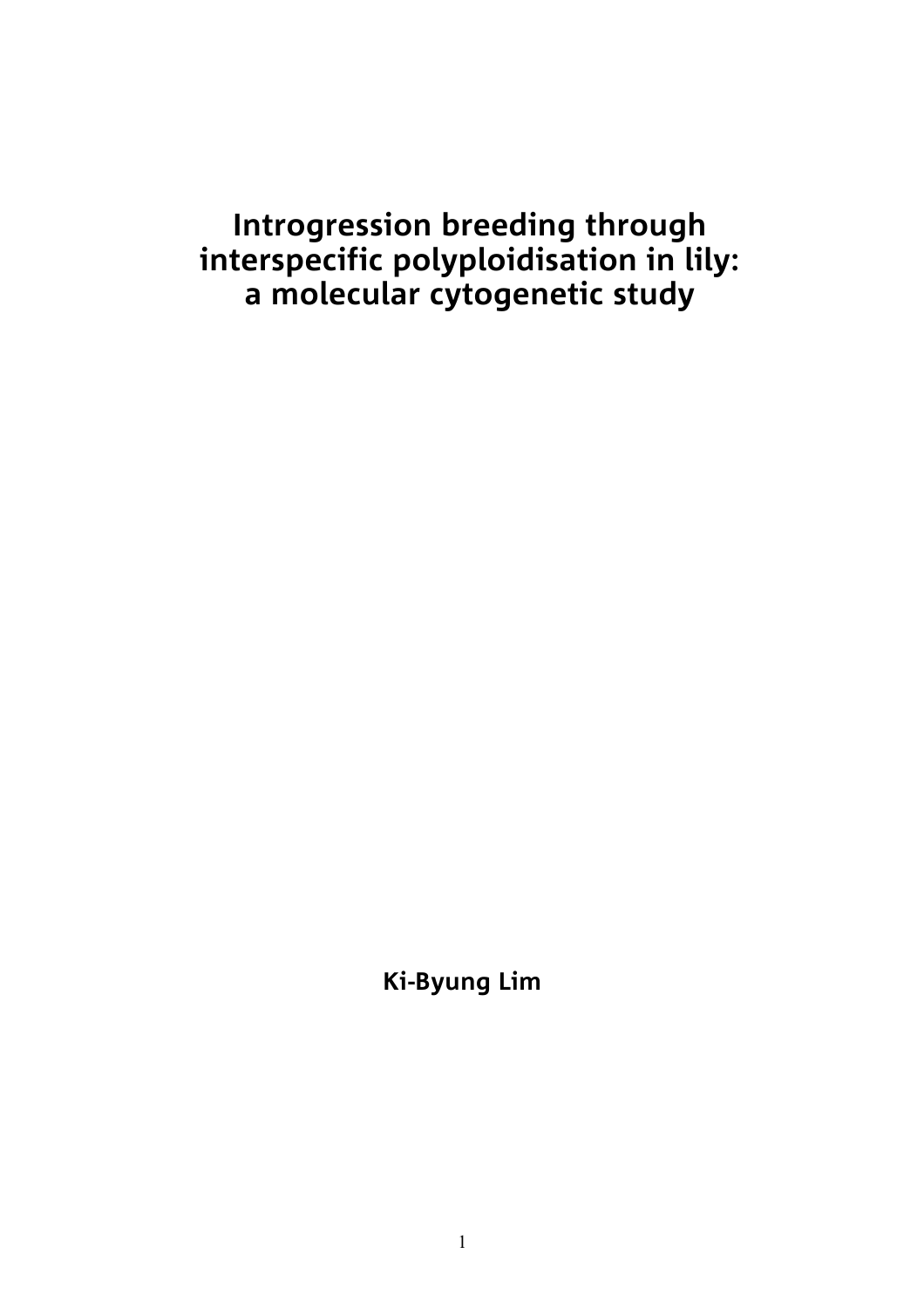| Promotor:      | Dr. Ir. E. Jacobsen<br>Hoogleraar in de Plantenveredeling,<br>in het bijzonder de genetiche variatie en reproductie         |
|----------------|-----------------------------------------------------------------------------------------------------------------------------|
| Co-promotoren: | Dr. Ir. Jaap M. van Tuyl<br>Senior Research Scientist, Business unit Genetics<br>and Breeding, Plant Research International |
|                | Dr. J. Hans de Jong<br>Universitair Hoofddocent, Laboratorium voor Genetica                                                 |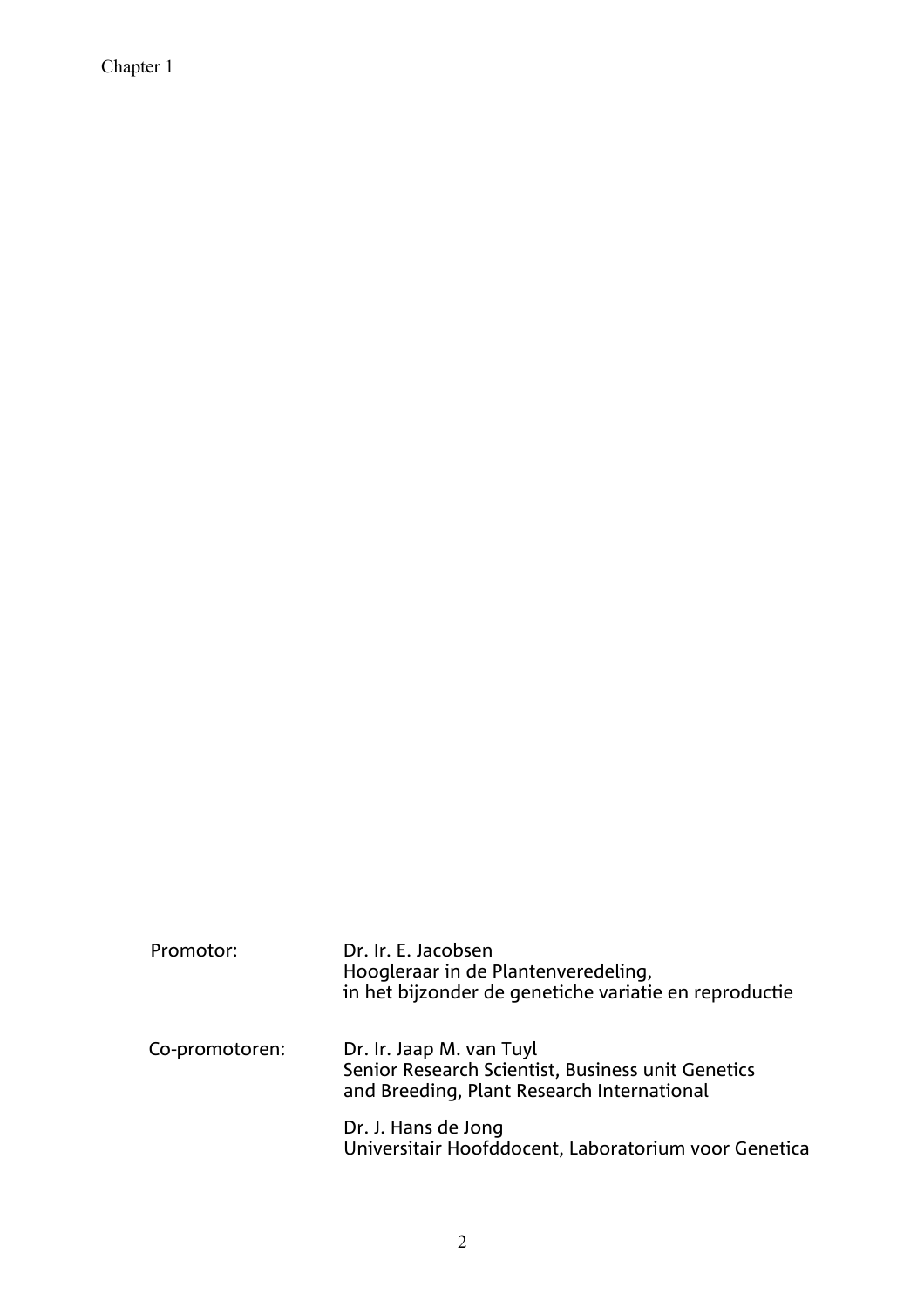KI-BYUNG LIM

## **Introgression breeding through interspecific polyploidisation in lily: a molecular cytogenetic study**

Proefschrift

ter verkrijging van de graad van doctor op gezag van de Rector Magnificus van Wageningen Universiteit, Dr. ir. L. Speelman, in het openbaar te verdedigen op maandag 27 november, 2000 des namiddags te vier uur in de Aula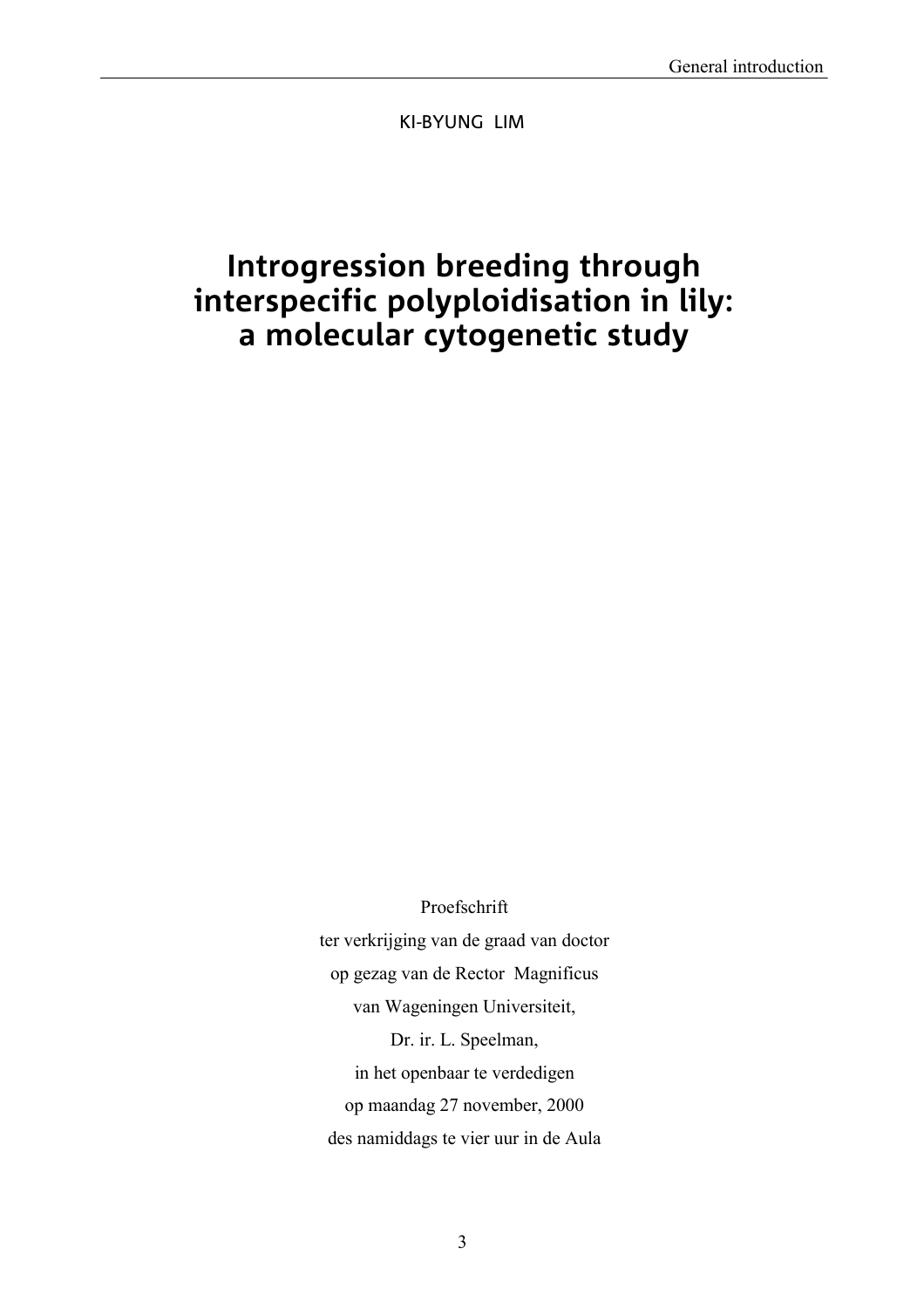*. The investigations described in this thesis were carried out at the Business Unit Genetics and Breeding, Plant Research International, Wageningen, The Netherlands. The research was supported by associated Dutch lily breeding companies.*

#### CIP-DATA KONINKLIJKE BIBLIOTHEEK, DEN HAAG

LIM K.B. 2000

#### **Introgression Breeding through Interspecific Polyploidisation in lily: A Molecular Cytogenetic Study / Ki-Byung Lim – [S.I.:s.n.]**

Thesis Wageningen University – with references- with summaries in English, Dutch and Korean. Laboratory of Plant Breeding, P.O. Box 386, 6700 AJ, Wageningen, NL.

ISBN 90-5808-311-X

#### **Keywords**

*Lilium longiflorum*, *Lilium rubellum*, Asiatic hybrid, genomic *in situ* hybridization (GISH), fluorescence *in situ* hybridization (FISH), unreduced (2n) gametes, first meiotic restitution (FDR), indeterminate meiotic restitution (IMR), polyploidization, preferential pairing, forced pairing, meiosis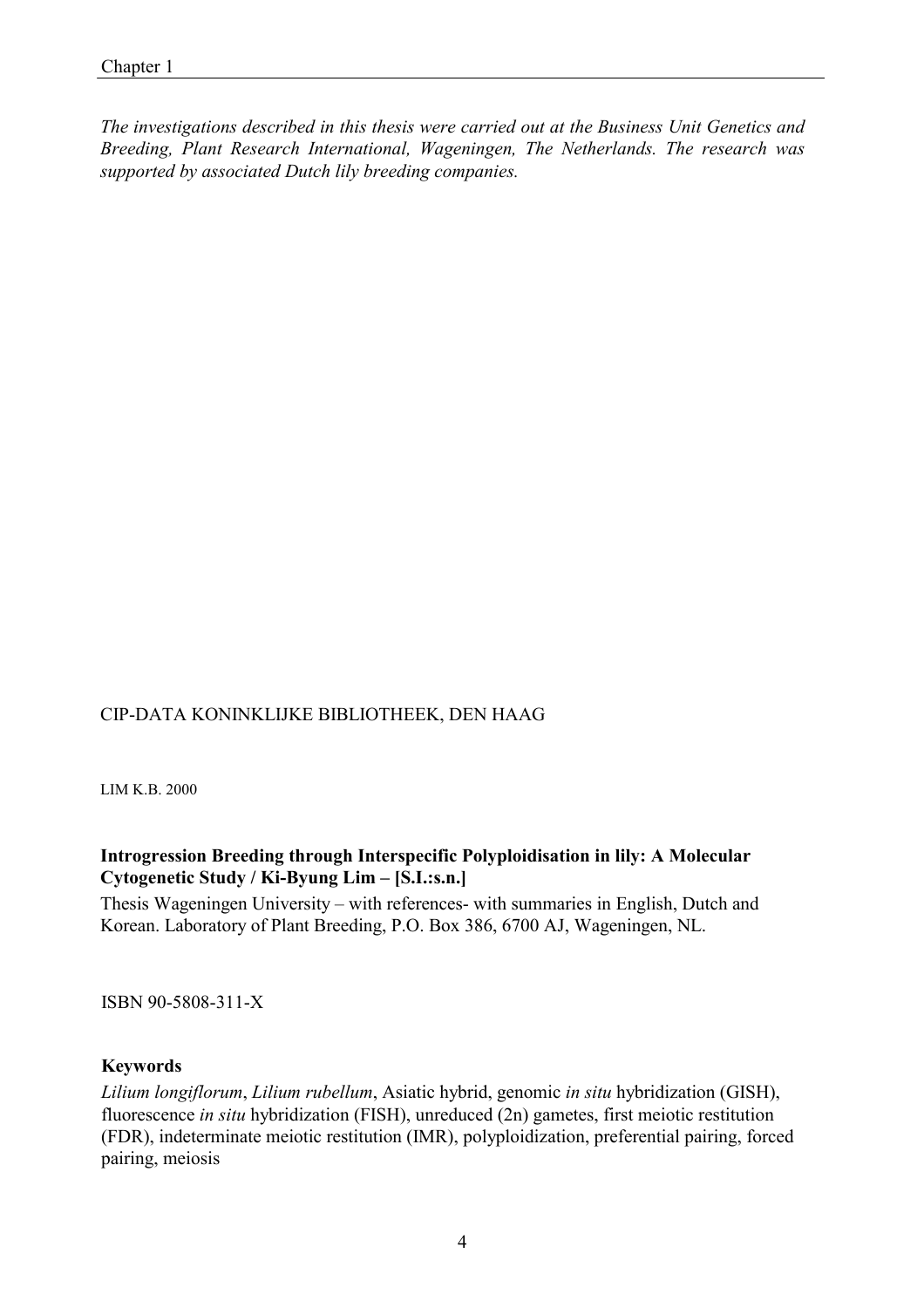# **Acknowledgements**

When I arrived here in the Netherlands, my first impression was that Dutch people have a lot of humanism, being so kind to foreigners and loving nature especially flowers and plants. In course of time, my early belief has become stronger. Many people at CPRO-DLO (now, Plant Research International) and the University have helped me since I first started my study. For the financial support, I would like to thank the Korea Research Foundation (KRF) who supported my living expenses for two years.

First, I would like to express my gratitude to my promoter, Prof. Evert Jacobsen, for making it possible for me to study at Wageningen University. Although he was one of the busiest people in Wageningen, he had made many efforts to finish this thesis within a short period. With his kind guidance and review of the manuscripts for publication and chapters for this thesis, I have to agree that his efforts contributed a great deal to this thesis.

I would like to appreciate Dr. Jaap van Tuyl, my co-promoter, for enormous help, teaching me about lilies, guiding my study and accumulating the sentiment between a teacher and a disciple. Our family is indebted very much to him and his wife Nolly. I still remember the historic moment of our first meeting in 1991 at the same greenhouse as we now use for lily breeding research. Looking back upon the past three years, we enjoyed our work very much. On many occasions, I felt utmost pleasure with the results and the fact that I am working with him.

I am grateful to Dr. Hans de Jong, my co-promoter, who spent a lot of time for teaching the chromosome preparation techniques and cytogenetics, especially FISH techniques. His excellent reviews and comments were most helpful. I have learned writing skill from him although I still have to learn a lot more.

I would like to thank Dr. Munikote S. Ramanna sincerely. He has been teaching me the cytogenetics in practice and in theory. I have to confess that his concrete and profound knowledge on plant cytogenetics has influenced this thesis very much. Our meeting was so dramatic that I cannot express in any words here. It seems that our meeting was predestinated.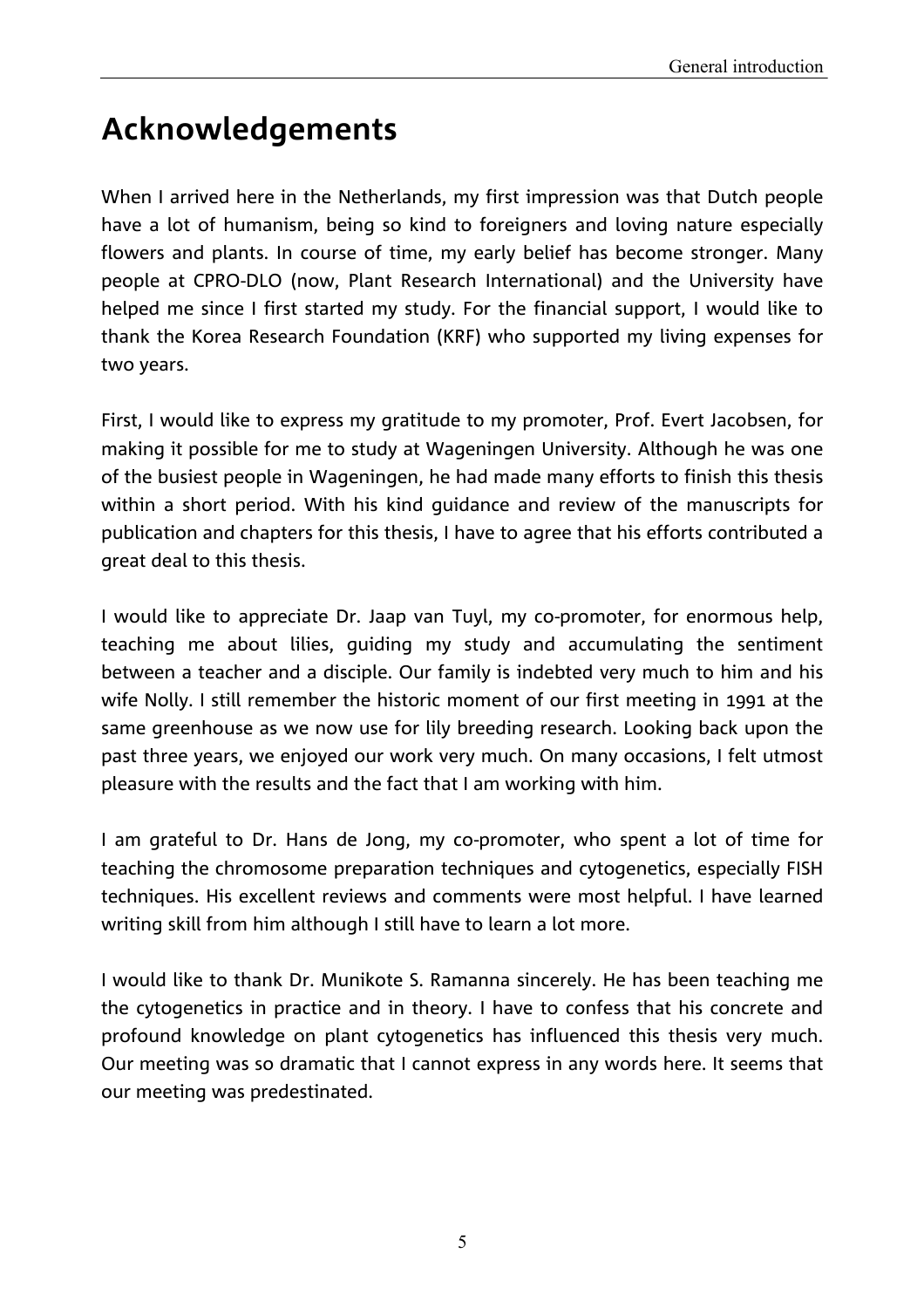I am especially grateful to Prof. Dr. Jae-Dong Chung, my former promoter, who had been guiding me for 16 years since 1981. I am indebted very much to him both personally and academically.

My thanks go to Dr. Paul Fransz who taught me the basic FISH techniques in theory and in practice. I have gained much cytogenetic knowledge from him as well as the attitude of a real researcher.

I also would like to express my appreciation to Drs. Ton Peters, Silvan Kamstra and Anja Kuipers and Jannie Wennekes for providing rDNA probes and background knowledge for the experiments.

I would like to thank all the people who work in our laboratory, especially Greetje Kuiper, Bernadette van Kronenburg, Ronald Snijder, Joke Mouris, Ingrid Maas, Herma Koehorst and Dr. Ludmila Khrustaleva. We had pleasant moments in our lab. I will never forget all the nice time we had during the past three years. I also would like to thank A. van Dijken, J. Mathijsen and A. Wessels for taking care of the materials in the greenhouse.

My special thanks go to Drs. Edwin van der Vossen, René Klein Lankhorst, Sjaak van Heusden and Wim Dirkse for teaching me essential knowledge and techniques on molecular biology.

I will not forget the kind help and encouragement that I received from Drs. Ton den Nijs, Hein van Holsteijn, Huub Löffler, Chris Kik, Arend Kootstra, Robert van Loo and Si-Jun Zheng.

I want to express my gratitude to all the Korean students in Wageningen with whom I shared a lot of pleasure during the past three years. Many of the parties and discussion meetings with them were highly refreshing. I hope that all of them will have much success with their study in Wageningen.

Finally, I would like to thank my parents and my wife for enduring all difficulties during the past 12 years or even more. I would like to believe in one of the Korean proverbs "Sweet after bitter".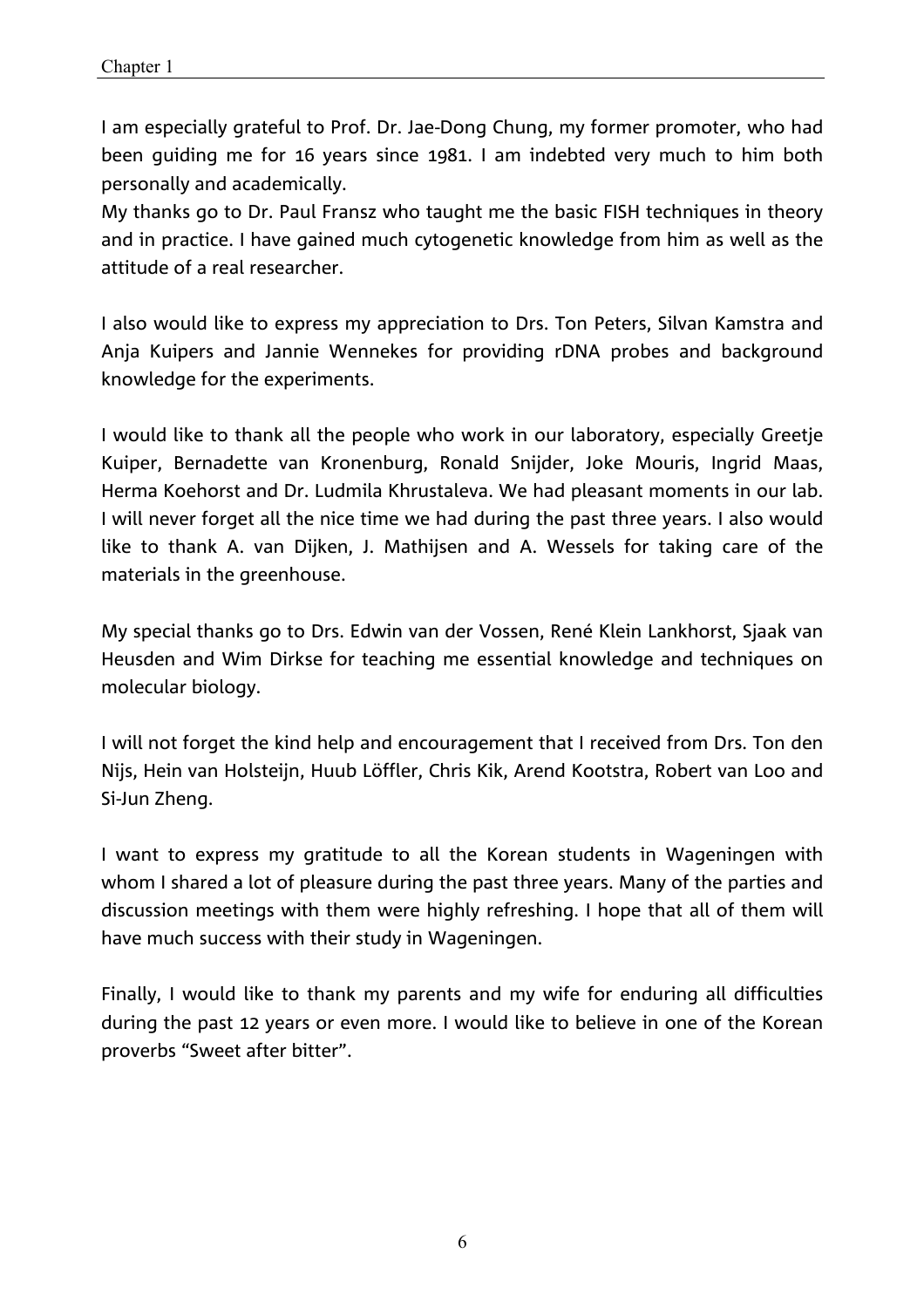# **Abstract**

This thesis describes the introgression breeding through mitotic and meiotic polyploidisation of lily hybrids analysed by genomic *in situ* hybridisation (GISH) and fluorescence *in situ* hybridisation (FISH). The karyotypes of *L. longiflorum* and *L. rubellum* species were made by using conventional and molecular cytogenetic techniques. Microscopic observations of meiotic chromosome behaviour of *L. longiflorum* Asiatic interspecific hybrids revealed a novel type of nuclear restitution, the so-called, 'Indeterminate Meiotic Restitution' (IMR). First Division Restitution (FDR), Second Division Restitution (SDR) and IMR were compared in relation to their genetic consequences. Introgression of homoeologous chromosomes and chromosome segments from donor species into recipients was analysed through chromosome painting techniques. The systematic methods of breakthroughs of sterility of  $F_1$  interspecific hybrids and their BC individuals were discussed.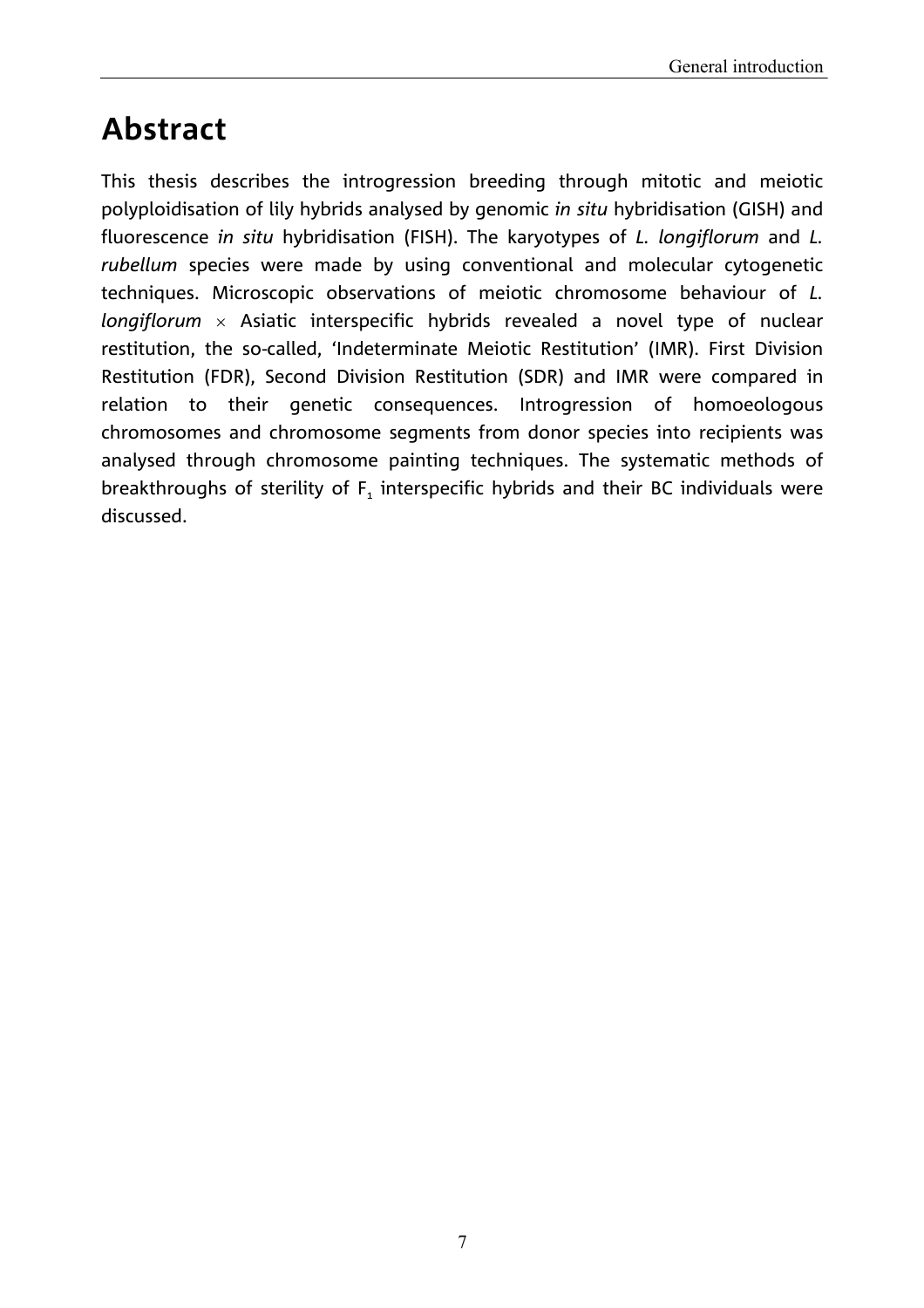# **Abbreviations**

| C-bands        | Constitutive heterochromatin bands           |
|----------------|----------------------------------------------|
| <b>DAPI</b>    | 4',6-diaminido-2-phenylindole                |
| <b>DNA</b>     | deoxyribonucleic acid                        |
| dUTP           | deoxy-uridine-5'-triphosphate                |
| <b>EMCs</b>    | Egg Mother Cells                             |
| <b>FDA</b>     | fluorescein diacetate                        |
| <b>FDR</b>     | <b>First Division Restitution</b>            |
| <b>FISH</b>    | Eluorescence in situ hybridization           |
| <b>FITC</b>    | fluorescein isothiocyanate                   |
| <b>GISH</b>    | Genomic in situ hybridization                |
| $\mathbf{I}$   | Univalent(s)                                 |
| $\mathbf{II}$  | Bivalent(s)                                  |
| <b>IMR</b>     | Indeterminate Meiotic Restitution            |
| <b>LSV</b>     | Lily Symptomless Virus                       |
| <b>LVX</b>     | Lily Virus X                                 |
| <b>NORs</b>    | Nucleolar Organizer Regions                  |
| pg             | pico grams                                   |
| PI.            | Propidium lodide                             |
| <b>PMCs</b>    | Pollen Mother Cells                          |
| Q-banding      | <b>Quinacrine banding</b>                    |
| rDNA           | ribosomal DNA                                |
| <b>RNase A</b> | Ribonuclease A                               |
| <b>SDR</b>     | <b>Second Division Restitution</b>           |
| <b>SDS</b>     | Sodium Dodecyl Sulfate                       |
| <b>SSC</b>     | <b>Standard Saline Citrate</b>               |
| <b>TBV</b>     | Tulip Breaking Virus                         |
| <b>VBN</b>     | Vereniging van Bloemenveilingen in Nederland |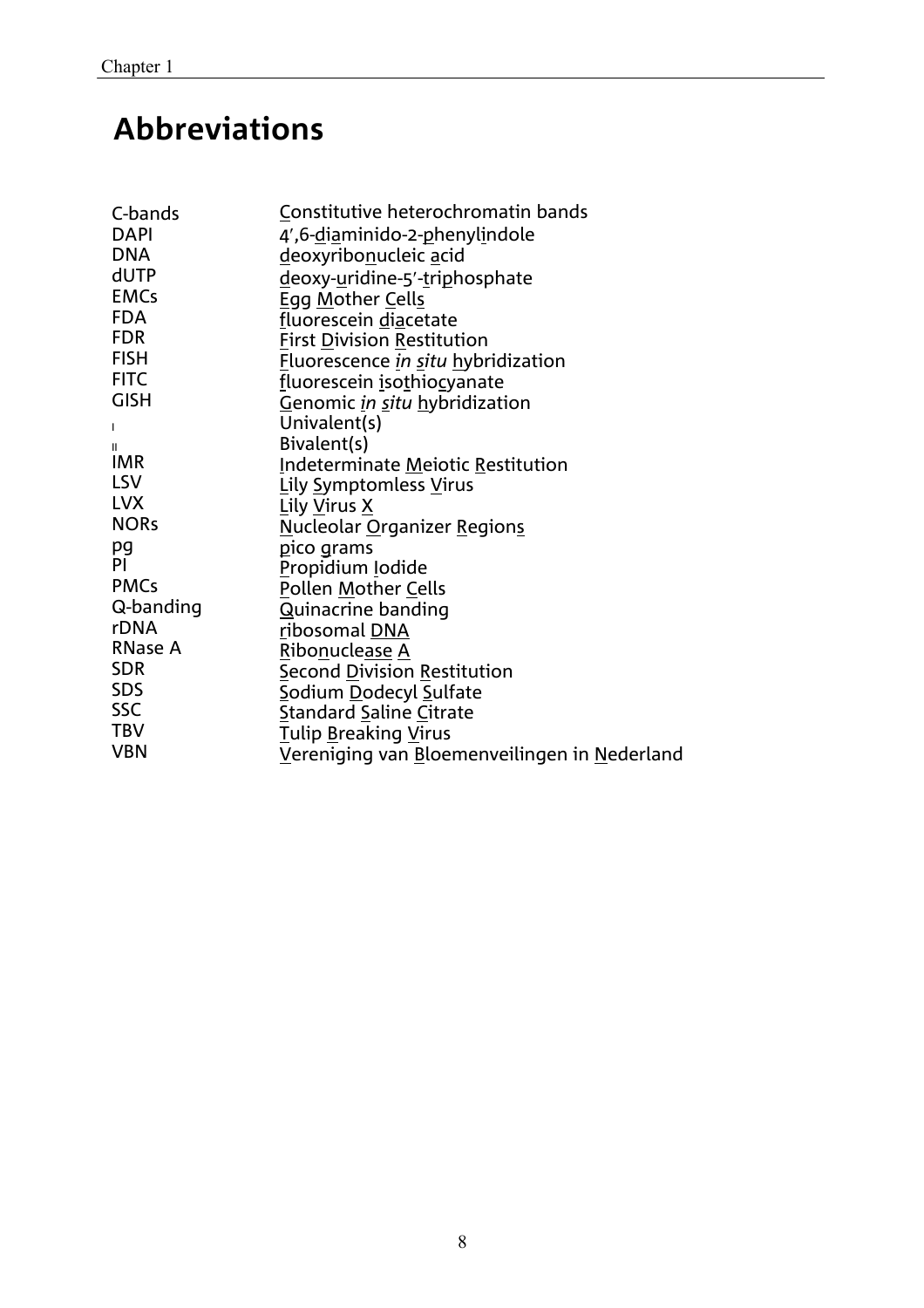# **CONTENTS**

| <b>Chapter 1</b>                                                                                                                                                          | $\mathbf{1}$ |
|---------------------------------------------------------------------------------------------------------------------------------------------------------------------------|--------------|
| <b>Chapter 2</b><br>Karyotype analysis of Lilium longiflorum Thunb. and L. rubellum<br>Baker by chromosome banding and fluorescence in situ hybridisation                 | 15           |
| <b>Chapter 3</b><br>Introgression of Lilium rubellum Baker chromosomes into L.<br><i>longiflorum</i> Thunb.: a genome painting study of the $F_1$ hybrid, BC <sub>1</sub> | 29           |
| Chapter 4<br>Indeterminate meiotic restitution (IMR): a novel type of meiotic<br>nuclear restitution mechanism detected in interspecific lily hybrids by                  | 39           |
| <b>Chapter 5</b><br>Indeterminate meiotic restitution (IMR) leads to unusual<br>chromosome constitution in 2n-gametes: a GISH analysis of $BC1$                           | 55           |
| <b>Chapter 6</b><br>Evaluation of BC, progenies derived from interploidy crosses<br>between triploid $BC_1$ and several Lilium hybrids: a flowcytometric                  | 69           |
| Chapter 7                                                                                                                                                                 | 83           |
|                                                                                                                                                                           | 89           |
|                                                                                                                                                                           | 99           |
|                                                                                                                                                                           | 113          |
|                                                                                                                                                                           | 115          |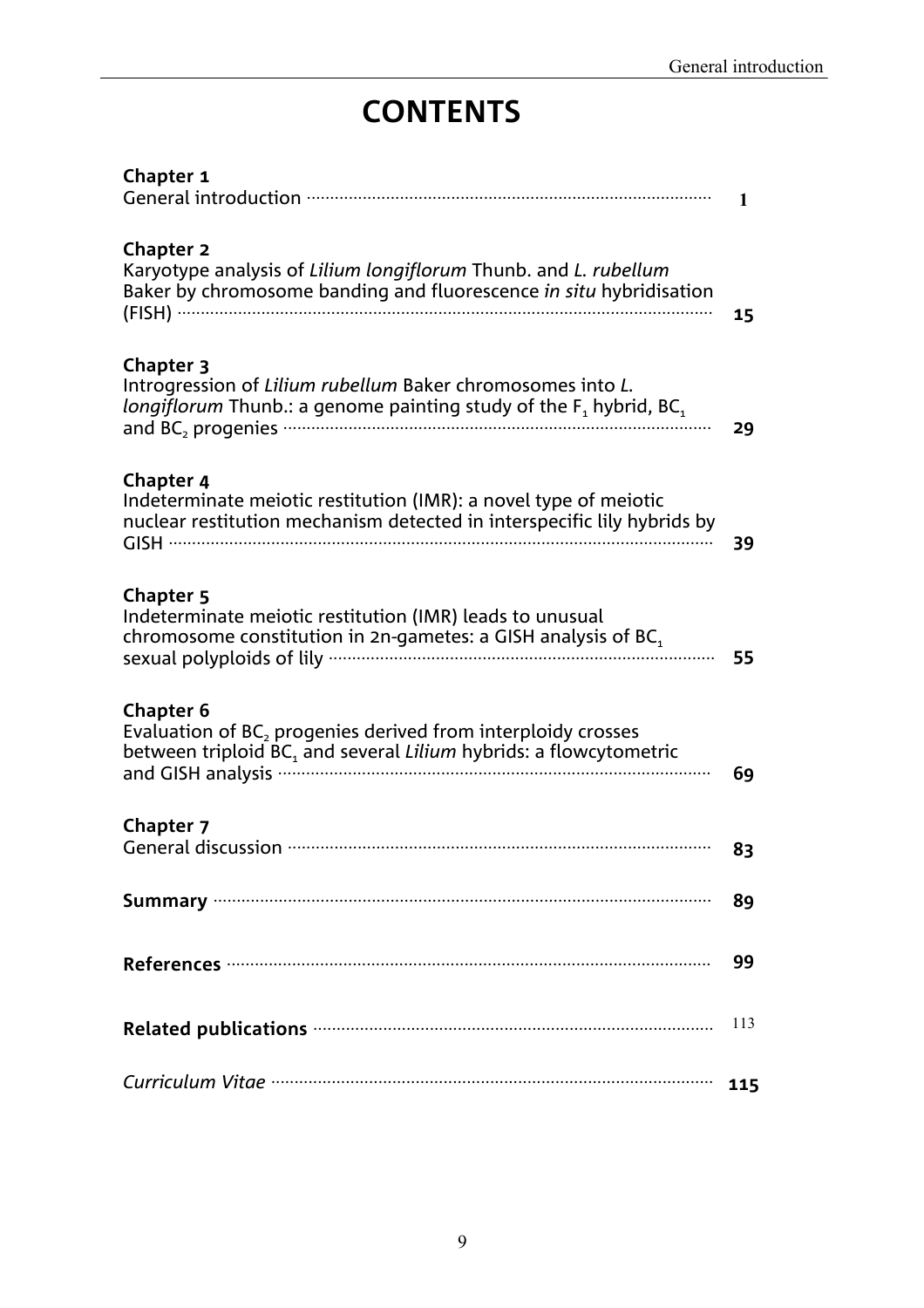## **General introduction**

#### **The genus** *Lilium* **L.**

The lily has an ancient heritage dating back some 36 centuries. It can be traced back to the Middle Minoan IIIA-B period (ca. 1750-1675 B.C.) when Cretan vases and frescoes celebrated its beauty, pure white colour and elegant fragrance (Evans 1921, 1930; Woodcock and Stearn 1950). It belongs to the genus *Lilium* of the family Liliaceae, which comprises over 80 species (Comber 1949, De Jong 1974). All species are dispersed in the Northern Hemisphere (10 $\degree$  to 60 $\degree$ ), mainly in Asia, North America and Europe. Today, the lily occupies a prominent place in horticulture as a cut flower, pot and garden plant. About 1500 million bulbs are produced around the world; most commonly in the Netherlands, Japan and the United States of America but more recently also in the Southern Hemisphere lands such as Australia and Chile. As a cut flower, lily is now ranked as the fourth most important crop in the Netherlands (statistic data from VBN 2000).

The genus *Lilium* was classified into seven sections by Comber (1949) and later revised by Lighty (1968) and De Jong (1974). The seven sections are Martagon, Pseudolirium, Lilium (Liriotypus), Archelirion, Sinomartagon, Leucolirion and Daurolirion, a classification based upon 15 morphological and physiological characters by Comber (1949). Because of its wide range of flower shape, size, colour and morphological characteristics in some sections, the Leucolirion, Sinomartagon and Archelirion sections are the most important groups economically. Interspecific hybrids within the sections, especially Asiatic hybrids, have been bred since the early 1800s (Shimizu 1987). The distinctive characters of three important hybrids groups for cut flowers are:

- 1) **The Longiflorum hybrids** (**L**-genome) group in the Leucolirion section has trumpet-shaped, pure white flowers, a distinctive fragrance, year-round forcing ability and mostly outward-facing flowers;
- 2) **The Asiatic hybrids** (**A**-genome) group in the Sinomartagon section possesses a range of flower colours (orange, yellow, white, pink, red, purple and salmon),

#### **To my wife and lovely two**

mostly upright-facing flowers with early (*L. cernuum* Komarov) to late (*L. callosum* Sieb. et Zucc.) flowering;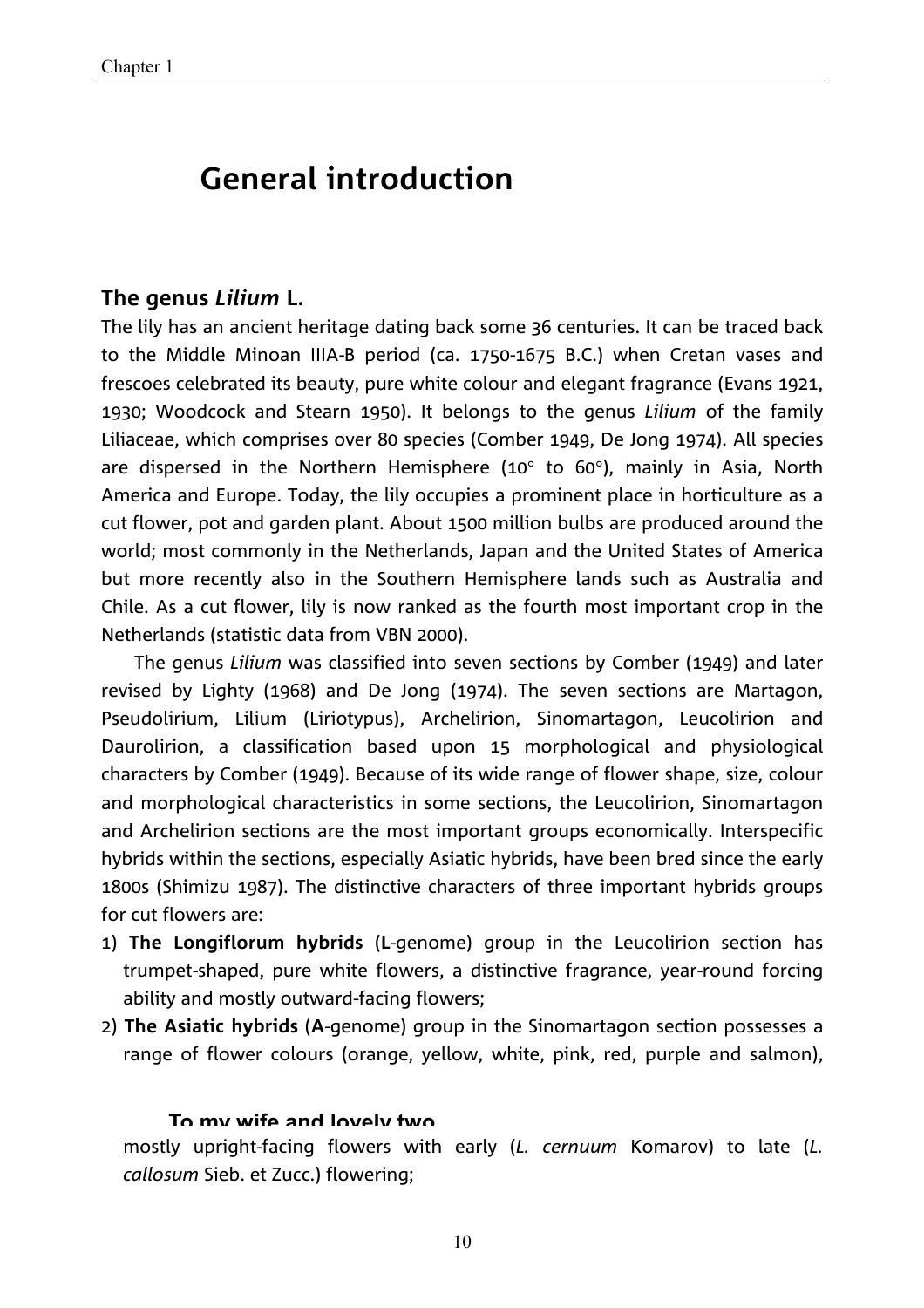3) **The Oriental hybrids** (**O**-genome) group in the Archelirion section has large, pink or white flowers, a strong fragrance, sturdy stem, wide dark-green leaf shape and early (*L. rubellum* Baker) to late flowering (*L. nobilissimum* Makino).

The major commercial cultivars are Asiatic hybrids originating from interspecific crosses between species of the Sinomartagon section, Oriental hybrids derived from crosses in the Archelirion section, and *Longiflorum* hybrids obtained from *L. longiflorum* Thunb. or crosses of *L. longiflorum* and *L. formosanum* Wallace.

As many as 12 species of the Sinomartagon section are involved in the present cultivars of the Asiatic hybrids: *L. amabile* Palibin (Korean lily; orange or yellow colour), *L. bulbiferum* Linn. (orange, upright-facing), *L. cernuum* (early flowering, white or pink colour), *L. concolor* Salisb. (small flower, early, upright-facing), *L. dauricum* Ker-Gawler (early flowering, upright-facing, hairy and *Fusarium* resistant), *L. davidii* Elwes (orange with black spots), *L. lancifolium* Thunb. (strong stem, vigorous, hairy and bulbil formation) *L. lankongense* Franchet (pink and fire spots), *L. leichtlinii* Hook. (citron-yellow or orange with hairy buds), *L. maculatum* Thunb. (upright-facing) and *L. pumilum* D.C. (orange or yellow flower colour and dwarf) (Woodcock and Stearn 1950).

At least five species of the Archelirion section - *L. alexandrae* Wallace*, L. auratum* Lindley*, L. nobilissimum*, *L. rubellum* and *L. speciosum* Thunb. - have been intercrossed (Beattie and White 1993). Their hybrids are referred to as Oriental hybrids. *L*. *japonicum* Thunb. was also used as parent for the Oriental hybrids (McRae 1998).

#### **Trends in lily breeding**

About 7,000 lily cultivars were registered since 1960 (Leslie 1982). Active lily breeding work was seen in Japan between the 1920s and 1940s, in Australia and New Zealand during the 1950s and 1960s, in the United States of America from the 1960s to 1970s. Moreover, it has been since 25 years predominantly carried out in the Netherlands. Due to the release of many tetraploid clones from Plant Research International (former IVT, CPRO-DLO) to Dutch commercial breeders, the number of polyploid cultivars has steadily increased during the last decade (Van Tuyl et al. 1991; Schmitzer 1991). Especially in the case of Asiatic hybrids many of the diploid cultivars have been replaced by the tri- and tetraploid and the **LA**-hybrids are mainly triploids. In contrast, all of the commercial *L. longiflorum* and Oriental hybrids are still diploid (Van Tuyl, personal communication).

Interspecific polyploid cultivars have been produced as a result of the recent employment of interspecific hybridisation. Examples include, respectively, **LA-**, **LO-**, **OA-** and **OT-**hybrids derived from *L. longiflorum* (**L**) and Asiatic hybrids (**A**), *L.*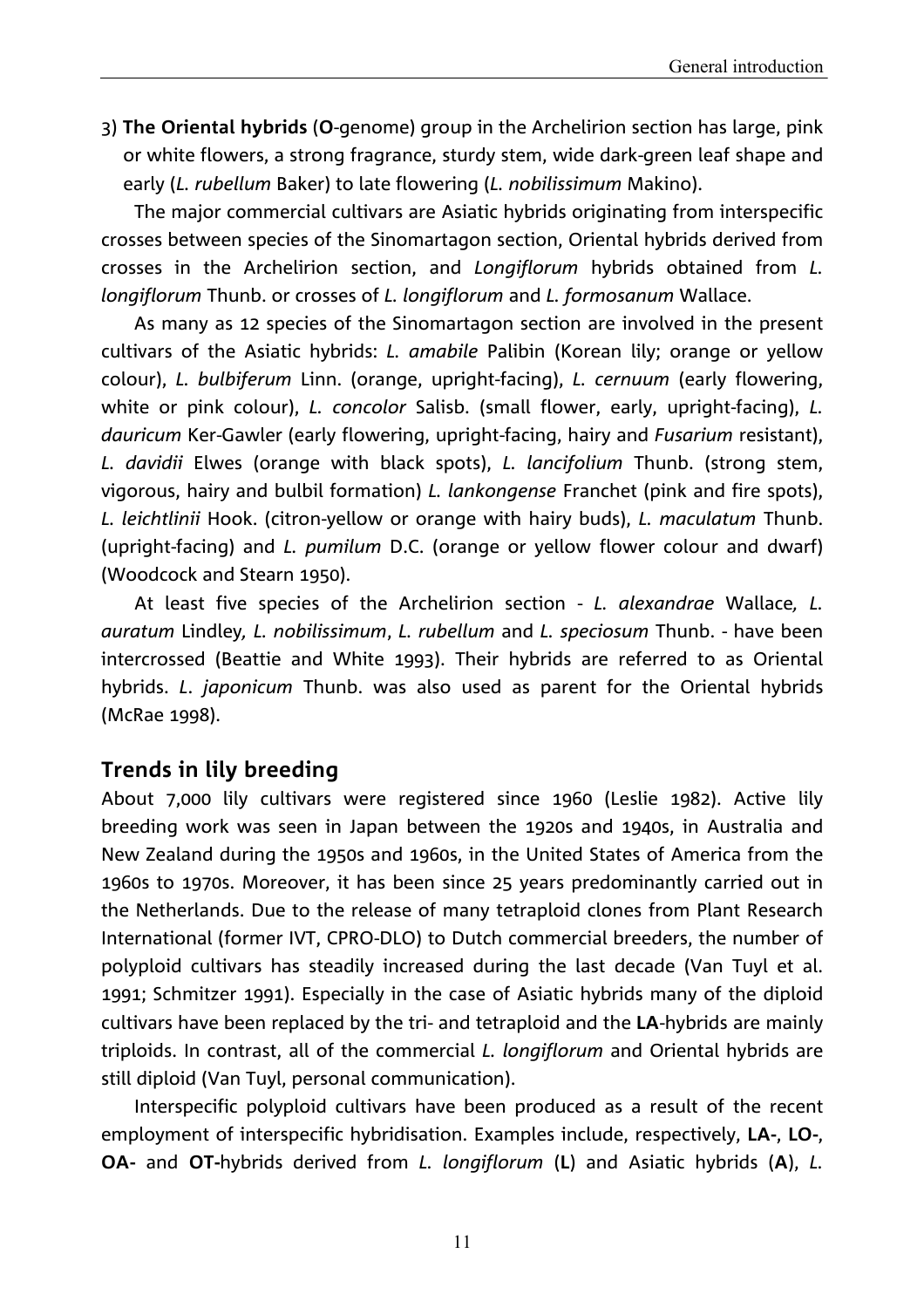*longiflorum* (**L**) and Oriental hybrids (**O**), Oriental hybrids (**O**) and Asiatic hybrids (**A**), and Oriental hybrids (**O**) and Trumpet hybrids (**T**; Leucolirion section).

Modern lily breeding aims at combining the three distinctive hybrid groups; Longiflorum-, Asiatic- and Oriental-hybrids. For example, **LA**-hybrids have become popular in the market over the past 10 years because of their flower shape and size, upright-facing, sturdy-long stem, early flowering and scent which was not available in Asiatic hybrids. By expanding interspecific hybridisation between **LO**-hybrids and **OT**-hybrids, new types of interspecific hybrids will soon be on the market together with **OA**-hybrids. **OLA**-hybrids derived from merging the three hybrid groups are also available to become cultivars.

### **Interspecific hybridisation in lily**

Many valuable horticultural characters are present in the different species of the genus *Lilium*. Commercially important characters include:

- 1) Resistance to diseases such as bulb rot (*Fusarium*), *Botrytis* and several viruses (TBV, LSV and LVX);
- 2) Phenotypic characteristics such as flower shapes, sturdy stem, new colours and fragrance;
- 3) Physiological characteristics such as low-light intensity and heat tolerance, leaf scorch, year-round forcing ability, long-term storage ability and bulb growth speed.

Some well-known examples of valuable characters among species are the following:

- 1) L. auratum (Archelirion section) for large flower size;
- *2) L. candidum* (Lilium section) for low-temperature and low-light intensity tolerance;
- *3) L. concolor* (Sinomartagon section) for flower shape and upright-facing small flower size;
- *4) L. dauricum* (Sinomartagon section) for *Fusarium* resistance;
- *5) L. henryi* (Leucolirion section) for its virus resistance;
- *6) L. longiflorum* (Leucolirion section) for year-round forcing ability;
- *7) L. nepalense* Don and *L. primulinum* Baker (Leucolirion section) for pea-green flower colour with dark-purple throat;
- *8) L. rubellum* (Archelirion section) for early flowering.

Van Tuyl et al. (1986) summarised the aims of interspecific hybridisation in *Lilium* as follows: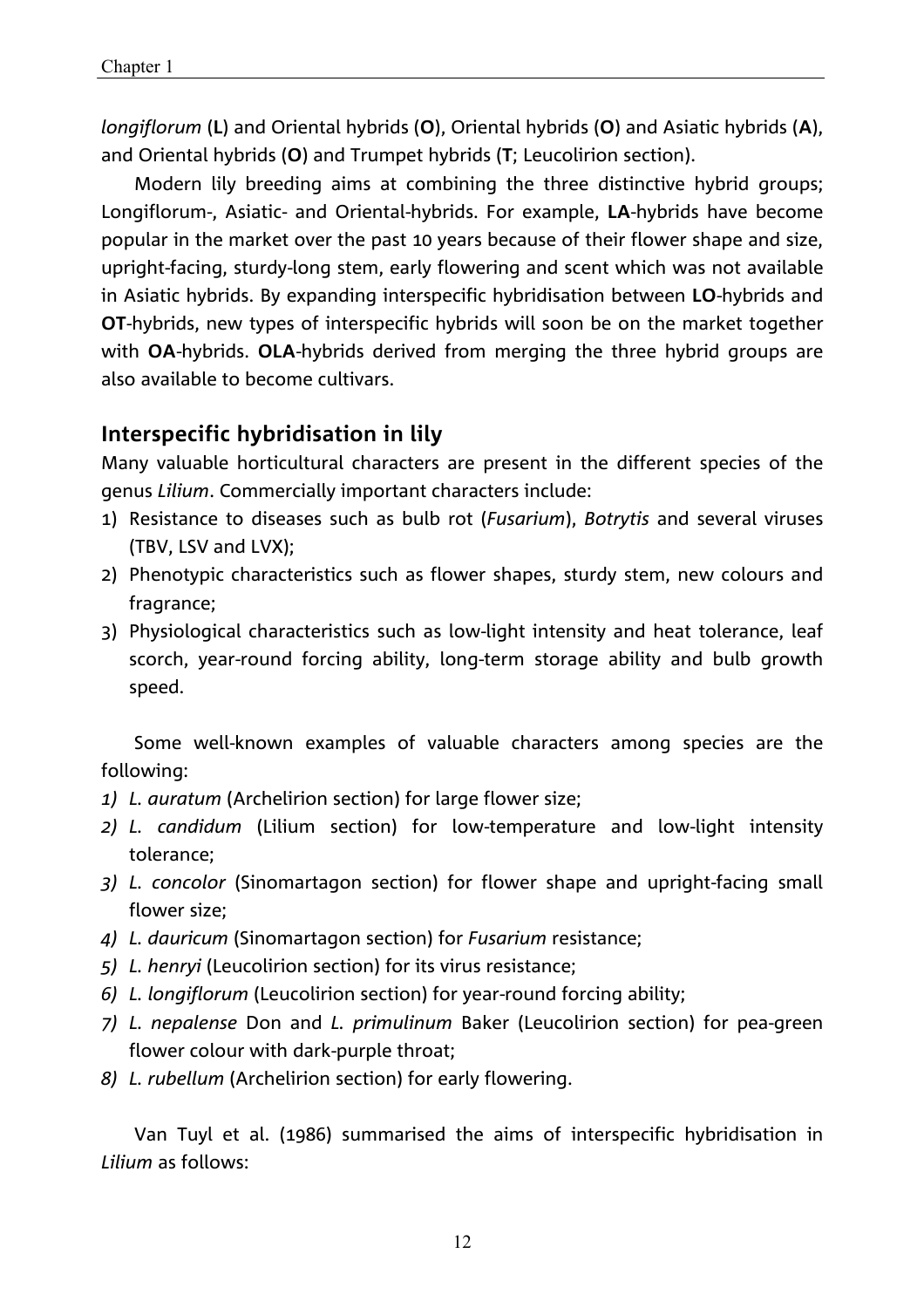- 1) Introduction of desirable characters from alien species into the cultivars directly or indirectly (*i.e*., bridge crosses);
- 2) Creation of new forms and types of lilies;
- 3) Overcoming F<sub>1</sub>-sterility and polyploidisation to increase flower size and sturdiness;
- 4) Generation or expansion of the knowledge regarding taxonomic relationships and inheritance mechanisms and introgression of specific genes.

Both pre-fertilisation and post-fertilisation barriers hinder interspecific hybridisation between the different sections (Van Tuyl et al. 1991). Several techniques, such as the cut-style method (Asano and Myodo 1977a,b), the graftedstyle method and *in vitro* pollination techniques have been developed to overcome pre-fertilisation barriers (Van Tuyl et al. 1991). However, even if fertilisation is successful, the growth of hybrid embryos can be hampered by post-fertilisation barriers (Van Tuyl et al. 1991). *In vitro* pollination and rescue methods such as embryo culture (Skirm 1942; North and Wills 1969; Ascher 1973a; Asano and Myodo 1977a,b; Asano 1978, 1980a), ovary-slice culture and ovule culture have been developed to circumvent these barriers (Van Tuyl et al. 1991). The plants cultured from embryos crossed between *L. henryi L. regale* were rescued by Skirm (1942). North and Wills (1969) and North (1970) reported the successful culture of embryos from seeds without endosperm originating from interspecific crosses involving *L. lankongense*. Ascher (1973a,b) succeeded in growing embryos of *L*. 'Damson' × *L. longiflorum*. Asano and Myodo (1977b) reported the culture of immature hybrid embryos between *L. longiflorum* × *L*. 'Sugehime' and *L*. 'Shikayama' × *L. henryi*. Asano (1980a,b) produced many interspecific hybrids between *L. longiflorum L. dauricum*, *L. longiflorum L. amabile*, *L. longiflorum L. pumilum*, *L. longiflorum L. candidum*, *L. auratum L. henryi*, *L*. 'Sasatame' *L*. *henryi*, *L*. 'Royal Gold'  *L. speciosum* and *L. regale L. leichtlinii maximowiczii*.

Later, Van Tuyl et al. (1988, 1991 and 2000) succeeded in making numerous new combinations between many sections of the genus *Lilium* by the use of various pollination and embryo rescue methods. Examples include *L. longiflorum* (Leucolirion section)  $\times$  *L. monadelphum* (Lilium section), *L. longiflorum*  $\times$  *L. lankongense* (Sinomartagon section), *L. longiflorum L. martagon* (Martagon section), *L. longiflorum L. candidum* (Lilium section), *L. henryi* (Leucolirion section) *L. candidum*, *L. longiflorum L. rubellum* (Archelirion section), *L. longiflorum*  Oriental hybrid*,* Oriental Asiatic hybrid, *L. longiflorum L. canadense* (Pseudolirium section) and Oriental hybrid *L. pardalinum* (Pseudolirium section).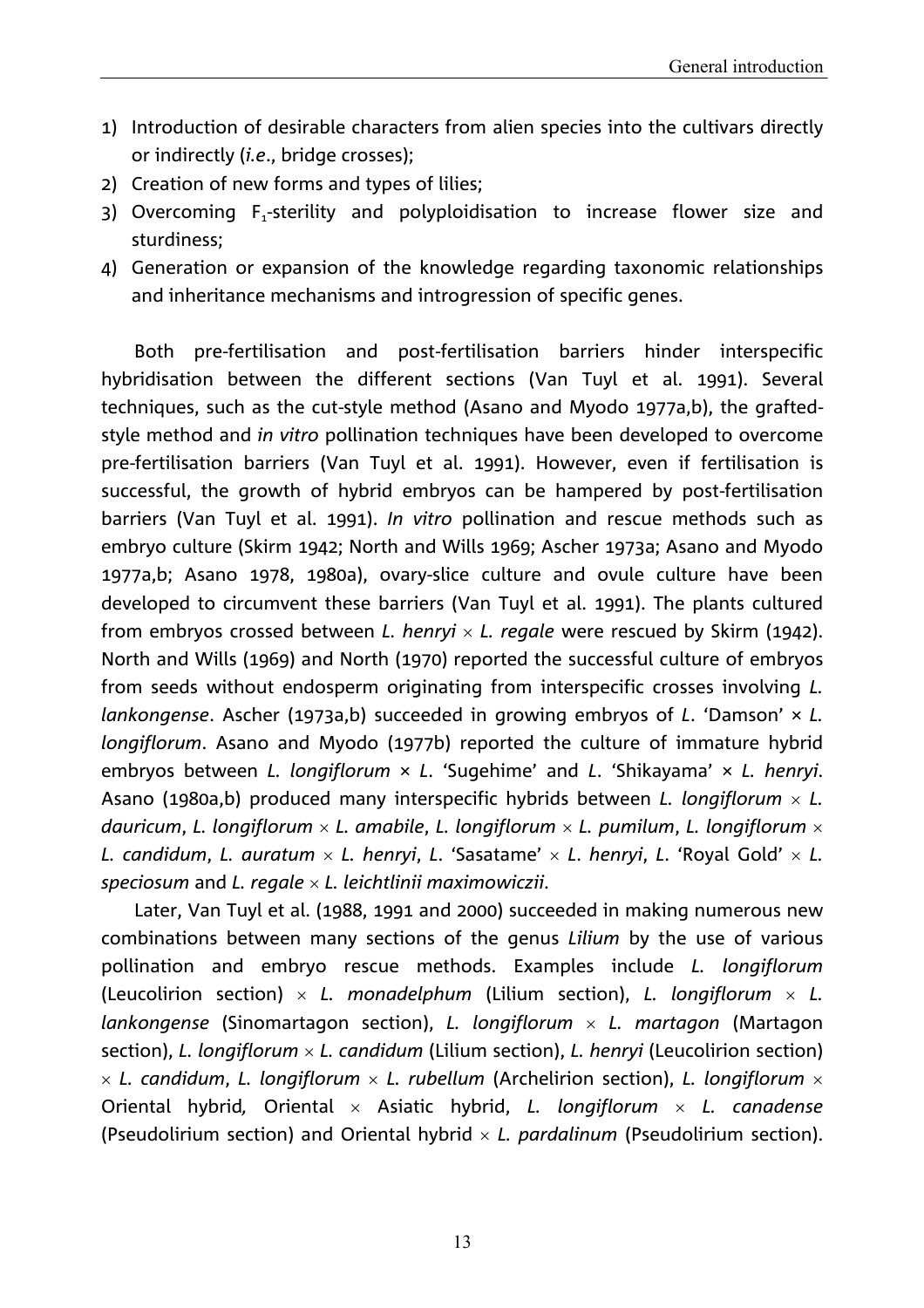The crossing polygon given in Figure 1 shows the crossing compatibility within and

**Figure 1**. A crossing polygon of the genus *Lilium* including all successful crosses of species between different sections of the genus *Lilium* developed at Plant Research International, The Netherlands. In this figure the connection between the Asiatic, Aurelian and Oriental hybrid groups (large ellipses) are shown by dotted lines. In successful crosses between species (small circles) of different sections (large circles) the arrows point towards the female parent.

Abbreviations: A: Aurelian hybrids; AL: *L. alexandrae*; AM: *L. amabile*; AS: Asiatic hybrids; AU: *L. auratum*; BU: *L. bulbiferum*; CA: *L. candidum*; CAN: *L. canadense*; CE: *L. cernuum*; CH: *L. chalcedonicum*; CO: *L. concolor*; DAU: *L. dauricum*; DAV: *L. davidii*; DU: *L. duchartrei*; FO: *L. formosanum*; HA: *L. hansonii*; HE: *L. henryi*; JA: *L. japonicum*; LA: *L. lankongense*; LEI: *L. leichtlinii*; LO: *L. longiflorum*; MA: *L. martagon*; MI: *L. michiganense*; MO: *L. monadelphum*; NO: *L. nobilissimum*; O: Oriental hybrids; PA: *L. pardalinum*; PU: *L. pumilum*; RE: *L. regale*; RU: *L. rubellum*; SP: *L. speciosum*; SU: *L. sulphurenum*; TI: *L. tigrinum*; TS: *L. tsingtauense* (Van Tuyl et al. 2000).

between the sections achieved by our research group so far (Van Tuyl et al. 2000).

#### **Pollen fertility of interspecific lily hybrids**

The next bottleneck in achieving introgression by backcrossing is the sterility of the interspecific hybrids. This can be due to several reasons such as chromosome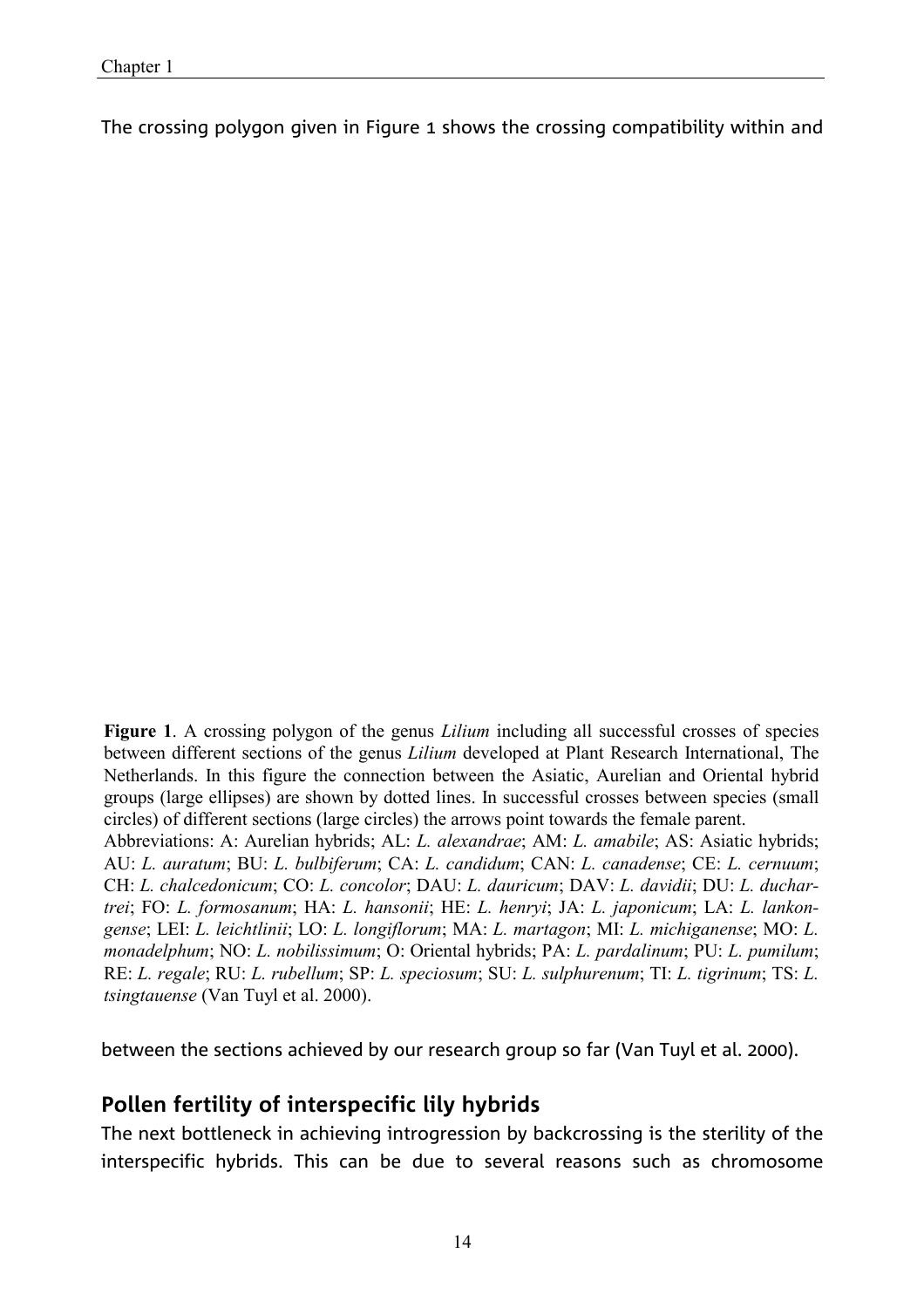aberrations, genetic incongruity (genic sterility) or other unknown factors (Asano 1982a). Meiotic division of the wide interspecific hybrids is often disturbed due to factors such as unbalanced chromosome separation, chromosome bridges, chromosome lagging during anaphase I and II, time discrepancy between chromosome movement and cytokinesis (Asano 1982a). Any pollen generated through the aforementioned disturbances is lethal. Although the chromosomes of two distantly related genomes have high levels of chromosome association, the pollen will be predominantly sterile or unbalanced owing to the random distribution of homoeologous chromosomes during meiotic division (Asano 1982a; Hermsen 1984; Ramanna, personal communication). Unreduced gametes formation is an exception in this type of material, circumventing these balance disturbances. This phenomenon was demonstrated by 83.6% of restituted pollen in the hybrid of *L. auratum* (Archelirion section) *L. henryi*, and 52 % in *L. longiflorum* (Leucolirion section) *L. leichtlinii* (Sinomartagon section) (Asano 1982a), *L*. 'Connecticut Yankee' (Sinomartagon section) *L. longiflorum* (Leucolirion section), *L. aurelianense* (Leucolirion section) *L. longiflorum* (Ascher 1973a,b and 1977).

#### **n vs. 2n gametes**

Theoretically, as has been identified through microscopic observation, interspecific hybrids can produce four different types of sporads: monads (4n), dyads (2n + 2n), triads (2n + n + n) and tetrads (n + n + n + n). All these euploid spores can be fertile and can fertilise with n-gamete of the female (or male) parent to produce pentaploid (5x), triploid (3x) and diploid (2x) offspring, respectively.

Fertile n- and 2n-gametes have been produced in interspecific lily hybrids (L. 'Enchantment' *L. pumilum*) within the Sinomartagon section (Van Tuyl et al. 1989). The fertile n-gametes are also confirmed in interspecific *Allium* and *Alstroemeria* hybrids with homoeologous recombinations analysed by GISH detection (Khrustaleva and Kik 1998, 2000; Kamstra et al. 1999a). In fact, fertile n-gametes with homoeologous recombination are ideal for introgression breeding without increasing the ploidy level of the following generation. However, in most cases, the unreduced (2n) gametes are predominantly produced. Unreduced gametes via FDR (first division restitution) and SDR (second division restitution) have been used for sexual polyploidisation in *Alstroemeria* (Ramanna 1991, 1992; Kamstra et al. 1999a,b), Orchid (Lee 1987), potato (Den Nijs 1977; Mendiburu and Peloquin 1977; Peloquin 1982; Ramanna 1983; Iwanaga et al. 1989; Hutten et al. 1994; Tai and De Jong 1997), wheat (Alonso and Kimber 1984; Liu et al. 1994; and many others) and other crops (see Veilleux 1985). In a few cases, interspecific hybrids produce viable SDR (fertile) pollen (Ramanna, personal communication). FDR and SDR have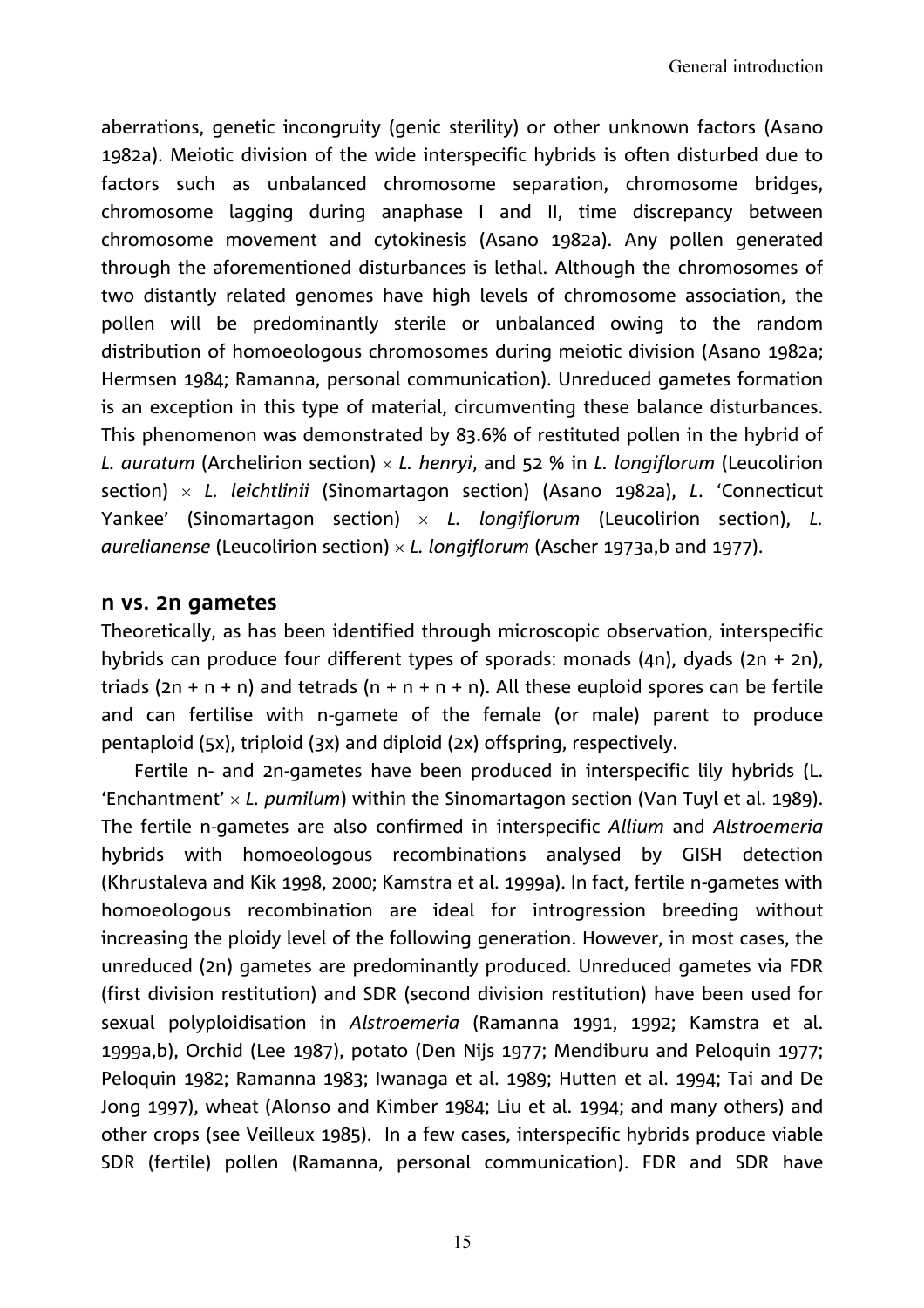different genetic consequences as far as chromosome segregation and heterozygosity are concerned (Hermsen 1984; Barone et al. 1995).

The meiotic division of wide interspecific hybrids can be categorised as follows:

- 1) **Normal meiosis**: If all steps of meiotic division are normal, n-gametes are formed in the tetrad stage. Since homoeologous chromosomes are not close to pair, the movement of all homoeologous univalents will be disturbed due to random distribution at anaphase I. Most of these gametes in wide interspecific hybrids, however, will be unbalanced and lethal.
- 2) **FDR**: The meiotic prophase I is the same as in a normal division. However, metaphase I stage takes a little longer than that for normal cells (Wagenaar 1968). It then goes directly to the anaphase II, without cytokinesis I, giving rise to dyads. FDR mechanism gives rise to balanced gametes with genetically identical nuclei (or nearly identical depending on the level of crossing-over) resulting in fertile gametes. The 2n-FDR gametes consist of non-sister chromatids indicating a maximum heterozygosity as in their  $F_1$  interspecific hybrid (see Fig. 3 in Chapter 4).
- 3) **SDR**: As a very rare case, viable SDR 2n-gametes in interspecific hybrids can originate after high frequency of homoeologous chromosome association followed by normal disjunction at anaphase I. The two 2n-gametes that originate from a SDR mechanism are sterile, unbalanced and genetically different from each other and the parental genotype from which they derived.

### **Mitotic vs. meiotic polyploidisation for introgression breeding**

Most of interspecific hybrids between distantly related *Lilium* species are, as indicated above, highly sterile. Therefore, even after successful interspecific hybridisation between diploid species (2n=2x=24), the sterility of interspecific hybrids imposes a significant bottleneck for introgression breeding. Polyploidisation can solve this problem, which can be distinguished into mitotic and meiotic polyploidisation. The former is obtained through artificial chromosome doubling by treatment of vegetative tissue with spindle inhibitors such as colchicine (Blakeslee and Avery 1937; Emsweller and Brierley 1940) or oryzalin (Van Tuyl et al. 1992). Meiotic polyploidisation is the use of 2n-gametes that occur spontaneously through abnormal meiosis (Mok and Peloquin 1975; Vorsa and Bingham 1979; Ramanna 1979; Veilleux et al. 1982; Lim et al. 2000). In both cases, the chromosome number of the gametes is diploid (2n) instead of haploid (n).

The traditional method of doubling the chromosome number of the  $F_1$ -hybrids through oryzalin or any other chemical reagent treatment has been successful to a certain extent in lilies. The plants derived from mitotic chromosome doubling often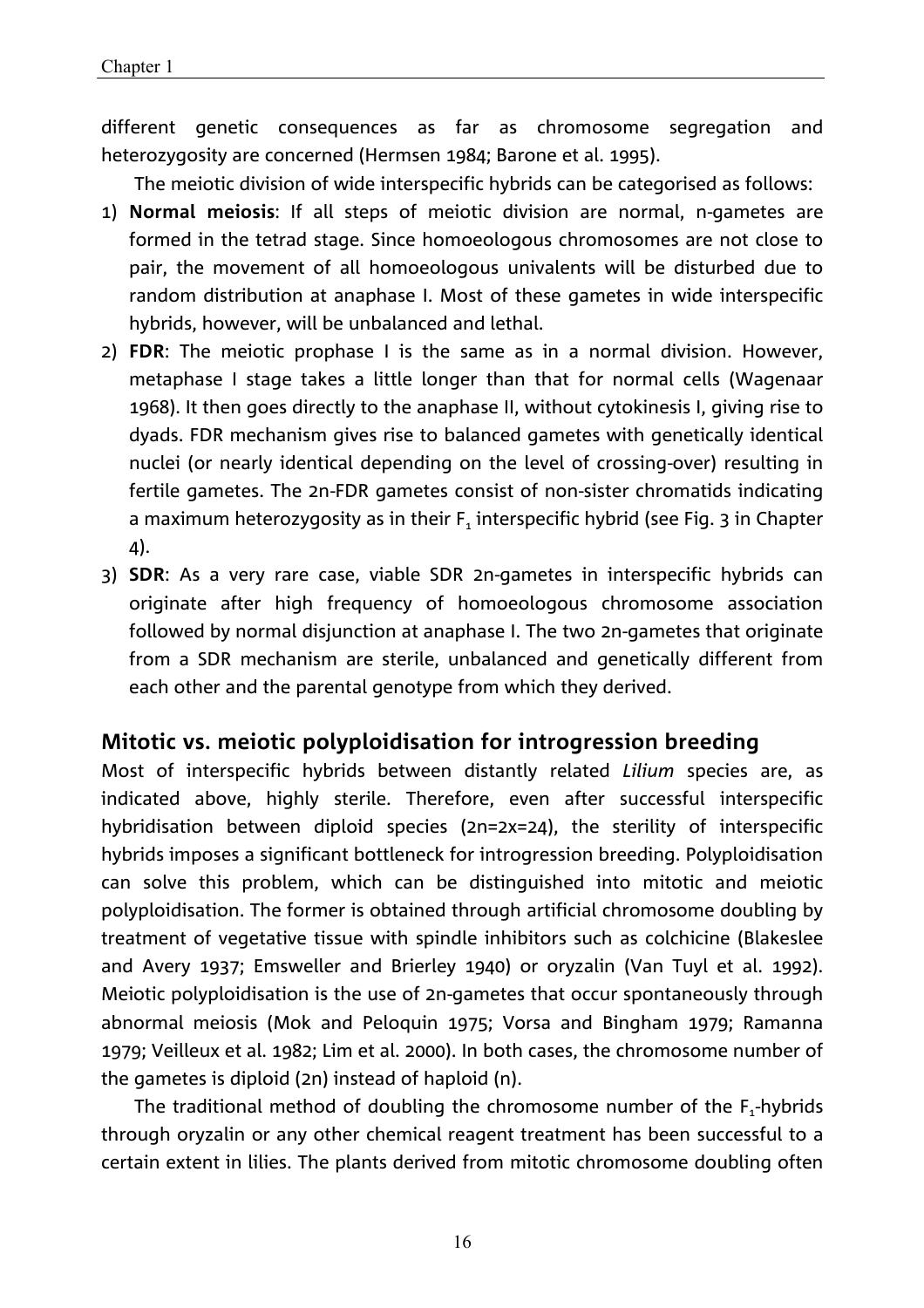showed not only restoration of fertility but also vigorous growth habit with larger and thicker organs (except for the plant height that become normally shorter). Nevertheless, the production of the amphidiploids in this way is not ideal for introgression breeding because due to preferential chromosome association hardly any intergenomic recombination is found. An alternative and more preferable method of utilising interspecific hybrids involves the use of 2n-gametes that occur occasionally in interspecific hybrids of lilies (Van Tuyl et al. 1989). The plants derived from crosses with 2n-gametes often show one of the parental characteristics that are more diverse, genetically more homozygous (SDR effect) or more heterozygous with some degree of heterozygosity depending on recombinations (FDR effect) (Hermsen 1984). An important feature of 2n-gametes is that, depending on the mode of origin, a certain level of intergenomic recombination can occur during the meiosis I division. The occurrence of genetic recombination during the 2n-gametes formation has been demonstrated (Douches and Quiros 1988; Buso et al. 1999; Karlov et al. 1999; Kamstra et al. 1999a,b).

#### **Importance of the introgression breeding**

Introgression is one of the main aims in interspecific hybridisation for introducing a restricted number of traits from the donor species to the recipient. As in lily, the Oriental hybrid group (Archelirion section), for example, has no orange flower colour and is susceptible to *Fusarium*, although it is resistant to *Botrytis*. The Asiatic hybrids (Sinomartagon section), however, are available in a range of colour, but they are mostly susceptible to *Botrytis* and resistant to *Fusarium*. From these examples it is clear that interspecific hybridisation is considered to be the best way for combining desirable traits as compared to alternative methods such as genetic transformation or mutation breeding.

At the chromosome level, homoeologous cross-over is an essential event for the introgression of species-specific genes. Little research has thus far been carried out in *Lilium* on the occurrence and frequency of homoeologous chromosome association and crossing-over between two or three parental genomes depending on the degree of relationship between species. The frequency of chromosome association in interspecific hybrids often reflects the genetic relationship between the parental species (Asano 1984).

Although interspecific hybridisation is the first step towards achieving the successful introgression of desirable genes, several backcrossing steps to the appropriate recipient are also needed for introgression of the desirable trait(s). During subsequent backcross generation, the number of chromosomes from the donor species will diminish, ultimately leading to plants with single alien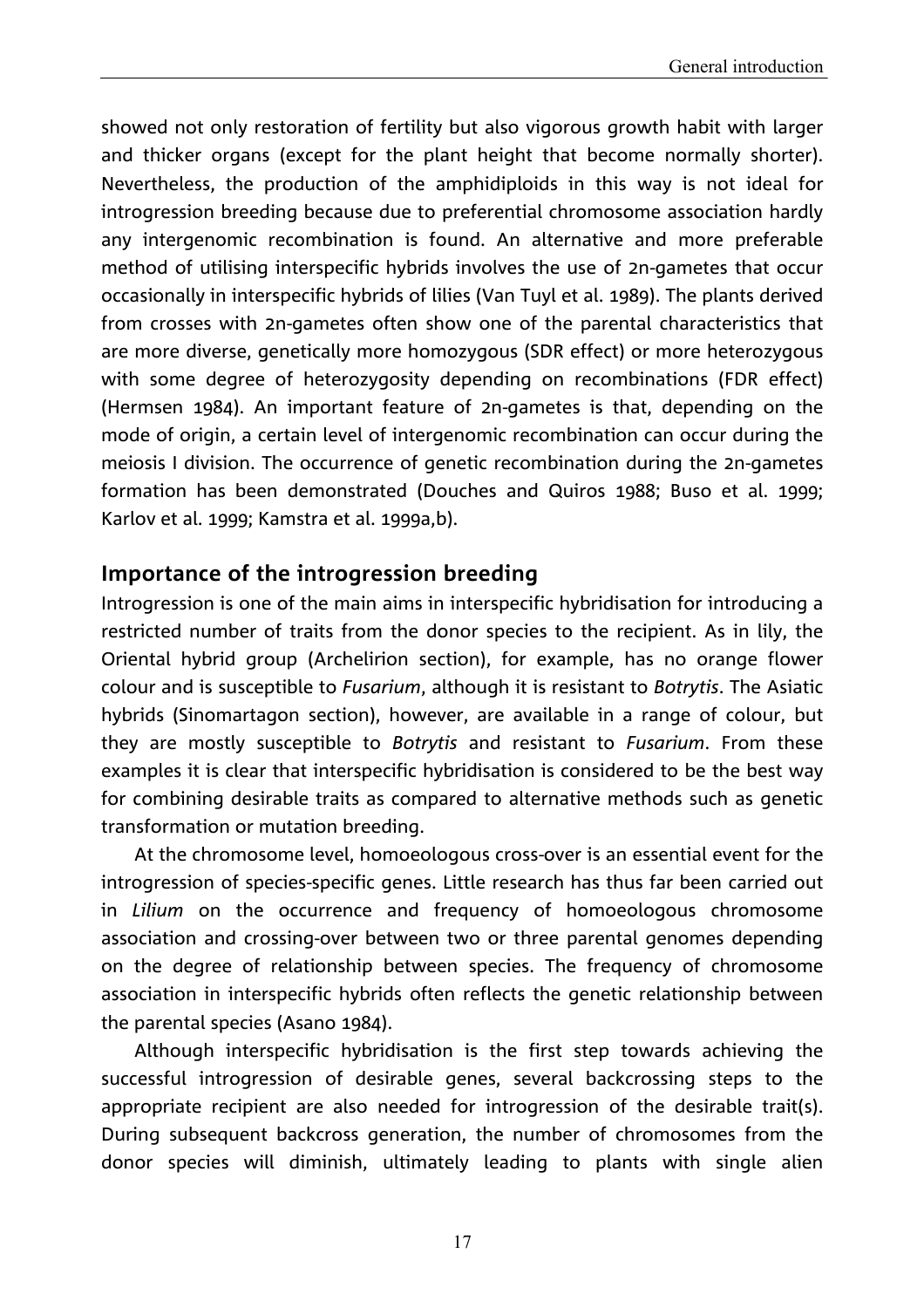chromosomes or chromosome segments. Two types of introgression can be distinguished as whole chromosome(s) or as chromosome segment(s). The former, used when no homoeologous recombination in backcrossing occurs, transmits all genes present on the same chromosome to the next generation. This type of introgression resulting in a monosomic addition or chromosome substitution can be achieved in the BC<sub>2</sub> or next generation. In case homoeologous recombination occurs, a restricted number of gene(s) present on a chromosome segment is transmitted. In this case, introgression might already occur in the  $BC<sub>1</sub>$  generation.

Since 2n-gametes are considered being fertile pollen with homoeologous recombination, significant efforts have been invested into the use of 2n-gametes for introgression breeding. Such 2n-gametes are very rarely produced spontaneously in nature. Only a few F<sub>1</sub> interspecific lily hybrids produce 2n-gametes with some extent of pollen fertility (see Chapter 4). Although the possibility of artificial doubling of meiotic chromosomes exists, only few reports are available on the use of high solar level (Ortiz and Vuylsteke 1995; Negri and Lemmi 1998) and low temperature treatment (Stein 1970).

### **Cytogenetics of lily**

 The genome size of Liliaceae such as *Fritillaria*, *Hyacinthus*, *Lilium*, *Tulipa* is the largest in the plant kingdom. Many cytogeneticists since Strasburger (1880) have used lily as a model plant for chromosome studies including the description of meiotic stages, duration of female meiotic stages (Bennett and Stern 1975), crossing-over (Fogwill 1958; Stern and Hotta 1977), synaptonemal complexes (Stern and Hotta 1977; Holm and Rasmussen 1984; Anderson et al. 1994), fertility of interspecific hybrids (Brock 1954; Asano 1984), chromosome morphology (Sato 1932; Stewart 1947; Noda 1978; Stack 1991 and many others) and chromosome banding (Holm 1976; Son 1977; Song 1987; 1991). The genome size of *Lilium* species varies from 69.5 pg/2C (*L. henryi*) up to 96 pg/2C (*L. parryi*) (Bennett and Smith 1976, 1991; Van Tuyl and Boon 1997). The basic chromosome number of all species in the genus *Lilium* is x=12 with 2 metacentric and 10 acro- or sub-acrocentric chromosomes. The basic nomenclature of *Lilium* karyotypes is based on the order of chromosomes in sequences of decreasing short-arm length, with 1 representing the longest shortarm and 12 the shortest (Stewart 1947; Lim et al. 2000). All the species are diploid with exception to *L. lancifolium* in which both diploids and triploids were found (Sato 1932; Stewart and Bamford 1943; Noda 1966).

Chromosome analysis of interspecific hybrids provides:

1) Discrimination of parental chromosomes through banding techniques and/or GISH analysis;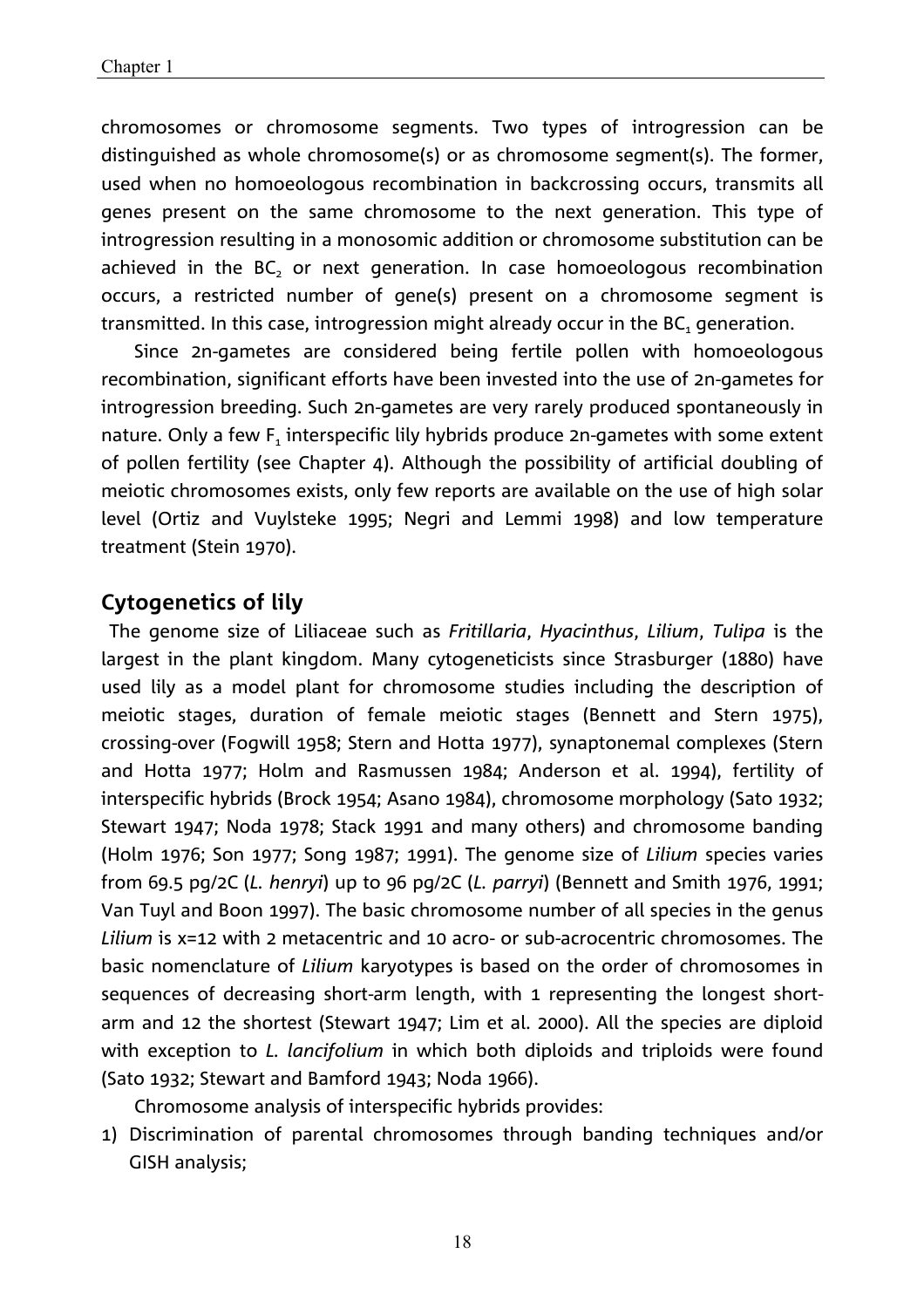- 2) Determination of the genome composition in BC progenies;
- 3) Identification of the individual chromosome numbers;
- 4) Tracing of the recombinant chromosome(s) or chromosome segment(s);
- 5) Determination of the mechanism of genetic inheritance.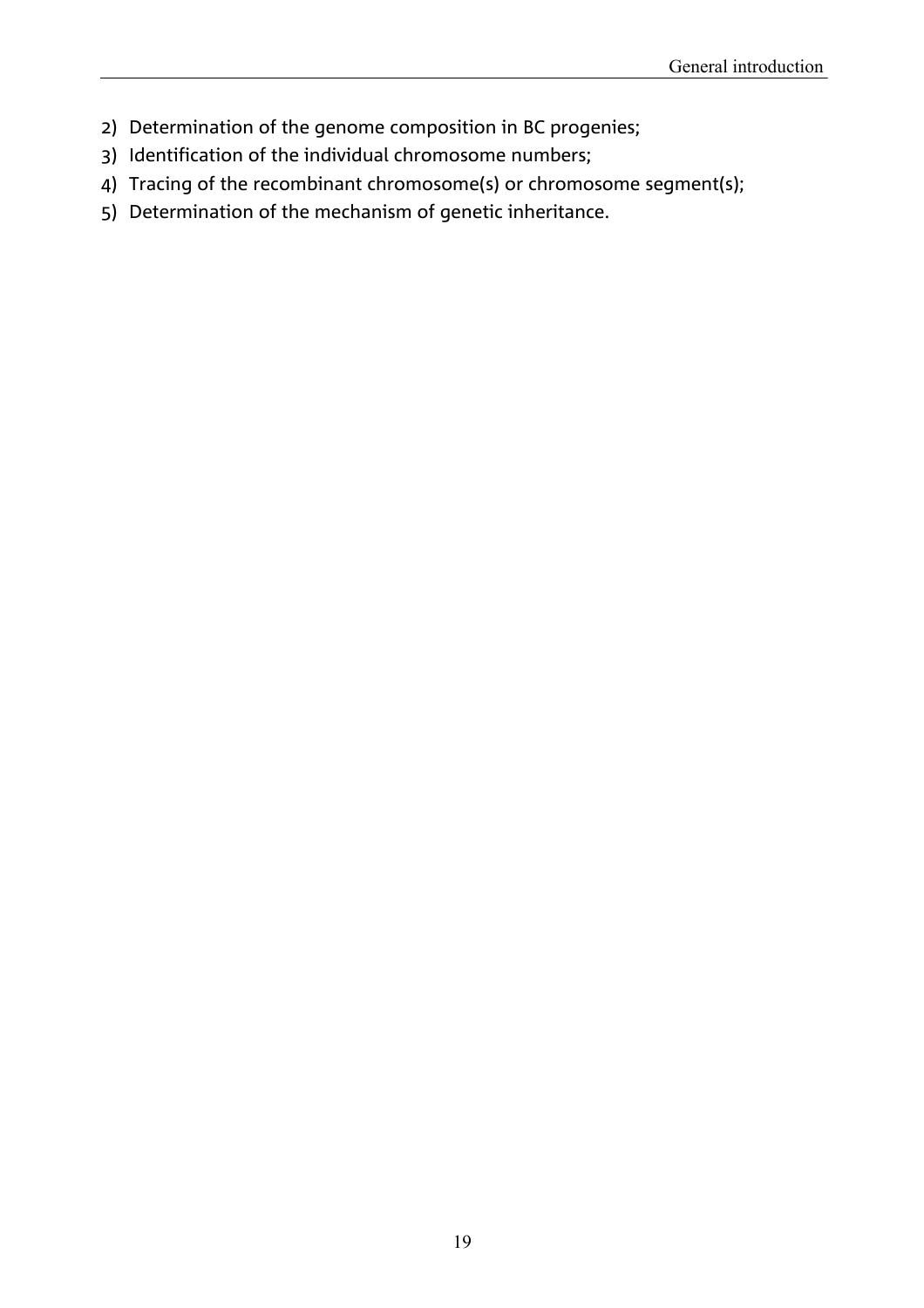|                |                         |                   | $1,0,1,1$ and $1,0,0,1,0,0,1$ and $1,0,0,0,1$<br>Chromosome number                                                             |                |               |                |              |                |              |              |              |                |              |              |                         |
|----------------|-------------------------|-------------------|--------------------------------------------------------------------------------------------------------------------------------|----------------|---------------|----------------|--------------|----------------|--------------|--------------|--------------|----------------|--------------|--------------|-------------------------|
| Section        |                         | Species           | 5<br>$\overline{7}$<br>$\mathbf{1}$<br>$\overline{2}$<br>$\mathfrak{Z}$<br>6<br>$8\,$<br>9<br>10<br>11<br>12<br>$\overline{4}$ |                |               |                |              |                |              |              |              | Total          |              |              |                         |
|                |                         |                   | A                                                                                                                              | $\overline{B}$ | $\mathcal{C}$ | D              | E            | ${\bf F}$      | G            | H            | I            | J              | $\rm K$      | $\Gamma$     |                         |
| 1              | Sinomartagon L. amabile |                   | $\mathbf{1}$                                                                                                                   |                |               |                |              | $\mathbf{1}$   | $\mathbf{1}$ |              |              |                |              |              | 3                       |
| $\overline{2}$ |                         | L. callosum       | 1                                                                                                                              |                | $\mathbf{1}$  |                |              | 1              | 1            |              | $\mathbf{1}$ |                |              |              | 5                       |
| 3              |                         | L. cernuum        |                                                                                                                                | 1              |               | $\mathbf{1}$   |              |                |              |              |              |                |              |              | $\overline{c}$          |
| 4              |                         | L. concolor       | 1                                                                                                                              | 1              |               |                |              | 1              |              |              | $\mathbf{1}$ |                | $\mathbf{1}$ |              | 5                       |
| 5              |                         | L. dauricum       | 1                                                                                                                              | $\mathbf{1}$   | $\mathbf{1}$  |                |              | $\mathbf{1}$   | $\mathbf{1}$ |              |              |                |              |              | 5                       |
| 6              |                         | L. davidii        | $\mathbf{1}$                                                                                                                   |                |               | $\mathbf{1}$   |              | $\mathbf{1}$   | $\mathbf{1}$ |              |              |                |              |              | $\overline{\mathbf{4}}$ |
| 7              |                         | L. duchartrei     |                                                                                                                                | $\mathbf{1}$   | $\mathbf{1}$  |                |              |                | $\mathbf{1}$ |              |              |                |              |              | $\overline{\mathbf{3}}$ |
| 8              |                         | L. lankongense    |                                                                                                                                |                |               | $\mathbf{1}$   | 1            |                |              |              |              |                |              |              | $\overline{c}$          |
| 9              |                         | L. leichtlinii    | $\mathbf{1}$                                                                                                                   | $\mathbf{1}$   |               |                |              |                | $\mathbf{1}$ |              |              |                |              |              | $\overline{\mathbf{3}}$ |
| 10             |                         | L. pumilum        | $\mathbf{1}$                                                                                                                   | $\mathbf{1}$   | 1             | $\mathbf{1}$   |              | $\mathbf{1}$   |              |              |              |                |              |              | 5                       |
| 11             |                         | L. tigrinum       | $\mathbf{1}$                                                                                                                   | 1              |               |                |              |                | 1            |              |              |                |              |              | $\overline{\mathbf{3}}$ |
| 12             |                         | L. wardii         | $\mathbf{1}$                                                                                                                   |                |               | $\mathbf{1}$   |              |                |              |              |              |                |              |              | $\overline{c}$          |
| 13             | Martagon                | L. hansonii       |                                                                                                                                | 1              | $\mathbf{1}$  | $\overline{2}$ | $\mathbf{1}$ |                | $\mathbf{1}$ |              |              | 1              | $\mathbf{1}$ |              | $\,8\,$                 |
| 14             |                         | L. martagon       | 1                                                                                                                              | $\mathbf{1}$   | $\mathbf{1}$  |                |              | $\mathbf{1}$   |              |              |              |                | $\mathbf{1}$ |              | 5                       |
| 15             |                         | L. tsingtauense   |                                                                                                                                |                | $\mathbf{1}$  | $\mathbf{1}$   |              | $\mathbf{1}$   |              |              |              | 1              |              |              | $\overline{\mathbf{4}}$ |
| 16             | Lilium                  | L. candidum       |                                                                                                                                |                |               | 1              |              | $\mathbf{1}$   |              |              | 1            |                |              |              | $\mathfrak{Z}$          |
| 17             |                         | L. monadelphum    |                                                                                                                                |                | $\mathbf{1}$  | $\mathbf{1}$   | $\mathbf{1}$ | $\overline{2}$ | $\mathbf{1}$ |              |              |                |              |              | 6                       |
| 18             | Pseudolirium            | L. canadense      |                                                                                                                                |                |               |                | 1            |                | $\mathbf{1}$ |              |              |                |              |              | $\overline{c}$          |
| 19             |                         | L. catesbaei      |                                                                                                                                | $\mathbf{1}$   | 1             |                |              |                |              |              |              |                | $\mathbf{1}$ | $\mathbf{1}$ | 5                       |
| 20             |                         | L. columbianum    |                                                                                                                                | $\mathbf{1}$   |               |                |              |                |              | $\mathbf{1}$ | 1            |                | $\mathbf{1}$ | $\mathbf{1}$ | 5                       |
| 21             |                         | L. grayi          |                                                                                                                                |                | $\mathbf{1}$  |                |              |                |              |              |              |                | $\mathbf{1}$ |              | $\overline{c}$          |
| 22             |                         | L. michiganense   |                                                                                                                                |                |               |                | $\mathbf{1}$ |                | $\mathbf{1}$ |              |              |                |              |              | $\overline{c}$          |
| 23             |                         | L. occidentale    |                                                                                                                                | $\mathbf{1}$   |               |                |              |                |              | 1            | $\mathbf{1}$ |                | $\mathbf{1}$ | $\mathbf{1}$ | 5                       |
| 24             |                         | L. pardalinum     |                                                                                                                                |                |               |                |              |                |              | $\mathbf{1}$ | $\mathbf{1}$ |                | $\mathbf{1}$ |              | $\overline{\mathbf{3}}$ |
| 25             |                         | L. parryi         |                                                                                                                                |                |               |                |              |                |              | 1            | $\mathbf{1}$ |                | $\mathbf{1}$ |              | $\overline{3}$          |
| 26             |                         | L. philadelphicum |                                                                                                                                |                |               | 1              |              | 1              |              |              |              |                | $\mathbf{1}$ | $\mathbf{1}$ | $\overline{\mathbf{4}}$ |
| 27             |                         | L. roezlii        |                                                                                                                                |                |               |                |              |                |              | $\mathbf{1}$ | $\mathbf{1}$ |                | 1            |              | $\overline{\mathbf{3}}$ |
| 28             |                         | L. superbum       |                                                                                                                                |                | 1             | $\mathbf{1}$   |              |                |              |              |              | 1              | $\mathbf{1}$ |              | $\overline{4}$          |
| 29             | Leucolirion             | L. brownii        |                                                                                                                                |                |               | $\mathbf{1}$   |              | $\mathbf{1}$   | $\mathbf{1}$ |              |              |                |              |              | $\mathfrak{Z}$          |
| 30             |                         | L. formosanum     |                                                                                                                                |                | 1             | $\mathbf{1}$   |              |                | 1            |              |              |                |              |              | $\overline{\mathbf{3}}$ |
| 31             |                         | L. henryi         | $\mathbf{1}$                                                                                                                   |                |               |                |              | 1              |              |              |              |                |              |              | $\boldsymbol{2}$        |
| 32             |                         | L. leucanthum     | $\mathbf{1}$                                                                                                                   | 1              | $\mathbf{1}$  | 1              | $\mathbf{1}$ |                |              |              |              |                |              |              | 5                       |
| 33             |                         | L. longiflorum    |                                                                                                                                |                | $\mathbf{1}$  | $\mathbf{1}$   |              |                | $\mathbf{1}$ |              |              |                |              |              | $\overline{\mathbf{3}}$ |
| 34             |                         | L. myriophyllum   | $\mathbf{1}$                                                                                                                   | $\mathbf{1}$   | $\mathbf{1}$  | $\mathbf{1}$   | $\mathbf{1}$ |                |              |              |              |                |              |              | 5                       |
| 35             |                         | L. nepalense      | $\mathbf{1}$                                                                                                                   | $\mathbf{1}$   |               |                |              |                | $\mathbf{1}$ |              |              |                |              |              | $\overline{3}$          |
| 36             |                         | L. regale         | $\mathbf{1}$                                                                                                                   | 1              | $\mathbf{1}$  | 1              | $\mathbf{1}$ |                |              |              |              |                |              |              | 5                       |
| 37             |                         | L. sargentiae     | $\mathbf{1}$                                                                                                                   | $\mathbf{1}$   | $\mathbf{1}$  | $\mathbf{1}$   | $\mathbf{1}$ |                |              |              |              |                |              |              | 5                       |
| 38             |                         | L. sulphureum     | $\mathbf{1}$                                                                                                                   | $\mathbf{1}$   |               | $\mathbf{1}$   | $\mathbf{1}$ |                |              |              |              |                |              |              | $\overline{4}$          |
| 39             | Archelirion             | L. alexandrae     | $\mathbf{1}$                                                                                                                   |                |               | $\mathbf{1}$   |              |                |              |              |              |                |              | $\mathbf{1}$ | $\overline{3}$          |
| 40             |                         | L. auratum        | $\mathbf{1}$                                                                                                                   | $\mathbf{1}$   | $\mathbf{1}$  | $\mathbf{1}$   |              |                |              |              |              |                |              | 1            | 5                       |
| 41             |                         | L. japonicum      |                                                                                                                                | $\mathbf{1}$   |               | $\,1$          |              |                |              |              |              |                |              | $\mathbf{1}$ | $\overline{3}$          |
| 42             |                         | L. nobilissimum   | $\mathbf{1}$                                                                                                                   |                |               |                |              |                |              |              |              |                |              |              | $\mathbf{1}$            |
| 43             |                         | L. rubellum       | $\mathbf{1}$                                                                                                                   | $\overline{2}$ | $\mathbf{1}$  | $\mathbf{1}$   |              | $\mathbf{1}$   |              |              |              |                |              | $\mathbf{1}$ | $\boldsymbol{7}$        |
| 44             |                         | L. speciosum      | $\mathbf{1}$                                                                                                                   |                | $\mathbf{1}$  |                | $\mathbf{1}$ |                |              |              |              |                |              | $\mathbf{1}$ | $\overline{4}$          |
|                |                         | Total             | 22                                                                                                                             | $22\,$         | 20            | 24             | 11           | 15             | 15           | 5            | $8\,$        | $\overline{3}$ | 12           | $\mathbf{9}$ |                         |

Table 1. List of species with identified nucleolar-bearing chromosomes (Stewart 1947; Brandram 1967; Ogihara 1968; Noda 1973; Son and Song 1978; Von Kalm and Smyth 1984; Song 1987; Yamaguchi et al. 1990; Lim et al. 2000).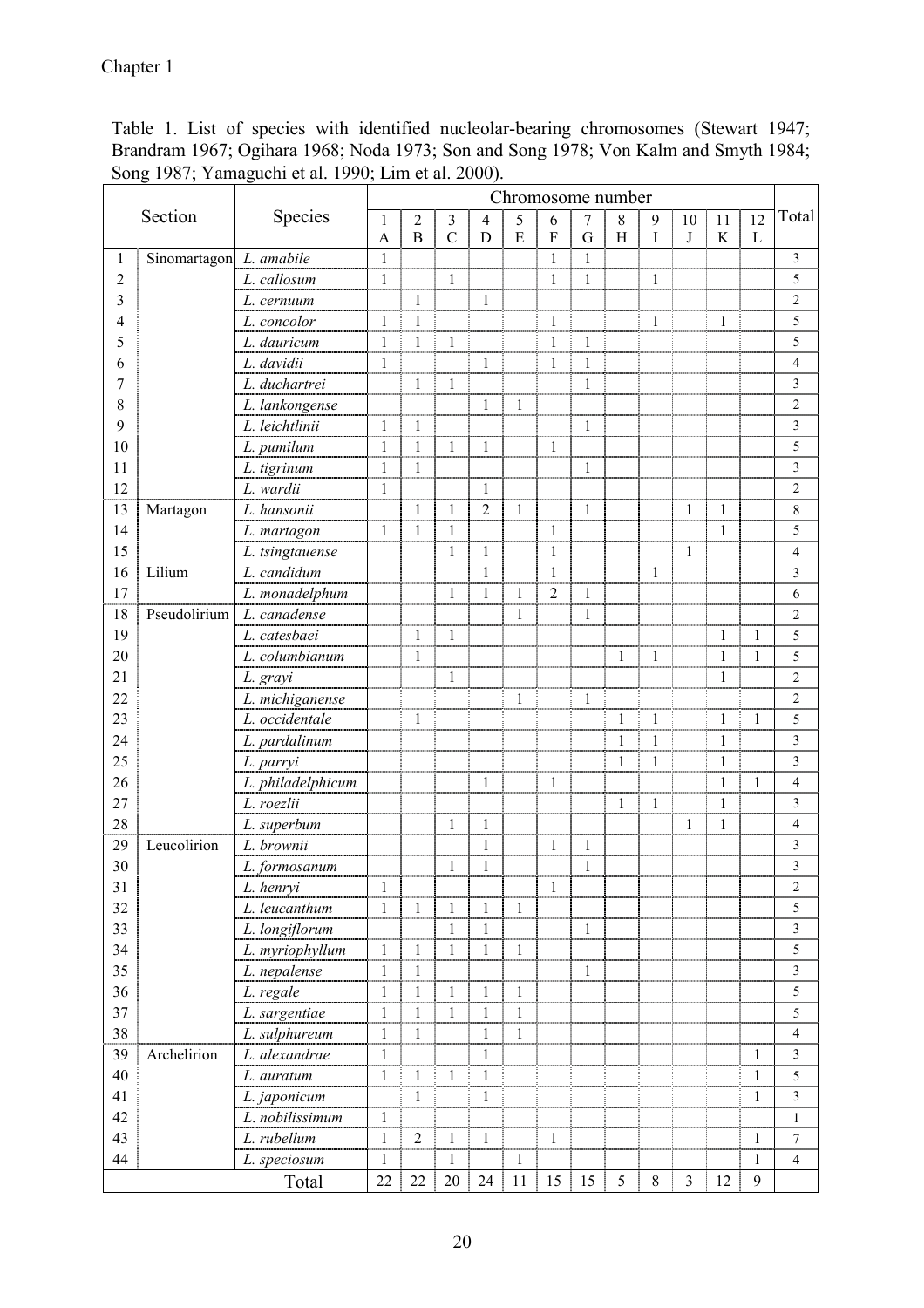Ag-NOR staining, C-, N- and Q-banding techniques have been applied for karyotype analysis to discriminate between the NOR-bearing satellite chromosomes or the other chromosomes (Table 1). Ag-NOR staining and C-banding was used to confirm that it was a real interspecific hybrid for the analysis of *L*. 'Black Beauty', obtained from *L. speciosum* and *L. henryi*, (Von Kalm and Smyth 1980; Song 1987) and for karyotype portraits of the species (Smyth et al. 1989). However, these techniques were not appropriate to determine the whole parental genome at individual chromosome level. The recently developed molecular cytogenetic approaches such as fluorescence *in situ* hybridisation (FISH) have opened the possibilities for distinguishing between parental genomes, detection of the position of translocation breakpoints and sites of homoeologous recombinations. These approaches are applicable to mitotic as well as meiotic chromosomes and enable cytogeneticists to elucidate the meiotic behaviour and genetic transmissions of individual chromosomes in the  $F_1$  and BC generations.

Since the development of non-isotopic *in situ* hybridisation techniques, a powerful tool has been added to plant cytogenetics. Thus, FISH has been employed in many plant species or their interspecific hybrids such as *Allium* (Hizume 1994; Keller et al. 1996; Khrustaleva and Kik 1998, 2000), *Aloe* (Takahashi et al. 1997), *Alstroemeria* (Kamstra et al. 1999a,b), *Arabidopsis* (Maluszynska and Heslop-Harrison 1993; Fransz et al. 1996, 1998), banana (Osuji et al. 1997; D'Hont et al. 2000a,b), *Brassica* (Nagpal et al. 1996; Snowdon et al. 1997), *Coffea* (Barre et al. 1998), grass (Bailey et al. 1993), *Lilium* (Karlov et al. 1999; Lim et al. 2000), *Lolium* (Thomas et al. 1994; Pasakinskiene et al. 1997), maize (Poggio et al. 1998), *Nicotiana* (Parokonny et al. 1992), potato (Jacobsen et al. 1993; Garriga-Caldere et al. 1997), rice (Fukui et al. 1997; Yan et al. 1999), soybean (Shi et al. 1996; Zhu et al. 1996), tomato (Parokonny et al. 1997; Zhong et al. 1998), and wheat (Schwarzacher et al. 1992; King et al. 1993; Miller et al. 1994; Chen et al. 1995). Monitoring of the introgressed alien chromosome segments in the subsequent generation is an important tool in assessing the processes of meiotic recombination, chromosome transmission and genetic analysis methods for confirming the best way of gene flow.

The detection of NORs can be an important tool for identification of individual chromosomes. Ribosomal DNA probes such as 5S and 45S have been frequently used together with GISH analysis to detect nucleolar-bearing chromosomes in various crops (Mukai et al. 1991a,b; Leitch and Heslop-Harrison 1992; Jiang and Gill 1993, 1994; Iwano 1998). Species-specific probes have been used to identify the number of parental chromosomes for instance in *Alstroemeria* hybrids (Kamstra et al. 1999a).

21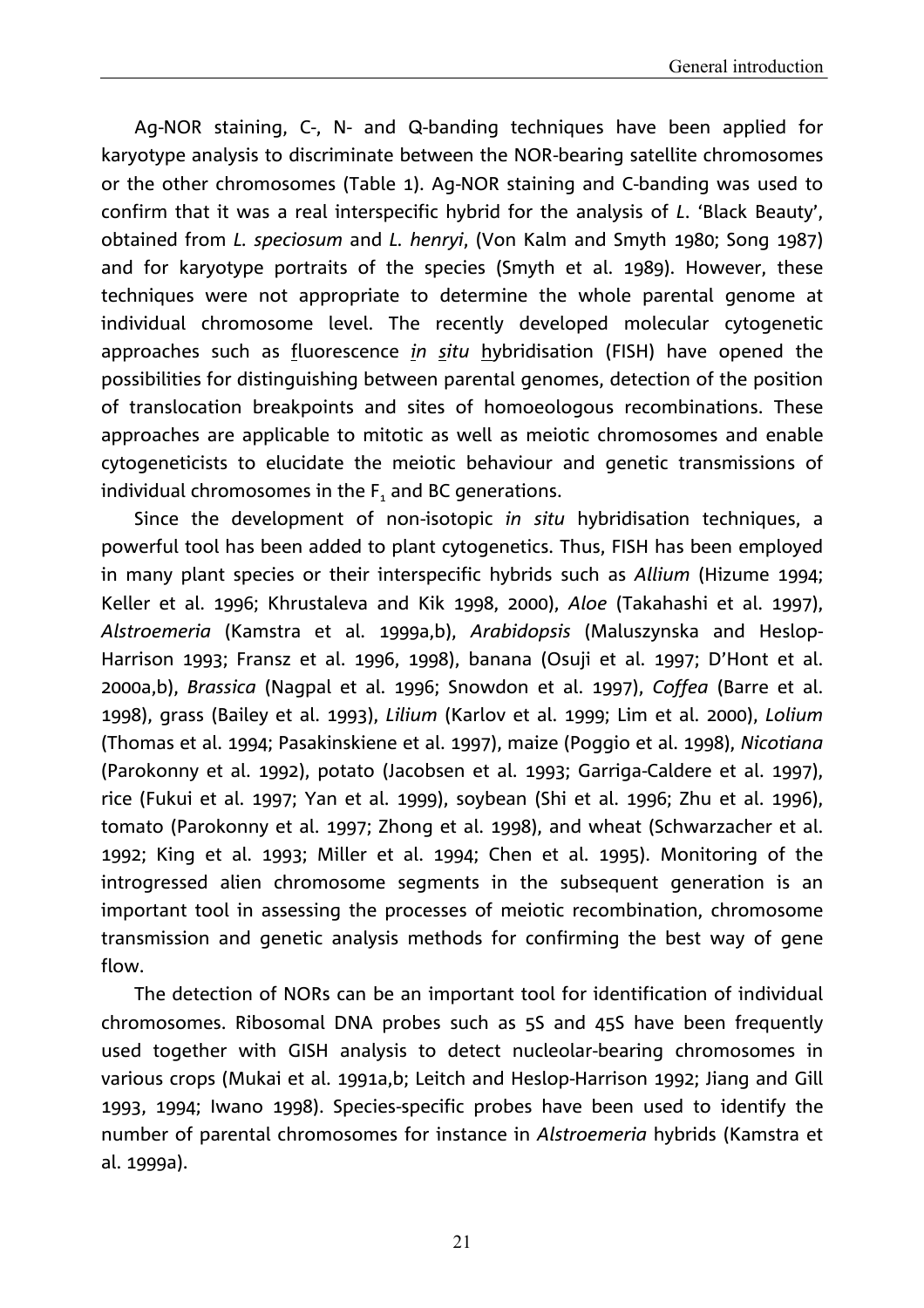With the differentiation of the parental chromosomes, identification of NORbearing chromosomes through rDNA detection by FISH gives important information on specific chromosomes. Multicolour GISH can be used to identify three or more genome origins simultaneously (Mukai et al. 1993; Khrustaleva and Kik 2000). Monitoring of chromosome behaviour during meiosis of interspecific hybrids and their derivatives is necessary to understand the chromosome composition of the subsequent gametes.

### **Scope of the thesis**

The aims of this research were:

- 1) to detect and describe chromosome characteristics which enable the identification of various genomes and individual chromosomes using both conventional and molecular cytogenetics;
- 2) to establish the chromosome karyotypes, especially with reference to parental chromosomes and intergenomic recombination events, in  $F_1$ -hybrids between species and their backcross progenies using GISH;
- 3) to create allopolyploids from *Lilium* interspecific hybrids through somatic doubling as well as through the use of 2n-gametes (meiotic polyploidisation), and to analyse the chromosome composition of these hybrids and their backcross progenies;
- 4) to elucidate the modes of origin of 2n-gametes in *Lilium* interspecific hybrids by GISH and FISH, and to assess their consequences for sexual polyploidisation.

In order to realise these aims, interspecific hybrids were available, e.g., *L. longiflorum* Asiatic hybrids (**LA**) and *L. longiflorum L. rubellum* (**LR**), respectively. The two different types of crosses, **LA** and **LR**, were analysed for evaluation of the occurrence of intergenomic recombination. Homoeologous recombination was taken into account together with meiotic nuclear restitution as revealed by GISH and FISH analyses. The parental chromosome composition of the sexual polyploid progenies, derived from **LA-**hybrids and backcross derivatives (**ALA**) were critically analysed to determine the involvement of 2n-gamete types. Finally, the BC<sub>1</sub> (ALA) plants were crossed with various parents with different ploidy level (2x, 3x and 4x) and the progenies were evaluated for ploidy level and, in some cases, for chromosome composition.

Chapter 2 provides basic information on the karyotypes of *L. longiflorum* and *L. rubellum* species. The physical localisation was completed by using C-banding, DAPI-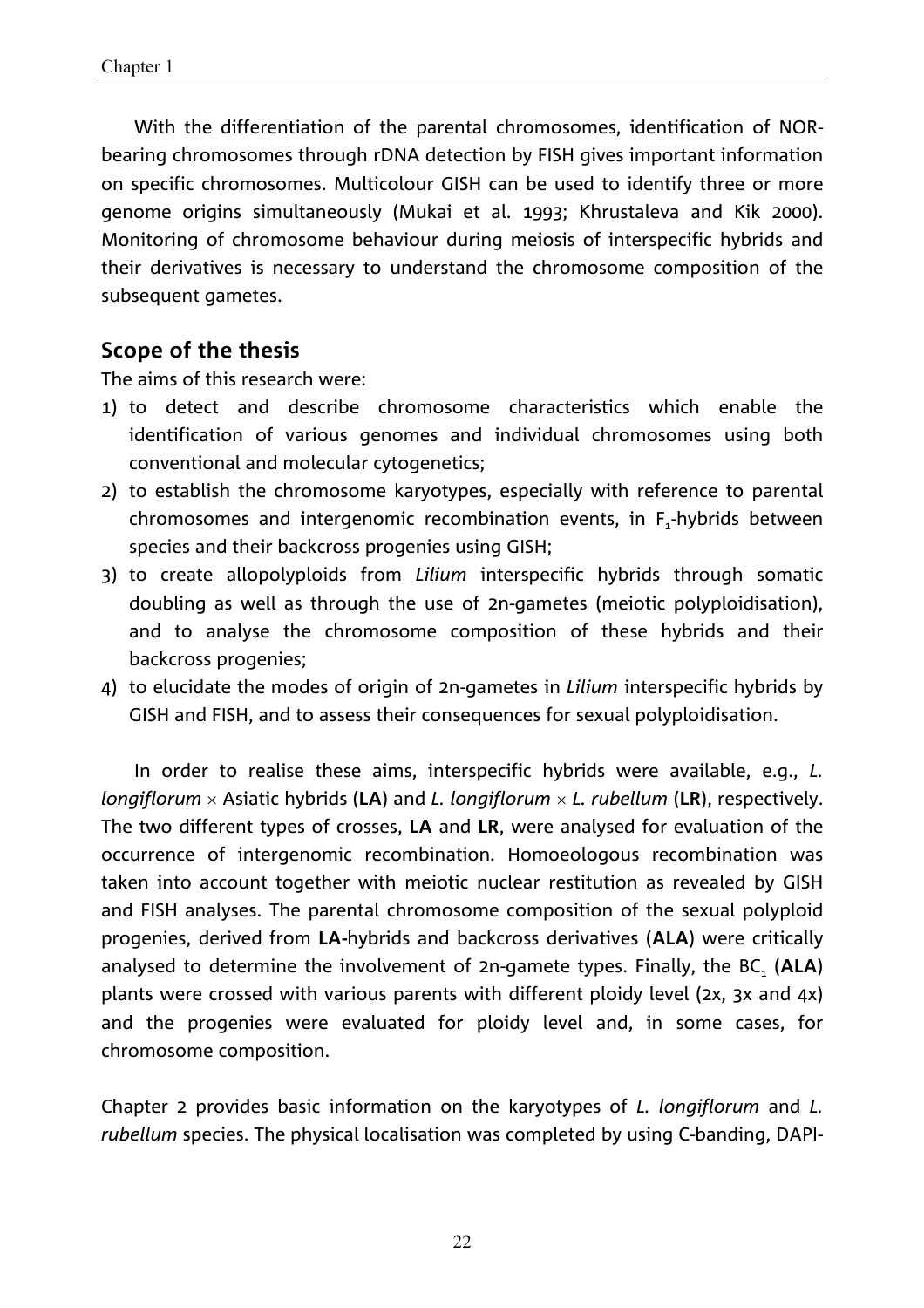banding, PI-banding, Ag-NORs staining and FISH detection of 5S and 45S rDNA probes to the somatic chromosome complement of both species.

Chapter 3 presents a GISH study of an amphidiploid F<sub>1</sub>-hybrid (**LLRR**) derived from mitotic chromosome doubling. Its BC<sub>1</sub> (LLR) and BC<sub>2</sub> (LLLR) plants were analysed for their parental chromosome composition.

In Chapter 4, the Indeterminate Meiotic Restitution (IMR) mechanism was demonstrated, as found in the PMCs of some **LA**-hybrids. Microscopic observation of the PMCs has been performed, and the FISH technique was employed to monitor the chromosome behaviour of the parental chromosomes at the anaphase I stage. The new type of meiotic restitution (IMR) and other 2n-gametes-producing mechanisms (FDR and SDR) were detected via the FISH and GISH analysis.

In Chapter 5, BC<sub>1</sub> (ALA) plants were analysed using GISH to confirm the meiotic nuclear restitution mechanisms. In addition, the frequency of homoeologous chromosome recombination as well as 2n-gametes producing mechanisms in  $F_1$ hybrids was taken into account in mitotic chromosome complements of the  $BC<sub>1</sub>$ progenies. The genetic consequences of FDR with/without crossing-over and the other new meiotic nuclear restitution mechanism 'IMR' were discussed.

In Chapter 6, an analysis is presented of the  $BC_2$  individuals that were produced by crossing a BC<sub>1</sub> plant (ALA; 921238-1) as female with males parents having different genome compositions and ploidy levels. DNA measurement by flowcytometry and GISH analysis of the BC, plants were performed to determine their ploidy level and genome composition.

In Chapter 7, the genetic consequences of mitotic and meiotic polyploidisation of the interspecific F<sub>1</sub>-hybrids and the application of the different meiotic nuclear restitution mechanisms for introgression breeding have been discussed.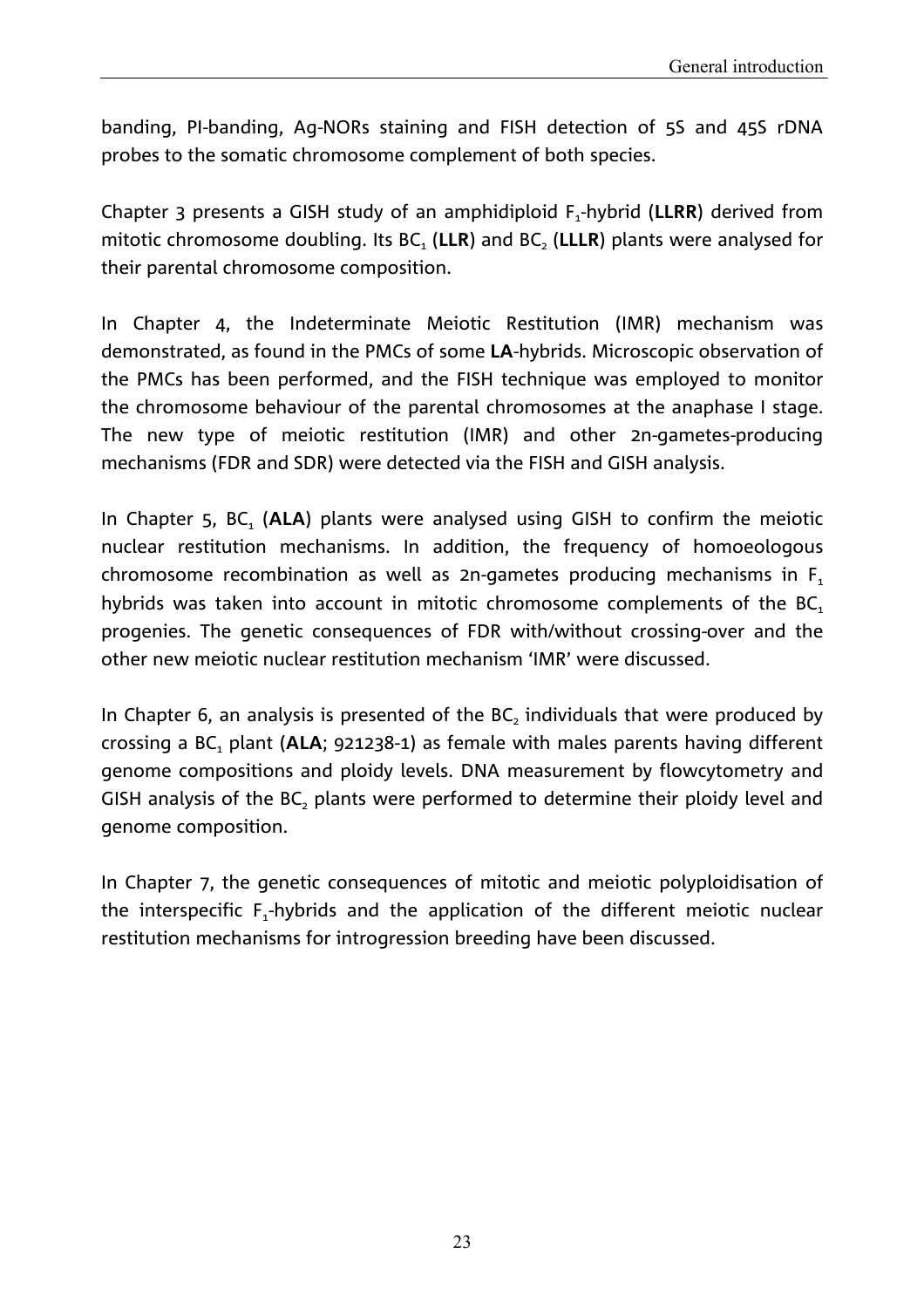

**Karyotype analysis of** *Lilium longiflorum* **Thunb. and** *Lilium rubellum* **Baker by chromosome banding and fluorescence** *in situ* **hybridisation (FISH)**

KI-BYUNG LIM · JANNIE WENNEKES · J. HANS DE JONG · EVERT JACOBSEN · JAAP M. VAN TUYL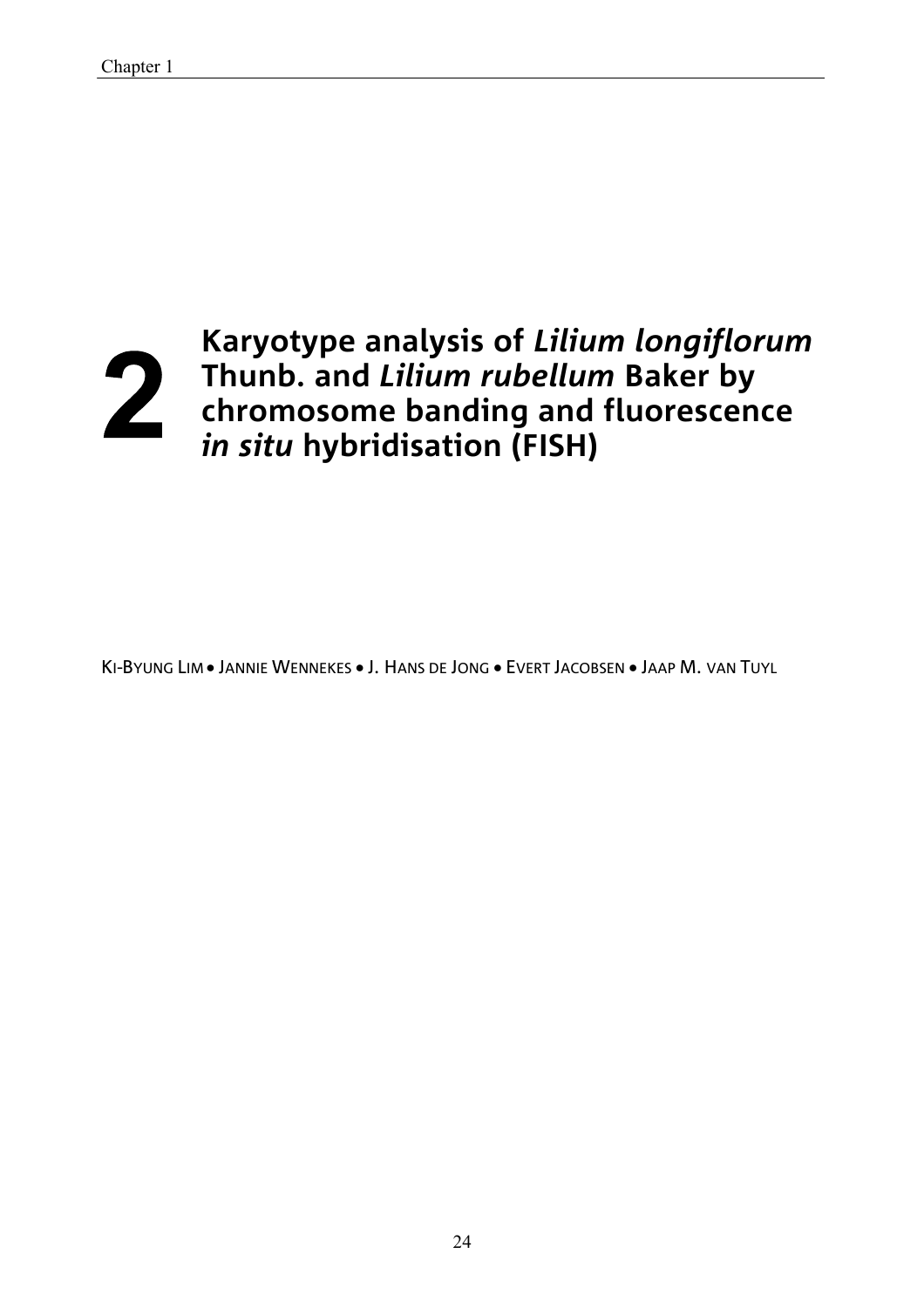**Submitted to Genome for publication**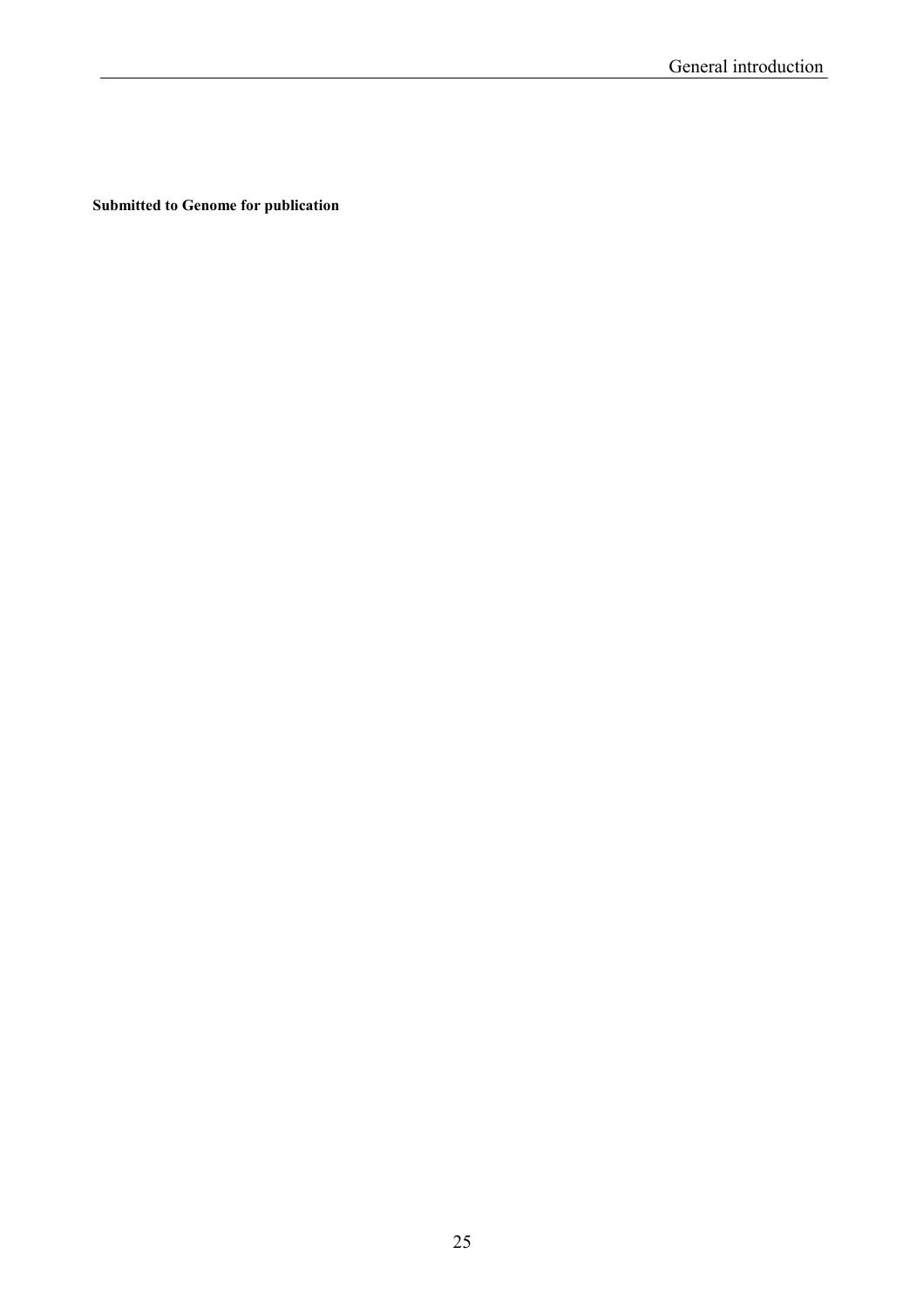### **Abstract**

Detailed karyotypes of *Lilium longiflorum* and *L. rubellum* were constructed on the basis of chromosome arm lengths, C-banding and Fluorescence *in situ* Hybridisation (FISH) with the 5S and 45S rDNA sequences as probes. The chromosomes of *L. longiflorum* range from 34.4 to 18.1 µm with a total length of 286.1 µm. These values are slightly larger than those of *L. rubellum*, which are 33.8 – 16.9 µm long and have a total complement length of  $269.9 \mu m$ . The small difference in chromosome length is also reflected by the total DNA contents, which amounts 77.1  $\pm$  0.3 pg/2C and 73.6  $\pm$  0.6 pg/2C for the two lily species, respectively. Constitutive heterochromatin shown by the standard BSG technique revealed completely different distributions for the C-bands: in *L. longiflorum* we observed a total of eleven small C-bands on the chromosomes 1, 3, 4, 7, 8, 9, 11 and 12, whereas in *L. rubellum* twelve C-bands occurred on the chromosomes 2, 3, 4, 6, 8 and 12, most of them of different sites. Fluorescence *in situ* hybridisation of the 5S and 45S rDNA probes showed in *L. longiflorum* overlapping signals at the proximal positions of the short arms of the chromosome 4 and 7. Chromosome 3 showed one 5S-rDNA segment on the secondary constriction and one 45S-rDNA region adjacent to 5SrDNA signal on the sub-distal part of the long arm. In *L*. *rubellum*, we observed colocalisation of the 5S and 45S rDNA sequences on the short arm of chromosomes 2 and 4, and on the long arms of the chromosomes 2, 3 and two adjacent bands on 12. In addition, single 45S rDNA sites were found on the chromosomes 1 and 6. Among them, the chromosome 2 contained two 45S rDNA sites both at the short arm and long arm and the chromosome 12 possessed two 5S rDNA sites, whereas the chromosomes 1, 3, 4, 6 and 12 showed only single sites. Most C-bands colocalised with the 45S rDNA segments. Staining of the nucleoli and the nucleolar organiser regions (NORs) in *L. longiflorum* and *L. rubellum* by AgNO<sub>3</sub> gave a highly variable number of signals in the interphase nuclei. Only few mitotic metaphase chromosomes showed faint silver deposits at their NORs. Staining with a mixture of the DNA-specific fluorochromes propidium iodide (PI) and DAPI, alone or in combination, the chromosomes revealed 3 minor, the so-called, reverse PI/DAPI bands on the chromosomes 1, 4 and 7 in *L. longiflorum* and six bands on the chromosomes 2, 3, 4 and 12 of *L. rubellum*. Single PI bands always matches the rDNA sites, whereas single DAPI bands generally correspond with C-bands. The combination of chromosome morphology, silver staining, rDNA FISH and reverse PI/DAPI bands revealed karyotypes for *L. longiflorum* and *L. rubellum*, in which most chromosomes can unequivocally be identified. Comparison of the karyotypes of these two species also demonstrated striking dissimilarities between these two lily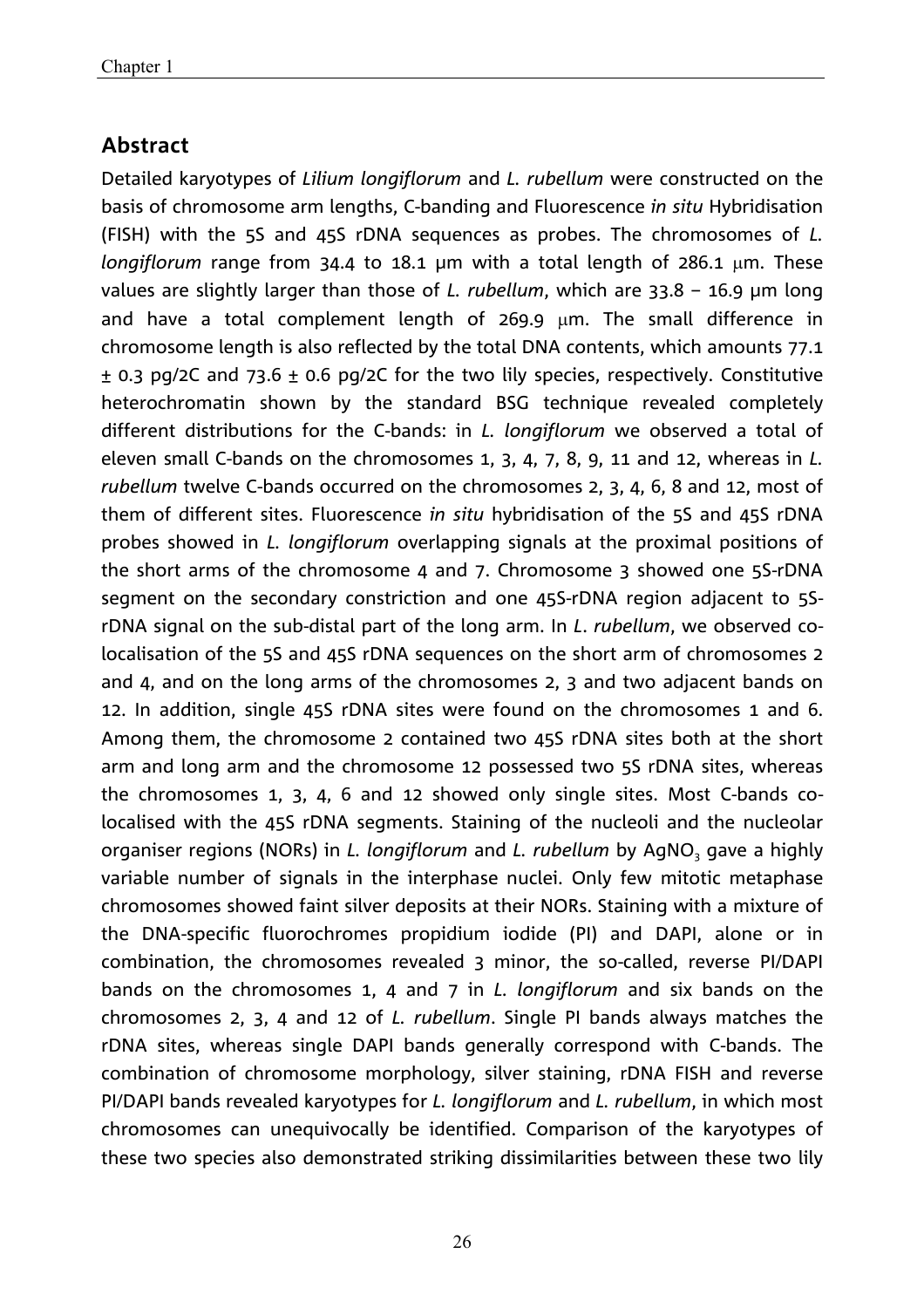species suggesting complex genome dynamics during the evolution of these lily genomes, at least with respect to these repeat families.

**Key words**: *Lilium* • fluorescence *in situ* hybridisation (FISH) • 5S rDNA • 45S rDNA • karyotype analysis • C-banding • Ag-NOR staining • reverse PI/DAPI banding

## **Introduction**

The species of the genus *Lilium* not only have one of the largest genomes in plant kingdom (Bennett and Smith, 1976, 1991), but also feature very long chromosomes at mitotic and meiotic divisions. Strasburger (1880) already recognised lily species as particularly suitable for chromosome research. Since then many studies followed, especially on chromosome morphology in *L. longiflorum* Thunb. (Stewart 1947), banding pattern (Holm 1976; Son 1977; Von Kalm and Smyth 1984), detection of Nucleolar Organiser Regions (Von Kalm and Smyth 1980, 1984) and genome size (Bennett and Smith 1976, 1991; Van Tuyl and Boon 1997). Surprisingly, little attention was drawn to the chromosomes of *L. rubellum* Baker, an economically important species used for interspecific hybridisation with *L. longiflorum*. Although phenotypic characters are very different for the two species, their chromosome portraits are pretty much alike (Noda 1991) and nuclear DNA content differ less then 2 % (Van Tuyl and Boon 1997). However, relatively high frequency of meiotic recombination between homoeologues at metaphase I of *L. longiflorum L. rubellum* hybrids suggests chromosome homology between the parental genomes (unpublished observations).

The increased use of *L. longiflorum* and *L. rubellum* in lily breeding requires detailed knowledge of their chromosome portraits for cytogenetic studies of their interspecific hybrids and breeding programs. The ability to identify individual chromosomes will be helpful in localising translocation breakpoints and positions of homoeologous recombination in metaphase sets of the interspecific hybrids and backcross individuals. In addition, the karyotypes will also be indispensable for mapping genes on the chromosome arms and trace these chromosome segments during the consecutive backcross generations.

The basic karyotypes of lily species generally display the chromosomes of a mitotic metaphase set, ordered in sequence of decreasing short arm length, and with the heterochromatin segments as revealed with the C-, N- and Q-banding and other chromosome differentiation techniques. Satellite chromosomes can be described by the presence of their micro- or macro-satellites, or by Ag-NOR staining, a technique that specifically demonstrates sites of metabolically active nucleolar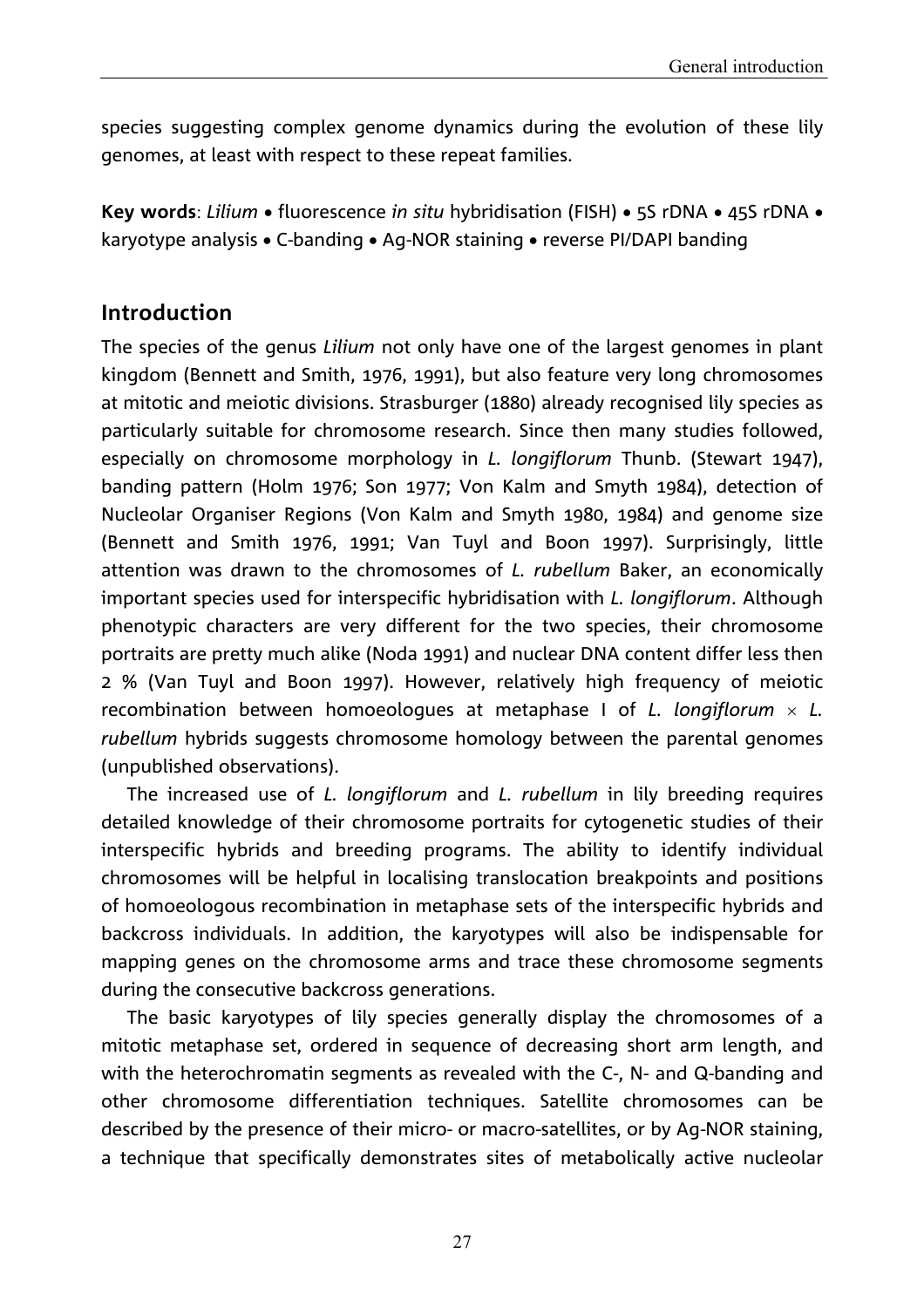organiser regions (Funaki et al. 1975; Linde-Laursen 1975; Gerlach 1977). More recently, the introduction of fluorescence *in situ* hybridisation (FISH) tools using repetitive or single copy sequences complement the arsenal of banding technologies, along with the use of DNA specific fluorochromes (Peterson et al. 1999). The most common application of FISH for karyotype analysis is the localisation of ribosomal DNA repeat families. The 45S rDNA components were shown to be part of the nucleolar organiser region of the satellite chromosomes, whereas the 5S rDNA generally occurred on one of the other chromosomes (Gerlach and Dyer 1980; Kamstra et al. 1997; Takeda et al. 1999; Mukai et al. 1991a,b; Leitch and Heslop-Harrison 1992; Jiang and Gill 1994; Fukui et al. 1998). One other important application of FISH for chromosome identification was the detection of microsatellites (Cuadrado and Schwarzacher 1998), satellite DNAs (Pederson et al. 1996; Kamstra et al. 1997) and other repeat families.

In the standard karyotype of *Lilium* species most chromosomes (4-6, 7-9, 10-12) are morphologically too similar to be identified unequivocally without additional diagnostic landmarks. Previous C-banding studies (Holm 1976; Son 1977; Kongsuwan and Smyth 1978; Smyth et al. 1989) showed small constitutive heterochromatin bands in the *L. longiflorum* chromosomes 1, 3, 4, 7, 8, 9 and 12, whereas NOR detection by isotopic *in* situ hybridisation and silver staining demonstrated nucleoli and active ribosomal sites on the chromosomes 3, 4 and 7 (Von Kalm and Smyth 1980, 1984). Fluorescence *in situ* hybridisation (FISH) detection of the ribosomal DNA sequences has already reported in other crops (Mukai et al. 1991a,b; Leitch and Heslop-Harrison 1992; Jiang and Gill 1994; Fukui et al. 1998), but so far, no report of this technique in lily appeared.

Previous studies on fluorescence and genomic *in situ* hybridisation showed that counterstaining the chromosomes with a mixture of the DNA specific fluorochromes DAPI (4', 6-diamidino-2-phenylindole) and PI (propidium iodide) produced small bands on specific regions of the chromosomes (Schweizer 1980; Peterson et al. 1999; Andras et al. 2000), the so-called, "CPD". This reversed PI/DAPI bands (CPD bands) in the lily species and interspecific lily hybrids were found to co-localise in the NOR regions of a few chromosomes (see Fig. 1c and f in Lim et al. 2000).

The aim of this study was an accurate comparative description of the karyotypes of these two lily species, *L. longiflorum* and *L. rubellum*, using morphometric data, of C-banding, Ag-NOR staining, FISH detection of the 45S rDNA and 5S rDNA sequences, and the reverse PI/DAPI banding.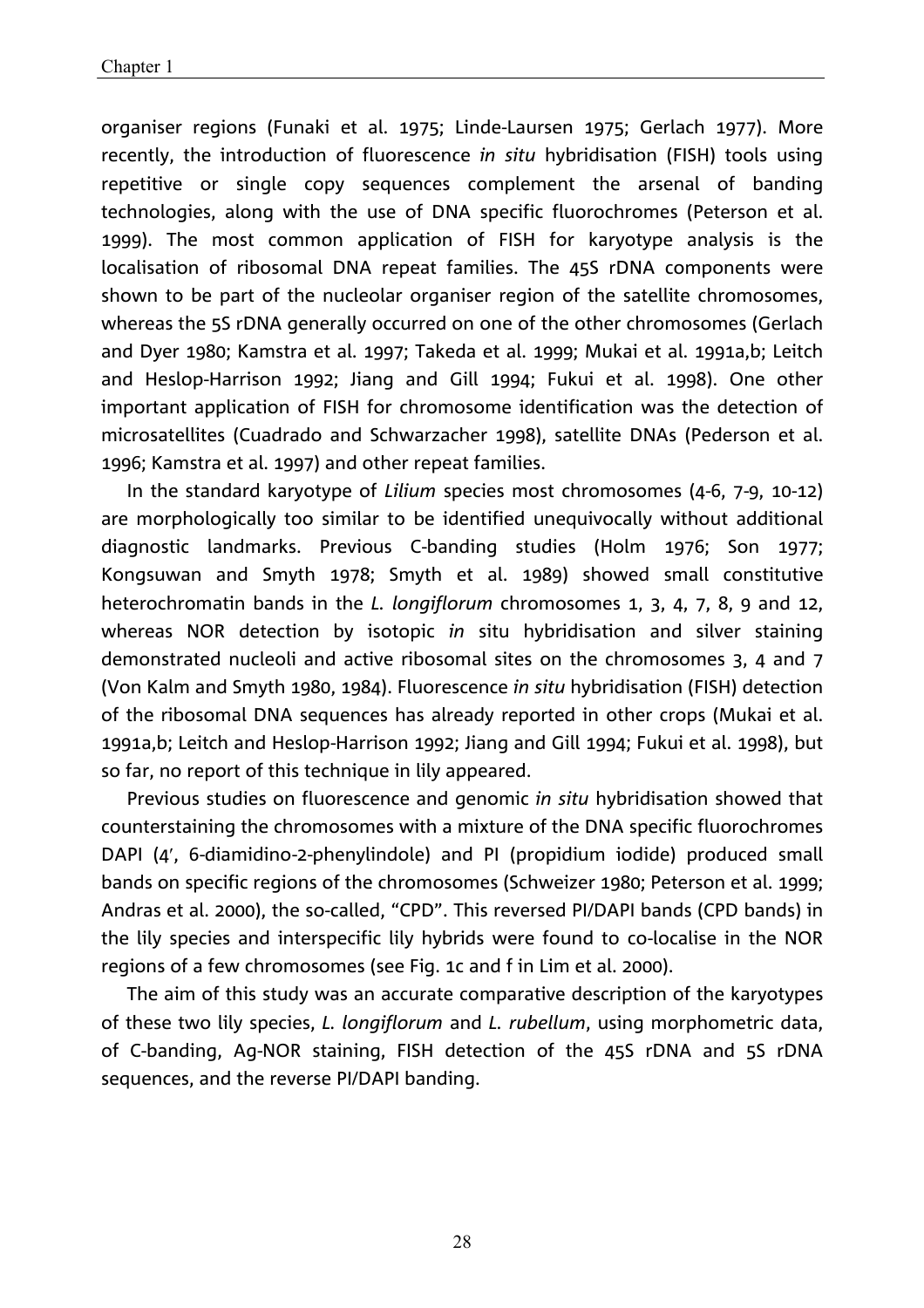## **Material and methods**

#### *Plant materials and chromosome preparation*

*L. longiflorum* 'Snow Queen' and *L. rubellum* (accession number 980085; originally from the mountainous area of the Fukushima prefecture, Japan) were obtained from the germplasm collection of Plant Research International, Wageningen, the Netherlands. Bulbs were grown in the greenhouse at 14 °C – 18 °C during the night and 20  $^{\circ}$ C – 25  $^{\circ}$ C during the day. Root tips were collected in the morning and pretreated in a saturated  $\alpha$ -bromonaphtalin solution for 2 hours at 20 °C and kept in the solution at 4 °C until the next morning. Then the material was rinsed three times in tap water before being fixed in acetic acid : ethanol  $= 1:3$  for 2 hours. The root tips were stored at –20 °C until use. For the chromosome preparations, the tips were rinsed thoroughly and then incubated in a pectolytic enzyme mixture containing 0.3 % pectolyase Y23, 0.3 % cellulase RS and 0.3 % cytohelicase in 10mM citrate buffer (pH 4.5) for about 1 hour at 37 °C. Squash preparations were made in a drop of 60 % acetic acid. The microscopic slides were frozen in liquid nitrogen to remove the cover slips with a razor blade. Slides were then finally dehydrated in absolute ethanol, air-dried and stored in a –20 °C freezer until use.

#### *C-banding and silver staining*

Prior to the banding procedure, the preparations were baked overnight at 37 °C. The next morning the chromosomes were denatured in a 6 % Ba(OH)<sub>2</sub> solution for 8 min, followed by a wash step for 30 min with tap water. Slides were then re-annealed with 2x SSC (1x SSC contains 0.15 M sodium chloride, 0.015 M sodium citrate, pH 7.0) at 60 °C for 50 min, and stained with a 4 % Giemsa solution in 10 mM Sörensen buffer (pH 6.8) for 45 min. After a brief wash, the preparations were air-dried and mounted in Euperol.

For Ag-NOR staining, we used 200 mL of a freshly prepared 50 % AgNO<sub>3</sub> solution per slide, which was covered with a 24 x 36 mm piece of nylon cloth 'Nybolt 300'. The slides were left in a humidified petridish for 45 min at 60 °C until the nylon patch turned to yellowish. Slides were then washed briefly in running tap water, airdried and mounted with Entellan-M (Merck) for microscopic observation.

#### *Probe DNA*

Clone pTa71 contains the 9 Kb EcoRI fragment of 45S ribosomal DNA from wheat (Gerlach and Bedbrook 1979) and pScT7 contains 462 bp BamHI fragment of 5S rDNA from rye (Lawrence and Appels 1986). Isolated DNA of 45S rDNA and 5S sequences from pTa71 and pScT7 were labelled with either biotin-16-dUTP or digoxigenin-11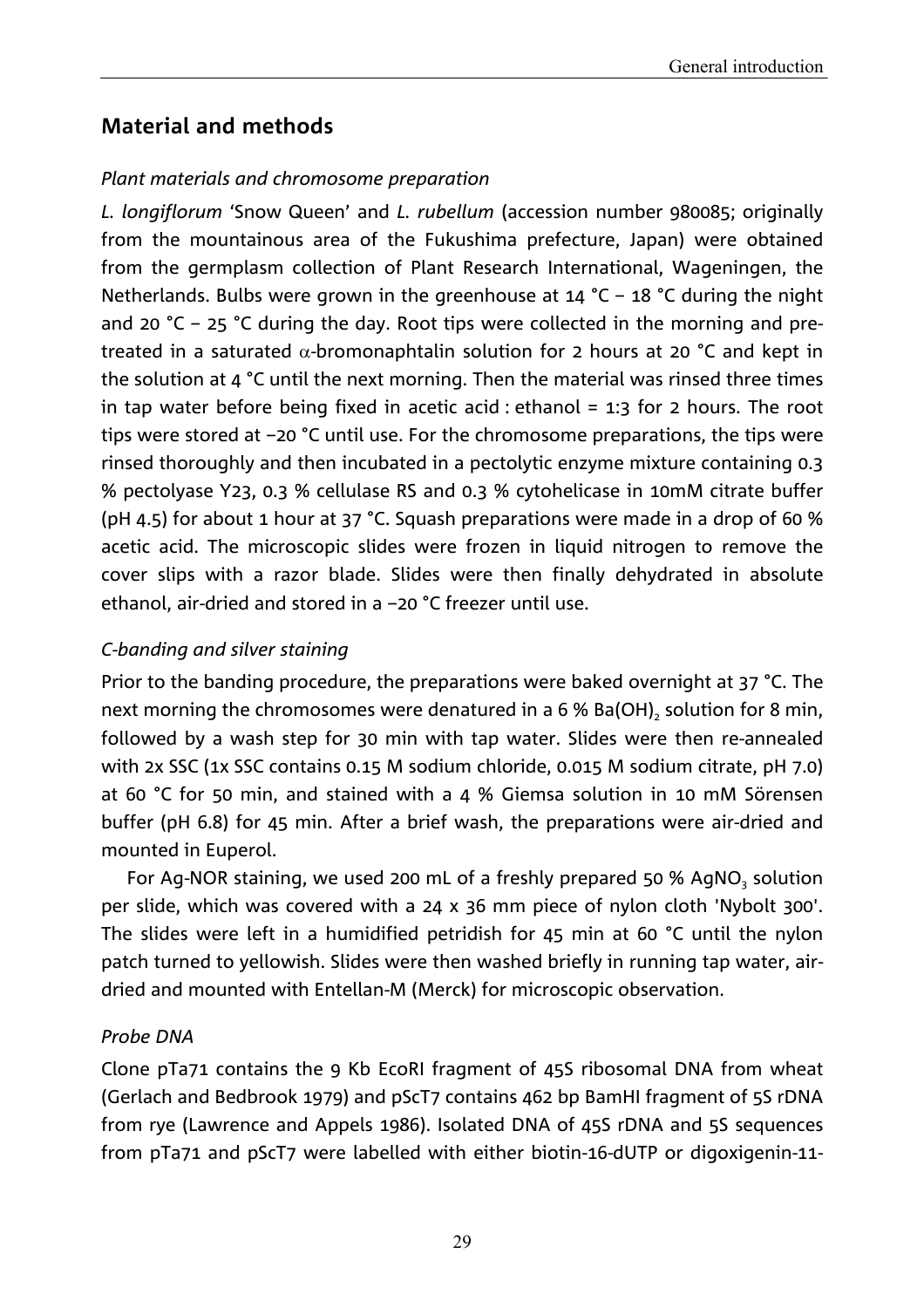dUTP by nick translation for *in situ* hybridisation according to the manufacturer's manual (Boehringer Mannheim, Germany).

#### *Fluorescence in situ hybridisation (FISH)*

Slides with metaphase chromosome complements were left overnight at 37 °C. The next day the slides were treated with 1  $\mu$ g/mL RNase A in 2x SSC at 37 °C for 60 min and washed three times of 2x SSC at room temperature for 5 min. Slides were then incubated with 10 mM HCl at 37 °C for 2 min, treated with 100 µL of a pepsin solution (5 µg/mL in 10 mM HCl) at 37 °C for 10 min, followed with washing two times in 2x SSC for 5 min, then with 4 % (para) formaldehyde solution for 10 min, and finally three times 5 min washed with 2x SSC. Before air-drying the slides were rapidly dehydrated in a graded alcohol solution series (70, 90, 100 %) for 3 min each. Samples of 40  $\mu$ L of the hybridisation mixture containing 100 ng of the DNA isolated from pScT7 and pTa71, 2 mg of sheared herring sperm DNA (GIBCO BRL), 50 % deionised formamide, 10 % (w/v) sodium dextran sulphate (Sigma), 2x SSC and 0.25 % (w/v) SDS were denatured for 5 min at 70 °C and then directly put on ice for at least 5 min. Each slide with 40 µL of the hybridisation mix and covered with a slip of plastic sheet was denatured for 5 min at 80 °C and left overnight at 37 °C in a tightly closed humidified container. The slide was washed in 2x SSC buffer for 15 min, transferred to 0.1x SSC buffer at 42 °C for 30 min, and incubated for 60 min at 37 °C in blocking buffer (0.1 M maleic acid, 0.15 M NaCl, 1 % w/v blocking reagent from Boehringer Mannheim). Biotin and/or digoxigenin labelled probe DNA was detected by Cy3-Avidin-streptavidin detection system (Vector Laboratories) and FITC-antidigoxigenin detection system (Boehringer Mannheim, Germany), respectively. All slides were counterstained with 10 mg/mL DAPI (4',6-diaminido-2-phenylindole) or 5 mg/mL propidium iodide (PI). Images were photographed with a Zeiss Axiophot photomicroscope equipped with epi-fluorescence illumination and single band filters for DAPI, FITC and Cy3/PI using 400 ISO colour negative film. The film was then scanned at 1200 dpi for digital processing with the Image software 'Photoshop' (version 5.0; Adobe Inc. USA).

#### *Karyotype analysis and flow cytometric analysis of nuclear DNA*

Chromosomes were measured with a ruler and arranged in sequence of decreased short arm length according to Stewart (1947). Total nuclear DNA contents of leaf interphase nuclei were stained in DAPI and measured with a Partec CA-II cell analyser. Relative DNA content was calculated by comparing the 2C peak in the flow karyogram with that of the *Allium cepa* nuclei, which were added as an internal reference (DNA content =  $33.5$  pg / 2C).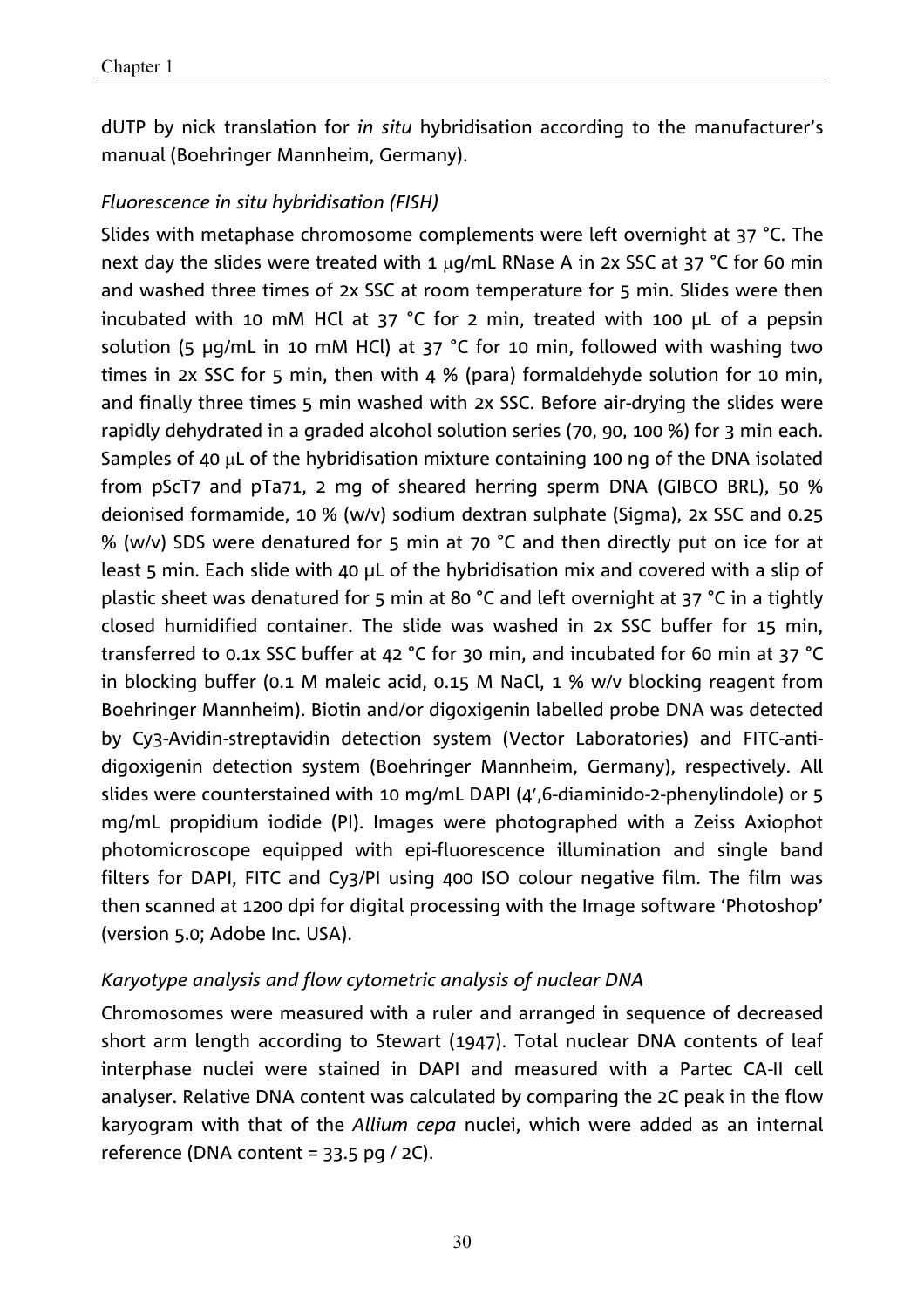## **Results**

An overview of all morphometric data, chromosome banding and FISH results are given in Table 1. The positions of the bands and FISH signals are depicted in the ideograms of Fig. 1.

**Figure 1**. Ideogram of the *L. longiflorum* and *L. rubellum* indicate the positions of the Cbands, DAPI, PI, 5S rDNA and 45S rDNA sites. The reversed PI/DAPI bands were obtained from staining the chromosome preparations with a mixture of DAPI and PI, simultaneously.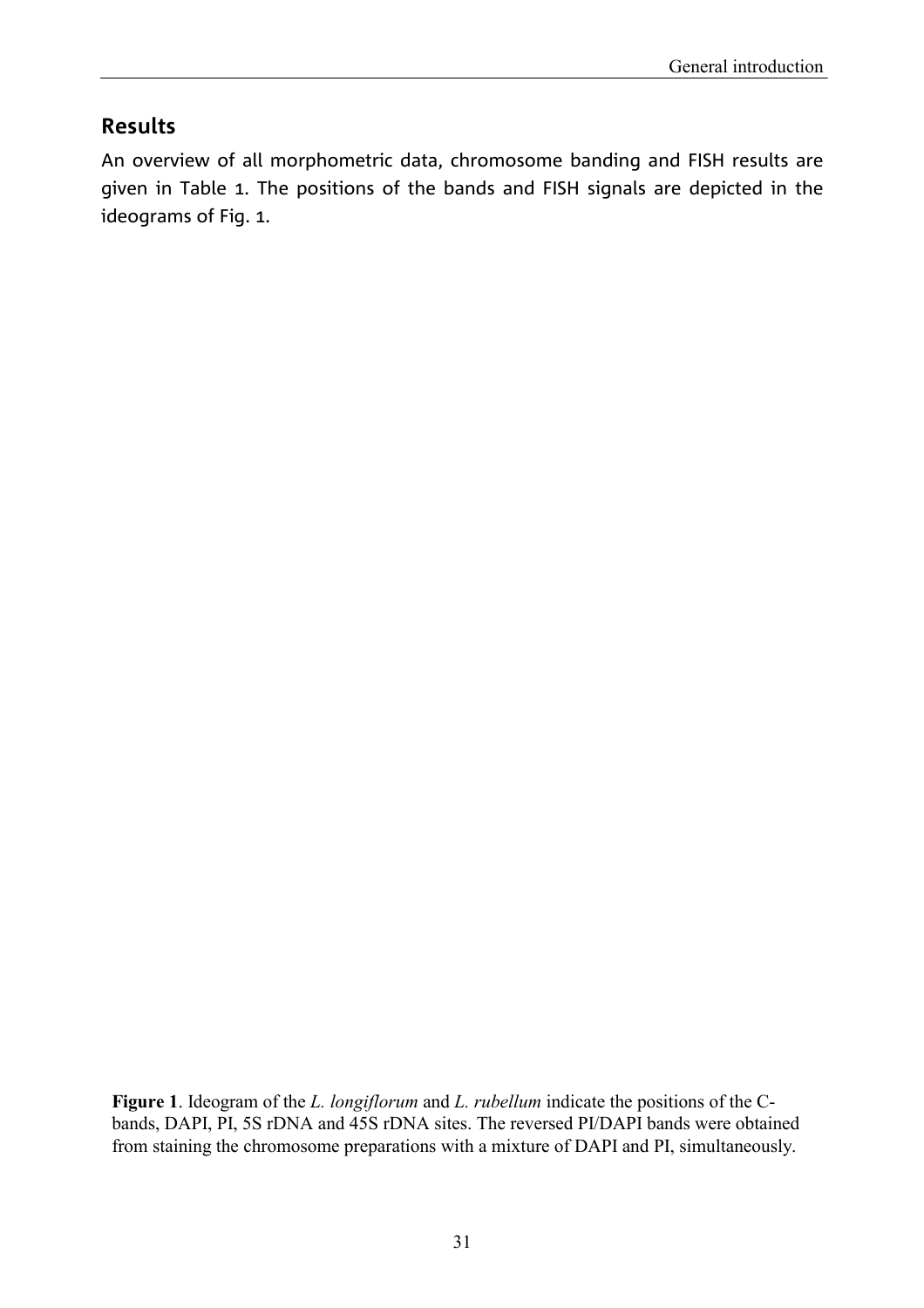Our flow cytometric analysis of DAPI stained total nuclear DNA gave  $77.1 \pm 0.3$  pg / 2C for *L. longiflorum* and 73.6 ± 0.6 pg / 2C for *L. rubellum*, a difference of less than 5%. The karyotypes of these two species revealed a comparable small difference. Total cell complement, *i.e.*, the lengths of all metaphase chromosomes together, amounts for 286.1 µm for *L. longiflorum* and 269.9 µm for *L. rubellum*. The chromosomes 1 and 2 in both species are metacentric and (sub)metacentric, respectively, and are far longer than all the other chromosomes, which make them easy to recognise in the cells. A second characteristic of their karyotypes is that the chromosomes 3 - 12 are highly asymmetrical with centromere indexes ranging from 20 to 5%. The chromosomes 4 and 7 of *L. longiflorum* and the chromosomes 2 and 4 of *L. rubellum* have macrosatellites separated from their short arms by secondary constrictions. Other secondary constrictions were observed on the long arms of chromosome 3 (subdistal) of *L. longiflorum* and long arms of the chromosomes 1, 2 and 12 (proximal).

The C-banding technique revealed 11 small bands at different positions on the

chromosomes in *L. longiflorum*. We

| of Lilium longiflorum and L. rubellum. | observed<br>single     |                         |                               |  |  |
|----------------------------------------|------------------------|-------------------------|-------------------------------|--|--|
|                                        | L. longiflorum         | L. rubellum             | proximal                      |  |  |
| DNA content                            |                        |                         | heterochromatin               |  |  |
|                                        | $77.1 \pm 0.3$ pg / 2C | $73.6 \pm 0.6$ pg /2C   | bands<br>the<br>on            |  |  |
| Chromosome length                      |                        |                         | chromosomes 1, 11             |  |  |
| Longest                                | $34.4 \mu m$ (chr. 1)  | 33.8 $\mu$ m (chr. 1)   | and 12, a<br>single           |  |  |
| <b>Shortest</b>                        | $18.1 \mu m$ (chr. 10) | $16.3 \mu m$ (chr. 4)   | subdistal<br>band<br>on       |  |  |
| Total length                           | $286.1 \mu m$          | $269.9 \mu m$           | chromosome 3, at              |  |  |
|                                        |                        |                         | the<br>secondary              |  |  |
| Ag-NOR staining                        |                        |                         | constriction,<br>and          |  |  |
| Signals / interphase                   | 6                      | $6 - 10$                | intercalary<br>several        |  |  |
|                                        |                        |                         | bands<br>the<br>on            |  |  |
| <b>C-banding</b>                       |                        |                         | chromosomes 7, 8              |  |  |
| Chromosomes (bands)                    | 1, 3, 4, 7(3x),        | 2(2x), 3(2x), 4(2x),    | <b>The</b><br>and<br>9.<br>L. |  |  |
|                                        | 8(2x), 9, 11, 12       | 6(2x), 8(2x),<br>12(2x) | rubellum<br>karyotype         |  |  |
|                                        |                        |                         |                               |  |  |
| <b>FISH</b>                            |                        |                         | showed<br>a                   |  |  |
| 5S rDNA alone                          | $\mathfrak{Z}$         |                         | completely different          |  |  |
| 45S rDNA alone                         | $\overline{3}$         | 1, 6                    | pattern with a total          |  |  |
| $5S + 45S$ rDNA                        | 4, 7                   | 2(2x), 3, 4, 12         | of 12 small bands on          |  |  |
| <b>DAPI</b> and PI bands               |                        |                         | the chromosomes 2             |  |  |
| $DAPI$ alone                           | $1 \t3 \t9$            | 2 4 12                  | (2x), 3 (2x), 4 (2x), 6       |  |  |

| <b>Table 1.</b> Summary of the some morphometric and karyotypic data<br>of Lilium longiflorum and L. rubellum. |                |            |
|----------------------------------------------------------------------------------------------------------------|----------------|------------|
|                                                                                                                | L. longiflorum | L ruhellum |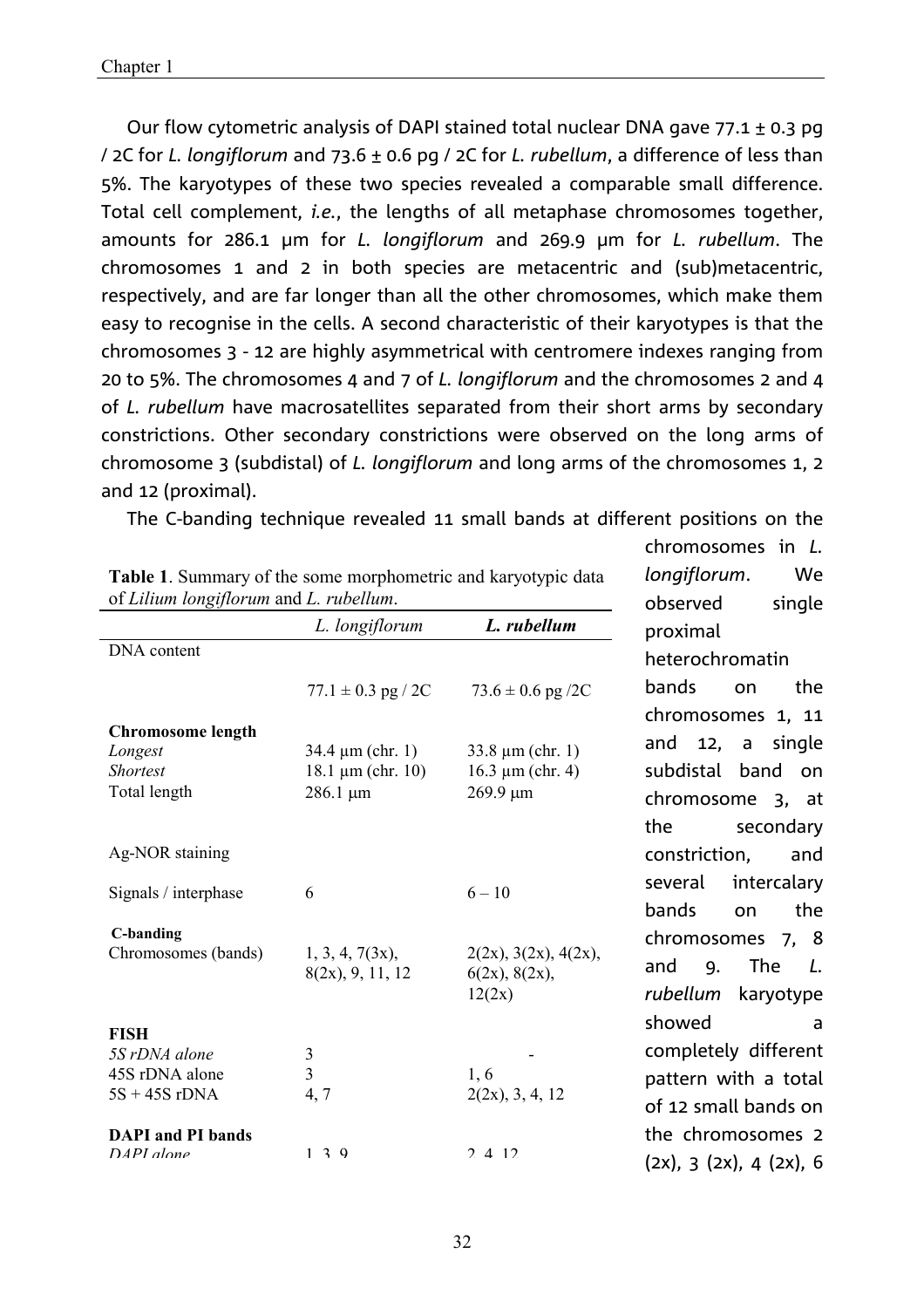(2x), 8 (2x) and 12 (2x) (Fig. 2b and d).

Ag-NOR staining of *L. longiflorum* chromosomes showed weakly stained spots on chromosome 4 only (Fig 2e). Interphase nuclei, however, displayed 6 dark silver deposits or had completely stained nucleoli. In *L. rubellum*, the Ag-NOR dots on the mitotic metaphase chromosome were even weaker or not detectable, whereas interphase cells, displayed 6 to 10 large spots.

**Figure 2**. (**a**-**b**) Giemsa C-banding pattern of the *L. longiflorum* (**a**) and *L. rubellum* (**b**) chromosomes. (**c**-**d**) Karyotype of the *L. longiflorum* (**c**) and *L. rubellum* (**d**) chromosomes. (**e**) Ag-NOR staining of *L. longiflorum* chromosomes.

Reverse PI/DAPI banding revealed on the secondary constrictions of the chromosomes 4 and 7 in *L. longiflorum* chromosomes. In *L. rubellum* DAPI bands appeared positions of the proximal C-bands on chromosomes 2, 4 and 12, and PI bands at proximal position of chromosome 1, subdistal position of chromosome 2, and at two adjacent sites close to the centromere of chromosome 12.

Fluorescence *in situ* hybridisations of the 45S rDNA (pTa71 probe) to the *L. longiflorum* complement revealed signals on the secondary constrictions of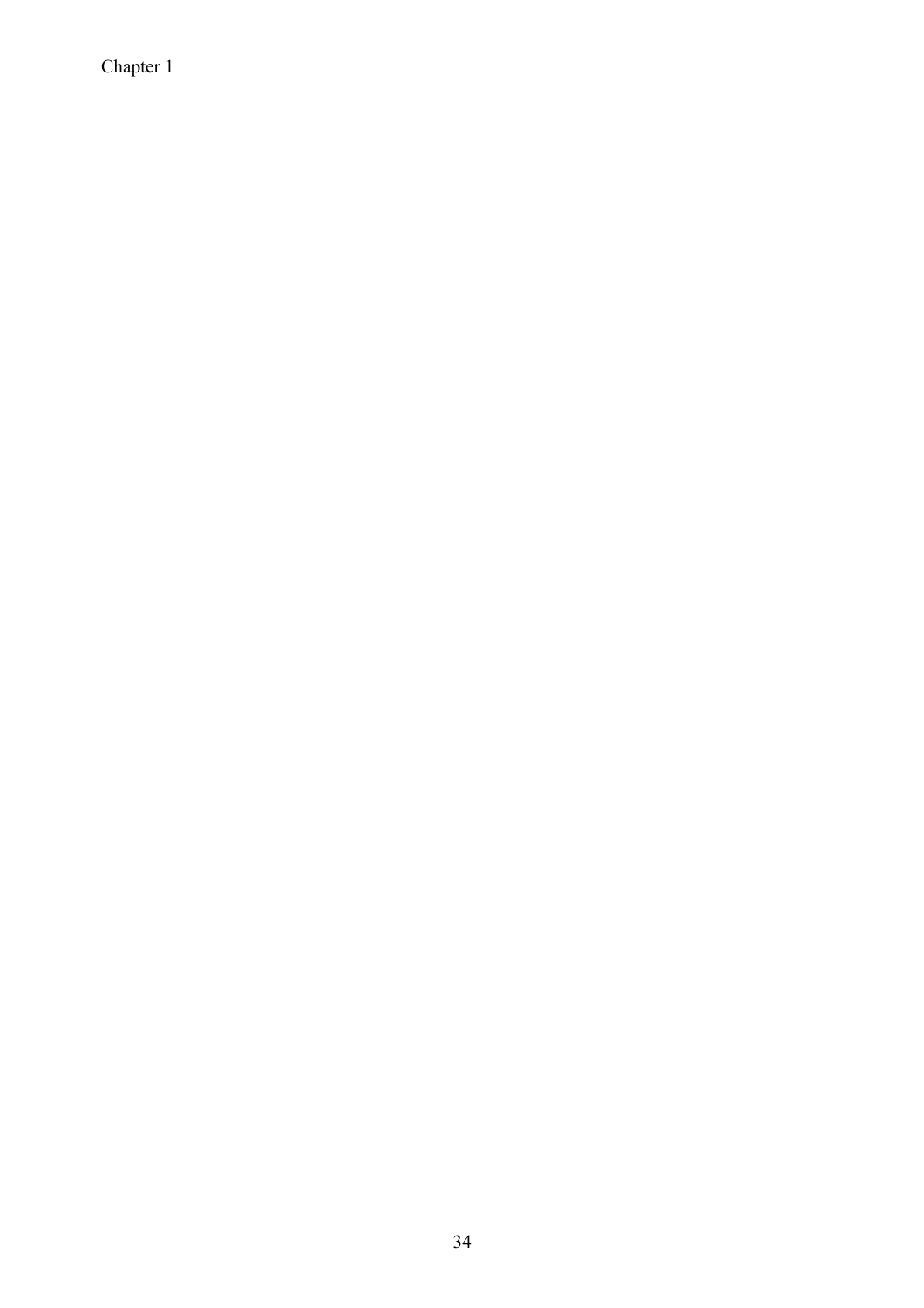chromosome 4 and 7 and near the secondary constriction on chromosome 3. The 5S rDNA (pScT7) hybridised on the long arm secondary constriction of chromosome 3 on a small band distal from the 45S rDNA site. The probe also hybridised to the secondary constrictions of the chromosomes 4 and 7 and co-localised completely with the 45S rDNA sites. The metaphase complements of *L. rubellum* showed colocalisation of the 45S rDNA and the 5S rDNA on the secondary constrictions of the chromosomes 2, 3, 4 and 12, along with a single spot of 45S rDNA in the secondary constriction of the chromosome 1 and middle of long chromosome arm of chromosome 6 (red arrowheads in Fig. 3g). Where both rDNAs hybridised on the same chromosome site, the brightness of their fluorescence signals was often different. For example, the 5S rDNA hybridised and gave stronger signal than that of the same sequence on the proximal position of the long arm in chromosome 3 of *L. longiflorum* (Fig. 3b and c).

## **Discussion**

At first sight this study of the *L. longiflorum* (Leucolirion section) and *L. rubellum* (Archelirion section) karyotypes presents conflicting results. The nuclear DNA amounts and basic chromosome portraits of these two species suggest largely similar genomes. The striking correspondence of chromosome morphology is not restricted to the species studied, but was found to be true for other lily species as well. In his study on the karyotypes of 39 lily species, Stewart (1947) described a basic chromosome number of 12 chromosomes for almost all important lily species, consisting of two larger (sub)metacentric and 10 generally smaller, subtelocentric chromosomes. Like in the Triticinae, and Alliaceae basic karyotype can be highly conserved in a group of related species.

Looking at the chromosome portraits more accurately reveals several obvious dissimilarities. Firstly, the number of secondary constrictions are different:

**Figure 3**. (**a**) DAPI counterstaining to the metaphase chromosomes of *L. longiflorum*. (**b**) Simultaneous FISH detection of probes, pTa71 (45S rDNA; white arrowheads) and pScT7 (5S rDNA; red arrowheads), to the same cell of **Figure a**. Red arrowheads represent strong signals of pScT7 probe on chromosome 3. (**c**) Karyotype of pScT7 (5S rDNA). (**d**) Karyotype of pTa71 (45S rDNA). (**e**) Simultaneous staining of DAPI and PI on the *L. rubellum* chromosomes. Reversed PI/DAPI bands are indicated by arrowheads. (**f**) Detailed karyotype of reversed PI/DAPI bands of **Figure e**. (**g**) Detection of pTa71 probe (45S rDNA) on the *L. rubellum* chromosomes. Red arrowheads indicate the faint signals, which were detected but are invisible in this figure. (**h**-**i**) Simultaneous detection of pScT7, indicated by red arrowheads in (**h**) and pTa71 probe, green fluorescence indicated by white arrowheads (**i**) on the interphase cell of *L. rubellum*. Note that several more signals in **Figure h** were observed, however, the intensity of the signals was low. (**j**) Karyotype of pTa71 (45S rDNA) and pScT7 (5S rDNA). Bars in all cases represent 10 m.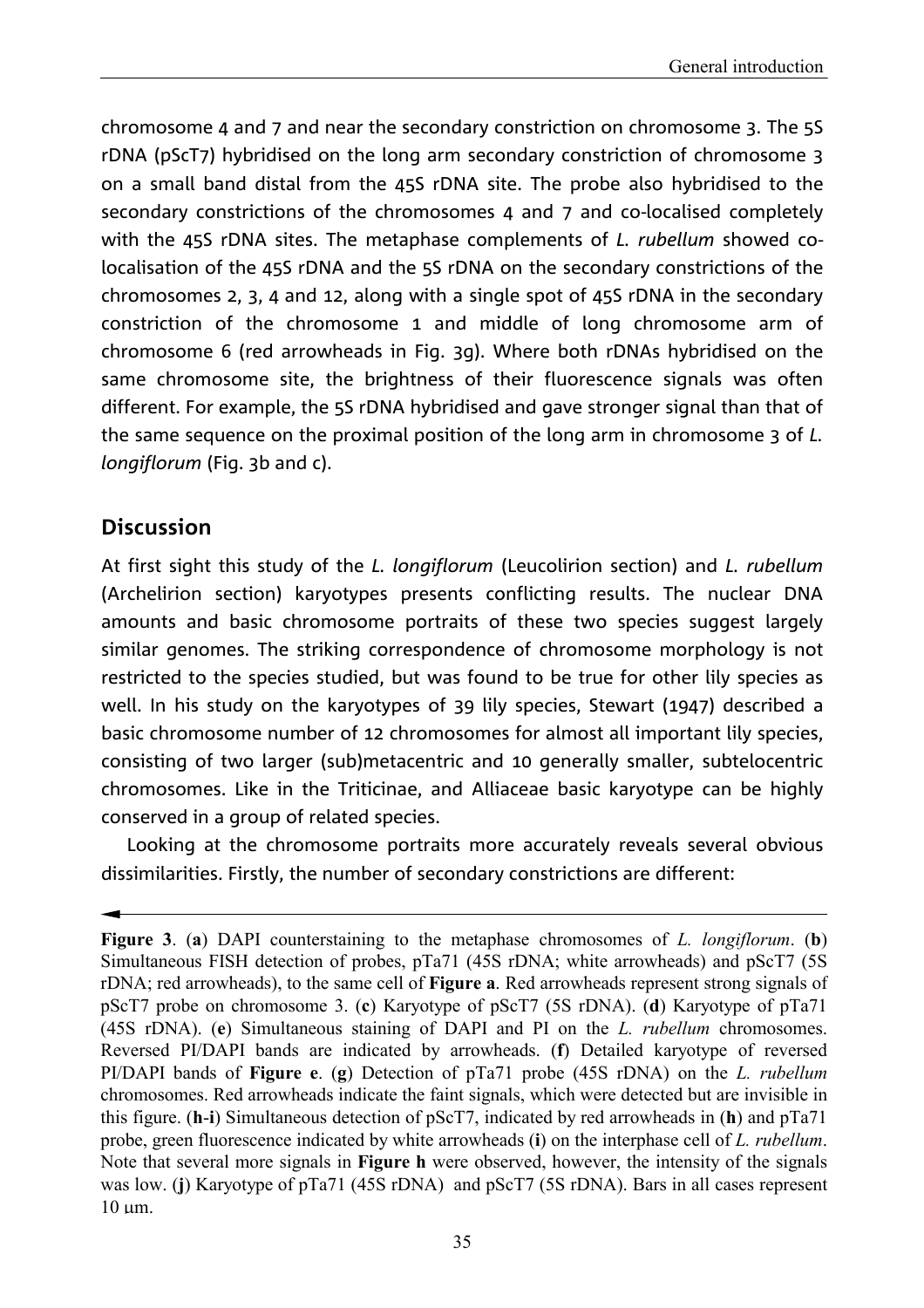in *L. longiflorum* 3 sites were described for the chromosomes 3, 4 and 7 (Stewart 1947) and in *L. rubellum* 5 sites on the chromosomes 1, 2, 4 and 12 (Ogihara 1968). In general, the secondary constrictions are associated with nucleolar activity and were shown to contain the 45S rDNA genes. Such a differentiation of nucleolar organisation and distribution of heterochromatin was not restricted to *L. longiflorum* and *L. rubellum*, but was also found for other species of the same section (Stewart 1947; Ogihara 1968). For example, phenotypic characteristics and chromosome morphology such as NORs and C-banding pattern of *L. longiflorum* is almost identical to those of *L. formosanum*, another representative of the Leucolirion section (Stewart 1947; Smyth et al*.* 1989), whereas *L. rubellum* has similar phenotypic characters and chromosome morphology with its related *L. japonicum* and *L. auratum* (Ogihara 1966, 1968).

Taking into consideration the karyotypes of all lily species studied so far, we observed that the chromosomes 1, 2, 3 and 4 are the most likely to contain a NOR, in most cases at their secondary constrictions. All these chromosomes possess single NORs, except chromosome 2 in *L. rubellum*. Two types of wild species of *L. rubellum* were found where chromosome 2 contains single NORs on long arm, or double NORs on both arms (Ogihara 1968), the latter being confirmed by our own observations (Fig. 3e, f and j).

Sites of constitutive heterochromatin (C-bands) often coincide with the secondary constrictions, but not always so. In *L. longiflorum*, the C-bands on the chromosomes 3, 4 and 7 co-localise with the NORs of these chromosomes, and so with the nucleolar organizers, whereas the remaining bands on the chromosomes 1, 7, 8, 9, 11 and 12 were not associated with these rDNA domains. This banding pattern, which is in agreement with the studies of Stewart (1947), Von Kalm and Smyth (1984), Kongsuwan and Smyth (1978) and Smyth et al. (1989), is also similar to *L. formosanum* of the same section (Smyth et al*.* 1989). In *L. rubellum*, most Cbands co-localise with the secondary constrictions and few beside at interstitial positions (Fig. 2d), a banding pattern, which resembles that of *L. auratum* and other species belonging to the Archelirion section (*cf.* Smyth et al. 1989).

The comparison of C-bands and PI/DAPI bands demonstrates that the genomes of lily species can contain molecularly different classes of heterochromatin. In *L. longiflorum*, C- / DAPI bands revealed on the chromosomes 1, 3, and 9, C- / PI bands on the chromosomes 4 and 7, and the remaining C-bands on the chromosomes 7, 8, 11 and 12 without deviant DAPI / PI fluorescence ratio (Fig. 1). A comparable situation of three C-heterochromatin classes is true for the *L. rubellum* chromosomes, although completely different chromosomes are involved. Further confirmation about the nature of the secondary constrictions can be derived from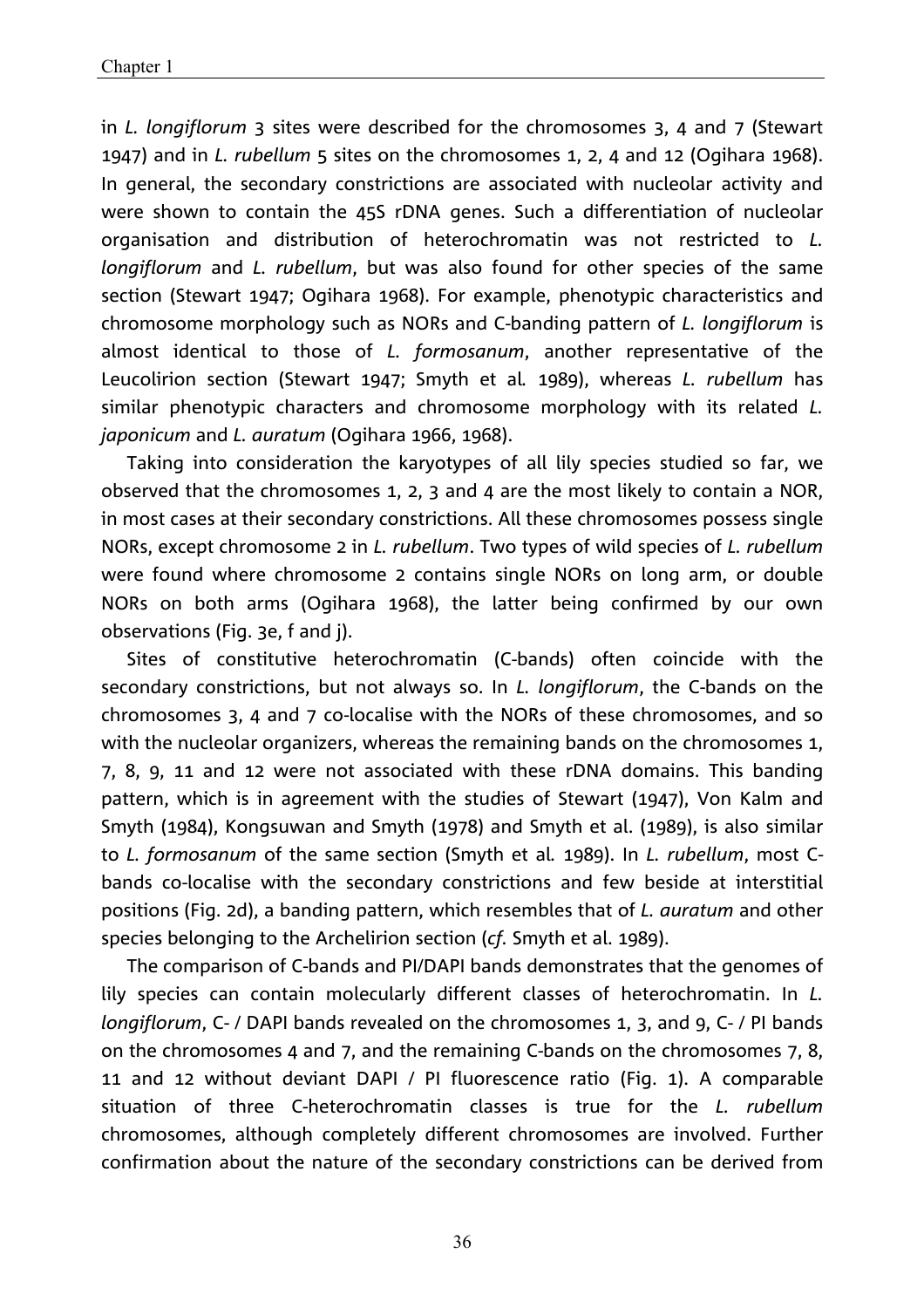silver staining of metabolically active NORs and FISH using the 45S rDNA as probe. Ag-NOR staining has been applied successfully to various lily species for the detection of NORs (Smyth et al. 1989; Von Kalm and Smyth 1980, 1984). However, our silver deposits on the chromosomes were quite faint in *L. longiflorum* and undetectable in *L. rubellum*, so that no reliable evidence for the sites of active NORs could be obtained. It is still questionable as to whether the less condensed chromosomes of the *in vitro* grown root tips (25 °C) used in this study has a negative effect on NOR detection by silver nitrate or that the prior transcribed ribosomal RNA genes had already disappeared from the NORs at metaphase (Von Kalm and Smyth 1984).

Our FISH detection of 5S and 45S rDNA genes clearly showed their locations and correspondence with the NORs and secondary constrictions (Fig. 3c, d and j). The following classes can be distinguished: (1) 45S + 5S rDNAs, as on the *L. longiflorum* chromosomes 4 and 7, and the *L. rubellum* chromosomes 2, 3, 4 and 12; (2) only 45S rDNA, as on the *L. longiflorum* chromosome 3 and the *L. rubellum* chromosomes 1 and 6; (3) only 5S rDNA, as on the *L. longiflorum* chromosome 3 and the *L. rubellum* chromosome 12. Only few of them could be associated with NOR activity. The 45S signals, which are located in secondary constrictions, were mostly larger and brighter than those of the 5S probe. However, the 5S rDNA spot on chromosome 3 in both *L. longiflorum* and *L. rubellum* species was stronger than that of the 45S rDNA probe (Fig. 3b, c, d and j).

All 45S rDNA sites were found to co-localise with simultaneous staining of DAPI and PI (reverse PI/DAPI band) with the exception of the long arm sites on chromosome 3 of *L. longiflorum* and chromosome 6 in *L. rubellum*, and it is assumed that the representative specific tandem repeat families intermixed with the 45S rDNA tandem repeats. Schulz-Schaeffer (1980) described that satellites are generally attached to the short arm of a nucleolus organiser chromosome. The present results confirmed that the reverse PI/DAPI bands were shown either in the secondary constriction of the short-arm or long-arm near to the centromere (Fig 1). The same type of reverse PI/DAPI bands has been demonstrated in *Lycopersicon* and *Oryza* species as well (Peterson et al. 1999; Andras et al. 2000). As a similar case of the reverse PI/DAPI bands, one of the genomic probe DNA can also hybridised to the tandemly repeated regions such as NORs of the other species chromosomes (Parokonny et al. 1997). On the other hand, genomic probe DNA was not hybridised to the position of NORs of the same species chromosomes (see Fig 1c and f in Lim et al. 2000).

DAPI is known to bind preferentially on A-T rich heterochromatic regions or as double-stranded DNA-specific dye (Trask 1999), however PI intercalates between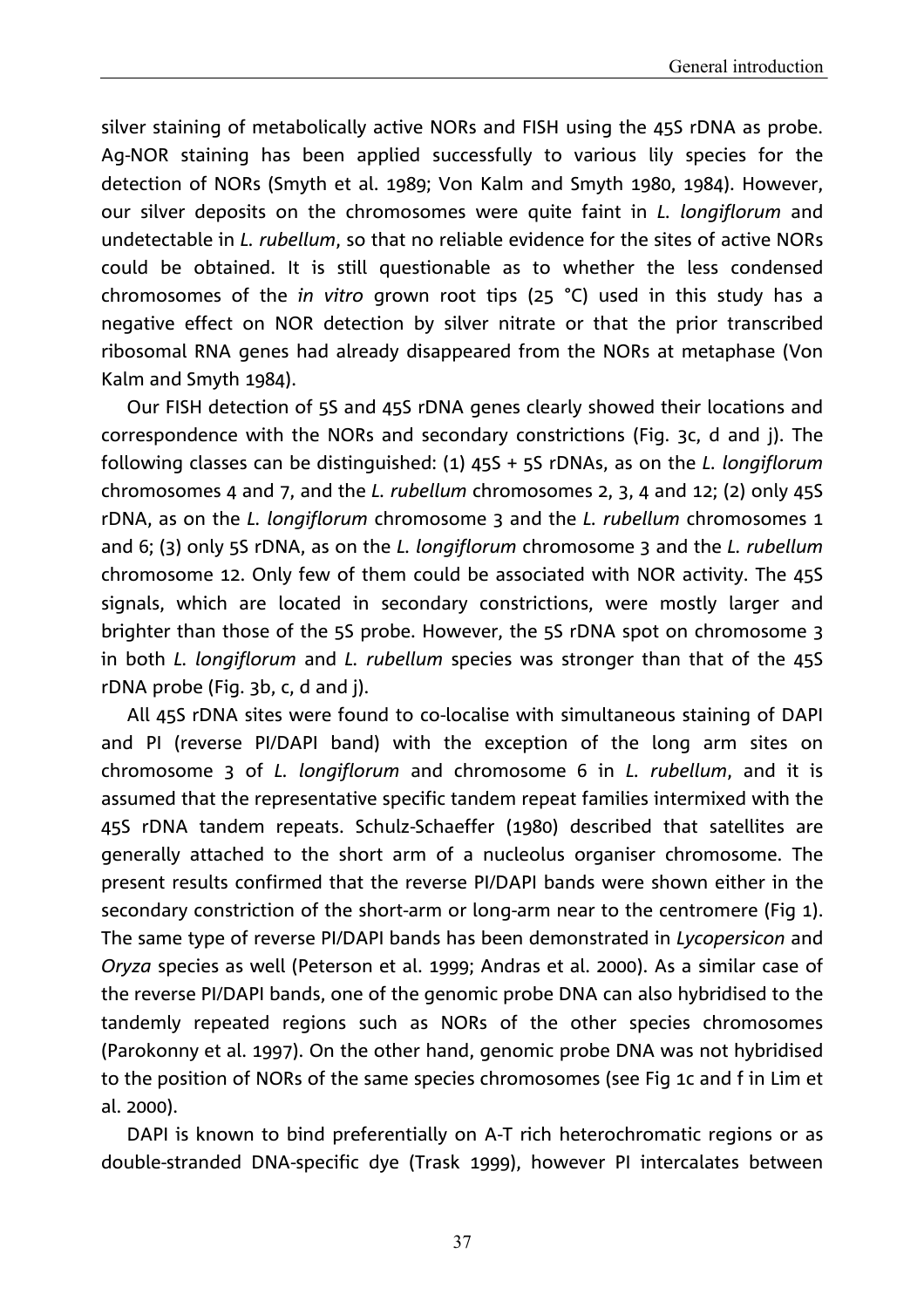bases of either single- or double-stranded nucleic acid molecules (Heslop-Harrison and Schwarzacher 1996). NORs are composed of tandemly repeated G-C sequences (Macgregor and Kezer 1971; Yasmineh and Yunis 1971; Ingle et al. 1975). Therefore, DAPI-PI simultaneous staining can give a red band in NORs position. These bands position could be similar to DAPI negative bands in G - C rich region. We found that repetitive bands are located mostly at the same position with rDNA sites, and not only on the short arm but also on the long arm adjacent to the centromere (Fig 3f).

In conclusion, this study provides a most detailed karyotype analysis of *L. longiflorum* and *L. rubellum* species chromosomes. In spite of their similarity in chromosome shapes, their C-banding, DAPI/PI bands, and rDNA sites have dramatically changed positions on the putative homoeologues. Previous GISH studies of *L. longiflorum L. rubellum* hybrids also showed differences in chromosome length between two species (see Fig. 1c in Lim et al*.* 2000). It is likely that such genomic DNA differentiation results from entire replacements of Ty/copia or related dispersed repeat families during the evolution of lily species. New questions on the nature and molecular organisation of the C-bands, the presence and distribution of satellite DNA families, the activity and silencing of rDNA sites are next to be answered. For the breeder and geneticist it is likely more important to know as to whether these changes of chromosome morphology, banding pattern and molecular organisation also reflect large-scale chromosomal rearrangements like translocations and inversions. Preliminary observations of regular bivalent formation in metaphase I microsporocytes of *L. longiflorum L. rubellum* hybrids seem to suggest that collaboration between both homoeologous genomes still exists.



**Introgression of** *Lilium rubellum* **Baker chromosomes into** *Lilium longiflorum* **Thunb.: a genome painting study of the F<sub>1</sub>** hybrid, BC<sub>1</sub> and BC<sub>2</sub> progenies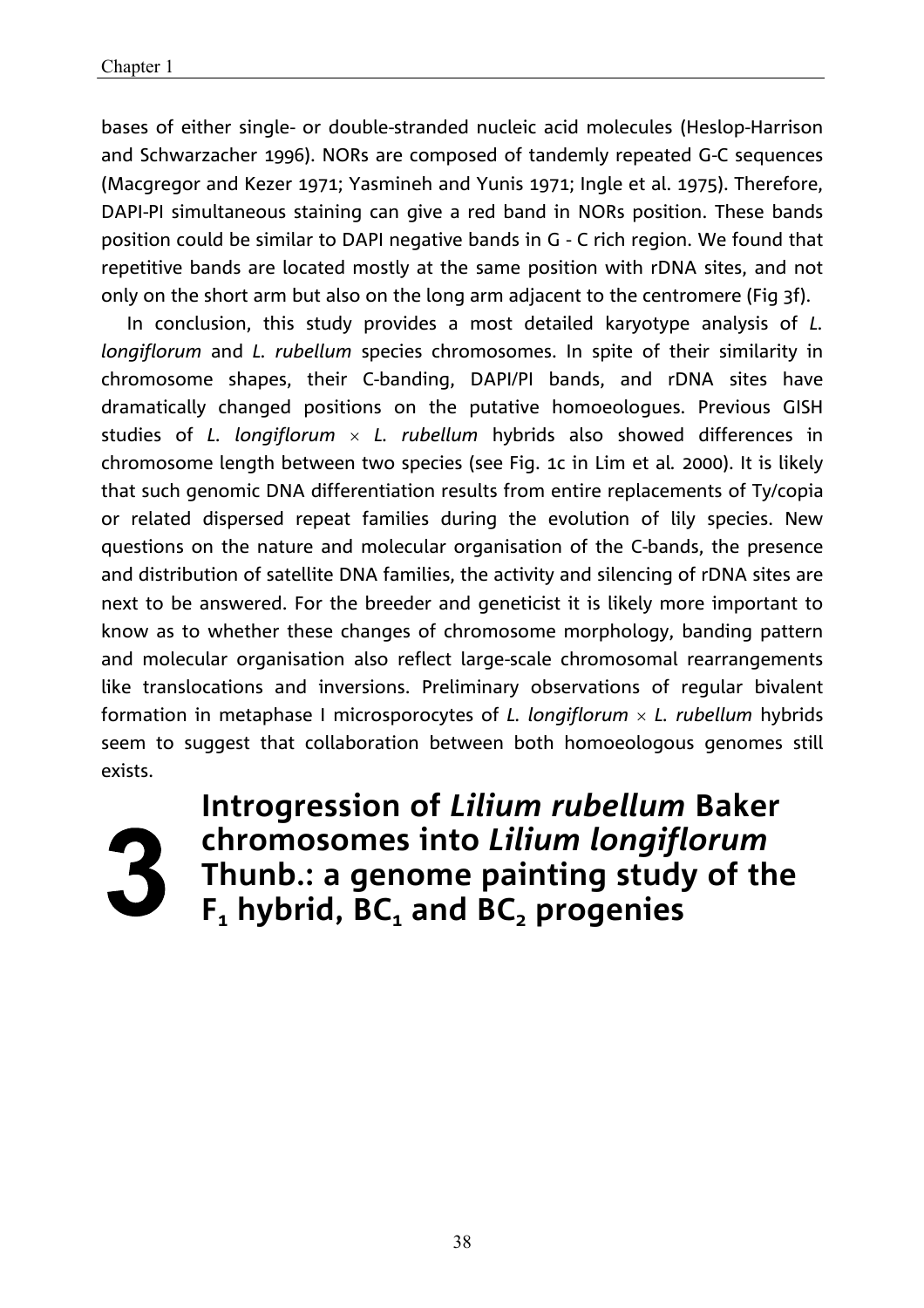KI-BYUNG LIM . JAE-DONG CHUNG . BERNADETTE C.E. VAN KRONENBURG . M. S. RAMANNA . J. HANS DE JONG . JAAP M. VAN TUYL

Published in Chromosome Research (2000) 8 (2): 119 – 125 with small modifications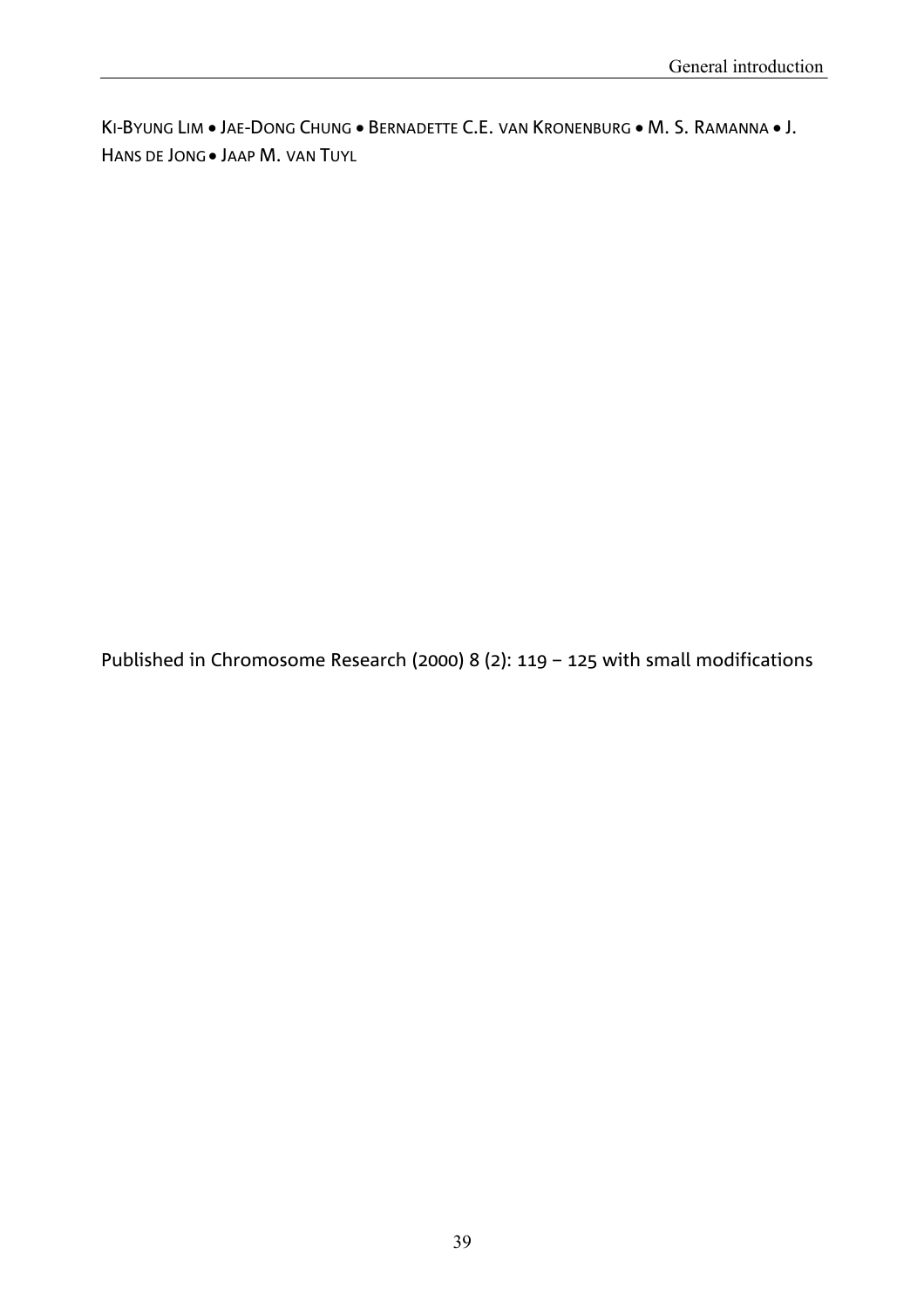## **Abstract**

Interspecific hybrids between *Lilium longiflorum* (**L**, 2n=2x=24) and *Lilium rubellum* (**R**, 2n=2x=24) were produced with the aim of transferring desirable horticultural traits from *L. rubellum* to *L. longiflorum*. All F<sub>1</sub>-hybrids (LR, 2n=2x=24) and BC<sub>1</sub> individuals (LLR, 2n=3x=36) were phenotypically uniform for plant height, flowering time, leaf shape and flower colour. The BC, plants were, in spite of their triploid nature, fertile and could be used as a female parent in backcrossings with autotetraploid *L. longiflorum* (LLLL, 2n=4x=48). Twelve BC<sub>2</sub> individuals were obtained and three of them were selected for further chromosome analysis. As *L. longiflorum* and *L. rubellum* chromosomes were indistinguishable in the hybrids, genomic *in situ* hybridisation (GISH) was applied to establish the parentage of the chromosomes of the F<sub>1</sub>-hybrids and the BC<sub>1</sub> and BC, progenies. GISH confirmed the LLRR constitution of the doubled LR (allodiploid), and the LLR constitution of all BC<sub>1</sub> plants. The three selected BC<sub>2</sub> plants were, as expected, aneuploid, containing three complete sets of *L. longiflorum* chromosomes and six, seven or eight *L. rubellum* chromosomes, respectively. However, **L**/**R** translocation or recombinant chromosomes could not be demonstrated in the mitotic metaphase complements of the  $F_1$ , BC<sub>1</sub> and BC<sub>2</sub> plants. In spite of the high frequencies of homoeologous recombination in the  $F_1$ -hybrids (**LR**), pollen was found sterile in all cases. At metaphase I of the pollen mother cells of the BC1 plants genome painting did not reveal any cases of homoeologous pairing and recombination between **L** and **R** chromosomes. This lack of exchange between homoeologous chromosome segments indicates complete preferential pairing of the L- and R-chromosomes in the F<sub>1</sub> (amphidiploid) and BC<sub>1</sub> plants. It seems that the preferential pairing in the  $F_1$  and  $BC_1$  hybrids hinders the introgression of the chromosome segments or species-specific genes into the recipient for breeding purposes.

**Key words:** *Lilium longiflorum Lilium rubellum*  Interspecific hybrid Genomic *in situ* hybridisation (GISH) Preferential pairing

## **Introduction**

The genus *Lilium* (Liliaceae) comprises over 80 species, which are classified into seven taxonomic sections (Comber 1949; De Jong 1974). All species are endemic to the mountainous area in the Northern Hemisphere and many of them have been used as basic materials for commercial breeding. Lily species have an exceptionally large genome size (*L. longiflorum* = 141.1 pg/cell, Bennett and Smith 1976, 1991) and all of them are diploid (2n = 2x = 24), except for *L. tigrinum* of which triploids occurred as well (Stewart and Bamford 1943; Noda 1978).

The three economically most important sources for lily breeding are 1) *L. longiflorum* of the section Leucolirion; 2) the Asiatic hybrid group of the section Sinomartagon and 3) the Oriental hybrid group including *L. rubellum* of the section Archelirion. The transfer of desirable traits to commercial cultivars by interspecific hybridisation is difficult because of pre- and post-fertilisation barriers (Van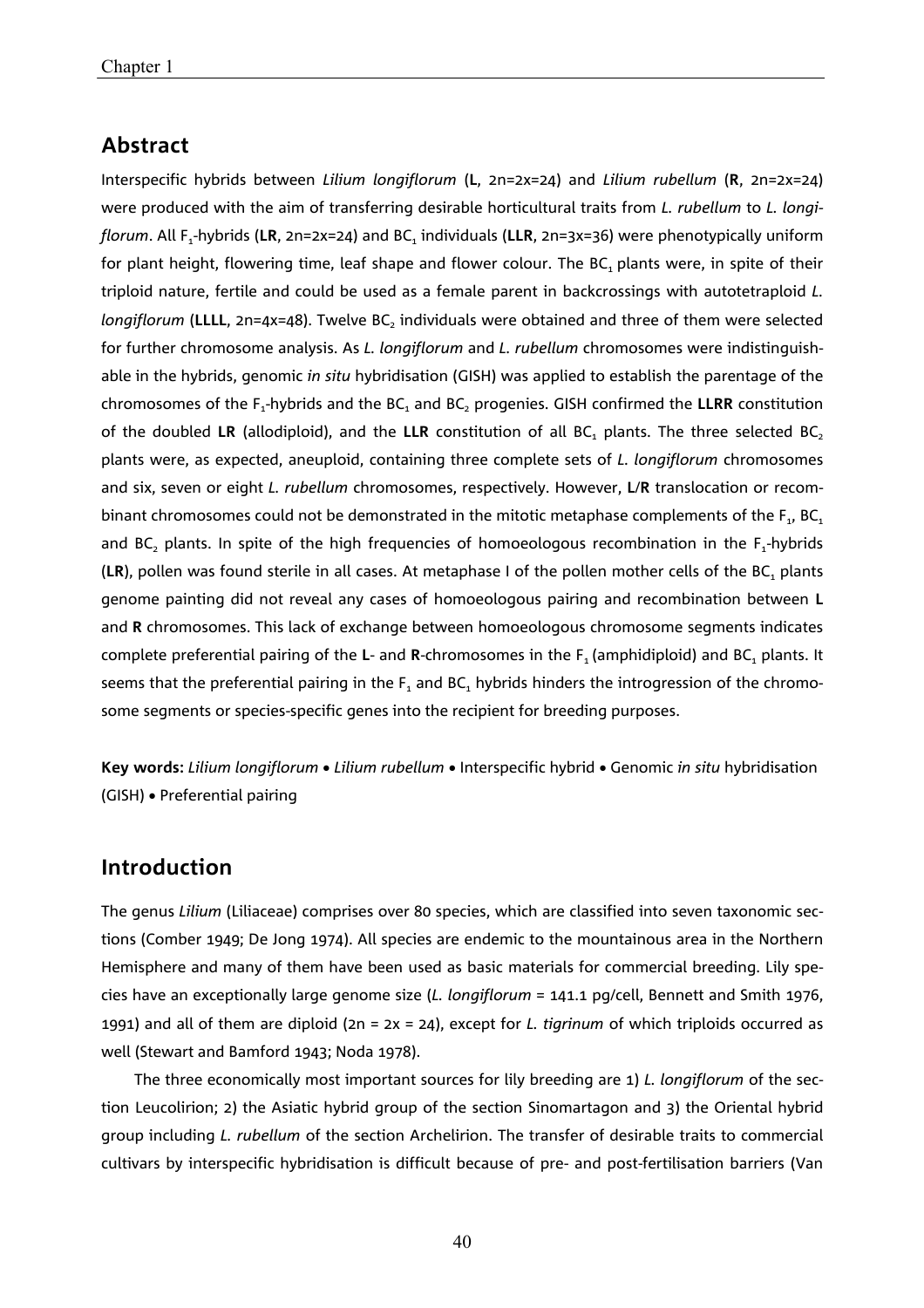Tuyl et al. 1991), although a few reports claim that production of interspecific hybrids is successful when the cut style pollination method (Asano and Myodo 1977a; Asano 1980a) and *in vitro* culture techniques combined with ovary, ovule and embryo cultures are applied (Asano and Myodo 1977b; Van Tuyl et al. 1991).

The production of interspecific hybrids between *L. longiflorum* and *L. rubellum* is interesting for the introduction of the pink flower colour of the latter species. The  $F_1$ -hybrids that were obtained between *L. longiflorum* 'Gelria' and *L. rubellum*, all had pink flowers. To eliminate undesirable traits, backcrosses with *L. longiflorum* were performed. The most widely used approach in the traditional method of introgression is to double the chromosome number of a sterile  $F_1$  plant of the interspecific hybrid in order to restore fertility and to use it as a parent in the backcrossing program.

Genomic *in situ* hybridisation (GISH), which enables the distinction of the parental chromosomes in a large number of intergeneric and interspecific hybrids (Schwarzacher et al. 1989; Anamthawat-Jonsson et al. 1990; Jacobsen et al. 1995; Takahashi et al. 1997; Kamstra et al. 1999a,b), has been applied successfully to the lily hybrids (Karlov et al. 1999) in order to establish the number of *L. rubellum* chromosomes in backcross plants. GISH also allows the detection of recombinant **L**/**R** chromosomes, which are the result of homoeologous pairing and crossing-over or of translocations between **L** and **R** chromosomes.

The aims of the present investigation were (1) to establish the number of *L. longiflorum* and *L. rubellum* chromosomes in the  $F_1$ , BC<sub>1</sub> and BC<sub>2</sub> plants, (2) to determine whether homoeologous recombination has occurred in the  $F_1$  hybrid and in the BC<sub>1</sub> plants or not and (3) to assess transmission of the *L. rubellum* chromosomes in the BC<sub>1</sub> and BC<sub>2</sub> individuals for the introgression of pink flower colour and early flowering habit.

## **Materials and methods**

#### *Plant material*

Since F.-hybrids (*L. lonaiflorum* 'Gelria' × *L. rubellum*) showed absolute sterility, mitotic polyploidisa-**Table 1**. Genome composition and average value of several phenotypic characters of the parents  $(L.$  longiflorum and  $L$ . *rubellum*),  $F_1$  hybrid and amphidiploid hybrids,  $BC_1$  and  $BC_2$  progenies.

| Genome<br>composition $z$ |             |                                                | Phenotypic characters  |                   |                 |                                              |  |
|---------------------------|-------------|------------------------------------------------|------------------------|-------------------|-----------------|----------------------------------------------|--|
|                           |             | Genotype & parentage                           | Flower<br>colour       | Leaf shape        | (cm±SD)         | Plant height Forcing time<br>$(days \pm SD)$ |  |
| Parents                   | $\bf{L}$    | L. longiflorum 'Gelria'                        | White                  | Narrow            | $101\pm3.7$     | $95+4$                                       |  |
|                           | <b>RR</b>   | L. rubellum                                    | Dark pink              | Wide              | ND <sup>y</sup> | ND                                           |  |
| $F_1(2x)$                 | LR          | L. longiflorum 'Gelria' $\times$ L. rubellum   | Pink                   | Wide              | $41\pm8.9$      | $47 \pm 1$                                   |  |
| $F_1(4x)$                 |             | <b>LLRR</b> Chromosome doubled LR-hybrid       | Pink                   | Wide              | $48+4.5$        | $53\pm3$                                     |  |
| $BC_1(3x)$                | <b>LLR</b>  | L. longiflorum 'Snow Queen' × LLRR             | Light pink             | Interme-<br>diate | $82\pm8.2$      | $75\pm3$                                     |  |
| BC <sub>2</sub>           | <b>LLLR</b> | <b>LLR</b> $\times$ <i>L. longiflorum</i> (4x) | Light pink<br>or white | ND                | ND              | ND                                           |  |

<sup>z</sup>**L** and **R** represent *L. longiflorum* and *L. rubellum*, respectively.

<sup>y</sup> ND means not determined.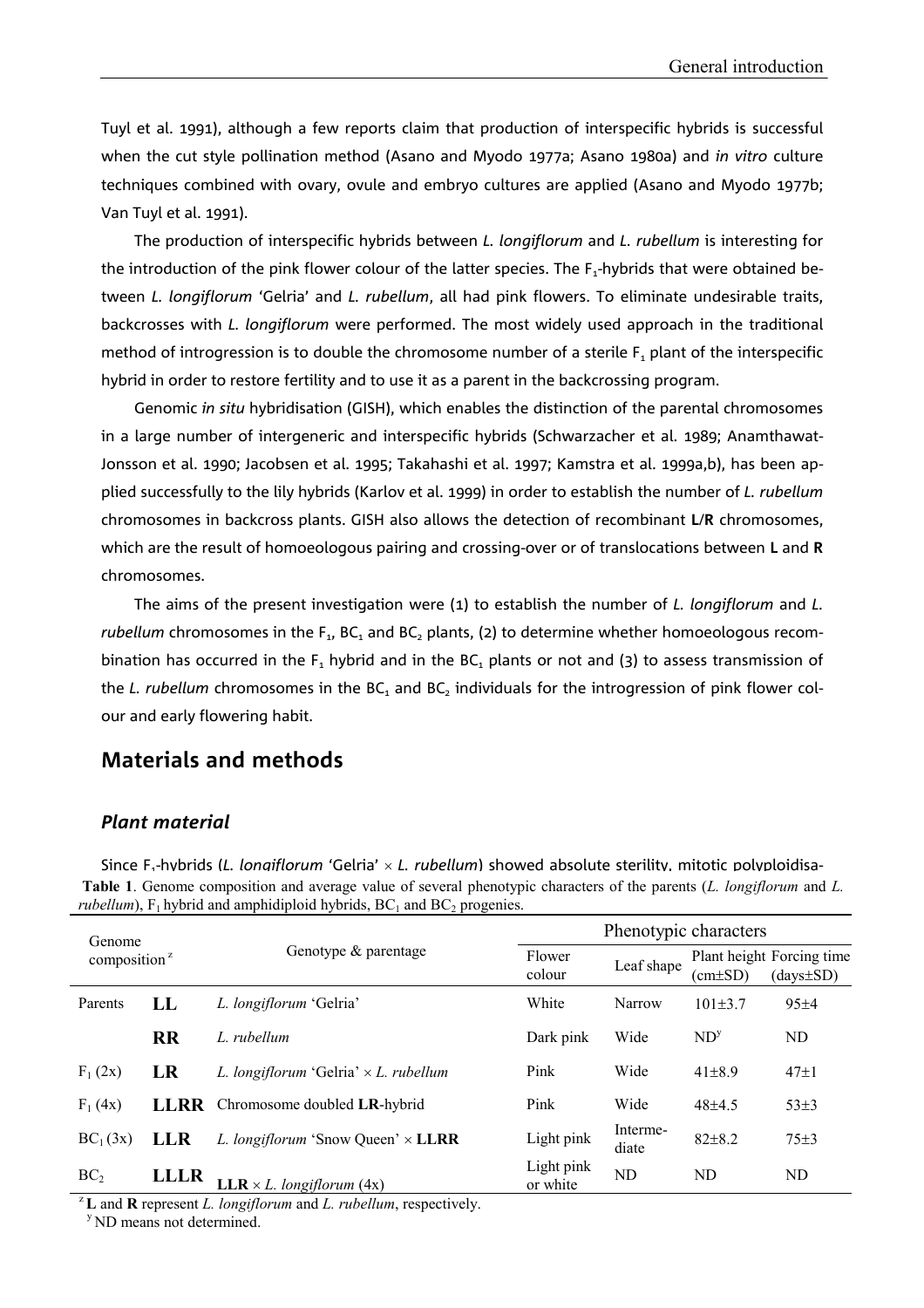## *Chromosome preparation*

For the study of mitotic metaphase complements, the fast growing root tips were collected in the morning and pretreated in a saturated  $\alpha$ -bromonaphthalin solution for 2 hours at 20 °C followed by an overnight treatment at 4 °C. The material was fixed in Carnoy's solution (acetic acid : ethanol = 1:3) and stored at  $-20$  °C until use. Anthers at the stage of meiosis were fixed directly in Carnoy's solution. Before making squash preparations, root tips and anthers were similarly incubated in a pectolytic enzyme mixture containing 0.3 % pectolyase Y23, 0.3 % cellulase RS and 0.3 % cytohelicase in 10 mM citrate buffer (pH 4.5) for about  $1 - 1.5$  hour at 37 °C. Squash preparations were made in 60 % acetic acid. Slides were frozen in liquid nitrogen and the cover slips were removed by using a razor blade. Slides were finally dehydrated in absolute ethanol for a few minutes, dried and stored at  $-20$  °C until use.

## *DNA probes preparation*

Total genomic DNA of *L. longiflorum* 'Snow Queen' was used as a probe. The probe DNA was labelled with digoxigenin-11-dUTP by nick translation according to the manufacturer's instructions (Boehringer Mannheim). Blocking DNA was obtained by autoclaving herring sperm DNA for 5 min at 121 C. The size of blocking DNA ranged from 100 to 500 bp.

## *Genomic in situ hybridisation*

The *in situ* hybridisation protocol was carried out according to Chapter 2. Briefly, slides were pretreated with RNase A (1  $\mu$ g/mL) for 1 hour and pepsin (5  $\mu$ g/mL) for 10 min, both at 37°C, followed by formaldehyde (4 %) for 10 min at 20 °C, dehydration with 70 %, 90 % and absolute ethanol for 3 min and air dried. Hybridisation followed using a mixture consisting of 2x SSC, 50 % formamide, 10 % sodium dextran sulfate, 0.25 % SDS, 2.0 ng/µL digoxigenin-11-dUTP labelled total genomic DNA of *L*. *longiflorum* 'Snow Queen' and 30-40 ng/µL herring sperm DNA for blocking. The DNA was denatured by heating the hybridisation mixture at 70  $\degree$ C for 10 min and then placed on ice for 10 min. For each slide, 40  $\mu$ L hybridisation mixture was used. The preparations were denatured at 80 °C for 10 min. After overnight hybridisation at  $37 \text{ °C}$  in a humid chamber slides were washed at room temperature in 2x SSC for 15 min, 0.1x SSC at 42  $^{\circ}$ C for 30 min. The digoxigenin labelled probe DNA was detected with 20 µg/mL anti-dig-FITC (fluorescein isothiocyanate; Boehringer Mannheim) and 20 µg/mL rabbit-antisheep-FITC (Vector Laboratory). Slides were counterstained with DAPI (4´,6-diamidino-2-phenylindole) or propidium iodide (PI) and examined under the Zeiss Axiophot microscope equipped with epifluorescence illumination and single band filters for DAPI, FITC and PI. Images were photographed on 400 ISO colour negative film and scanned at 1200 dpi for digital processing in "Photoshop 5" (Adobe Inc.).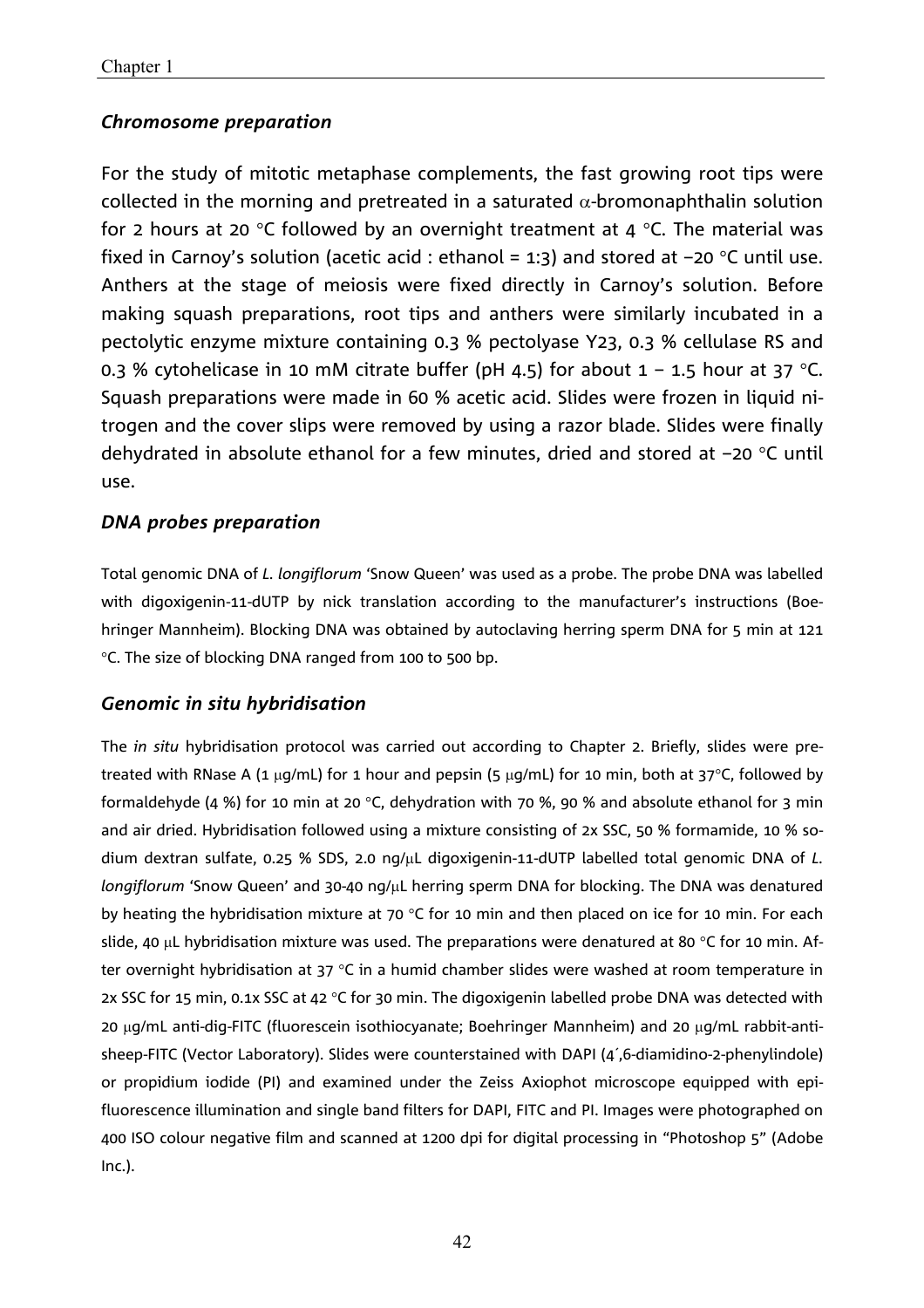#### **Results**

# *Phenotypic and cytogenetic observations of the diploid and amphidiploid F<sub>1</sub>hybrids*

Phenotypic characteristics of the F<sub>1</sub>-hybrids and their backcross progenies were intermediate between the parents. All the F<sub>1</sub>-hybrids showed pink colour, which is not present in *L. longiflorum*.

As a control experiment in the F<sub>1</sub>-hybrids, GISH with *L. longiflorum* genomic DNA probed to the somatic metaphase chromosomes of the parental species gave bright signal on all **L**-chromosomes and no signal to the **R**-chromosomes. This indicates that the chromosome sets of the two different species in the F1-hybrids can be unequivocally identified.

In spite of the striking GISH differentiation between the parental genomes in the diploid (LR) F<sub>1</sub>hybrids, the occurrence of homoeologous pairing between the **L**- and **R**-chromosomes was often seen in metaphase I complements (Fig 1a). We observed only rod bivalents, containing single **L**- and **R**chromosomes and they were bound by a single chiasma. The meta- or submetacentric chromosomes were more often involved in bivalent formations than the acro- or subacrocentric chromosomes. The frequency of bivalents at metaphase I in the  $F_1$  hybrid (LR) was 3.2 $_{II}$  + 17.6 $_{II}$ .

Genome painting of both mitotic chromosomes (Fig. 1b) and meiotic chromosomes in pollen mother cells of the amphidiploid confirmed the presence of two complete **L**- and **R**-genomes apparently without any recombinations or translocations. Only bivalent formation between homologous **L**-**L**, and **R**-**R** chromosomes were observed resulting in balanced **LR** gametes and fertile pollen.

FDA staining of pollen of the **LR** hybrids was zero percent while the **LLRR** hybrid's ranged from 40 – 50 %, indicating the range of pollen fertility. However, this pollen only showed about 20 % of germination.

#### **GISH analysis of BC, progenies**

All BC $_1$  plants from the cross combination  $\textsf{LLRR}\times\textsf{LL}$  were phenotypically intermediate between the two parents with respect to plant height, flowering time, flower colour and leaf shape (Table 1). GISH studies showed that the chromosome constitution was 2n=3x=36 (**LLR**) in all cases (Table 2). In the

| Genome composition |             | Accession<br>number | No. of indi-<br>viduals ex- | Somatic chro-<br>mosome num- | Chromosome<br>constitution |    |
|--------------------|-------------|---------------------|-----------------------------|------------------------------|----------------------------|----|
|                    |             |                     | amined                      | ber(2n)                      | L                          | R  |
| $F_1(2x)$          | <b>LR</b>   | 921250              | 2                           | 24                           | 12                         | 12 |
| $F_1(4x)$          | $LLRR^z$    | 940303              |                             | 48                           | 24                         | 24 |
| BC <sub>1</sub>    | <b>LLR</b>  | 961003              | 9                           | 36                           | 24                         | 12 |
| BC <sub>2</sub>    | <b>LLLR</b> | 982275-1            |                             | 43                           | 36                         | 7  |
|                    | <b>LLLR</b> | 982211-20           |                             | 42                           | 36                         | 6  |
|                    | LLLR        | 982211-27           |                             | 44                           | 36                         | 8  |

**Table 2.** Genome constitution and chromosome composition of the F1-hybrids,  $BC_1$  and  $BC_2$  progenies as determined by GISH.

<sup>z</sup> **LLRR** was derived from artificial chromosome doubling of the **LR**-hybrid.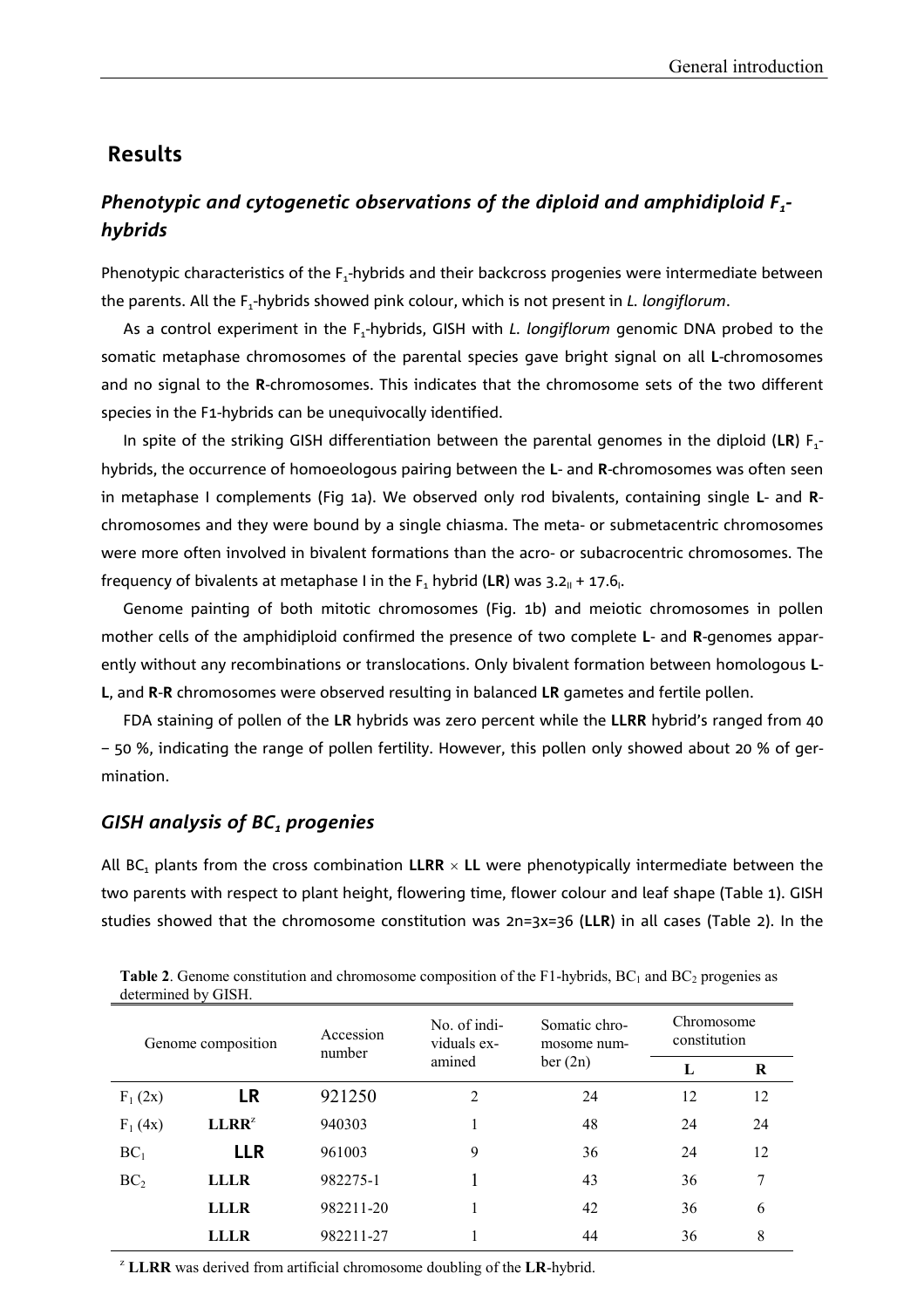triploid (LLR) BC, plants, there was no evidence for the presence of homoeologous chromosomes (Fig. 1c and d).

#### BC<sub>2</sub> progenies and their chromosome constitution

Three best growing  $BC_2$  plants were selected for further cytogenetic analysis. GISH revealed that three intact **L**-genomes (**LLL**) were present plus six, seven or eight **R**-genome chromosomes, respectively (Fig. 1e and f). None of the three BC<sub>2</sub> plants displayed L/R recombinant chromosomes, indicating that as expected, homoeologous recombination was absent in the BC<sub>1</sub> plants. Among three BC<sub>2</sub> individuals, two plants were light pinks and one was white.

## **Discussion**

This investigation demonstrates that GISH enables unequivocal distinction of the *L*. *longiflorum* and *L. rubellum* chromosomes in F<sub>1</sub>-hybrids, BC<sub>1</sub> and BC<sub>2</sub> progenies. Thus, the genome differentiation between *L. longiflorum* and *L. rubellum* supports the taxonomic classification into different sections, viz., Leucolirion and Archelirion.

Meiotic chromosome behaviour in many interspecific lily hybrids has been reported (Asano 1984; Richardson 1936). As a rare case, the allotriploid *L*.  $\times$  'Fire King' revealed a maximum of 12<sub>III</sub> (Noda, 1971). Because of a high degree of genomic differentiation, the LR hybrid formed 3.2<sub>II</sub> on average with a maximum of five bivalents. As expected, after somatic chromosome doubling, the amphidiploid (**LLRR**) F1 hybrid showed only bivalent pairing between **L**-**L** and **R**-**R** chromosomes. This lack of homoeologous pairing is obviously the result of preferential pairing between **L**-**L** and **R**-**R** homologous chromosomes. The BC<sub>1</sub> plants (LLR) showed perfect preferential pairing which resulted to 12<sub>II</sub> (L-L) + 12<sub>1</sub> (R). Similar results have been reported in interspecific triploids between *L. longiflorum* (4x) and *L. cernuum* (2x) (Asano 1984).

One great disadvantage of the somatic chromosome doubling is the occurrence of homologous pairing in the amphidiploid, which reduces the prospects for intergenomic recombination dramatically. This explains why recombinant chromosomes are absent in all the BC, plants analysed. In other words, the 2x-gametes contributed by the amphidiploid possessed intact **L**- and **R**-genomes, i.e., without any homoeologous recombination.

If the final aim of the interspecific hybridisation program is to recombine specific horticultural traits, intra-chromosomal recombination is essential and it cannot be achieved as long as the present approach is used. At best, only intact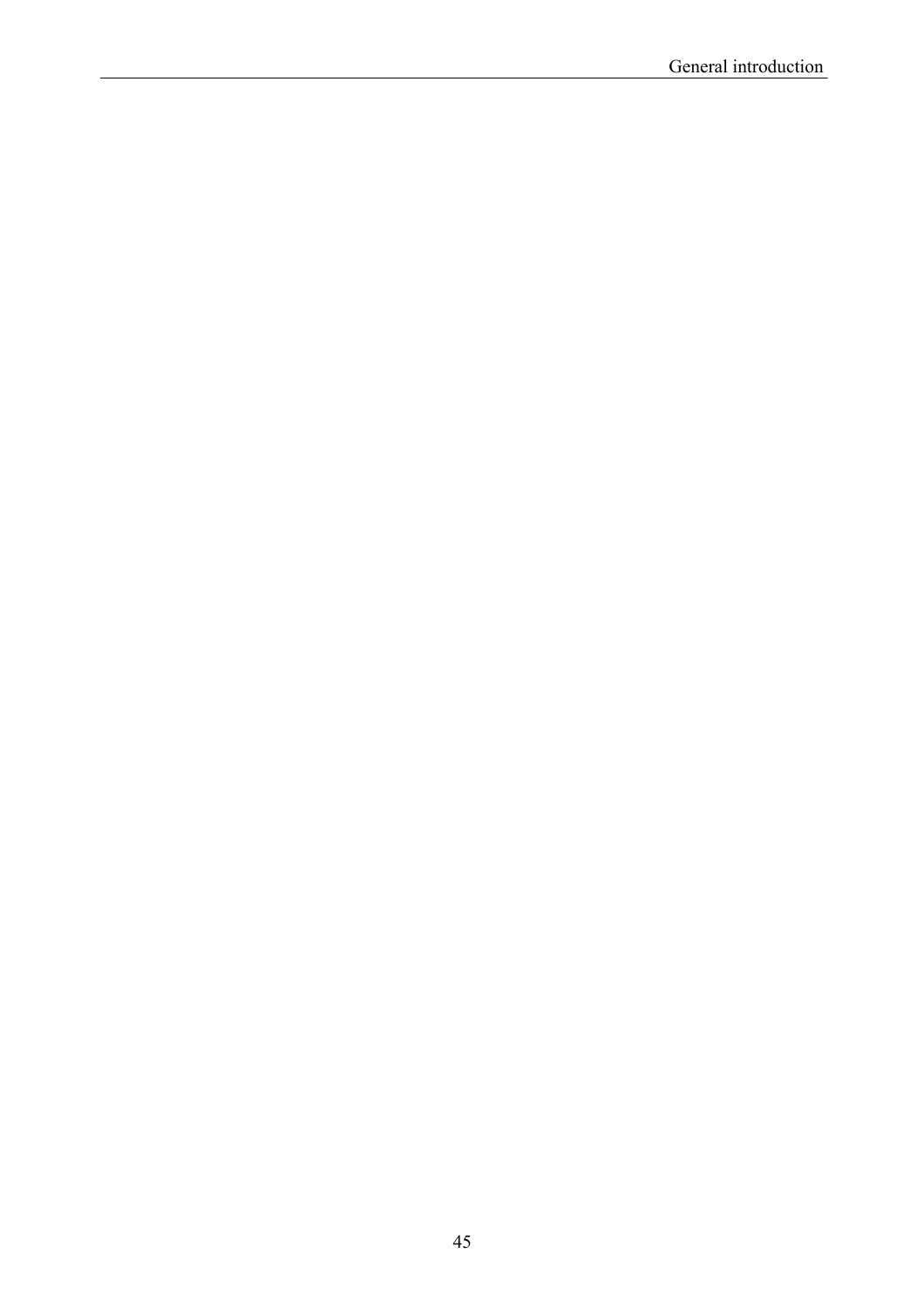alien *L. rubellum* chromosomes can be introduced into *L. longiflorum*. The disadvantage of adding or substitution of alien chromosomes is that recessive traits of the alien species are not expressed in the alien addition genotypes.

In order to enable the expression of recessive phenotypes in the alien genetic background one has to substitute entire chromosome(s) by its alien homoeologue in the cultivar. This is highly laborious and depending upon the genetic load of the chromosomes involved. Unlike using amphidiploids, the use of numerically unreduced (2n) gametes produced by the diploid  $F_1$ -hybrids can greatly enhance the possibility of obtaining homoeologous recombination as has been demonstrated recently in another interspecific lily hybrid (Karlov et al. 1999). Progeny with recombinant chromosomes often have considerable opportunity for substituting either parts or entire alien chromosomes in a species or a cultivar (Kamstra et al. 1999a,b).

The transfer of genes and chromosomes from alien species and genera has contributed a great deal in the improvement of numerous crops in the past. Because the process of introgression was laborious, time consuming and the results are not always predictable, there has been a tendency for scepticism in using wild species in breeding. The advent of molecular approaches such as GISH, have substantially contributed to render the process of introgression more efficient.

# **Indeterminate meiotic restitution (IMR): a novel type of meiotic nuclear restitution mechanism detected in interspecific lily hybrids by GISH**

**Figure 1 a-f**. Genomic *in situ* hybridisation of mitotic and meiotic chromosomes of the F1, BC1 and BC2 plants. (**a)** Metaphase I of the PMC in F1-hybrid (**LR**, '921250-2'; *L. longiflorum L. rubellum*) shows one chiasma in each bivalent of metacentric and subacrocentric chromosomes. The digoxigenin labelled *L. longiflorum* DNA was detected with anti-Dig FITC (yellow fluorescence) and counterstained with propidium iodide (red fluorescence) indicating the *L. rubellum* chromosomes. (**b)** Chromosome painting of the F<sub>1</sub>-hybrid '940303' (LLRR) derived from artificial chromosome doubling of the **LR**-hybrid '921250-2'. The probe DNA was used and detected the same as **Figure 1a**. (c) Thirty-six chromosomes of the BC<sub>1</sub> plant '961003-27' without any recombinations. *L. longiflorum* (green fluorescence) and *L rubellum* (blue fluorescence). Letters indicate the chromosome number according to Stewart (1947). Arrowheads represent the reversed PI/DAPI bands on the NOR bearing chromosomes in both species. (**d**) The meiotic chromosomes of BC<sub>1</sub> '961003-27' with twelve bivalents (yellow fluorescence) indicating *L. longiflorum* and twelve univalents (red fluorescence) representing *L. rubellum*. (e) Aneuploid BC<sub>2</sub> plant '982275-1' from backcrossing of the BC1 (**LLR**) to 4x (**LLLL**) *L. longiflorum*. Thirty-six chromosomes (three sets) of *L. longiflorum* (green fluorescence) with seven *L. rubellum* chromosomes (blue fluorescence). (**f**) Aneuploid  $BC_2$  plant '982211-27' from backcrossing of the BC1 (**LLR**) to 4x *L. longiflorum*. Thirty-six chromosomes (three sets) of *L. longiflorum* (yellow fluorescence) with eight *L rubellum* chromosomes (red fluorescence) Arrow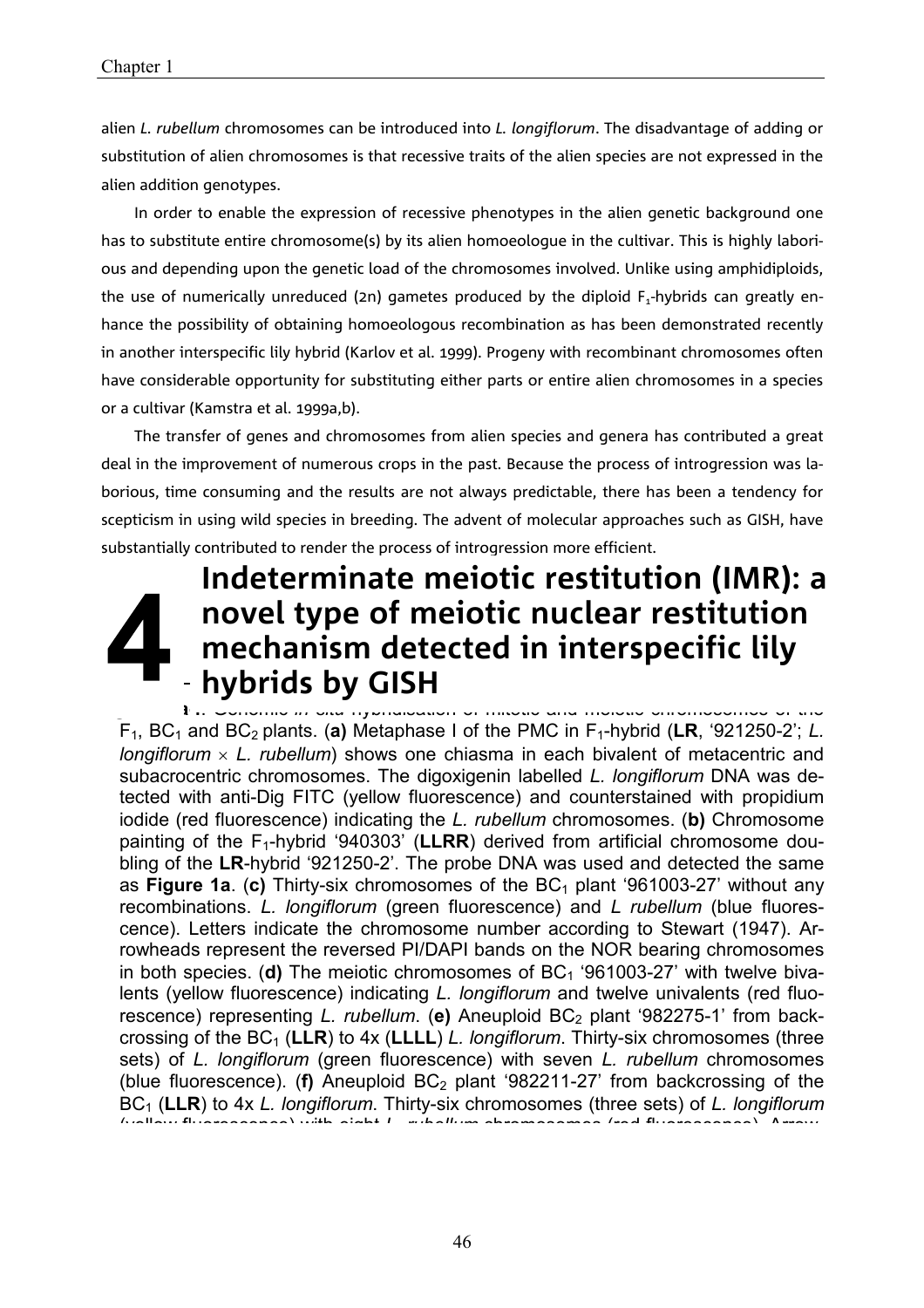KI-BYUNG LIM • M. S. RAMANNA • EVERT JACOBSEN • JAAP M. VAN TUYL

Submitted to Theoretical Applied Genetics for publication

# **Abstract**

A detailed analysis of microsporogenesis on three diploid lily cultivars (2n=2x=24) and three interspecific hybrids (2n=2x=24) revealed how meiotic nuclear restitution mechanisms lead to 2n-gametes. In the cultivars, 'Gelria' (*L. longiflorum*: **L-**genome)*,* 'Connecticut King' and 'Mont Blanc' (both Asiatic hybrids; **A-**genome), meiosis was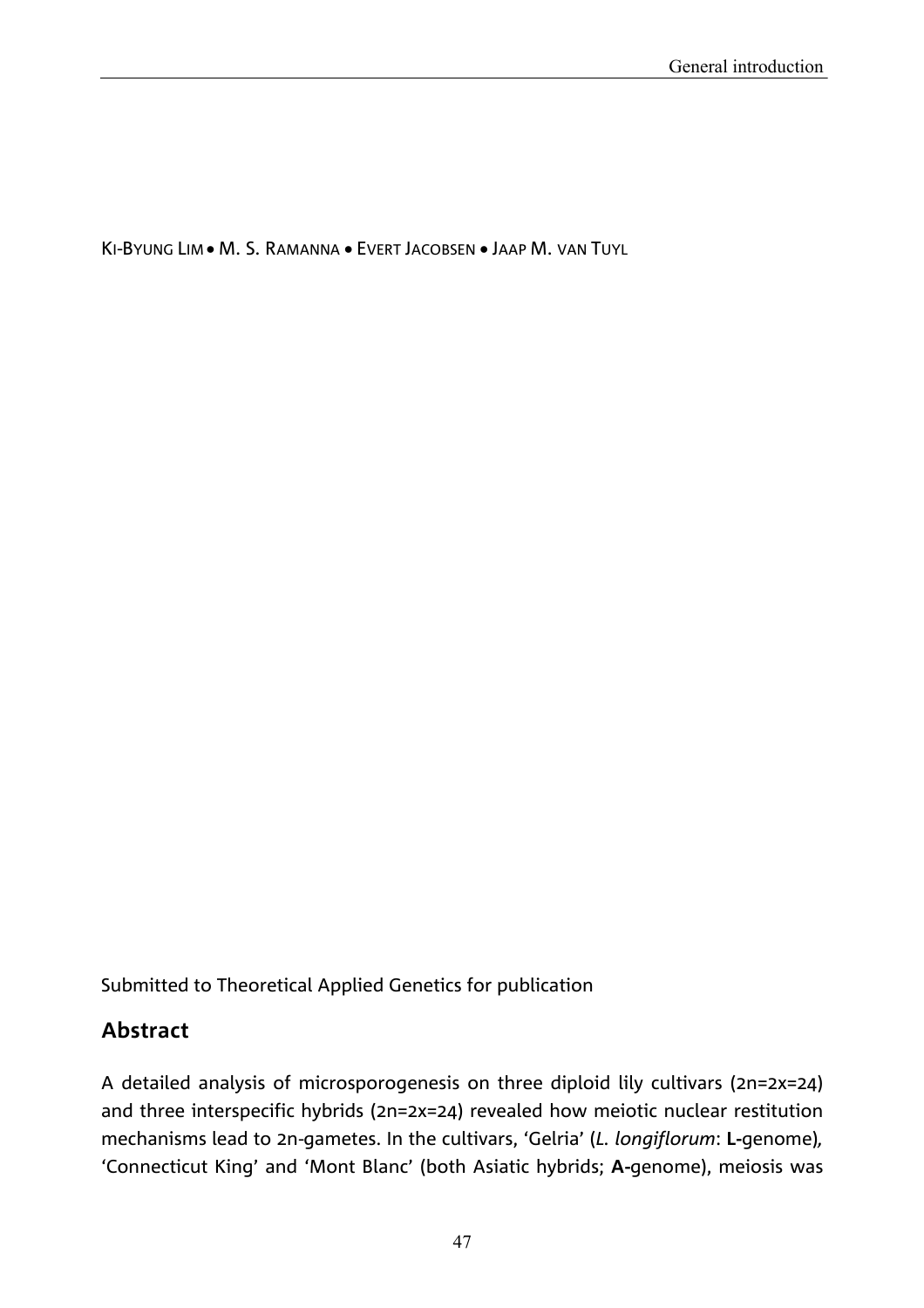regular resulting in haploid gametes and there was no evidence for 2n-gamete formation. Three interspecific hybrids between *L. longiflorum* Asiatic hybrid (**LA**) showed a variable frequency of meiotic nuclear restitution and stainable 2n-pollen formation ranging from 3 % to 30 %. Important features of meiotic chromosome behaviour of the **LA-**hybrids through *in situ* hybridisation techniques were: 1) the discrimination of univalents, half-bivalents and bivalents of parental chromosomes; 2) the observation of simultaneous consequences of equational division of univalents and normal reductional division of bivalents (half-bivalents); and 3) the determination of chromosome composition of the nuclei that resulted from meiotic nuclear restitution. Based on the meiotic chromosome composition we propose a new meiotic nuclear restitution mechanism called IMR (*indeterminate meiotic restitution*). The distinctive features of IMR are that univalents divide equationally as in FDR and that bivalents disjoin as in SDR simultaneously in the same pollen mother cell. The net result in **LA**-hybrids is that a low frequency of functional restitution gametes is formed in which genetic recombinations occur due to crossing-over as well as to assortment of homoeologous chromosomes.

**Key words:** Lilium • chromosome analysis • meiotic polyploidisation • first division restitution (FDR) • second division restitution (SDR) • fluorescent *in situ* hybridisation (FISH)

# **Introduction**

It has been estimated that more than 70 % of the flowering plants are polyploids (Soltis and Soltis 1993; Masterson 1994; Leitch and Bennett 1997; Ramsey and Schemske 1998). These include many important crops such as wheat (*Triticum aestivum* L.), potato, cotton, sugarcane and others. Among horticultural crops, spontaneous polyploids have contributed greatly to the development of cultivars (Sanford and Hanneman 1982). Thus, polyploidy is an important phenomenon both for the evolution as well as in the development of new varieties. Despite the appreciation of the importance of polyploidy in plants, little attention has been paid to their mode of origin. The early belief that polyploids originated from chromosome doubling of somatic cells (mitotic polyploidisation) was seriously questioned by Harlan and De Wet (1975). They argued that numerically unreduced (2n) gametes have played a predominant role in the origin of polyploids. Meiotic abnormalities that lead to the formation of 2n-gametes, the so-called, meiotic nuclear restitution, were described for the first time by Rosenburg (1927). Subsequently, various types of meiotic nuclear restitution mechanisms, such as semiheterotypic division, pseudohomoeotypic division, mitotised meiosis, first division restitution (FDR), second divi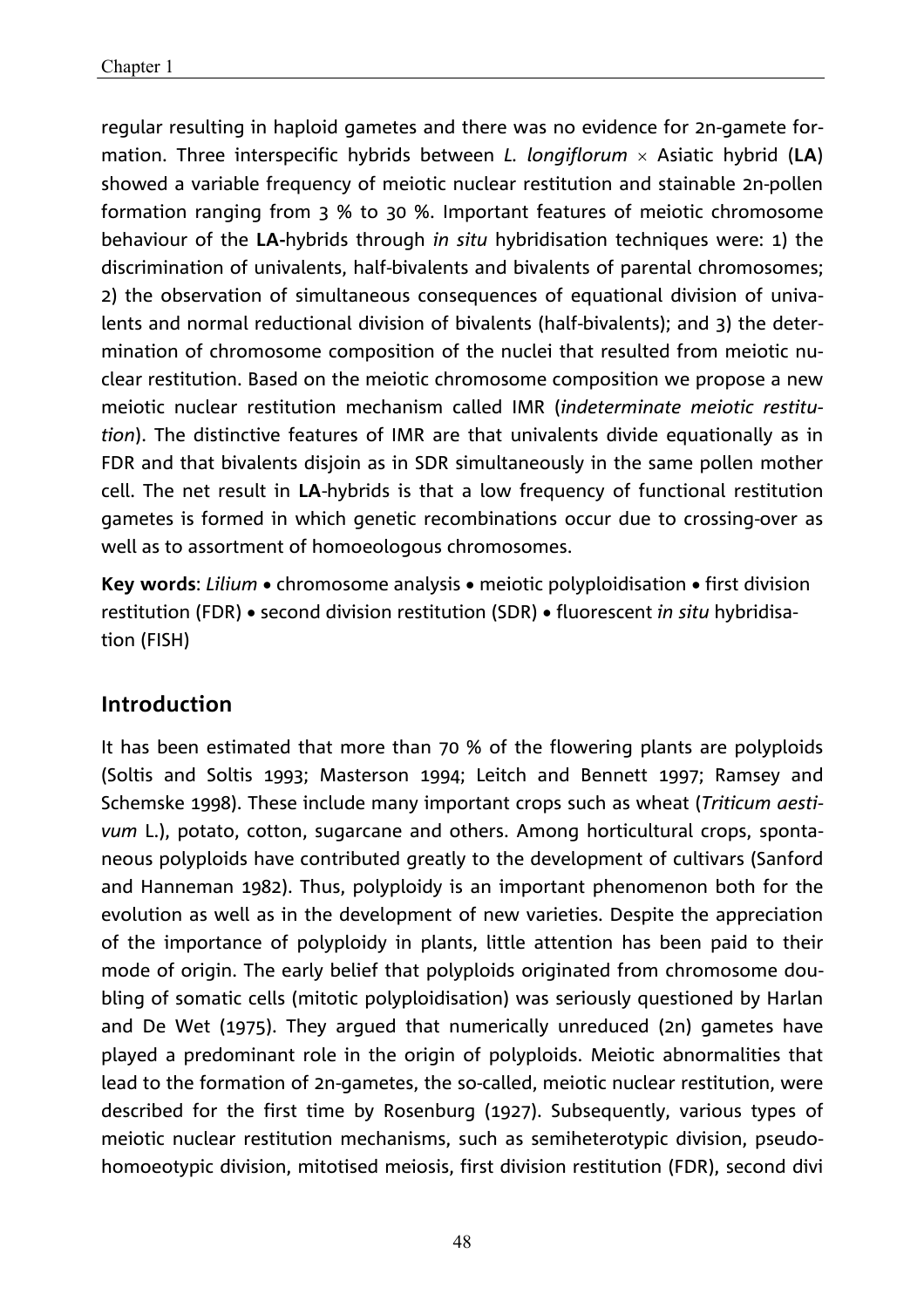sion restitution (SDR), pre- and post-meiotic doubling, have been documented (for reviews, see Ramanna 1979; Veilleux 1985). From several investigations, it is clear that meiotic nuclear restitution leading to 2n-gamete formation can occur in normal fertile plants as well as in interspecific hybrids that are otherwise sterile.

In *Lilium* (2n = 2x = 24), as in most of the other plant taxa, wide interspecific hybrids are in general sterile. This holds true especially for hybrids of species belonging to different sections. Sterility in these hybrids mainly results from irregular chromosome association between the parental genomes during meiosis (Asano 1982a, 1984). When completely sterile, interspecific hybrids are only useful for mutation breeding. One way of restoring the fertility of sterile diploid lily hybrids has been to double the chromosome number by chemical treatment (Van Tuyl et al. 1992). A major drawback of this approach is that, due to preferential parental chromosome association in the amphidiploid, intergenomic recombination by crossing-over is extremely decreased (Asano 1982; Lim et al. 2000). This approach is obviously not favourable for introgression breeding.

Fortunately, certain interspecific lily hybrids produce relatively high frequencies of numerically unreduced (2n) gametes (Asano 1984; Van Tuyl et al. 1989). Such hybrids offer the prospect of using the diploid hybrid genotypes directly for introgression breeding without the need for mitotic chromosome doubling. In lily, this possibility has already been demonstrated in chromosome analysis of some progenies derived from the functioning of 2n-gametes (Karlov et al. 1999). In this report, two types of 2n-gametes were functional in the backcross  $(BC<sub>1</sub>)$  progenies of lilies. These included FDR gametes with and without recombinant chromosomes.

Although both FDR and SDR mechanisms have been shown to occur in some plant species, the cytological evidence of the origin is still rare. Half-tetrad analysis (Mok and Peloquin 1975) and genetic or molecular markers (Bastiaanssen et al. 1996) have been used to elucidate the restitution mechanisms. FDR 2n-gametes comprise the non-sister chromatids of each homoeologous chromosome in an interspecific hybrid resulting in 12 chromosomes from each parent. However, SDR 2ngametes contain the sister chromatids from one parent and the homoeologous sister chromatids will be included in the counterpart 2n-gamete within a dyad (if the composition of parental chromosome of one gamete is 6**A**+8**B** then the counterpart should be 8 **A**+6 **B**).

Microsporogenesis in interspecific hybrids of *Lilium* was investigated using *in situ* hybridisation to elucidate the mechanisms of meiotic nuclear restitution and their consequences. This study has led to the discovery of a new mechanism of restitution gamete formation. This mechanism (IMR: *indeterminate meiotic restitution*) has been illustrated and discussed in relation to other results.

49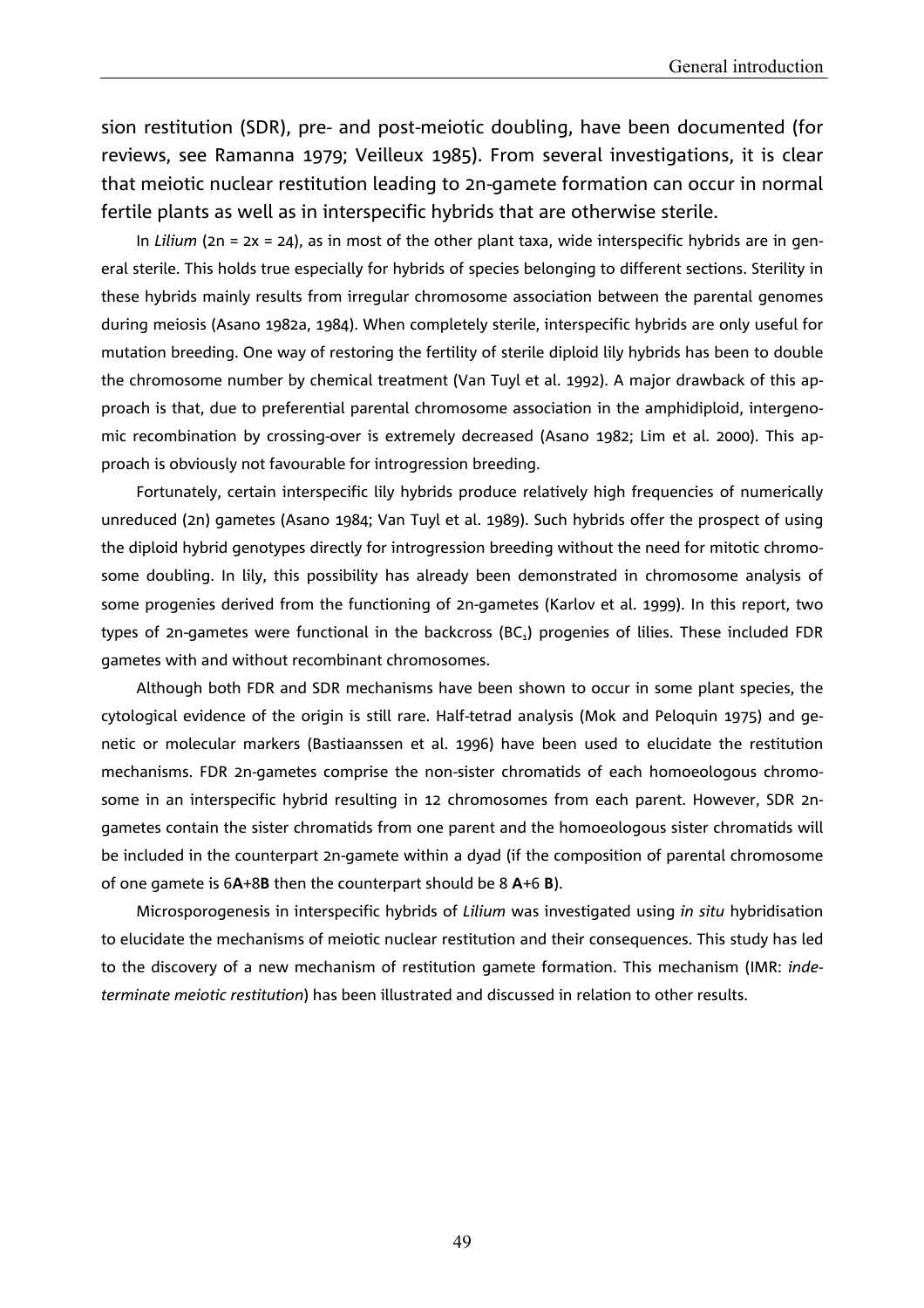# **Material and methods**

#### *Plant material*

Bulbs of *L. longiflorum* Thunb 'Gelria' (**L-**genome) and two Asiatic hybrids 'Connecticut King' and 'Mont Blanc' (**A-**genome) were used from a commercial stock. Three 2n-gamete producing diploid (2n=2x=24) interspecific **LA**-hybrids of *L. longiflorum* 'Gelria' × Asiatic hybrid 'Whilito' were developed at Plant Research International (Van Tuyl et al 1989; Karlov et al 1999). These interspecific hybrids were indicated LA<sub>1</sub> to LA<sub>3</sub>. All F<sub>1</sub> LA-hybrids were known to produce viable 2n-pollen. Bulbs for collecting root tips and anthers were planted in pots with peat based soil mixture and grown in a greenhouse with day and night temperature at  $18 - 25^{\circ}C/14 - 18^{\circ}C$ , respectively.

## *Cytology*

For the analysis of microsporogenesis, young anthers with prophase I through telophase II stages were fixed in a freshly prepared solution of 3:1 (v/v) ethanol : acetic acid for 1-2 h at room temperature. Parts of fixed anthers were squashed in a drop of 2 % acetocarmine to determine appropriate meiotic stage and usable slide preparations were prepared for GISH analysis. In order to study the process of cytokinesis and the sporad stages, we mounted pollen mother cells in a drop of lactophenol acid-fuchsin under a microscope. Similarly, pollen from fully opened flowers was used for stainability and size classification as small (n) and large (2n). Pollen size was determined using a calibrated micrometer.

Anthers were incubated in a pectolytic enzyme mixture containing 0.3 % pectolyase Y23, 0.3 % cellulase RS and 0.3 % cytohelicase in 10mM citrate buffer (pH 4.5) at 37 °C for about 1 – 1.5 hour. Preparations were squashed in a drop of 60 % acetic acid and frozen in liquid nitrogen; the cover slips were removed by using a razor blade. Slides were dehydrated in absolute ethanol for a few minutes, dried and stored at  $-20$  °C until use.

## *Genomic and fluorescence in situ hybridisation*

The GISH protocol was according to Chapter 2 with minor modifications. For detection of 45S rDNA, we used a pTa71 probe (18S-5S-25S rDNA sequence; Gerlach and Bedbrook, 1979) after labelling with biotin-16-dUTP using the nick translation protocol (Boehringer Mannheim, Germany). The hybridisation mixture was denatured at 70 °C for 10 min and placed on ice for about 5 min, and 40  $\mu$ L of hybridisation mixture was applied to each slide, denatured at 80  $\degree$ C for 5 min and incubated overnight at  $37$  °C with high humidity. After hybridisation, slides were washed in 2x SSC for 15 min at room temperature, followed by 0.1x SSC for 30 min at 42  $\degree$ C. Digoxigeninlabelled probe DNA was detected with the FITC-anti-digoxigenin detection system (Boehringer Mannheim, Germany). Biotin-labelled probe DNA was detected with the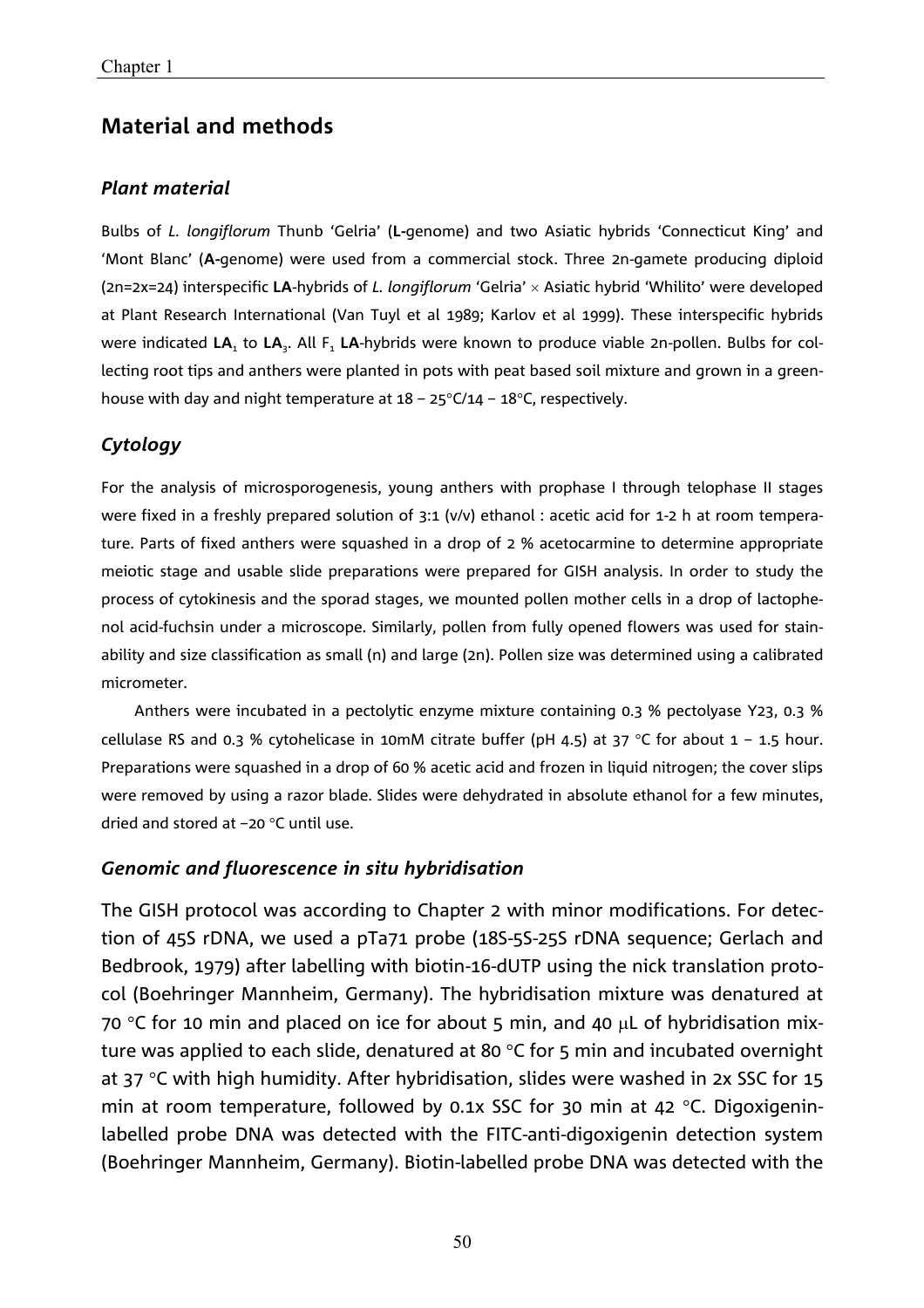avidin-streptavidin detection system. All slides were counterstained with DAPI (4',6diaminido-2-phenylindole) or PI (propidium iodide). Images were photographed on 400 ISO colour negative film and scanned at 1200 dpi for digital processing in the software program, Photoshop 5.0 (Adobe Systems Inc).

#### *Chromosome numbering*

A revised method of nomenclature of *Lilium* chromosomes in karyotypes has been proposed by Lim et al. (2000) in which the chromosomes were numbered from **1** for the longest short-arm chromosome to **12** for the chromosome with the shortest short-arm. The genomes of the species are indicated by **L** and **A** following the individual chromosome number for *L. longiflorum* and the Asiatic hybrids, respectively.

# **Results**

Microsporogenesis was analyzed in the three diploid cultivars (2n=2x=24), 'Gelria', 'Connecticut King' and 'Mont Blanc' and in three diploid **LA**-hybrids. In all three cultivars, chromosome association was normal with the formation of 12 bivalents (data not shown). Following this, anaphase I disjunction was normal and the notable feature was that at the end of telophase I the resulting nuclei were separated by the formation of the cell wall, the so-called reductional wall. After the pro-, meta- and anaphase II stages, the equational wall was formed at telophase II giving rise to a tetrad. Thus, in *Lilium* microsporogenesis is of the "successive type" as far as cell wall formation is concerned. In view of regular meiotic divisions in all the three diploid cultivars, pollen fertility was expected to be high as shown in Table 1.

In the three **LA**-hybrids pollen stainability was lower, i.e., 4 %, 40 % and 10 %. The size of 3 %, 30 % and 7 % of the pollen was large indicating 2n-gametes, of which <1 %, 12 % and 8 %, respectively, germinated on an artificial germination medium (Table 1). This indicates that **LA**1 2n-gametes behave differently in comparison with those of LA<sub>2</sub> and LA<sub>2</sub>.

The table 11. Percentage and solution in six different collection in six different collection in the six dif-<br>represent 10  $\mu$ m. (**a**) Metaphase I showing  $9_H + 6_I$ . On the left, a pair of bivalents is with homoeologous r nations. Note: number of univalents corresponds with the expectation- three of *L. longiflorum* (yellow) and three of Asiatic (red). (**b)** A late metaphase I showing univalents and half-bivalents, corresponding to the expected 24 bod-General General States in the univalents and all the half-bivalents, which could be identified are indicated appropriately. The half-bivalents, which could be identified are indicated appropriately. The half-bivalents are nail-bivalents are indicated with the respective chromosome (centromere) first followed by the homoeologous chromosome, which has contributed the recombinant segment. For example, 9L/A-9A/L and so on with respective half-bivalents are indicated with the respective chromosome (centromere) first followed by the homoeologous half-bivalents are indicated with the respective chromosome (centromere) first followed by the homoeologous coloured letters. Italic figures and letters indicated half-bivalents according to suspected chromosome number based on the length of the short-arm. Recombination break points are shown by arrowheads. (c) The same cell as in Fig. 1b but hybridised with the 45S rDNA probe (pTa 71). Note the clear hybridisation sites, which serve as markers for the identification of seven different chromosomes in the **LA-hybrid - 3 chromosomes of <b>L**-genome and 4 chromosomes of **A** genome  $85.12<sub>5</sub>$ **Figure 1a-c**. Early and late metaphase I stage in the pollen mother cells of the  $F_1$  plants of *L. longiflorum*  $\times$  Asiatic hybrid (**LA**). In Fig **a** and **b**, the chromosomes are hybridised with total genomic DNA of *L. longiflorum* detected with anti-dig FITC (yellow) and counterstained with propidium iodide (Asiatic genome being red). Bars in all cases chromosomes of **A**-genome.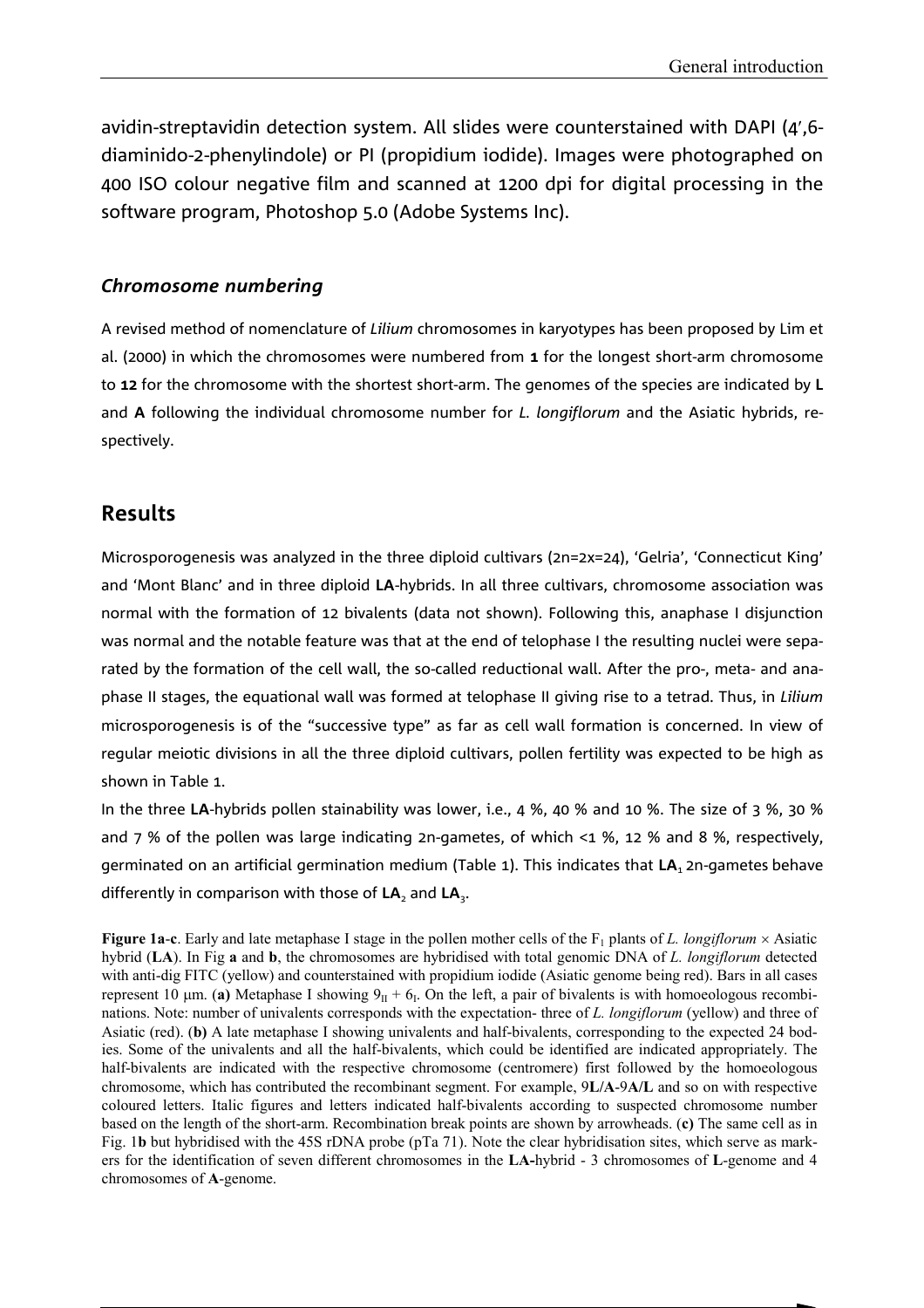at anaphase I. In many cases, an unbalanced anaphase I disjunction of the chromosomes was observed leading to absence of the second meiotic division. At metaphase I, there was clear evidence for homoeologous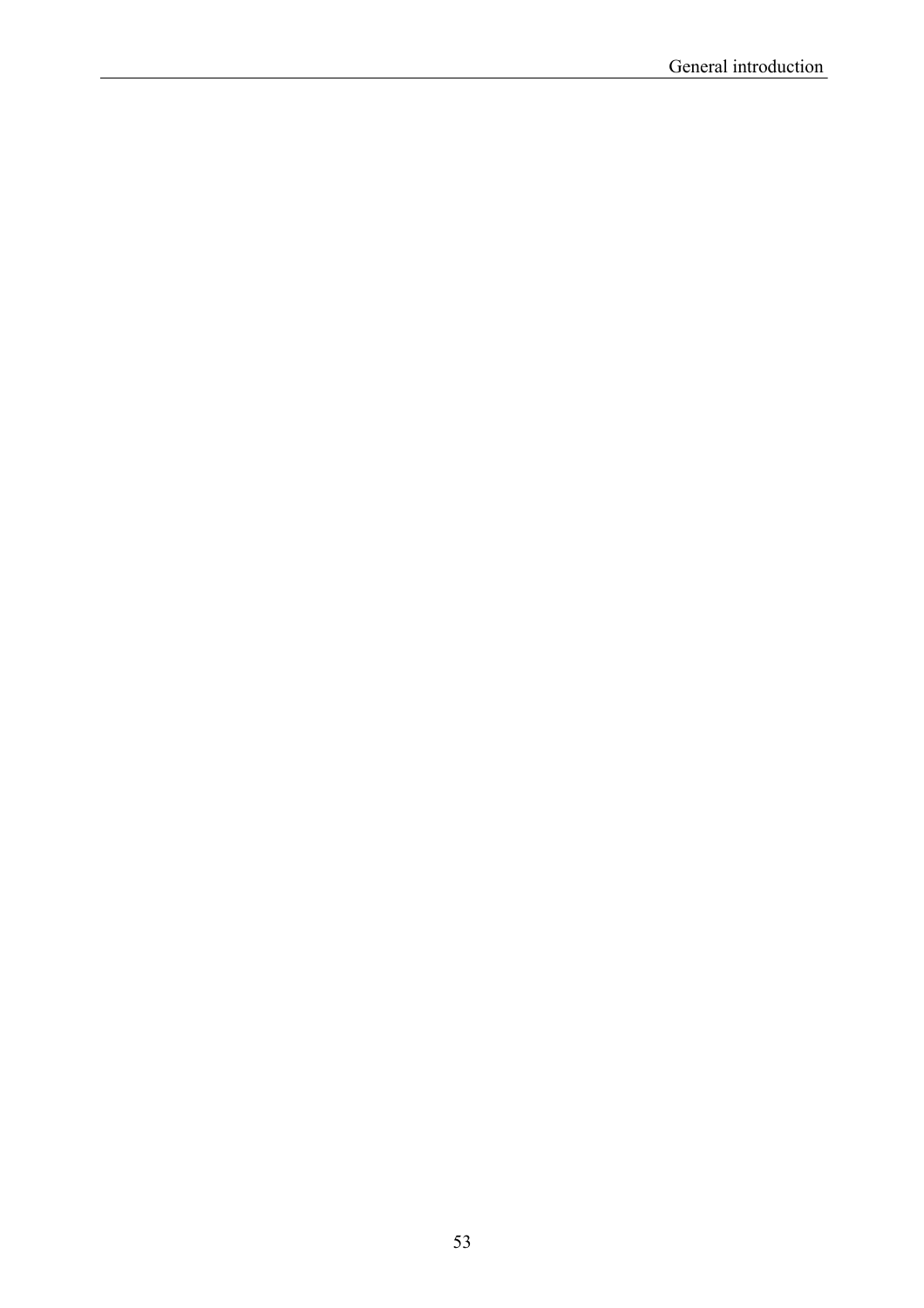chromosome association (Fig. 1a). The frequency of chromosome association varied from 24 $/$ 0<sub>11</sub> –  $6/9<sub>II</sub>$ . One of the difficulties for estimating the frequency of univalents and bivalents at metaphase I was that meiosis was highly asynchronous within each anther. Because of this, some of the bivalents were already precociously disjoined contributing to underestimation of the frequency of bivalents. Precocious separation of bivalents was evident from the presence of half-bivalents (Fig. 1b) in addition to univalents at metaphase I. Due to the presence of recombinant segment(s) in the chromatid(s), half-bivalents could be distinguished clearly from the univalents. However, it was likely that some of the half-bivalents with very small recombinant segments might have escaped GISH detection. Table 2 shows the frequency of chromosome association at metaphase I of the **LA**-hybrids. Relatively high frequency of chromosome association was observed ranging from 19.5 $/$ 2.2 $_{\textrm{\tiny{H}}}$  – 14.8 $/$ 4.6 $_{\textrm{\tiny{H}}}$  of PMCs among the three **LA**-hybrids (Table 2).

 A unique feature in the three **LA**-hybrids was that meiosis appeared to be delayed in some of the PMCs with sporad stages occurring alongside chromosomal division stages. Invariably, the univalents

| Genome & accession |               | No. of PMCs | Chromosome configuration $(\%)$ |          |  |  |  |
|--------------------|---------------|-------------|---------------------------------|----------|--|--|--|
|                    |               | analysed    | Univalent                       | Bivalent |  |  |  |
| LA <sub>1</sub>    | $88542 - 24'$ | 30          | 14.8(62)                        | 4.6(38)  |  |  |  |
| LA <sub>2</sub>    | $88542 - 52$  | 103         | 19.5(81)                        | 2.2(19)  |  |  |  |
| LA <sub>3</sub>    | $88542 - 69'$ | 33          | 17.2(72)                        | 3.4(28)  |  |  |  |

**Table 2**. Chromosome associations at late metaphase I of the three 2n-gametes producing interspecific hybrids (2n=2x=24). PMCs=pollen mother cells.

and half-bivalents in pollen mother cells with delayed division resembled somatic chromosomes more than meiotic chromosomes (compare Fig. 1b with Fig. 1a).

Because the centromere positions of both **L-** (yellow) and **A-**genomes (red) were clearly determined for many of the chromosomes, univalents and half-bivalents could be identified (marked with **L**, **A**, **L/A**, **A/L** in Fig. 1b). For further identification of those chromosomes, FISH detection of 45S rDNA sites with probe pTa71 (Gerlach and Bedbrook, 1979) was employed (Fig. 1c). Four chromosomes of the **A**-genome (chromosomes 1, 2, 6 and 7) and three of the **L**-genome (chromosomes 3, 4 and 7) possessed 45S rDNA sites. These served as markers for identification of NORs bearing univalent and halfbivalent chromosomes (see Fig. 2c).

The salient features of the behaviour of univalents and half-bivalents in later meiotic stages (Fig. 1a for metaphase I, Fig. 1b and Fig 2a for late metaphase I, and Fig. 2b for modified anaphase stage) were that;

a) the chromatids and the centromeres were more pronounced than in earlier stages (Fig. 1b, compare to Fig. 1a);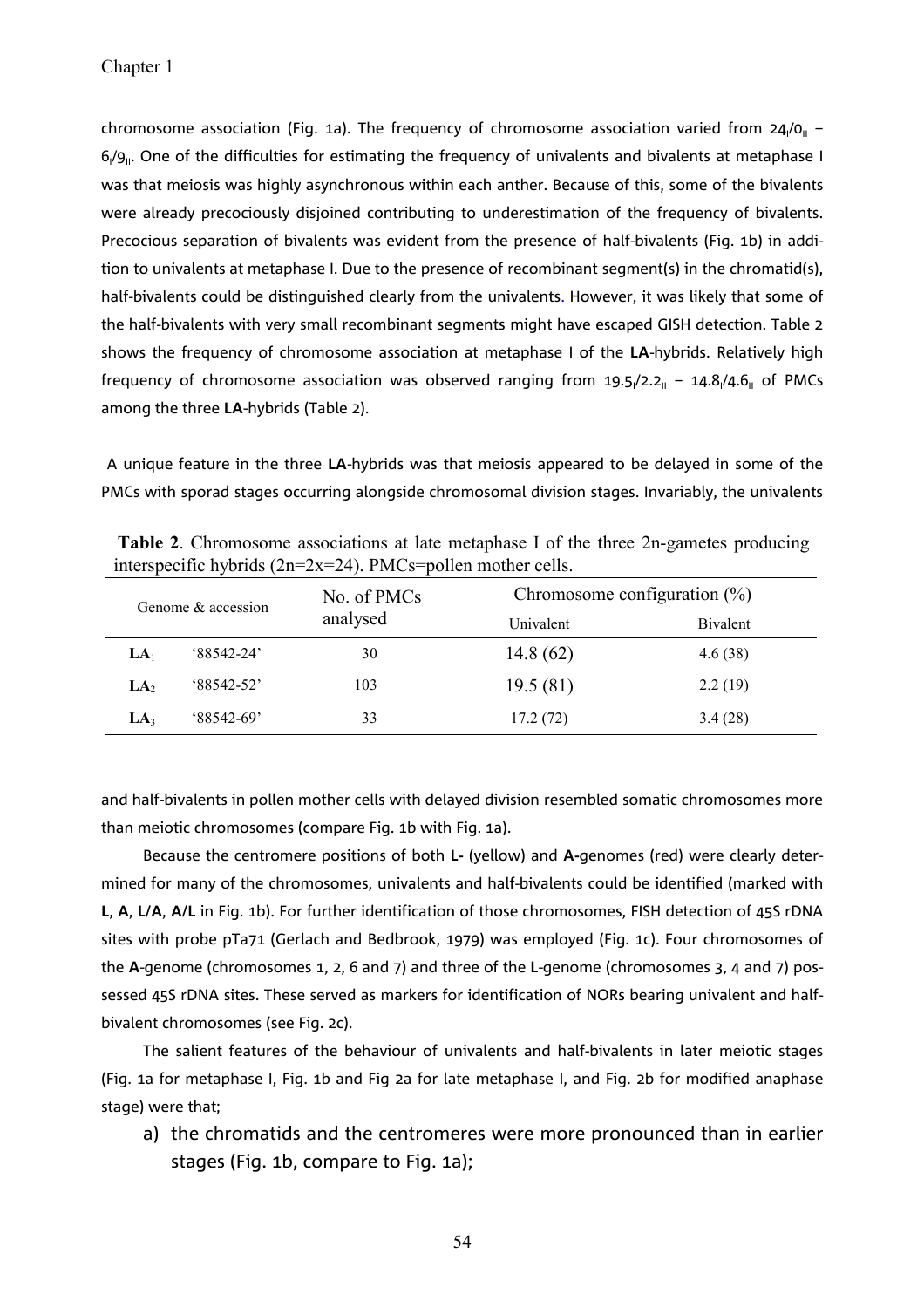- b) most of the univalents, half-bivalents and bivalents were oriented at the equatorial plate of the cell (Fig. 2a);
- c) all univalents divided equationally through centromere division (Fig. 2b);
- d) bivalents (when present) disjoined reductionally in all cases (Fig. 2b).

The occurrence of the aforementioned chromosome features was shown in all **LA**hybrids. The result was that two groups of chromatids with an imbalanced parental chromosome number of the complete genome (2n=24) could be found in later division stages of a modified anaphase (Fig. 2b).

The chromosomal orientation and equational division is representing a modified form of meiosis where only one division of chromosomes occurs. The successive cytokinesis normally occurring after telophase I in these cells was totally absent. An important feature was that it was possible to determine the distribution of chromatids to the two poles during the anaphase. This observation was obvious from GISH and FISH. The simultaneous reductional separation of bivalents and equational division of univalents could be detected in modified anaphase stages (Fig. 2a and 2b). This phenomenon was also confirmed by FISH for those chromosomes containing 45S rDNA sites (Fig. 2c). Thus, the division of univalents could be discriminated from those of half-bivalents. In the case of univalents the division was strictly equational, but the half-bivalents divided in two alternative ways:

- 1) Two non-recombinant and two recombinant chromatids of a pair of halfbivalents (two half-bivalents; they were one bivalent in metaphase I) moved to each pole (no data shown)
- 2) A non-recombinant and a recombinant chromatid of a pair of half-bivalents moved to opposite pole (for example, 7 **L**/**A** and 7 **A**/**L** in Fig 2b).

There was also evidence for the inclusion of two sister chromatids of a half-bivalent at the same pole (for example, chromosomes #4, #7, #8 and #9 in Fig 2b). In order to summarize the consequences of these abnormal chromosomal distributions for the composition of 2n-gametes, the possible mechanisms of meiotic restitution have been schematically illustrated in Fig. 3.

Based on the analysis of sporads (Table 3) it was possible to determine the type of cytokinesis that had occurred in each of the pollen mother cells (PMCs). Accordingly, two equational walls (following anaphase II) had formed in two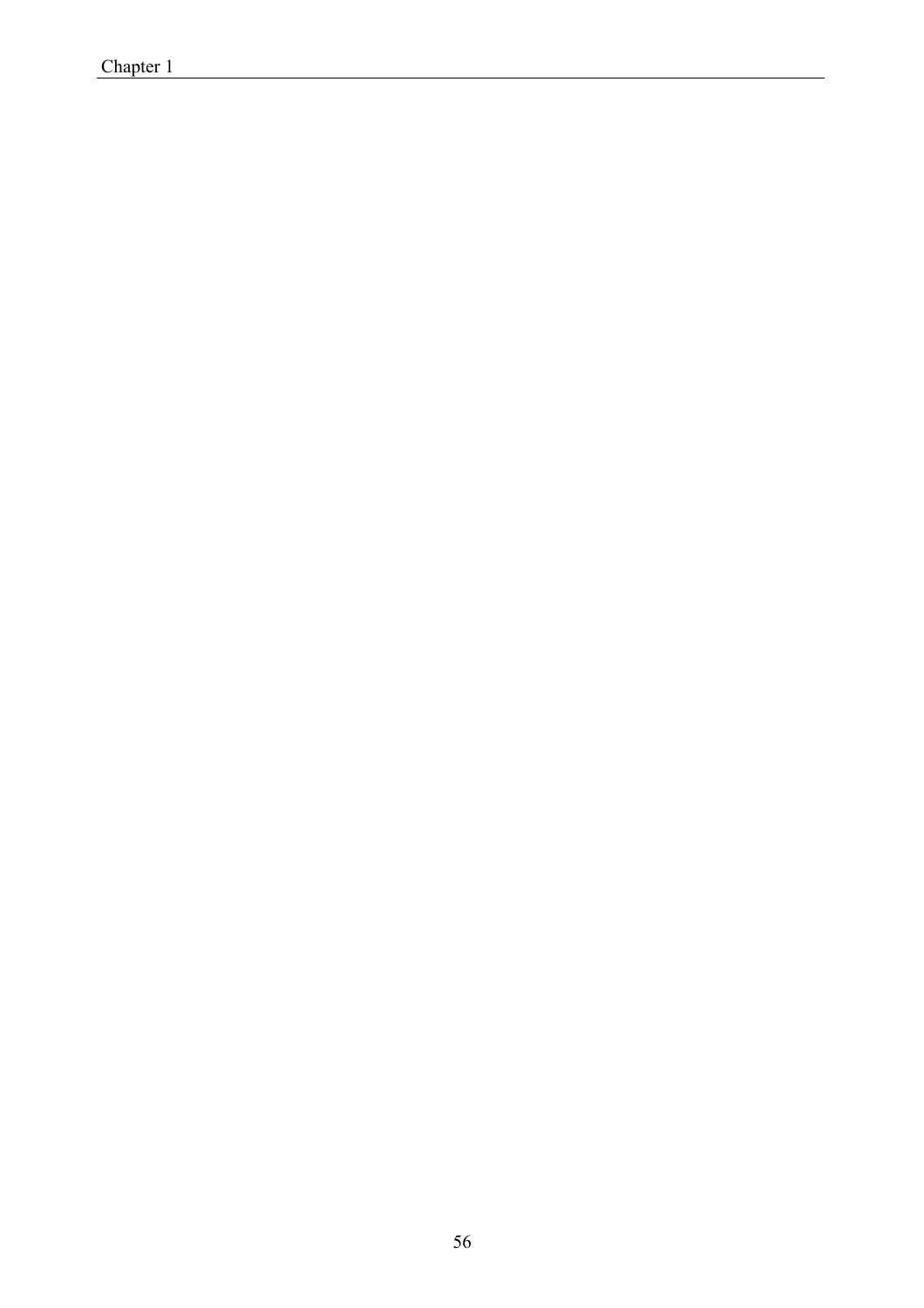|                            | <b>PMCs</b> |         |           |          |        |           |  |  |
|----------------------------|-------------|---------|-----------|----------|--------|-----------|--|--|
| Accession                  | Monad       | Dvad    | Triad     | Tetrad   | Others | Total     |  |  |
| LA <sub>1</sub> '88542-24' | 40 (17)     | 58 (25) | 41 $(17)$ | 86 (36)  | 11(5)  | 236 (100) |  |  |
| LA <sub>2</sub> '88542-52' | 48 (20)     | 99 (40) | (7)<br>16 | 68 (28)  | 12(5)  | 243 (100) |  |  |
| LA <sub>3</sub> '88542-69' | (1)<br>∠    | 46(11)  | 70(17)    | 281 (66) | 19(5)  | 418 (100) |  |  |

**Table 3**. Number (percentages) of different types of sporads in **LA**-hybrids.

separate cells, giving rise to a tetrad. In all three **LA** genotypes tetrads were formed varying from 28 % to 67 % (Table 3). Obviously, the four spores were unbalanced leading to sterility. There was, however, a considerable percentage of triads (7-17 %) that indicated the occurrence of a reductional wall and of an equational wall in one of the cells (Table 3 and Fig 2e). In the rare event of normal anaphase I separation, the presence of triads indicated the potential of second division restitution (SDR). The dyad was the other most abundant class, which varied in frequency from 11 - 41 %. In this case, considering the chromosomal divisions in pollen mother cells with delayed meiosis, dyad formation was due to one equational wall formation. The high frequency of dyad formation in genotype, '88542-52' was in agreement with the higher frequency of 2n-pollen recorded (Table 1 and 3).

**Figure 2a-g**. "Division" of chromosomes in the stage after late metaphase I and sporad formation in **LA**-hybrid. Bars represent 10m in all cases. (**a)** Late meta/anaphase I showing "division" of bivalents and univalents. Note: some of the bivalents, which have already disjoined are represented by two half-bivalents, viz., 2**A**/**L**-2**L**/**A**; 3**A**/**L**-3**L**/**A** and 4**A**/**L**-4**L**/**A**. Centromere of the univalents indicated by arrows have already divided. Arrowheads indicate the breakpoint of half-bivalents. The figures in some of the chromosomes are given the corresponding chromosome number. (**b)** Distribution and division of half-bivalents and univalents following late metaphase I. In this modified anaphase stage, equational division of univalents as well as disjunctional separation of the half-bivalents are confirmed through GISH. Some of the half-bivalents that could be identified as according to **Fig**. **2c** are marked, e.g., **4A/L**-**4L/A**, **7A/L**-**7L/A**, **8A/L**-**8L/A** and **9A/L**-**9L/A**. All the univalents that have divided equationally are also marked with numbers and letters. All the numbers combined with letter stand for the exact chromosome number of both genomes. Italic numbers combined with letter represent doubtful identification. Nevertheless, based on their positioning in the two poles the numbers are helpful for the placement of the respective counterparts of the dyad. (**c)** The same cell as in **Fig**. 2**b** but reprobed with 45S rDNA sequences (pTa 71) to identify the counterpart chromosomes at both poles. The presence of half-bivalents at the poles is confirmed for 7**A**/**L**-7**L**/**A** and 4**L**/**A** based on FISH detection. Similarly, the equational division of univalents is also confirmed for 1**A**, 2**A**, 3**L** and 6**L**. (**d-g)** Sporad stages showing a tetrad (**d**), triad (**e**), dyad (**f**) and monad (**g**).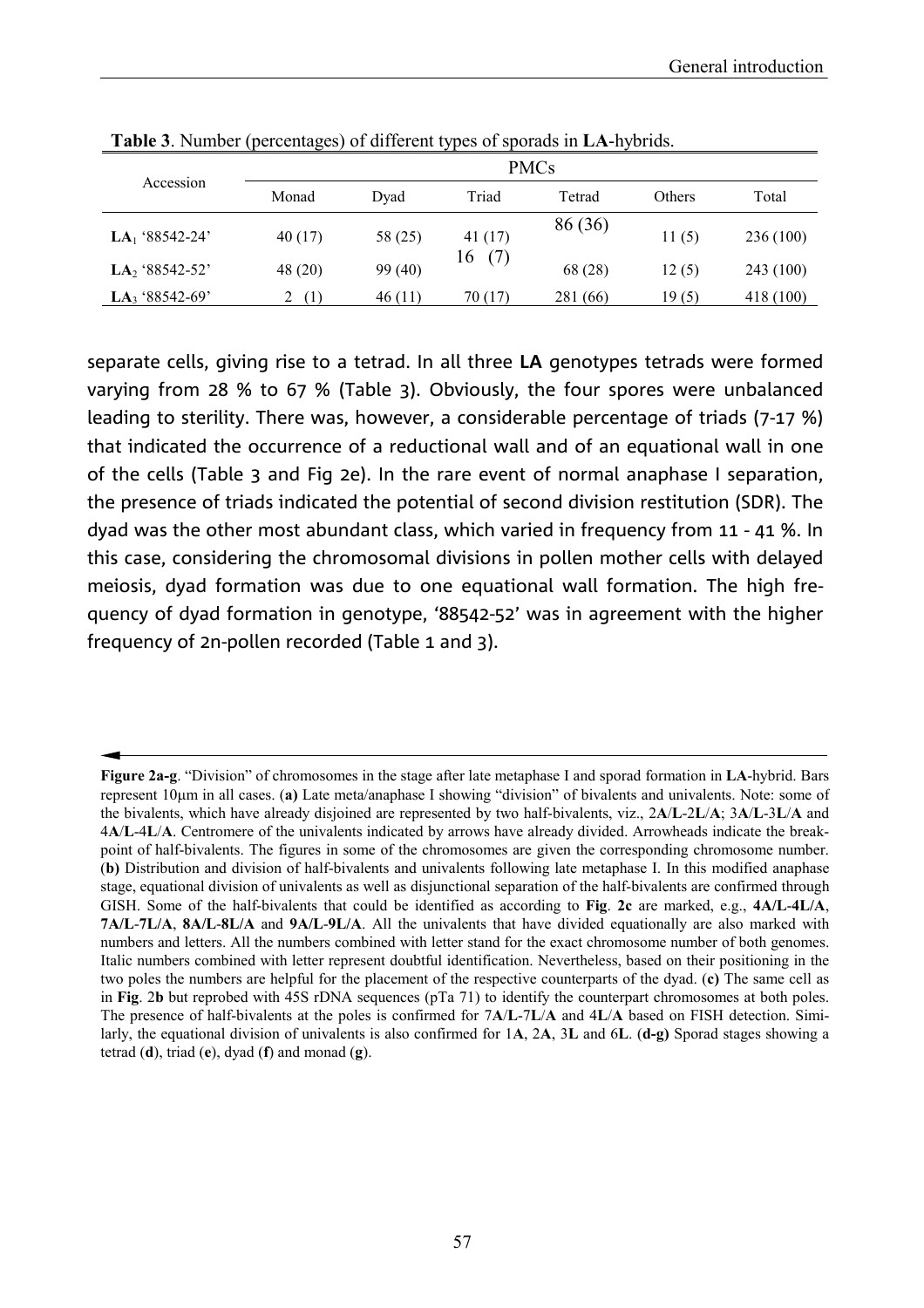# **Discussion**

As a genetic consequence of abnormal meiotic division, two types of 2n-gametes are known, viz., FDR and SDR (Fig. 3a and b). Several mechanisms such as semi-heterotypic division (Rosenburg 1927), mitotitized-meiosis (Stebbins 1932), pseudo-homoeotypic division (Gustafsson 1935), aberrant cytokinesis (Ramanna 1974), parallel spindles (Mok and Peloquin 1975) and fused spindle (Ramanna 1979) that produce FDR 2n-gametes have been identified (Ramanna 1979; Vorsa and Bingham 1979; Peloquin 1983; Parrot and Smith 1984). In addition, mechanisms genetically equivalent to SDR known as premature cytokinesis 1 and 2 (Mok and Peloquin 1975) have been reported (Veilleux et al. 1982; Veilleux 1985; Britognolle and Thompson 1997). It is evident from those reviews that most studies were confined to dicotyledonous plants like *Brassica, Capsicum, Glycine, Medicago, Solanum* and *Fragaria* (see review Veilleux 1985), and relatively rare in monocots (Parrot and Smith 1984). In this context, the present investigation on *Lilium* hybrids and those on *Alstroemeria* (Kamstra et al. 1999a,b) are pertinent additions to the subject of 2n-gamete formation in monocotyledonous species. For *Alstroemeria* and *Lilium*, *in situ* hybridisation techniques (GISH and FISH) have been used for the estimation of the origin of 2n-gametes. In these cases the use of GISH and FISH offered a new perspective for the elucidation of restitution mechanisms, the extent of genetic recombination (both crossing-over and chromosome assortment) and the composition of 2n-gametes.

An important feature of restitutional meiosis in plants with successive cytokinesis in meiosis, as in *Lilium*, is how the order of chromosomal division and cytokinesis occur. The cytological observations in the present study clearly indicated how meiosis is modified. Instead of chromosome disjunction at anaphase I, all univalents and half-bivalents were aligned in a single equatorial plane. The chromosomes divided simultaneously as a group (Fig. 2a), followed by equational wall formation. This observation explains satisfactorily how FDR gametes can occur. When only univalents are formed in a pollen mother cell, FDR gives rise to 2n-gametes without recombinant chromosomes. On the other hand, when both univalents and bivalents are present, FDR with recombinant chromosomes can occur. Both of these possibilities are evident from the meiotic observations in this study and corroborate the results of BC plants derived from 2n-pollen of **LA**-hybrids (Chapter 5).

The occurrence of three types (FDR, SDR and IMR: *indeterminate meiotic restitution*) of 2n-gametes can be explained as follows. In the first type FDR 2ngametes without- and with-recombinations were formed. In the case of FDR 2ngametes without recombination, meiocytes at metaphase I form only univalents, which are oriented at the equatorial plane in the PMC. The equational division of the centromeres results in diploid sets of chromatids moving to the two poles at anaphase I and the complete **L**- and **A**-genomes are reconstituted during the first meiotic division. The anaphase in this case is a modified form of anaphase I because the centromeres divide before telophase I. During modified telophase I, cell wall formation gives rise to a dyad with two identical 2n-gametes (figure not shown). In the case of FDR 2n-gametes with recombination(s), it is assumed that

58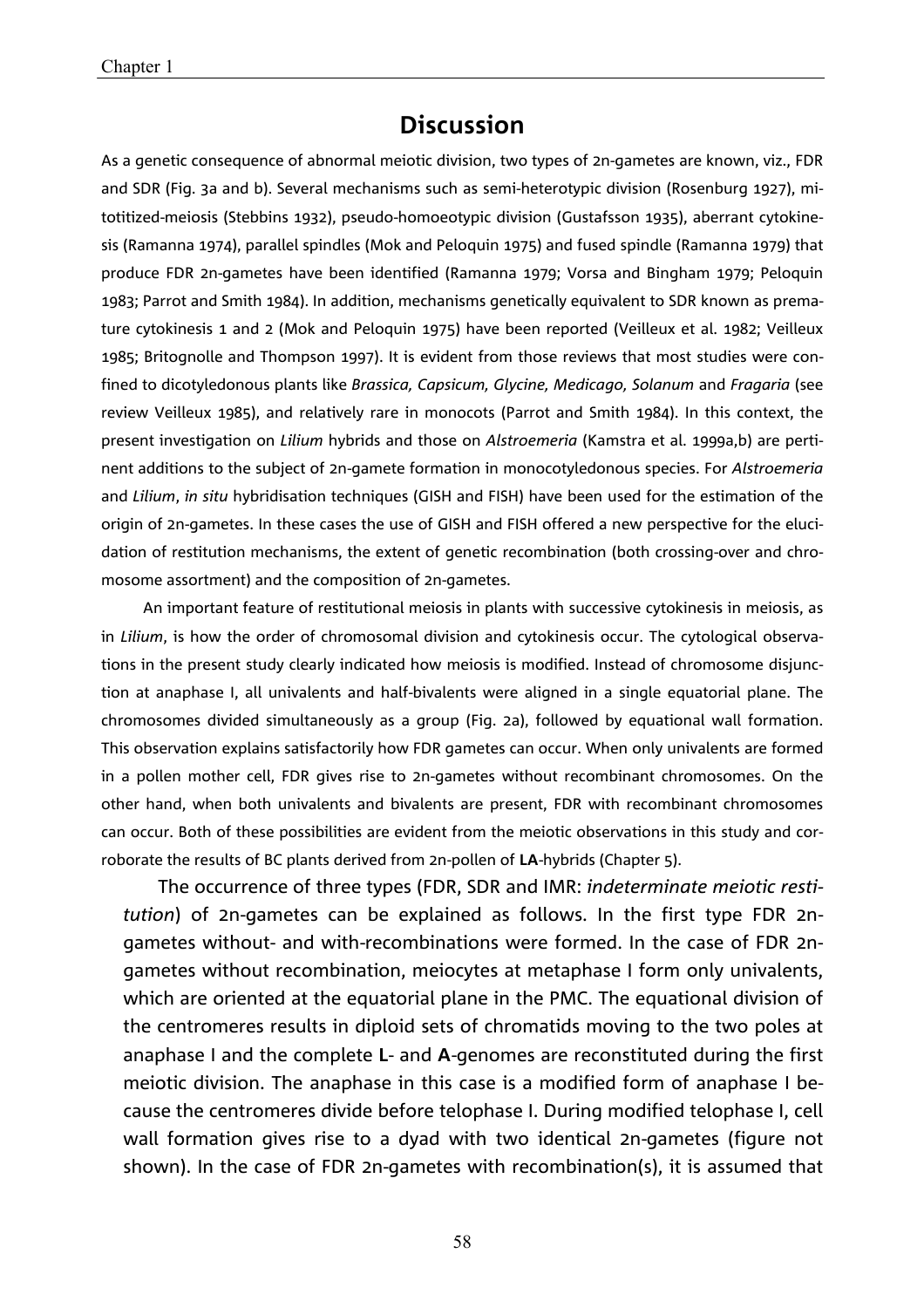homoeologous cross-overs between **L**- and **A**-homoeologues occur. Consequently, the meiocytes display both univalents and bivalents at metaphase I. The bivalents always disjoin prematurely at metaphase I resulting in half-bivalents, and remain aligned on the equatorial plane together with all the univalents (Fig 2a). The resulting FDR-gametes now include recombinant chromosomes with the complete genome possessing twelve centromeres of both **L**- and **A**-genome chromosomes.

- In the second type (SDR), 2n- and normal n-spores are formed as follows: after normal reductional division (anaphase I), a reductional wall is formed during telophase I. The equational wall is formed only in one of the cells of a pollen mother cell during the second division. This leads to a triad with one 2n- (SDR) and two identical (or nearly identical) n-microspore(s) (Fig. 2e). In this case, SDR 2ngametes contain an even number  $(12 + 12)$  of centromeres of the parental genomes, but never an odd number.
- In the third type (IMR), numerically imbalanced chromosomes occur due to a restitution mechanism, which cannot be categorised either FDR or SDR. In this case, although the 2n-gamete can have the balanced number of 24 chromosomes (from chromosome 1 to 12 in lily), each set has not contributed the same number. This anomalous situation can be explained as follows: during the first meiotic division all univalent(s) divide equationally whereas bivalents disjoin (reductionally) and then the half-bivalents move to both poles as in normal anaphase I. Following that step, cytokinesis takes place dividing the two groups of chromatids and halfbivalents. Consequently, the sister-centromeres (chromatids) of each of the halfbivalents are included in the same nucleus of the daughter cell (Fig. 2b). The odd number of centromeres of the parental chromosomes cannot be determined in FDR or SDR. We have coined the term as *Indeterminate Meiotic Restitution* (IMR) for this type of anomalous meiotic restitution. The equational division of univalents in the first meiotic division has often been recorded in plants such as *Taraxacum* (Gustafsson 1935), *Lilium* (Richardson 1936; Ribbands 1937; Asano 1982a, 1984), *Chondrilla* (Bergman 1950) and potato (Ramanna 1983; Jongedijk et al. 1991). Interestingly, Asano (1984) observed the same chromosome behaviour of univalents and bivalents in an interspecific hybrid of *Lilium auratum var platyphylum L. henryi*, similar to the one observed in the present **LA-**hybrids (Fig. 3c). However, he did not determine the consequences of such a division for the type of restitution that could occur. Asano (1982b, 1984), however, recorded a high frequency of restitution and 2n-pollen. In that case, only a low frequency of 2npollen was viable as determined through pollen germination tests (Asano 1984).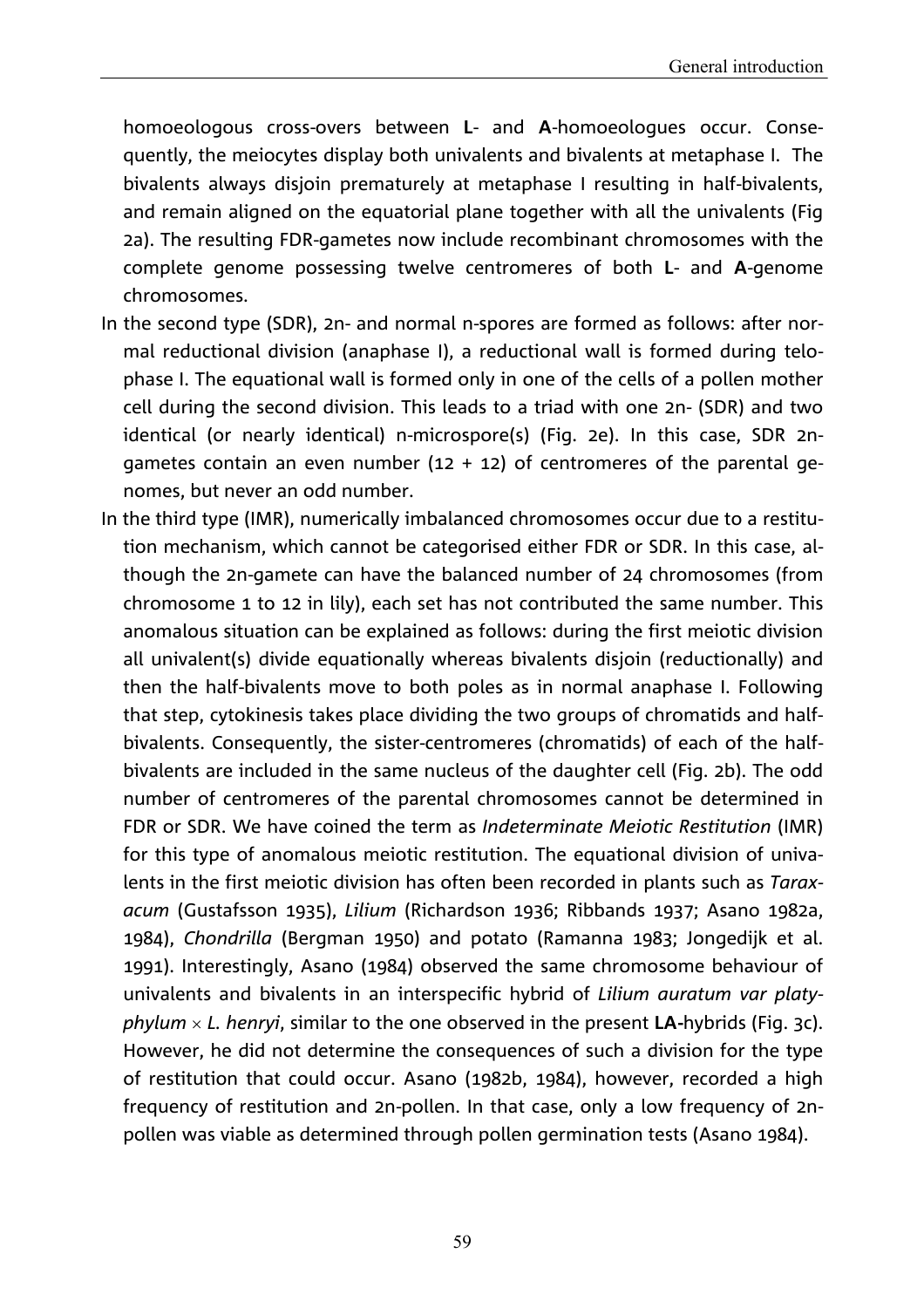Based on traditional cytological and genetical approaches, only two types of meiotic restitution mechanisms, viz., FDR and SDR (Fig. 3a and b), were recognised until now (Mok and Peloquin 1975; Ramanna 1979; Veilleux et al. 1982). From the present approach using GISH, however, a new restitution mechanism, IMR, has been discovered. It has proven that one of the  $BC<sub>1</sub>$  plants showed an odd number of parental chromosomes (Chapter 5). In this type, it is evident that genetic recombination can occur during the origin of 2n-gametes, not only through homoeologous crossing-over but also through the assortment of homoeologous chromosomes (univalents and half-bivalents). This means that wide interspecific hybrids

showing disturbed chromosome association such as the one described in the present study have the potential to produce 2n-gametes from FDR, SDR and IMR. Although half-tetrad analysis using traditional genetic markers or molecular mark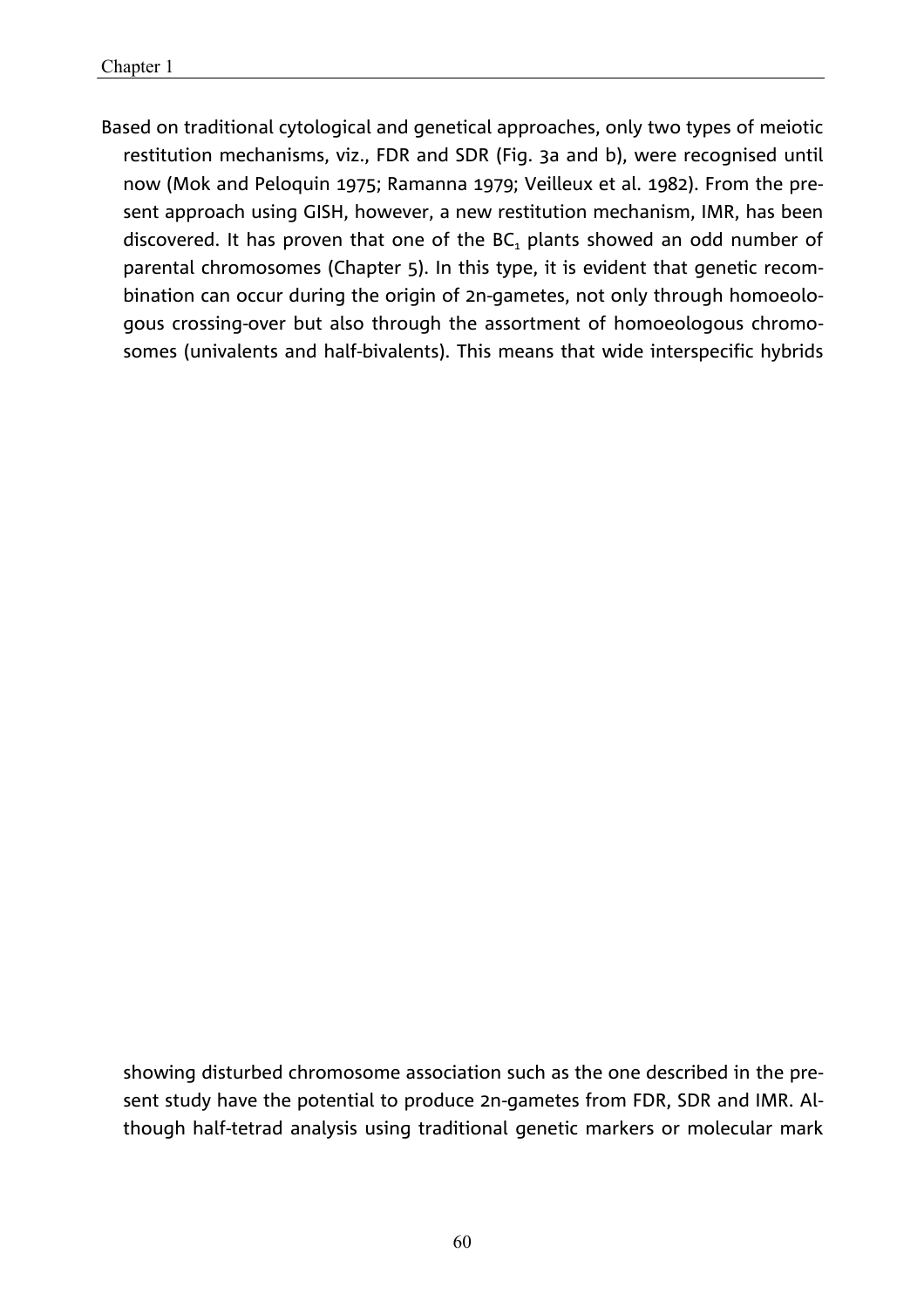ers is helpful for establishing the restitution mechanism and the extent of crossing-over, the cytological approach of the present study is more direct.

The frequency from dyad formation (25 %, Table 3) to stainable pollen (4 %, Table 1) and pollen germination (<1 %, Table 1) in the LA<sub>1</sub> hybrid showed a dramatic decrease compared with LA<sub>2</sub> and LA<sub>3</sub>. This is probably due to an imbalanced chromosome composition through IMR. Despite the potential occurrence of various types of 2n-gametes in the diploid hybrids, only a few types seem to be recoverable in BC<sub>1</sub> progenies. In case of *Lilium*, both types of FDR gametes (i.e., with and without recombinant chromosomes) (Karlov et al. 1999) and one of an IMR gamete have been discovered in BC<sub>1</sub> progeny (Chapter 5). However, the frequency with which they were discovered in the progenies may not be proportional to the frequency they are produced in the hybrid (Table 1 and 3). This might be caused by gametic, zygotic and post-zygotic selections. Furthermore, they are not recovered in the progenies. Although there is the potential for the formation of SDR gametes, especially in *L*. 'Enchantment' × L. pumilum hybrid where the homoeologous chromosomes paired completely in most of the cells (personal observation), probably the SDR gametes in wide interspecific hybrids are lethal owing to their chromosomal imbalance or they have a selective disadvantage.

**Figure 3**. A schematic representation of three possible types of meiotic nuclear restitution in a diploid interspecific hybrid in case of  $2n=2x=4$ . The homoeologous pairs of chromosomes are shown as black and white chromosomes. (**a)** FDR with recombination. At metaphase I, one bivalent and two univalents are formed. In the subsequent stage two Half-bivalents and two univalents align on the equatorial plate and divide equationally. The result is that the homoeologous chromosomes do not assorted independently, and that the centromeres of both genomes are intact in the 2n gametes. (**b)** SDR with recombination shows independent assortment of homoeologous pairs of chromosomes. In this case both pairs of homoeologous chromosomes disjoin at anaphase I but restitute subsequently i.e., without the second division. The notable features of SDR are that the homoeologous pairs assort independently of each other and the number of centromeres of the parental genomes are not preserved intact in the resulting 2n gametes. Moreover, each centromere is always represented in pairs. (**c)** IMR showing unequal distribution of the centromeres of the parental genomes. At metaphase I a bivalent and two univalents are formed. The bivalent disjoins normally as in the anaphase I, whereas the two univalents divide equationally. Consequently, the chromosome constitution of the parental genomes is not preserved in the 2n-gametes and, furthermore, the centromeres of each of the parental genomes are present in odd numbers.

 $z$  In all cases, meiosis is incomplete. Because of this, the different stages of meiosis cannot be strictly defined.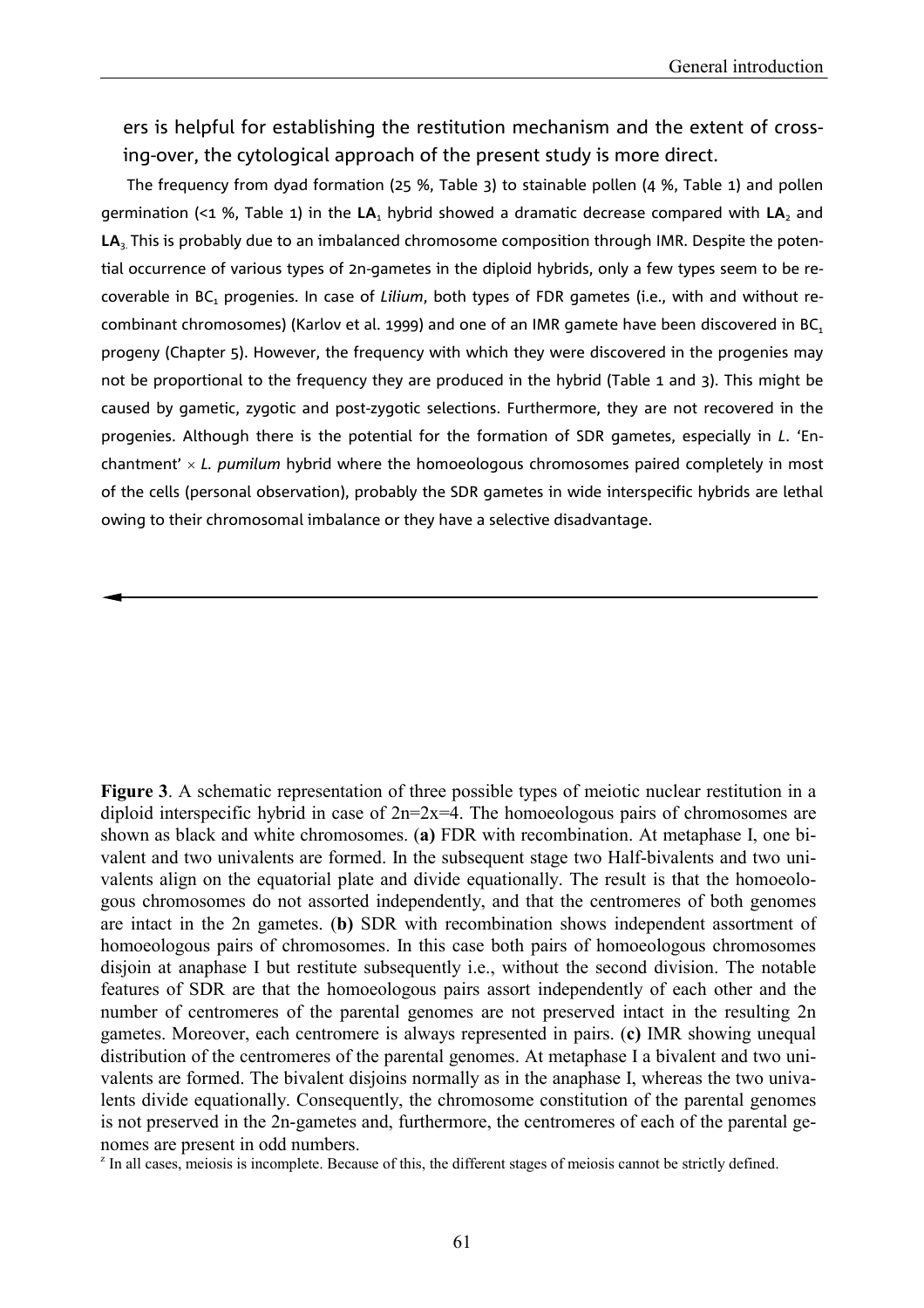Another aspect, which needs to be mentioned, is the usefulness of 2n-gametes in breeding. Most of the work so far has been focused on the use of 2n-gametes for breeding autopolyploids of alfalfa, potato, clover and many other crops (Bingham and McCoy 1979; Peloquin 1982; Mariani and Tavoletti 1992a,b). In these cases, the value of FDR gametes is transferring heterosis and parental gene combinations intact in sexual polyploids. However, little attention has so far been paid to the systematic use of 2n-gametes in breeding of allopolyploids or disomic polyploids. Even in the absence of systematic breeding efforts there have been numerous instances in horticultural crops where sexual polyploids from distant interspecific hybrids have given rise to valuable cultivars (Ramanna 1992; Van Tuyl 1997). In these cases, 2n-gametes have been most useful for combining genomes of distant taxa in spite of the diploid hybrids being "sterile", in the sense of not producing normal n-gametes. Thus, in those cases where the hybrids would have been completely sterile, 2n-gamete formation would be an alternative for utilizing such hybrids in breeding. Besides these advantages, the occurrence of intergenomic recombination in the 2n-gametes of the present **LA**-hybrids as well as in *Alstroemeria* (Kamstra et al 1999a,b) open the possibilities for transferring desirable chromosome segments more purposefully in breeding.

#### *Acknowledgements*

Authors thank Drs. C. Kik and A. Kootstra for their critical comments, and the associated Dutch lily breeding companies for financial support.

62 **tion in 2n-gametes: a GISH analysis of Indeterminate meiotic restitution (IMR) leads to unusual chromosome constitu-BC<sub>1</sub>** sexual polyploids of lily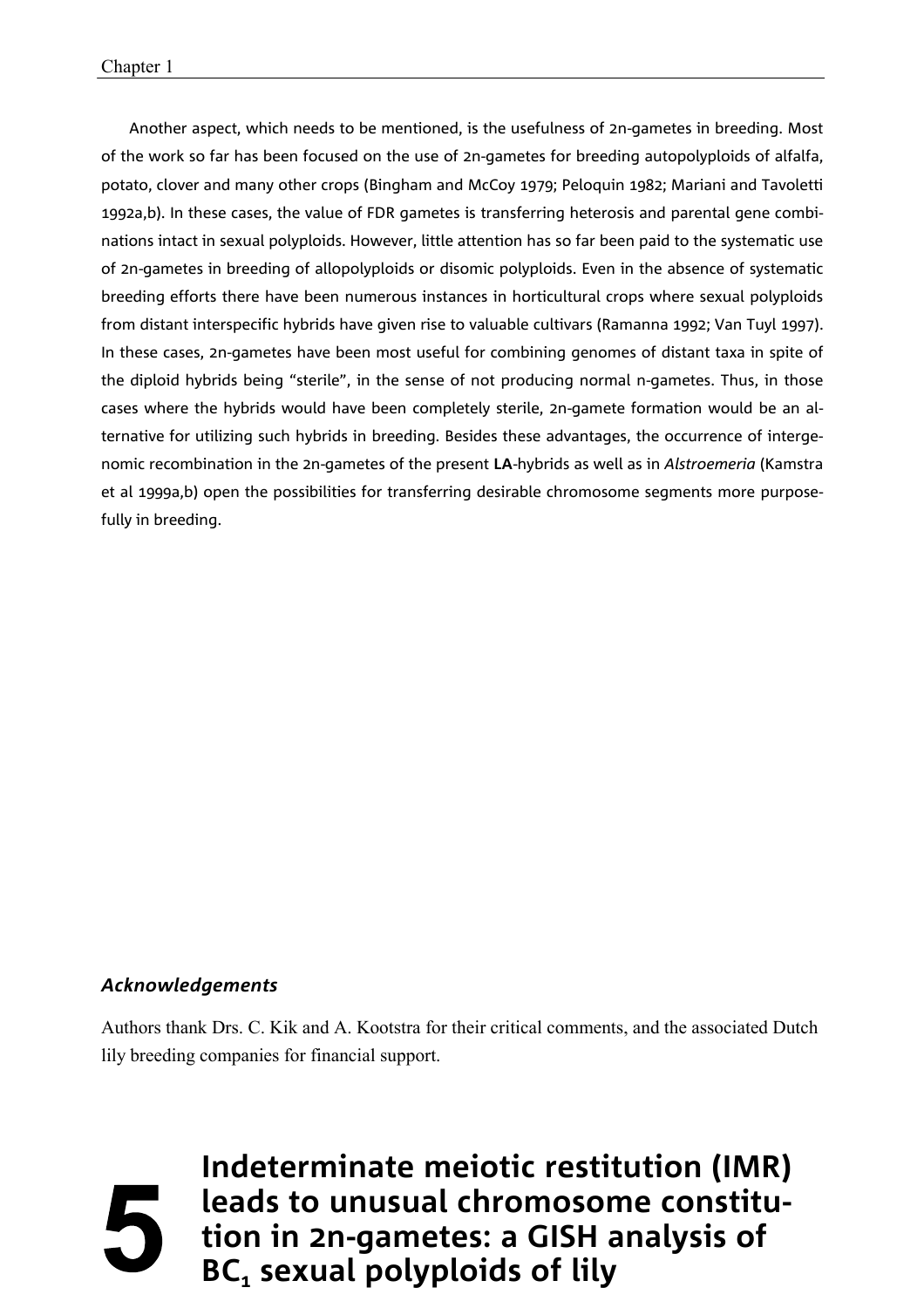KI-BYUNG LIM • M. S. RAMANNA • J. HANS DE JONG • EVERT JACOBSEN • JAAP M. VAN TUYL

Submitted to Theoretical Applied Genetics for publication

# **Abstract**

Introgression of species specific genes into recipient species or cultivars in lily is often blocked by high sterility of the wide interspecific  $F_1$ -hybrids and by preferential chromosome association in amphidiploid obtained through mitotic chromosome doubling. As an alternative way to circumvent  $F_1$  sterility and lack of homoeologous recombination, 2n-gametes of  $F_1$ -hybrids have been considered. Three 2n-gametes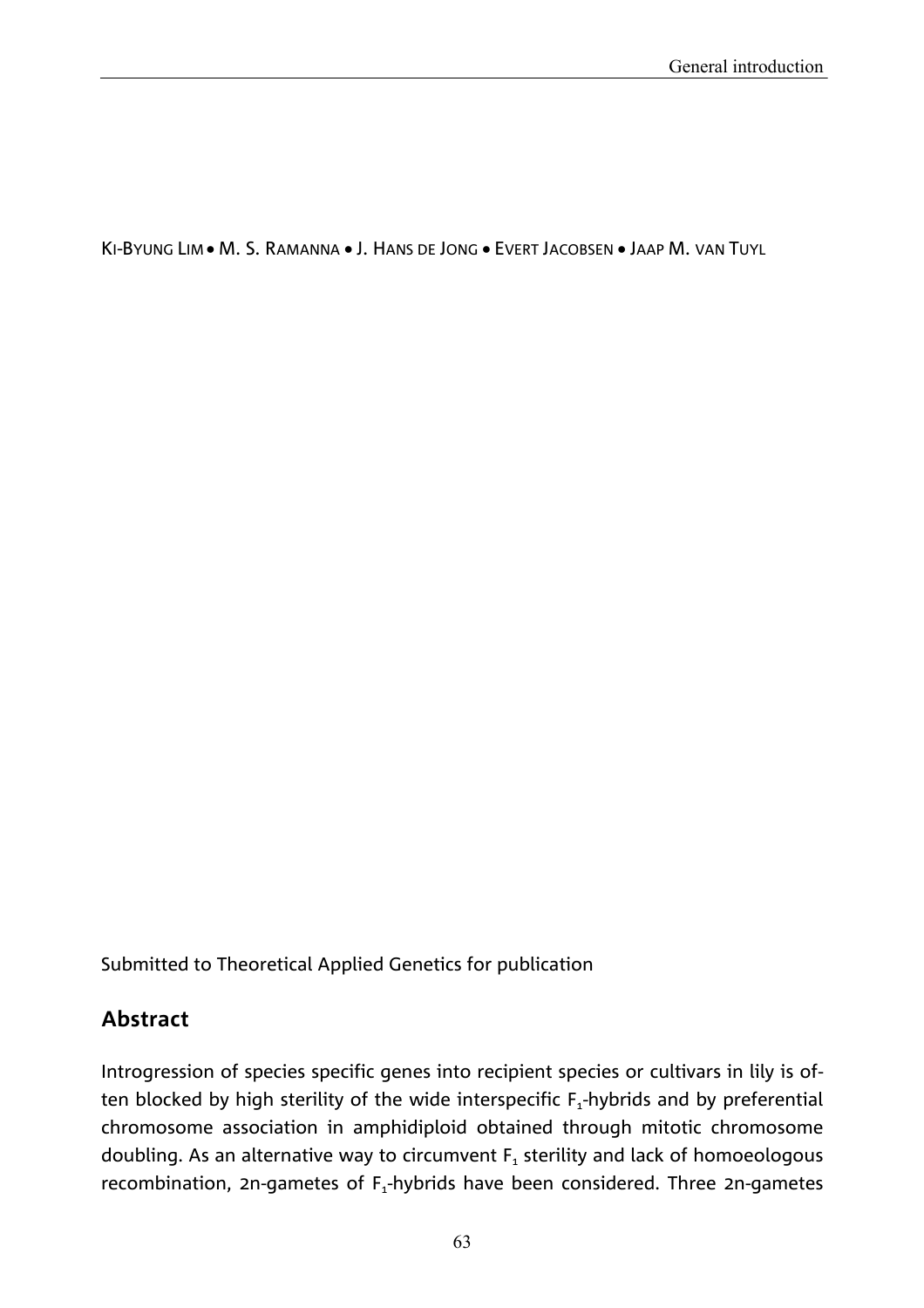producing F1-hybrids of *Lilium longiflorum* (**L**) Asiatic hybrid (**A**) (2n = 2x = 24) and the genomes of eight  $BC_1$  individuals derived from crossing with Asiatic hybrids were investigated cytogenetically for meiotic recombination. Genomic *in situ* hybridisation (GISH) probed to mitotic chromosome complements, allowed the distinction between **L**- and **A**-genome chromosomes, and established the number of parental chromosomes in the  $F_1$  and BC<sub>1</sub> individuals. GISH was also applied to assess if translocations occurred between  $L$ - and  $A$ -chromosomes in the  $F<sub>1</sub>$  hybrid, and homoeologous recombination in the  $BC_1$  individuals. Analysis of the eight  $BC_1$  plants revealed six triploid (2n =  $3x = 36$ ) and two tetraploid (2n =  $4x = 48$ ) individuals that had originated through the functioning of the 2n-gametes of either the  $F_1$ -hybrid or both parents. Three distinct types of  $BC<sub>1</sub>$  individuals were discerned: 1) Three plants (two triploids and one tetraploid) had originated through first division restitution (FDR) 2n-gametes without possessing any recombinant chromosomes. 2) Four plants (three triploids and one tetraploid) had originated from FDR 2n-gametes with recombinant chromosomes varying from one to nine crossing-overs per individual. 3) One plant (triploid) had originated from a 2n-gamete derived from a new type of meiotic nuclear restitution called *indeterminate meiotic restitution* (IMR). A significant feature of IMR is the occurrence of both types of meiotic nuclear restitution, viz., FDR and SDR, simultaneously occurring during the formation of 2n-gametes.

**Key Words**: Lilium • first division restitution (FDR) • homoeologous recombination • interspecific hybrid  $\bullet$  sexual polyploidisation  $\bullet$  unreduced (2n) gametes

## **Introduction**

The genus *Lilium* (lily) comprises about 80 species, which are taxonomically classified into seven sections (Comber 1949; De Jong 1974). For commercial lily breeding, the most important groups of donors are the *L. longiflorum* hybrids including Aurelian hybrids of the section Leucolirion, the Asiatic hybrid group of the section Sinomartagon and the Oriental hybrid group of the section Archelirion. All three sections comprise species with distinctive, desirable horticultural characters. *L. longiflorum* is noted for a white, funnel type of flower with a characteristic scent. The Asiatic hybrids have a range of flower colours and are relatively resistant to *Fusarium oxysporum f.sp. lilii*, whereas the Oriental hybrids possess large flowers with a distinctive fragrance and resistant to *Botrytis elliptica*. Merging the desirable characters through interspecific hybridisation with different donors forms an important goal in lily breeding (Van Tuyl et al. 1991). Due to a high degree of genome differentiation between sections in the genus *Lilium*, a wide interspecific diploid hybrid possess highly sterile male and female gametes and are not directly appropriate for further breeding steps. One way of restoring fertility is mitotic chromosome doubling of the hybrids through colchicine or oryzalin treatment (Van Tuyl et al.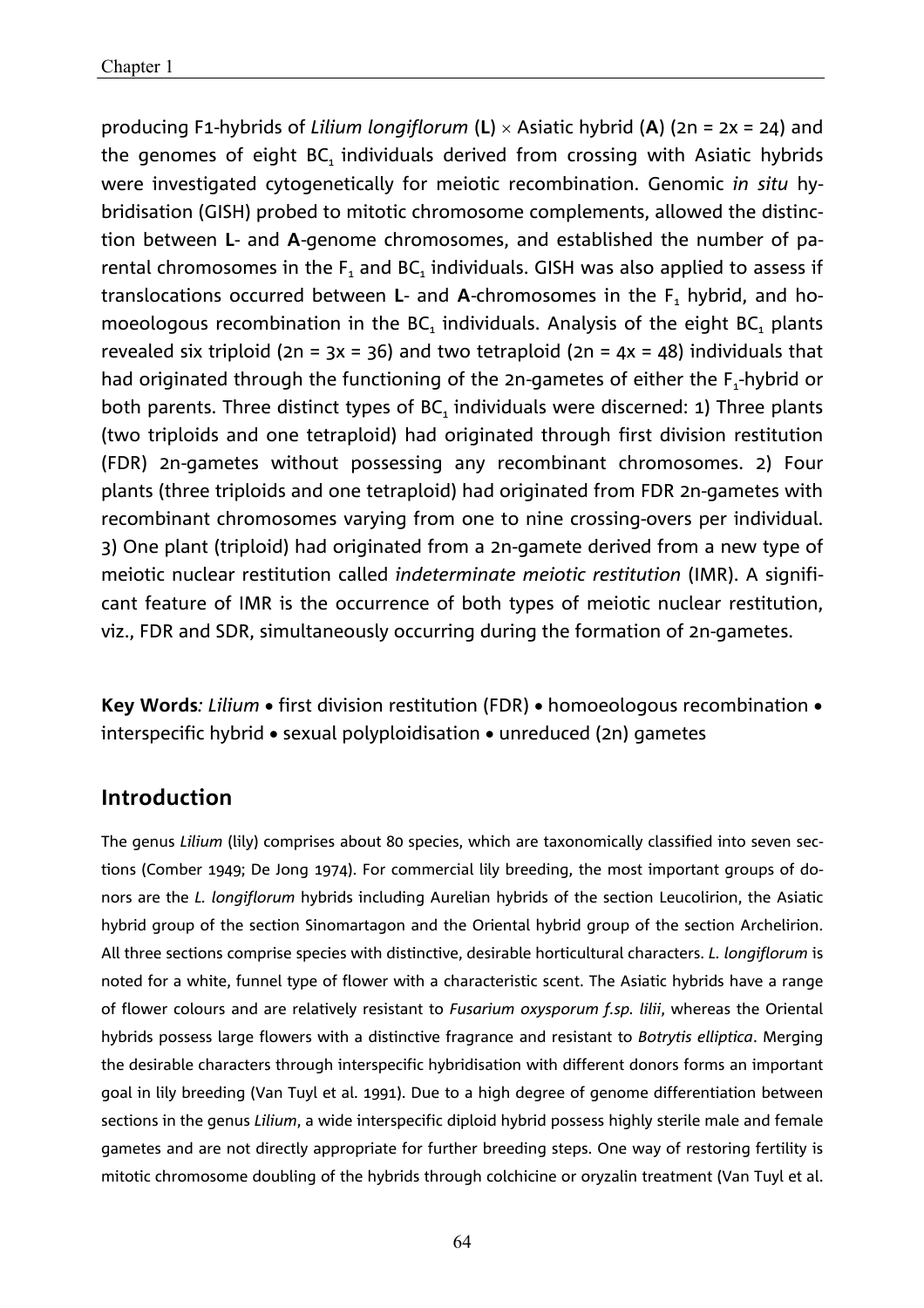1992). A drawback of such mitotic polyploidisation is the absence of meiotic recombination between homoeologous chromosomes due to preferential chromosome association (Lim et al. 2000). An alternative way of overcoming hybrid sterility is the use of unreduced (2n) gametes, which occur occasionally in interspecific lily hybrids (Van Tuyl et al. 1989). This natural system of 2n-gametes production has the additional advantage of showing considerable meiotic recombination between homoeologous counterparts in the diploid hybrid (Karlov et al. 1999; Kamstra et al. 1999a,b). When the interspecific hybrids possess desirable characteristics, 2n-gametes can be used effectively to introgress alien chromosome segment(s) through a limited number of backcrosses (Kamstra et al. 1999a,b).

2n-gametes have been used for sexual polyploidisation in *Alstroemeria* (Ramanna 1991, 1992; Kamstra et al. 1999a,b), potato (Den Nijs 1977; Mendiburu and Peloquin 1977; Peloquin 1982; Ramanna 1983; Iwanaga et al. 1989; Hutten et al. 1994; Tai and De Jong 1997), wheat (Alonso and Kimber 1984; Liu et al. 1994) and other crops (Veilleux 1985). Generally, 2n-gametes in plants originate through two different types of nuclear restitution mechanisms. These are, the so-called, *first division restitution* (FDR) and *second division restitution* (SDR) mechanisms (Mok and Peloquin 1975; Ramanna 1979). In the case of FDR, the entire chromosome complement divides equationally during the first meiotic division, *i.e*., univalent(s) and half-bivalent(s), giving rise to two identical (or nearly identical) 2n-gametes. This process occurs typically in meiotic mutants that show asynaptic or desynaptic behaviour (Ramanna 1979, 1983; Peloquin 1982) and in interspecific hybrids with reduced homoeologous chromosome association and recombination (Asano 1982a; De Jong et al. 1993). A distinctive feature of FDR, because of equational division, is that all centromeres (chromatids) of the parental genomes are preserved in each of the resulting 2n-gametes. In contrast, during SDR normal disjunctional separation of bivalents occurs at anaphase I. This indicates that the products of disjunction are merely doubled as a result of missing the second meiotic division process. The distinctive features of the gametes from SDR are that: 1) Homo- or homoeologous chromosomes of the parental genomes are randomly assorted during meiosis. 2) Each of the chromosomes (centromere) is doubled and present in the same cell. Consequently, all homologous chromosomes (centromeres) are always present in an even number. However, functional 2n-gametes through SDR in interspecific hybrids could be very rare because only in exceptional cases all chromosomes are paired as bivalents.

Besides FDR and SDR a new mechanism has been reported by present authors, the so-called "*indeterminate meiotic restitution* (IMR)" in a lily hybrid (Chapter 4), which can lead to 2n-gametes with odd number of parental chromosomes (centromeres).

Previous studies on interspecific lily hybrids have demonstrated the power of genomic *in situ* hybridisation (GISH) for the distinction of parental chromosomes (Karlov et al. 1999; Lim et al. 2000). The technique elucidates different aspects of homoeologous recombination and of the modes of 2ngamete formation. In this paper cytological evidence based on GISH and FISH has been presented that 2n-gametes originating from IMR infrequently can be functional, which will lead to an unusual chromosome constitution of the backcross sexual polyploidised progeny.

65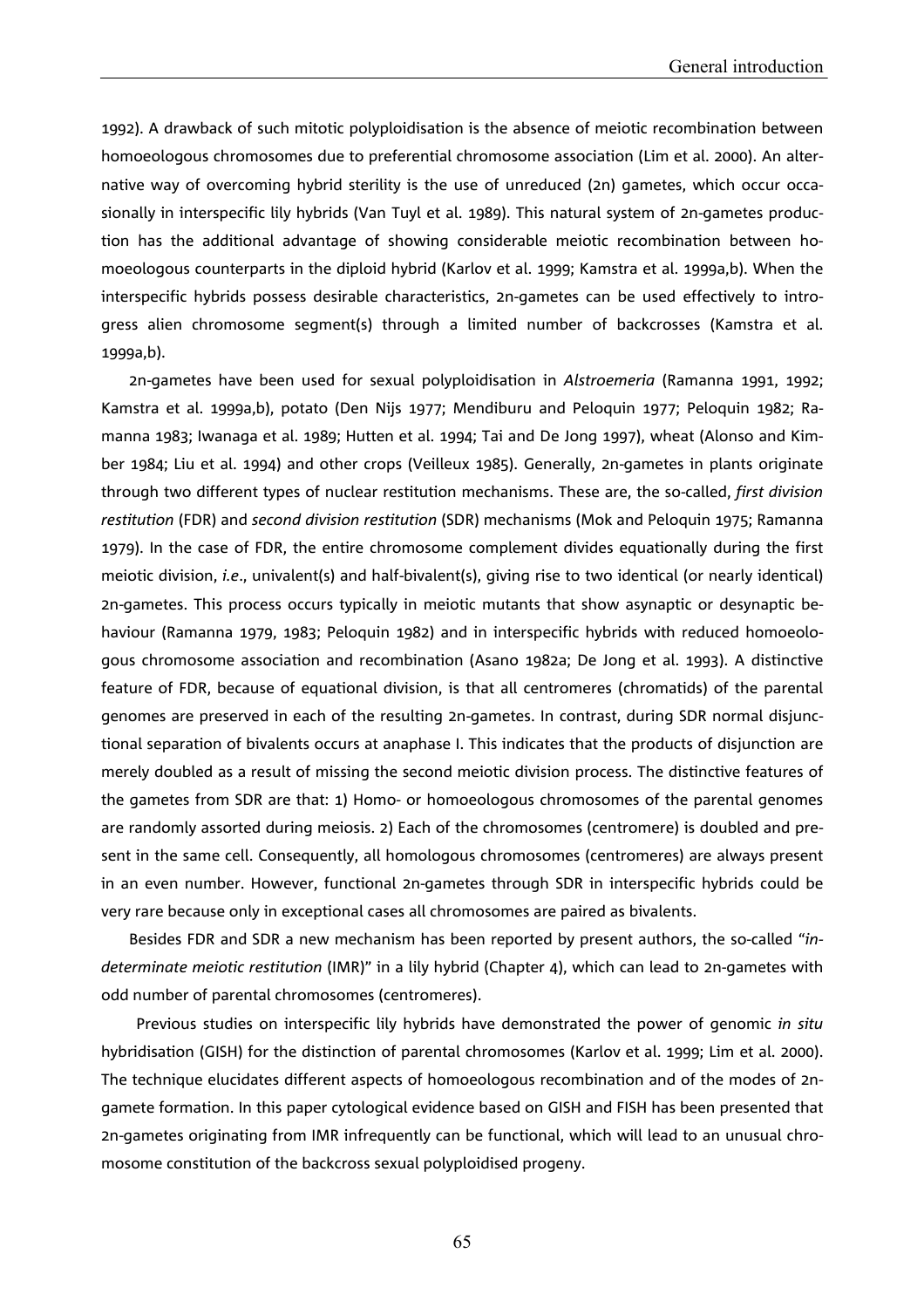## **Material and methods**

#### *Plant material*

Three diploid (2n=2x=24) 2n-gametes producing interspecific hybrids of *L. longiflorum* (**L**) 'Gelria' - Asiatic hybrid (**A**) 'Whilito' as well as their backcross progenies were used for GISH analysis. The hybrids were produced through integrated pollination and embryo rescue methods (Van Tuyl et al. 1991). The detailed information of these  $F_1$ -hybrids ( $LA_1$  -  $LA_3$ ) and BC<sub>1</sub> plants ( $ALA_1 - ALA_8$ ) is given in Table 1. All F<sub>1</sub>-hybrids were known to produce viable 2n-pollen ranging from about 0.1 % up to 15 %. In order to produce backcross progenies, four different Asiatic hybrids (all diploids) were used as female parents and crossed to the three above mentioned **LA-**hybrids. Among four female parents, three were cultivars ('Montreux', 'Puccini' and 'Meribel') and one genotype was a breeding parent ('78251'). Plants were grown in a greenhouse at 20 – 25 °C during the day and 14 – 18 °C during the

|                | Genome<br>type $a$ | Accession<br>number | Female parent $\times$ Male parent                        |
|----------------|--------------------|---------------------|-----------------------------------------------------------|
| $F_1$ -hybrids | $LA_{1\sim}$       | 88542-24, 52, 69    | L. longiflorum 'Gelria' $\times$ Asiatic hybrid 'Whilito' |
| $BC_1$ progeny | ALA <sub>1</sub>   | 901122-1            | Asiatic hybrid '78251' $\times$ '88542-24'                |
|                | $ALA_{2-4}$        | 921238-1,2,3        | Asiatic hybrid 'Montreux' $\times$ '88542-52'             |
|                | $ALA_{5-6}$        | 985099-1.2          | Asiatic hybrid 'Puccini' $\times$ '88542-52'              |
|                | $ALA_{7-8}$        | 942460-1,2          | Asiatic hybrid 'Meribel' $\times$ '88542-69'              |

**Table 1**. Origin and parentage of interspecific hybrids and their backcross progeny.

<sup>a</sup> **L** and **A** represent *L. longiflorum* and Asiatic hybrid, respectively.

night.

#### *Chromosome preparation*

Root tips were collected in the early morning, pre-treated in a saturated  $\alpha$ -bromonaphthalin solution and kept at  $4 \text{ }^{\circ}$ C until next morning for accumulation of metaphase cells. Subsequently the root tips were fixed in ethanol – acetic acid solution (3:1) for at least 2 hours and stored in  $-20$  °C until use. The material was digested with pectolytic enzyme mixture (0.3 % pectolyase Y23, 0.3 % cellulase RS and 0.3 % cytohelicase in 10 mM citric acid buffer, pH 4.5) at 37 °C for 1 hour and squashed in a drop of 60 % acetic acid solution. Slides were then frozen in liquid nitrogen and their cover slips were removed with a razor blade. The slides were dehydrated in absolute ethanol for a few minutes, air-dried and finally stored at  $4^{\circ}$ C for several weeks before further treatment.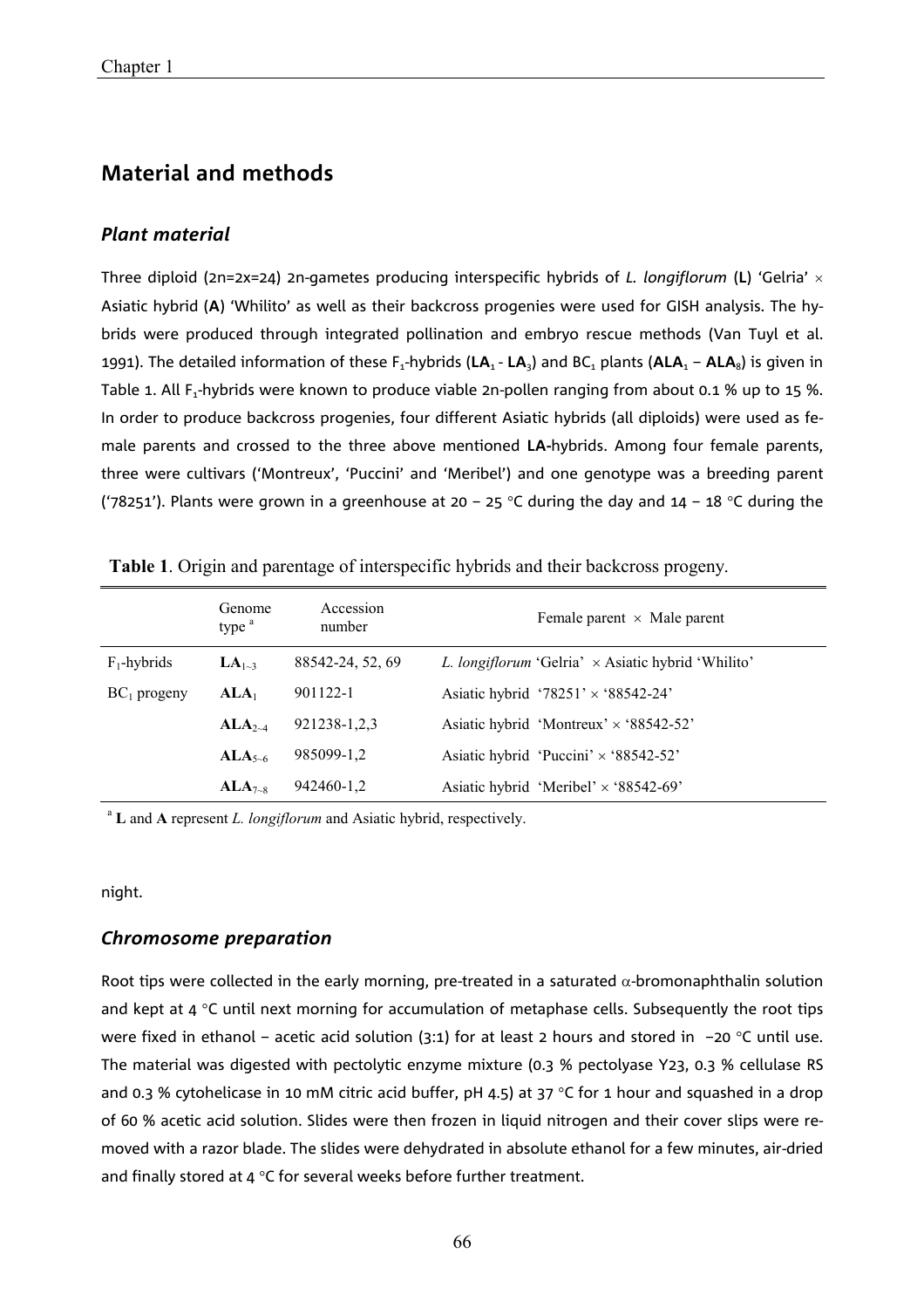#### *Genomic in situ hybridisation*

GISH protocols were carried out according to Chapter 2 with some modifications. 45 S rDNA sequence from pTa71 (18S-5S-25S rDNA; Gerlach and Bedbrook 1979) was used after probing with biotin-16 dUTP (Boehringer Mannheim) which were labelled by nick translation. The hybridisation mixture consisted of 2x SSC buffer, 50 % formamide, 10 % (W/V) sodium dextran sulfate, 0.25 % SDS, 1.0 ng/ $\mu$ L of digoxigenin-labelled total genomic *L. longiflorum* 'Snow Queen' DNA, 15-20 ng/uL herring sperm DNA as block DNA. The hybridisation mixture was denatured at 70 °C for 10 min and placed on ice for about 5 min. Then 40  $\mu$ L of hybridisation mixture was applied to each slide, denatured at 80 °C for 5 min and incubated for overnight at  $37 \degree C$  in a humid chamber. Post-hybridisation washes followed in 2x SSC for 15 min at room temperature and 0.1x SSC for 30 min at 42  $\degree$ C. Digoxigenin-labelled probe DNA was detected with FITC-antidigoxigenin detection system (Boehringer Mannheim, Germany). Biotin-labelled rDNA sequences were detected with avidin-streptavidin conjugated to Cy3 (Vecta laboratories). All slides were counterstained with 2  $\mu q/mL$  DAPI (4',6-diaminido-2-phenylindole) and 2 g/mL (propidium iodide). Images were photographed on 400 ISO colour negative film, scanned at 1200 dpi and processed digitally with Photoshop 5.0 (Adobe Systems Inc.; www.adobe.com).

#### *Chromosome nomenclature*

The chromosomes of lily species were denoted with the letter "L" or "A" for L. longiflorum and Asiatic hybrid, respectively, followed by figure "1" to "12" for the short-arm of chromosome in sequence of decreasing length.

## **Results**

#### *Somatic chromosome constitution of the F<sub>1</sub>-hybrids*

The control experiments in the chromosome complement of the F<sub>1</sub>-hybrids showed clear GISH signals despite some extent of cross-hybridisation and allowed differentiation between all **L**-and **A**chromosomes.

All three F<sub>1</sub>-hybrids possessed the diploid ( $2n = 2x = 24$ ) chromosome number. GISH with labelled

**Figure 1**. Somatic chromosome constitution of the 2n-gamete producing **LA**1 hybrid and its polyploid backcross progenies determined by GISH. The chromosomes of *L. longiflorum* (**L**-genome) fluoresces yellowish-green (FITC) and those of the Asiatic hybrid (A-genome) are red (propidium iodide). Bar represents in all cases 10  $\mu$ m. (**a**) A diploid (2n = 2x = 24) chromosome complement of the  $LA<sub>1</sub>$  hybrid showing twelve chromosomes each of the Lgenome (yellowish-green) and the **A**-genome (red). Note that there are no recombinant chromosomes in the **LA**1 hybrid. Arrows of 10L and 1A indicate the short and long arm of the chromosome. (**b**) Triploid  $BC_1$  '**ALA**<sub>5</sub>' derived from the functioning of a FDR 2n-gamete with recombinations. There are twelve chromosomes of the **L**-genome (green) and twenty-four chromosomes of the **A**-genome (brown). Seven recombinant chromosomes with nine breakpoints (arrows) are visible in this genotype. (c) Tetraploid  $(2n = 4x = 48)$  BC<sub>1</sub> plant ( $ALA<sub>6</sub>$ ) derived from the functioning of 2n-gamete from both parents. In this case, there are twelve chromosomes of the **L**-genome (yellow) and thirty-six chromosomes of the **A**-genomes (red). There are four recombinant chromosomes with five recombination breakpoints (arrows).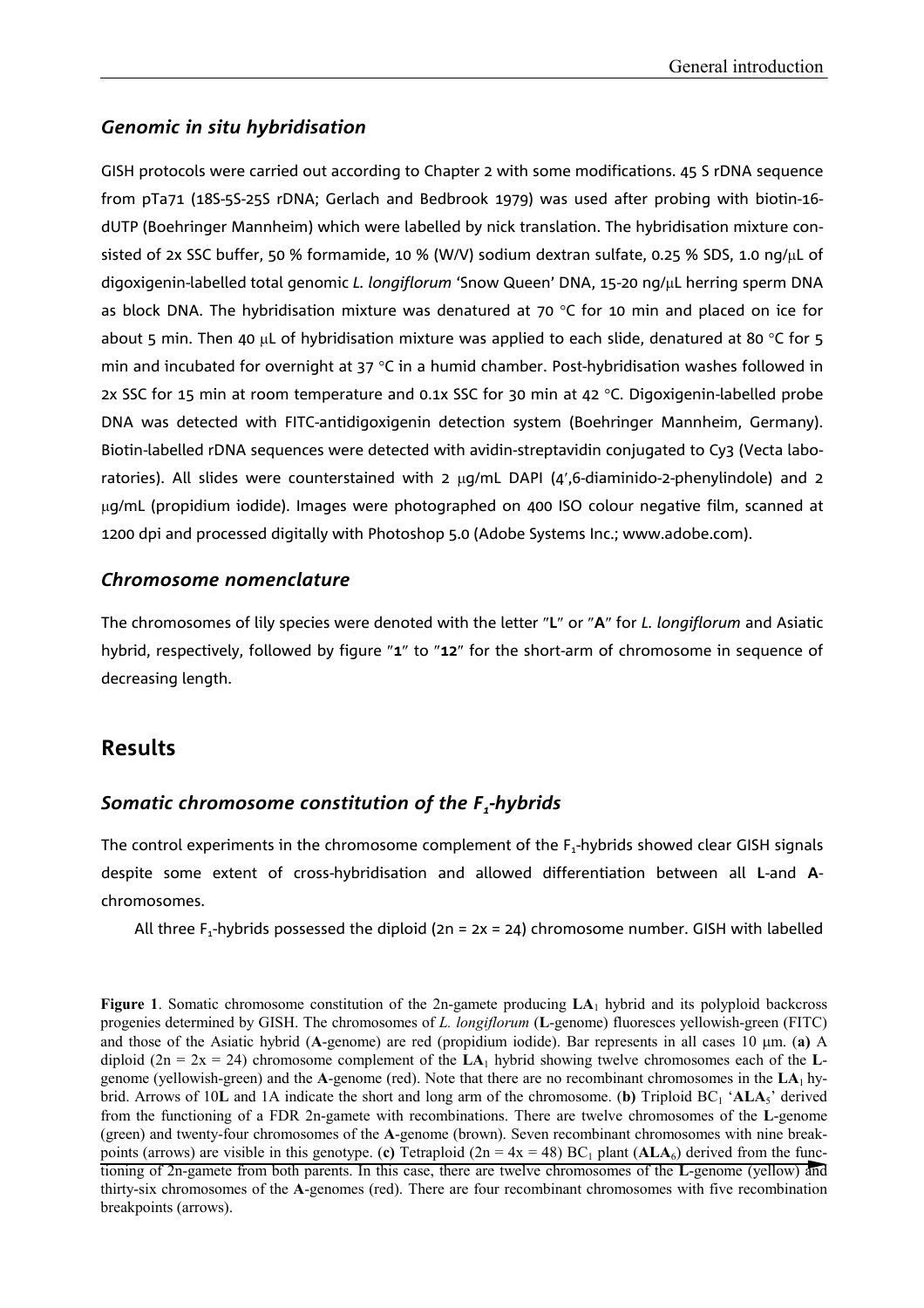total genomic DNA of *L. longiflorum* as probe revealed 12 out of 24 chromosomes with yellowishgreen fluorescence and 12 chromosomes with the red fluorescing propidium iodide (PI) (Fig 1a). Because the centromere showed clearly weak fluorescence, the karyotypes of the parental species could be determined. In both karyotypes, the largest and the second largest chromosomes were metacentric and submetacentric, respectively.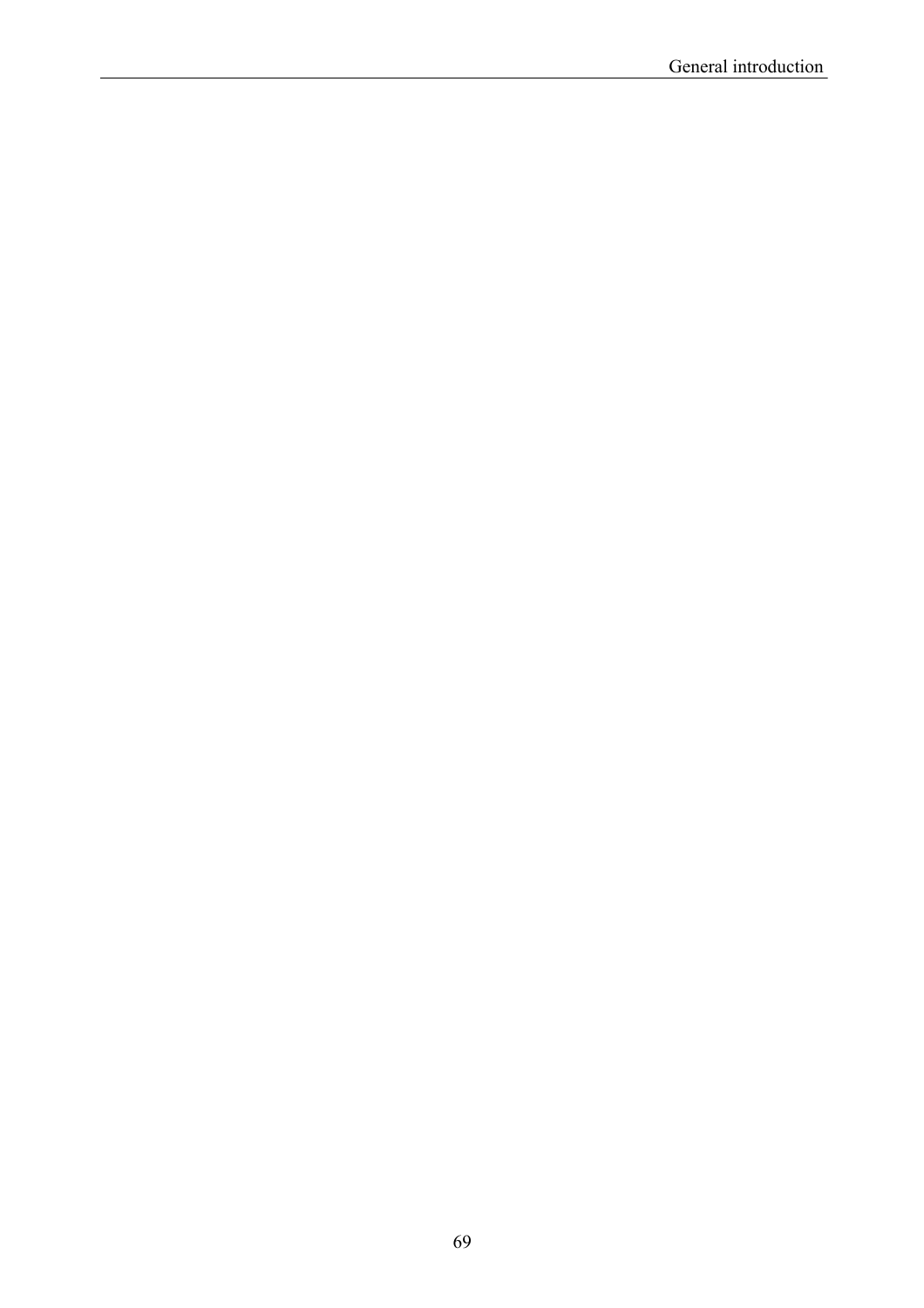The remaining chromosomes were (sub-) acro-centric. Thus, the  $F_1$  plants were identified as true hybrid with full haploid complements of the *L. longiflorum* and the Asiatic hybrid parents. No recombinant or translocation chromosomes, involving L- and A-crossing-overs, were observed in the F<sub>1</sub>hybrids.

#### *Chromosome constitution of the backcross progenies (BC1)*

Although all genotypes of the parents used for backcrossing were diploid (2n = 2x = 24), chromosome counts in the GISH preparations showed that the BC<sub>1</sub> plants were either triploid (2n = 3x = 36) or tetraploid (2n =  $4x = 48$ ) (Table 2, Fig. 1b and 1c). For establishing the genome composition of these polyploids, the number of parental centromeres rather than whole chromosome arms was considered to avoid ambiguity with arms containing **L-** and **A-**chromosome fragments. All triploids except one (ALA<sub>1</sub>; Fig. 2a and Table 2) of BC<sub>1</sub> plants possessed one L-genome and two A-genomes (Fig. 1b). Considering the diploid nature of the parent, it can be concluded that these backcross individuals resulted from 2n-gamete formation of the male parent and a full haploid chromosome set of the Asiatic mother (Table 1).

The **ALA**<sub>1</sub>, a triploid BC<sub>1</sub> plant, possessed twenty-seven **A**- and only nine **L**chromosomes (Fig 2a). Despite the imbalanced distribution of centromeres, this

|                 | Genome            | Somatic<br>chromosome_ | Chromosome<br>constitution <sup>a</sup> |    | No. cross-over<br>breakpoints | No of recombinant<br>chromosomes |                  |                  | Mechanism of<br>the 2n-gamete |
|-----------------|-------------------|------------------------|-----------------------------------------|----|-------------------------------|----------------------------------|------------------|------------------|-------------------------------|
|                 | type <sup>a</sup> | number $(2n)$          |                                         | A  |                               | L/A <sup>b</sup>                 | $A/L^b$          | Total            | involved                      |
| F <sub>1</sub>  | LA <sub>1</sub>   | 24                     | 12                                      | 12 | $\overline{0}$                | $\theta$                         | $\theta$         | $\theta$         |                               |
|                 | LA <sub>2</sub>   | 24                     | 12                                      | 12 | $\boldsymbol{0}$              | $\theta$                         | $\boldsymbol{0}$ | 0                |                               |
|                 | LA <sub>3</sub>   | 24                     | 12                                      | 12 | $\boldsymbol{0}$              | $\theta$                         | $\boldsymbol{0}$ | $\theta$         |                               |
| BC <sub>1</sub> | $ALA_1$           | 36                     | 9                                       | 27 | 10                            |                                  | $\overline{4}$   | 5                | <b>IMR</b>                    |
|                 | ALA <sub>2</sub>  | 36                     | 12                                      | 24 | 7                             | $\overline{2}$                   |                  | 3                | <b>FDR</b>                    |
|                 | ALA <sub>3</sub>  | 36                     | 12                                      | 24 | $\boldsymbol{0}$              | $\theta$                         | $\boldsymbol{0}$ | $\boldsymbol{0}$ | <b>FDR</b>                    |
|                 | ALA <sub>4</sub>  | 48                     | 12                                      | 36 | $\boldsymbol{0}$              | $\theta$                         | $\boldsymbol{0}$ | $\boldsymbol{0}$ | <b>FDR</b>                    |
|                 | ALA <sub>5</sub>  | 36                     | 12                                      | 24 | 9                             | 3                                | $\overline{4}$   | 7                | <b>FDR</b>                    |
|                 | ALA <sub>6</sub>  | 48                     | 12                                      | 36 | 7                             | 5                                | $\theta$         | 5                | <b>FDR</b>                    |
|                 | ALA <sub>7</sub>  | 36                     | 12                                      | 24 |                               | $\theta$                         |                  |                  | <b>FDR</b>                    |
|                 | $ALA_8$           | 36                     | 12                                      | 24 | 0                             | $\Omega$                         | $\boldsymbol{0}$ | 0                | <b>FDR</b>                    |

**Table 2**. Number of chromosomes and chromosome constitution of interspecific hybrids and their backcross progeny.

<sup>a</sup> **L** and **A** indicate *L. longiflorum* and Asiatic hybrid, respectively.

<sup>b</sup> **L**/**A** and **A**/**L** represents recombinant chromosomes of *L. longiflorum* chromosome (centromere) with Asiatic chromosome segment(s) and Asiatic hybrid chromosome (centromere) with *L. longiflorum* chromosome segment(s).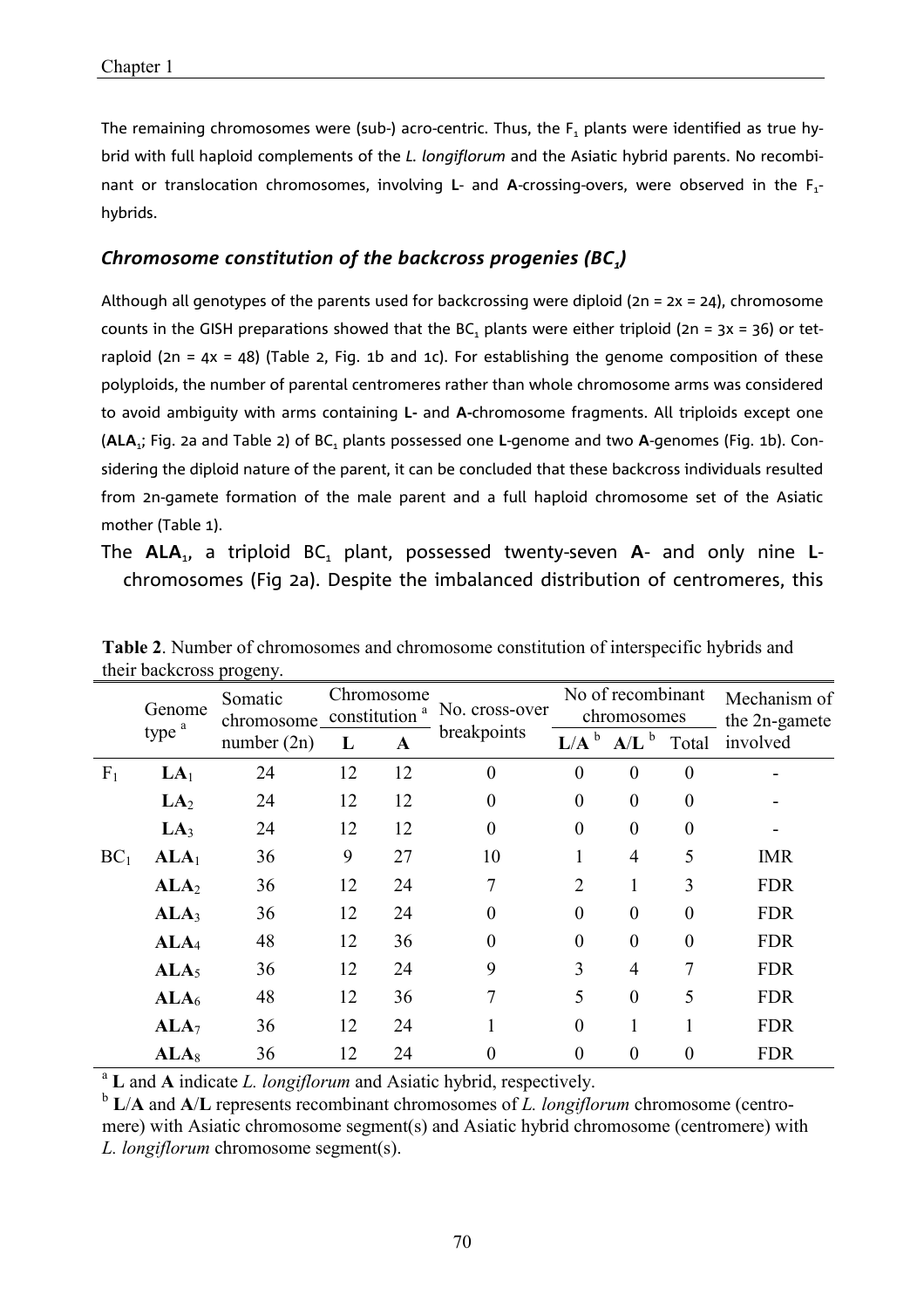plant possessed thirty-six chromosomes as if three complete sets of the chromosome were present. Hybridisation with the 45S rDNA probe and reverse PI/DAPI bands as diagnostic chromosome markers revealed that chromosome 7 of the **L**genome was substituted by its homoeologous Asiatic chromosome (indicated by arrowheads in Fig. 2b). By measuring the length of the short-arm, it is assumed that Asiatic chromosome 11 and four *L. longiflorum* chromosomes (chromosome 5, 7, 10 and 12) were substituted with their homoeologous one (Fig. 3). Five substituted chromosomes showed that Asiatic chromosome 5 had no homoeologous recombination, *L. longiflorum* chromosome 11 and Asiatic chromosomes 7 and 10 had recombinations in one chromosome, and Asiatic chromosome 12 had recombinations in both chromosomes. As a consequence of IMR in which bivalents (half-bivalent) always disjoin reductionally as SDR and univalents always divide equationally as FDR simultaneously in the same PMC (Chapter 4), *L. longiflorum* genome has gained one and lost four chromosomes, resulting in 3 missing chromosomes  $(+1-4 = -3)$ . In the Asiatic genome, the opposite situation was obtained, resulting in  $+4-1 = 3$  additional chromosomes (Fig. 2a, b and Fig. 3).

An interesting feature of all BC, individuals was the presence of up to seven recombinant chromosomes per complement showing **L**/**A** (or **A**/**L**) crossover sites. Most of these recombinations occurred at proximal sites (fifteen in all) and a few at interstitial and distal regions (Fig 1b, c and 2a). Two types of recombinant chromosomes were distinguished: 1) those with an **L**-centromere and an **A**chromosome segment(s) and, 2) the reciprocal type with an **A**-centromere and **L**-segments, which are indicated as **L**/**A** and **A**/**L** types, respectively (Table 2). Both types of recombinant chromosomes were found in  $BC<sub>1</sub>$  plants.

The two tetraploids, 'ALA<sub>4</sub>' and 'ALA<sub>6</sub>' apparently originated through the functioning of 2ngametes from both diploid parents. GISH analysis confirmed that these plants contained the expected three **A**-genomes and a single **L**-genome (Fig 1c).

# **Discussion**

For the purpose of introgression, recombination following homoeologous cross-over is the most important event in BC plants (Kamstra et al. 1999a,b; Lim et al. 2000). In a previous study a fertile amphidiploid F $_{\text{1}}$  hybrid (LLRR) derived from chromosome doubling of the F $_{\text{1}}$ -hybrid of *L. longiflorum*  $\times$  *L*. *rubellum* (LR) and its BC<sub>1</sub> and BC<sub>2</sub> progenies were analysed.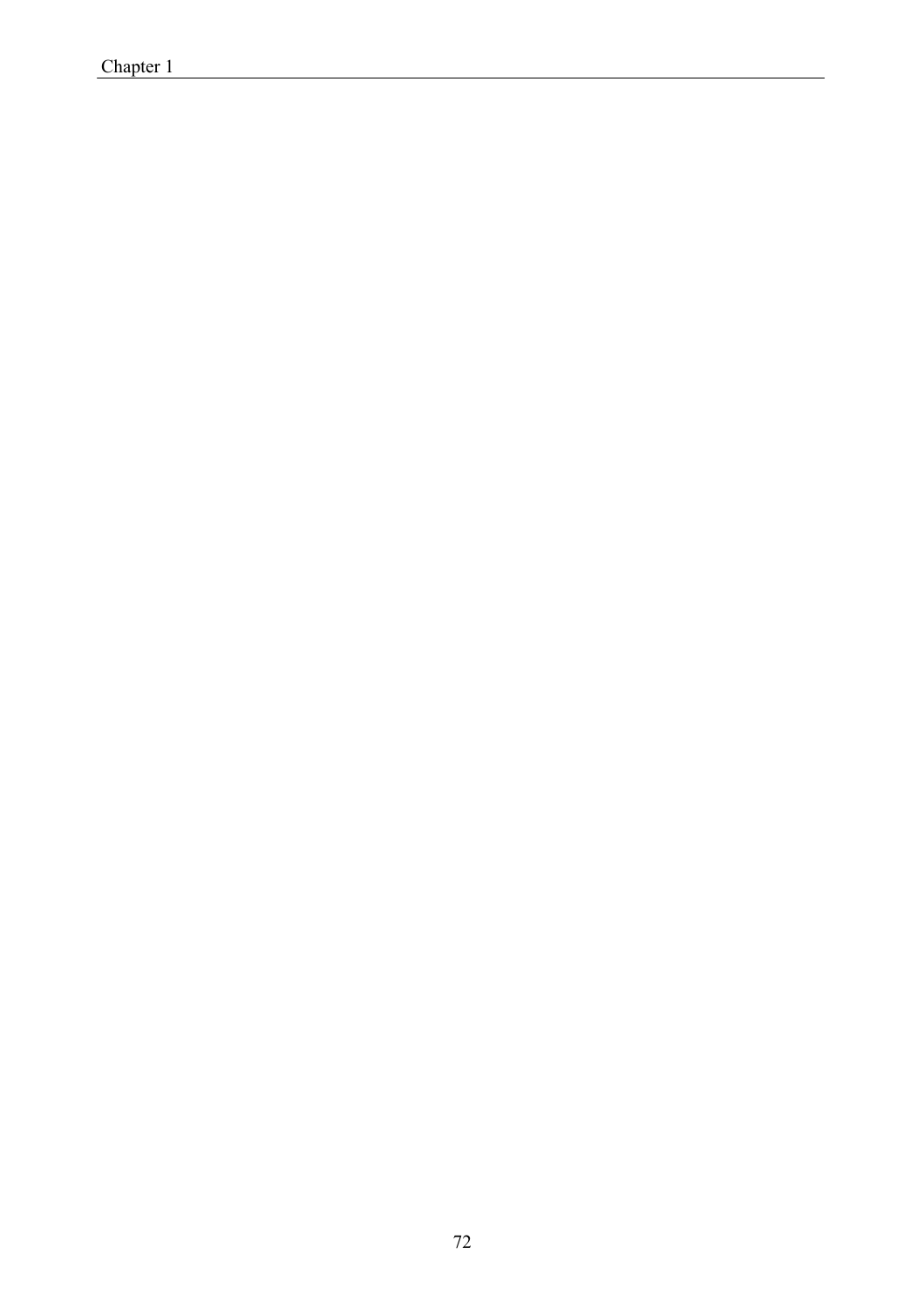No intergenomic recombinations between the L- and R-chromosomes were observed in the BC<sub>1</sub> and BC<sub>2</sub> progenies (Lim et al. 2000). By such an approach, the introgression of whole individual chromosomes rather than recombinant segments is obtained after further backcrossing. Thus, mitotic polyploidisation in these hybrids seems not the ideal strategy for introgression of specific desirable characters by recombination of the alien chromosome segments. However, in the present **LA**-hybrids with the natural potential of producing 2n-gametes, considerable numbers of homoeologous recombinations were achieved. Chromosome analysis of the eight BC<sub>1</sub> plants, Asiatic hybrids  $\times$  (L. longiflo*rum* - Asiatic hybrid), revealed 34 homoeologous recombination breakpoints, ranging from zero to ten cross-overs per individual  $BC<sub>1</sub>$  plant (Table 2). Under these circumstances at the diploid level, the homoeologous chromosomes are virtually "forced" to pair and to produce cross-overs resulting in intergenomic recombination. The chromosome constitution of all eight BC<sub>1</sub> plants ( $ALA<sub>1-8</sub>$  in Table 2) clearly showed that the **LA**1, **LA**2 and **LA**3 hybrids in all cases had contributed 2n-gametes to the progeny which contain an euploid chromosome number, *i.e.*, twenty-four. All resulting BC<sub>1</sub> plants were triploid (2n=3x=36) or tetraploid ( $ALA<sub>4</sub>$  and  $ALA<sub>6</sub>$ , 2n = 4x = 48) originating from both abnormal microand macrosporogenesis leading to 2n-gametes (Fig. 1c). A closer look at the genome painted chromosome complements of the eight BC<sub>1</sub> plants clearly demonstrated that three distinct types of 2ngametes were involved.

In the first group of  $BC_1$  plants ( $ALA_3$ ,  $ALA_4$  and  $ALA_8$ ) no recombinant chromosomes could be discerned (Table 2). In this case, the **LA**2 and **LA**3 hybrids had contributed a set of non-recombinant chromosomes from both parental genomes through the FDR mechanism. In the second group of  $BC<sub>1</sub>$ plants (ALA<sub>2</sub>, ALA<sub>5</sub>, ALA<sub>6</sub> and ALA<sub>7</sub>), 2n-gametes that resulted through FDR in the LA<sub>2</sub> and LA<sub>3</sub> hybrids contained homoeologous recombinant chromosomes.

**Figure 2.** (a) Triploid ( $2n = 3x = 36$ ) chromosome constitution of BC<sub>1</sub> ( $ALA_1$ ), derived through the functioning of a 2n-gamete that had originated by IMR. There were twenty-seven centromeres of the **A**-genome and nine centromeres of the **L**-genome, both are odd numbers. Five recombinant chromosomes with ten breakpoints are indicated. Arrows mark the recombination breakpoints. White coloured letters indicate the confirmed chromosomes number by pTa71 (45S rDNA sequence) detection as in **Fig. 2b** and yellow coloured letters represent assumed chromosome number based on the observation of short arm length. Italic letters represent the substituted chromosome numbers indicating that all were paired as bivalents during meiosis I. Arrowheads indicate the centromere position of substituted chromosomes. Bar represents 10  $\mu$ m. (**b**) Detection of 45S rDNA gene sequence (pTa71) on the same chromosome complement as **Fig**. **2a**. Arrowheads indicate the position of rDNA hybridisation on the nucleolar bearing chromosomes. A red arrowhead on the short arm of Asiatic chromosome 2 showed a faint signal of rDNA but can not recognisable in this photo.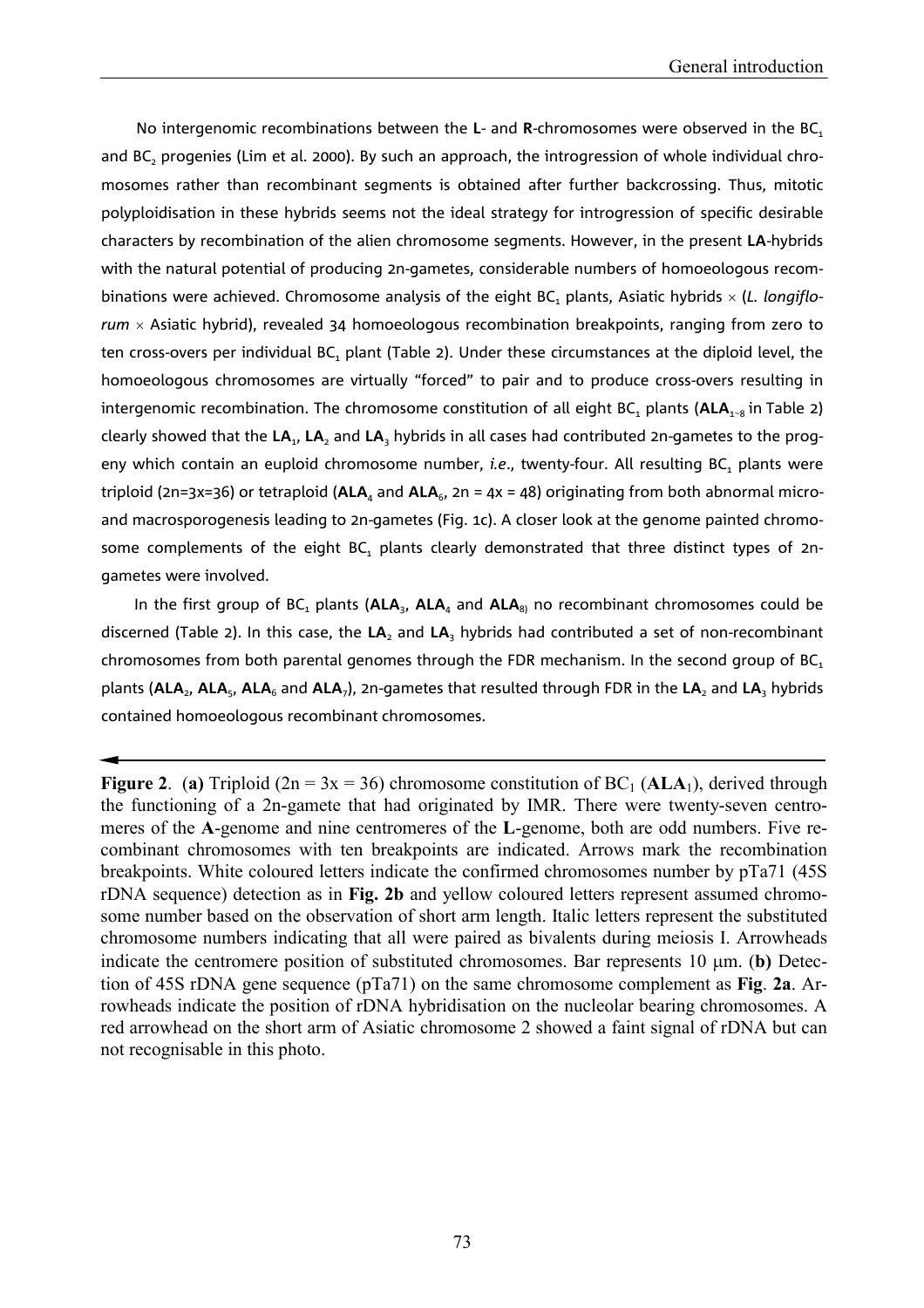In these two groups, **LA-**hybrids contributed twelve of full **L**- and **A**-chromosome sets based on centromere counting.

- The third type of restitution mechanism was observed in one  $BC_1$  plant,  $ALA_1$ , where the 2n-gamete had transmitted only nine **L**-chromosomes (centromeres) instead of the expected twelve. The remaining twenty-seven **A**-chromosomes came from the Asiatic mother (12 chromosomes) and the **LA-**father (15 chromosomes). The *L. longiflorum* chromosome 7 was substituted with its Asiatic homoeologous chromosome complement because one rDNA signal indicating the NOR region was visible on the short-arm of the Asiatic chromosome 7 (arrow in Figure 2b). Based on the careful analysis of its karyotype, it was established that five chromosomes (Asiatic chromosome 11 and *L*. *longiflorum* 5, 7, 10 and 12) were substituted by their homoeologous chromosomes resulting from IMR because they were paired whereas the rest of all chromosomes (univalents) were divided equationally as in pseudohomoeotypic division (Gustafsson 1935). The occurrence of this type of 2ngametes was described in the previous paper by analysing the behaviour of chromosomes of the  $F_1$  hybrid during meiosis (Chapter 4).
- The important features for the transmission of 2n-gametes from the  $F_1$  to the BC<sub>1</sub> progenies are that the gametes must have a balanced chromosome number (with regard to genomes) and they must be viable. In the case of FDR gametes of **LA**hybrids, both of the parental genomes are present and, therefore, they are balanced and viable. In the case of **ALA**1 only nine chromosomes of *L. longiflorum* and fifteen chromosomes of the Asiatic genome were present in the 2n-gamete through IMR. In spite of this apparent imbalance of the parental chromosomes, the IMR gamete with imbalance chromosome constitution was viable and transmitted through the male parent.
- The karyotype of **ALA**<sub>1</sub> is also unusual in another important aspect (Fig. 3). The two sister chromatids of a half-bivalent are included in the same restitution nucleus. It means that homologous chromosomes showing recombination events can be readily identified in the cell. For example, the homologous pair of chromosome 12 showed differences in the number of recombinant breakpoints of two and three (Fig. 2a) in the two individuals. Such differences in crossover points can be convincingly explained by assuming four strands multiple crossovers (model not presented). This is an important advantage, for theoretical purposes, of recovering the sister chromatids from 2n-gametes obtained by IMR.
- Eight BC, plants have been investigated by GISH analysis. All plants were the result of FDR 2n-gametes and only one of them originated from an IMR 2n-gamete. This is a clear indication that the frequency of functional IMR 2n-gametes is low as indicated in Chapter 4.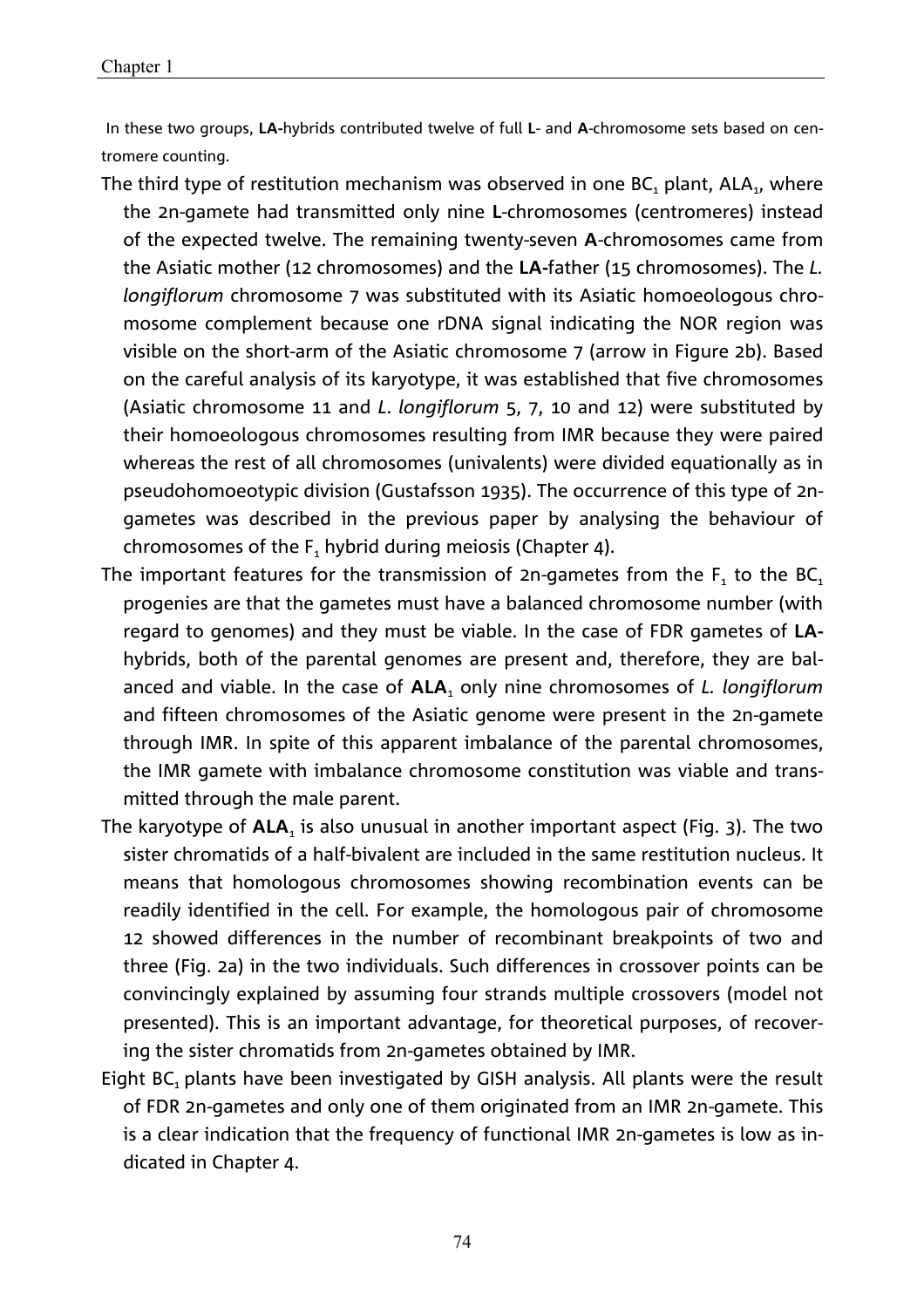## **Evaluation of BC<sub>2</sub> progenies derived** ĥ **from interploidy crosses between triploid BC1 and several** *Lilium* **hybrids: a flowcytometric and GISH analysis**

**Figure 3**. Ideogram of GISH karyotype of triploid **ALA**1 '901122-1' represents the chromosome constitution of IMR 2n-gamete including recombination breakpoints. Twelve intact Asiatic chromosomes originating from the female are excluded in this figure. The rest of twenty-four chromosomes are classified into nine **L**- and fifteen **A**-genome chromosomes originating from the 2n-gametes producing **LA**1**-**hybrid. An odd number of parental chromosomes and recombination breakpoints resulting from IMR could be determined in **Figure 2a**. The pTa71 probe was used for the detection of 45S rDNA sites on the NORs bearing chromosomes of both species (see **Figure 2b**).

KI-BYUNG LIM • M. S. RAMANNA • EVERT JACOBSEN • JAAP M. VAN TUYL

**Figure 4**. Flowers of the lily genotypes used in the experiments of this thesis. (**a**) *L. longiflorum* 'Gelria' (**b**) *L. rubellum* (**c**) F<sub>1</sub>-hybrid (940303) of *L. longiflorum* and *L. rubellum* (**d**) BC<sub>1</sub>-hybrid (LLR; 961003-27), see Chapter 3 (e-f) BC<sub>2</sub>-hybrids (LLLR; 982211-26, -27; aneuploids), see Chapter 3 (g) Asiatic hybrid 'Whilito' (h) F<sub>1</sub>-hybrid (**LA**1), see Chapter 4 (**i-l**) BC1-hybrids (**ALA**1, 2, 3, 4), see Chapter 5.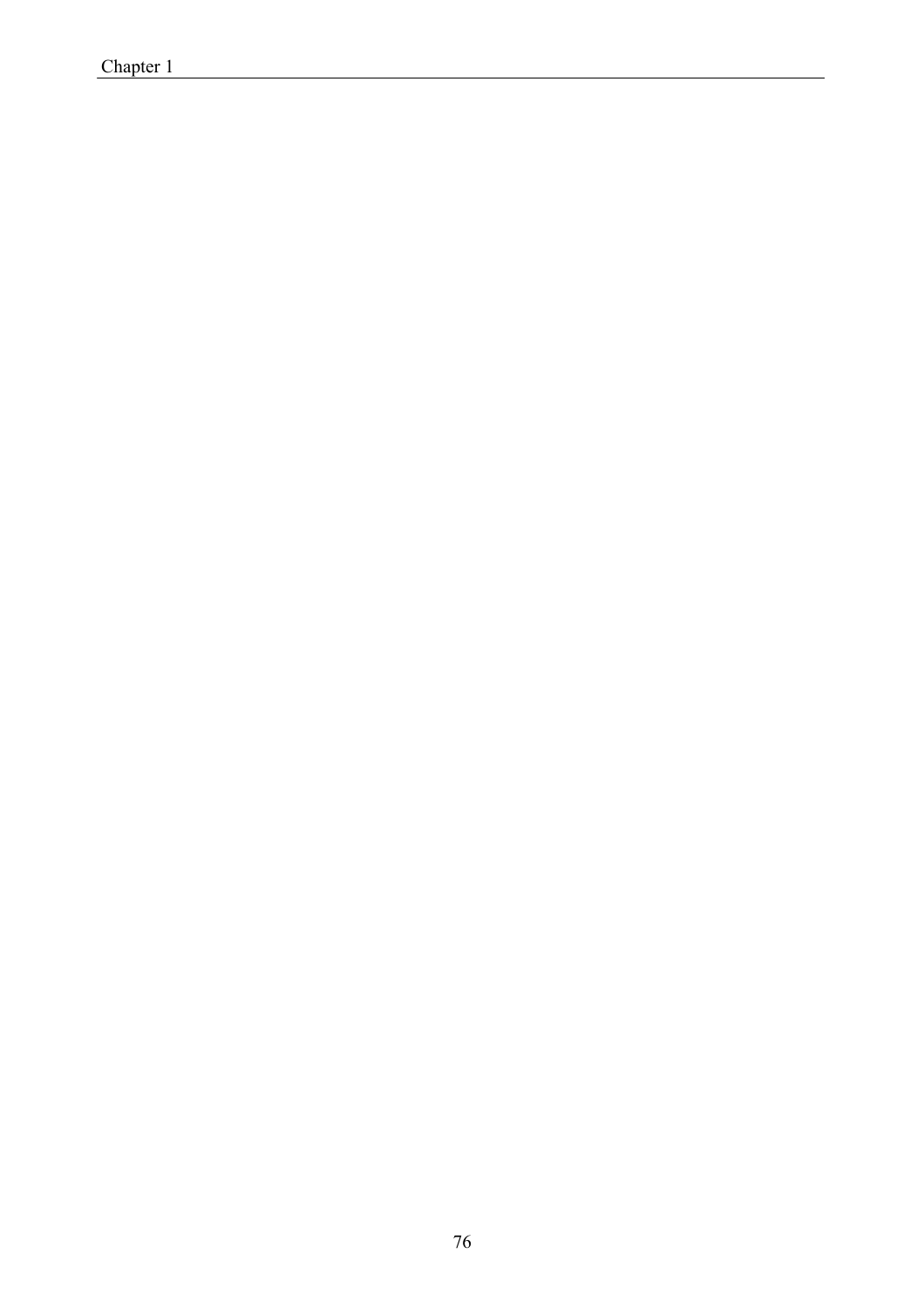# **Abstract**

A triploid (ALA) BC, interspecific hybrid obtained from crosses between a *Lilium* Asiatic hybrid and a 2n-gametes producing interspecific **LA**-hybrid (*L. longiflorum* Asiatic hybrid), was used in crosses as a female parent. Different ploidy levels of Asiatic (**A**) and *L. longiflorum* (**L**) hybrids together with interspecific hybrid (**LLAA**) were used as male parent for the production of  $BC<sub>2</sub>$  progenies. Fertilisation affinity between cross combinations of different genome composition was analysed by counting the number of embryos rescued and the regeneration ratio. BC, progenies were then analysed by flowcytometric DNA measurement and GISH analysis to determine their ploidy levels and parental genome composition. Transmission of recombinant chromosome segments from the  $BC_1$  female parent to the  $BC_2$  generation was analysed by comparing the karyotype of the  $BC_1$ . The best fertilisation ratio between the triploid (ALA) BC<sub>1</sub> female parent and genotypes of different genome composition or ploidy level was found in  $ALA \times LLAA$  ( $3x \times 4x$ ) crosses. A flow cytometric DNA measurement confirmed its relevance for ploidy determination of BC<sub>2</sub> plants. Most of the  $BC<sub>2</sub>$  individuals turned out to be aneuploids that originated from megasporogenesis and/or megagametogenesis of the **ALA** hybrid. These aneuploids are assumed to have originated from random movement of chromosomes during meiosis I and/or from adding whole chromosomes during migration stage of the megagametogenesis. GISH results confirmed that most of the recombinant chromosome segments of the  $BC_1$  female parent were transmitted to the  $BC_2$  progenies. The advantage of transmitted alien chromosome segments in  $BC<sub>2</sub>$  plants is that there might be potential for selecting some useful traits already in the  $BC<sub>2</sub>$  generation.

**Key Words:** interspecific hybrid • backcross progeny • polyploid • aneuploid • DNA content

## **Introduction**

Interspecific hybridisation is laborious and time consuming, nevertheless it is highly rewarding. Comparable to many other horticultural crops, interspecific hybridisation has played a considerable role in lily breeding (Van Tuyl et al. 2000). Despite the presence of large genomes in lilies (131.0 – 172.8 pg/4C, Bennett and Smith 1976, 1991; Van Tuyl and Boon 1997) and a fairly large basic chromosome number  $(x = 12)$ , a large number of polyploid cultivars have been produced (Van Tuyl et al. 1989; Schmitzer 1991). Interspecific hybridisation followed by polyploidisation has contributed to the development of useful breeding material as well as cultivars (Van Tuyl et al. 1989). In many cases, spindle inhibiting or chromosome doubling agents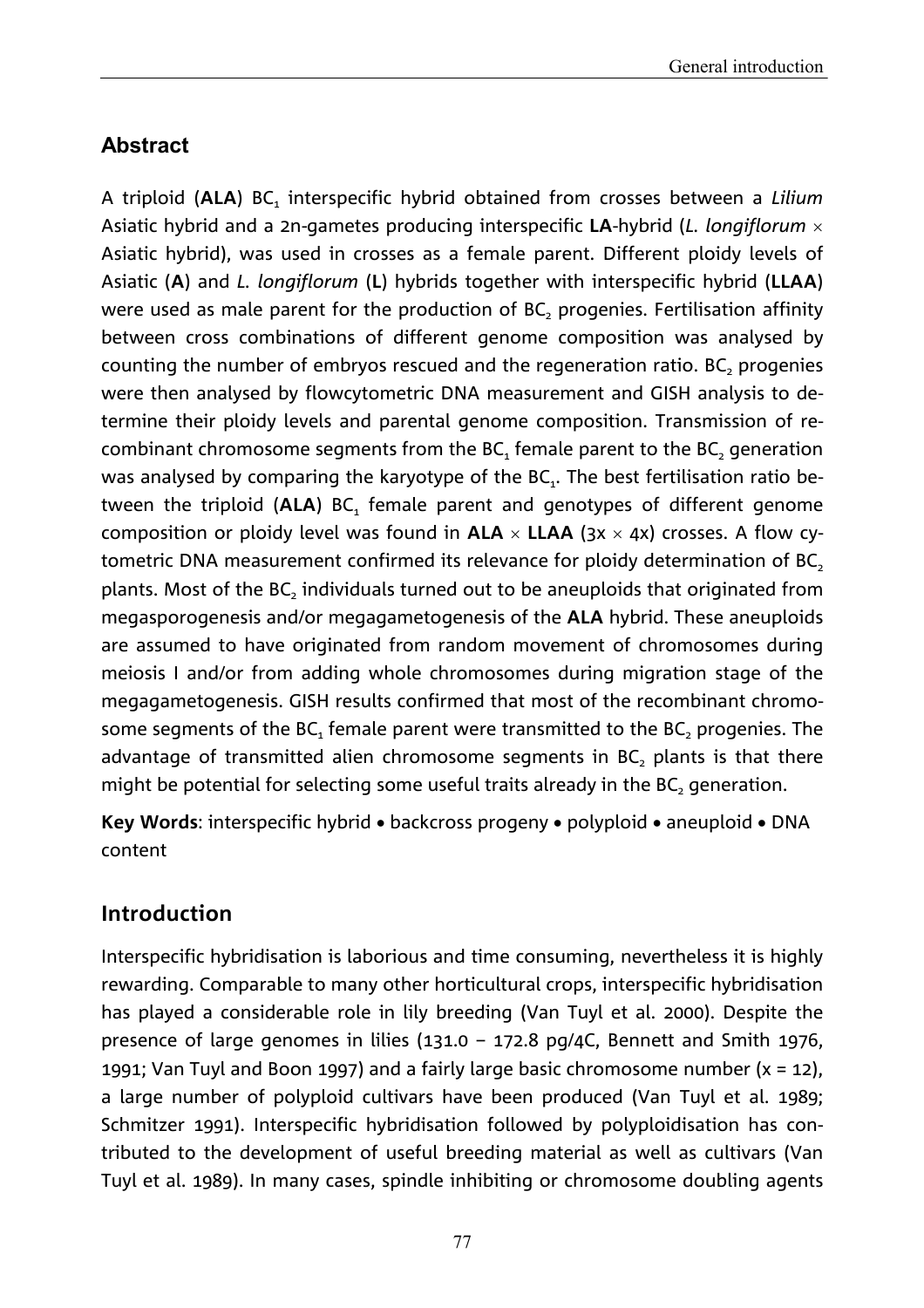such as colchicine or oryzalin have been successfully used for the induction of polyploids (Blakeslee and Avery 1937; Emsweller and Brierley 1940; Van Tuyl et al. 1992). However, there are also instances in which numerically unreduced (2n) gametes have been shown to be successful for inducing polyploids using interspecific hybrids which are otherwise sterile (Lammerts 1929, 1931; Storey 1956; Stebbins 1970; Van Tuyl et al. 1989, 1990).

The important feature of using 2n-gametes for inducing polyploids is that, in addition to increasing the ploidy level, it is also possible to recover homoeologous recombination in the progenies (Karlov et al. 1999). This aspect of homoeologous recombination can be important in view of introgressing specific characters from a distant species into the cultivars. In our attempts to produce interspecific hybrids of *Lilium* and utilise them for introgression breeding, we have detected hybrid genotypes that produce 2n-gametes in variable frequencies (Van Tuyl et al. 1989, 1990; Chapter 4). Besides elucidating the meiotic mechanism of the origin of 2n-gametes in these genotypes, it was possible to produce backcross progenies, which possessed homoeologous recombinant chromosomes (Chapter 5). In order to gain further insight into the behaviour and chromosome composition of backcross progenies, crosses were made using the hybrids and BC<sub>1</sub> progenies. These crosses involved parents with different ploidy levels. In order to evaluate the ploidy level and the presence or absence of recombinant chromosomes, flow cytometry and genomic *in situ* hybridisation (GISH) were used for estimating the DNA values and recombinant chromosomes. These results form the subject of this chapter and the relevance to introgression is discussed.

#### **Material and methods**

#### *Plant material*

Interploidy crosses were made between BC<sub>1</sub> triploid (ALA; see Chapter 5) as a female and diploid (2n = 2x = 24), tetraploid (2n = 4x = 48) of Asiatic hybrids and *L. longiflorum*, and the allotetraploid **LLAA** (2n = 4x = 48) as male parent (Table 1 and 2). Detailed cross combinations and their BC, plants are listed in Table 1 and 4.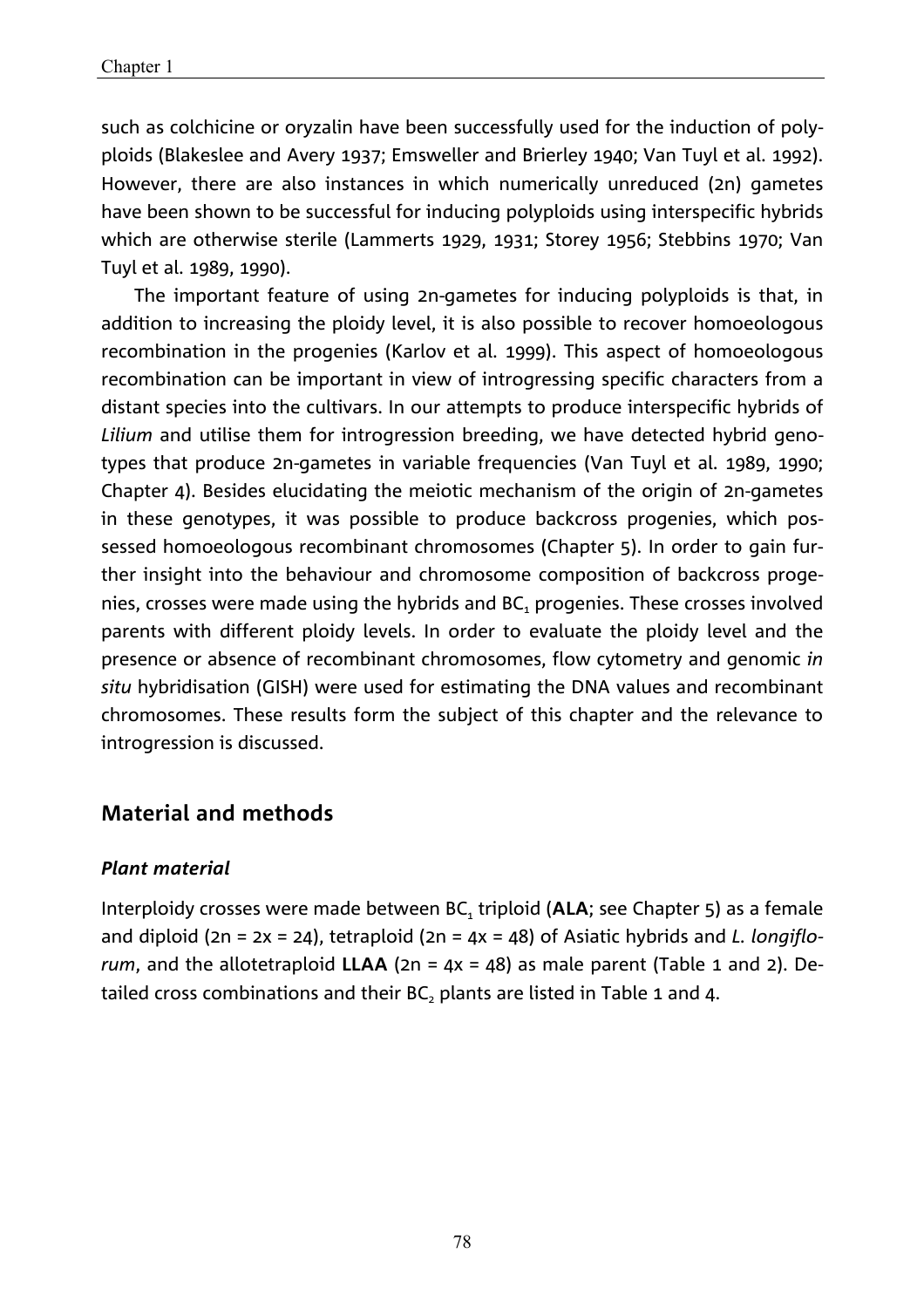| Accession            | Parentage                                                                                                                                                                                                                       |
|----------------------|---------------------------------------------------------------------------------------------------------------------------------------------------------------------------------------------------------------------------------|
| number               |                                                                                                                                                                                                                                 |
| $997139 - 1 - 12$    | 921238-1 (ALA) $\times$ 991033 (AA) = [Asiatic hybrid 'Montreux' $\times$ (L. longi-<br><i>florum</i> 'Gelria' $\times$ Asiatic hybrid 'Whilito')] $\times$ Asiatic hybrid 'Connecticut<br>King'(2x)                            |
| 997106-1, 2          | 921238-1 (ALA) $\times$ 85914 (AAAA) = [Asiatic hybrid 'Montreux' $\times$ (L. lon-<br>giflorum 'Gelria' $\times$ Asiatic hybrid 'Whilito')] $\times$ Asiatic hybrid 'Connecticut<br>King' $(4x)$                               |
| $997147 - 1 \sim 13$ | 921238-1 (ALA) $\times$ 87239 (AAAA) = [Asiatic hybrid 'Montreux' $\times$ (L. lon-<br>giflorum 'Gelria' $\times$ Asiatic hybrid 'Whilito')] $\times$ tetraploid '78251-1'                                                      |
| $997118 - 1 \sim 13$ | 921238-1 (ALA) $\times$ 952047-1 (LLAA) = [Asiatic hybrid 'Montreux' $\times$ (L.<br><i>longiflorum</i> 'Gelria' $\times$ Asiatic hybrid 'Whilito')] $\times$ (4x <i>L. longiflorum</i> $\times$ 4x<br>Asiatic hybrid 'Orlito') |

**Table 1**. Accession numbers and their parentage of the plant material  $(BC_2)$  used in this study.

|  | <b>Table 2.</b> Results of crossing the BC <sub>1</sub> triploid (2n=3x=36; ALA) with diploid (2n=2x=24) and |  |  |
|--|--------------------------------------------------------------------------------------------------------------|--|--|
|  | autotetraploid, Asiatic hybrid (AAAA), and the allotetraploid LA-hybrid (LLAA).                              |  |  |

|                | Parentage  |             |               |                |         |                |           |
|----------------|------------|-------------|---------------|----------------|---------|----------------|-----------|
|                | Female     | Male        |               |                |         |                |           |
| $3x \times 2x$ | <b>ALA</b> | AA          |               |                |         |                |           |
| 997139         | 921238-1   | 991033      | <b>ALA A</b>  | 8              | 8 (100) | 39(4.9)        | 14 (36)   |
| 997147         | 921238-1   | 87239       | <b>ALAA</b>   | $\overline{7}$ | 7(100)  | 25(3.6)        | 18(72)    |
|                |            |             |               |                |         | Avg. $=(4.3)$  | 2.1(50)   |
|                | <b>ALA</b> | LL          |               |                |         |                |           |
| 997013         | 921238-1   | 991031      | <b>ALAL</b>   | 10             | 0(0)    | 0(0)           | 0(0)      |
|                |            |             |               |                |         |                |           |
| $3x \times 4x$ | <b>ALA</b> | <b>AAAA</b> |               |                |         |                |           |
| 997106-1       | 921238-1   | 85914       | <b>ALA AA</b> | 14             | 8(57)   | 13(1.6)        | 2(15)     |
| 997146         | 921238-1   | 85707-1     | <b>ALA AA</b> | 3              | 3(100)  | 8(2.7)         | 4(50)     |
| 997147         | 921238-1   | 87239       | <b>ALA AA</b> | $\overline{7}$ | 7(100)  | 20(2.8)        | 18 (90)   |
|                |            |             |               |                |         | Avg. $=(2.4)$  | 0.6(58.5) |
|                | <b>ALA</b> | <b>LLLL</b> |               |                |         |                |           |
| 997117         | 921238-1   | 901015-66   | <b>ALA LL</b> | 4              | 0(0)    | 0(0)           | 0(0)      |
| 997145         | 921238-1   | 85842-1     | <b>ALA LL</b> | 3              | 0(0)    | 0(0)           | 0(0)      |
| 997121         | 921238-1   | 90239       | <b>ALA LL</b> | 5              | 0(0)    | 0(0)           | 0(0)      |
| $3x \times 4x$ | <b>ALA</b> | <b>LLAA</b> |               |                |         |                |           |
| 997118-1       | 921238-1   | 952047-1    | <b>ALA LA</b> | 3              | 3(100)  | 17(5.7)        | 14 (82)   |
|                |            |             |               |                |         | Avg. $= (5.7)$ |           |

 $Z$  All BC<sub>2</sub> plants were derived by embryo rescue techniques.

\* **A**, **L** and **LA** represent Asiatic hybrid, *L. longiflorum* and their interspecific hybrid, respectively.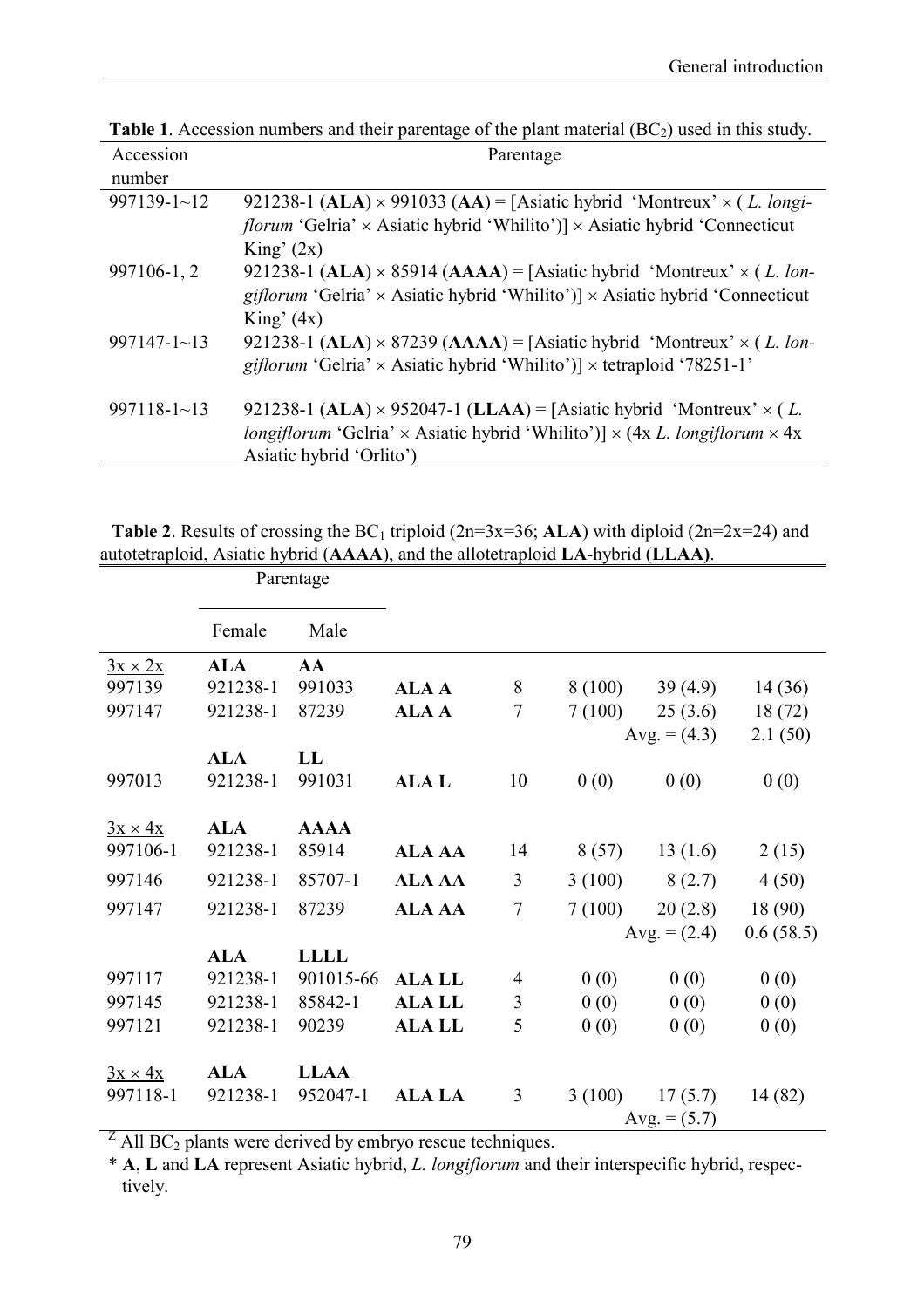## *Crossing and embryo rescue*

The lily bulbs were planted in pots and grown in the greenhouse with the temperature ranging from 14-16 °C during the night to 20 – 22 °C during the day. All crosses were made by the cut-style pollination method (CSM) and encapsulated with aluminium foil on top of the cut-stigma for 7 days. Embryo rescue was carried out at 45 – 60 days after pollination depending on the maturation of the ovary. After the embryo was germinated *in vitro*, the leaf tissue of plantlet was used for DNA measurement by flowcytometry (Van Tuyl and Boon 1997).

#### *Flowcytometric measurement*

The protocol of flowcytometric measurement was described by Van Tuyl and Boon (1997). DNA values in the present paper are expressed as 'units' rather than 'picograms' because the DNA values were estimated by using only DAPI staining which is known to be base-biased (Peterson et al. 1999).

#### *Chromosome preparation*

Root tips were harvested in a saturated  $\alpha$ -bromonaphthalin solution during early morning and kept overnight at 4  $\degree$ C for accumulation of the metaphase cells. The next morning, the material was fixed in ethanol – acetic acid solution (3:1) for at least 2 hours following washing with mQ water three times and stored at  $-20$  °C until use. Root tips were treated with a pectolytic enzyme mixture (0.3 % pectolyase Y23, 0.3 % cellulase RS and 0.3 % cytohelicase) in 10 mM citric acid buffer at 37  $^{\circ}$ C for about 1 hour and squashed in a drop of 60 % acetic acid solution. Slides were then frozen by dipping in liquid nitrogen and their cover slips were removed by using a razor blade. Before air-drying the slides were dehydrated in absolute ethanol for a few minutes.

## *Genomic in situ hybridisation (GISH)*

GISH protocols are described in Chapter 2. Briefly, sonicated genomic DNA  $(1 - 10)$ kb) from *L. longiflorum* was used as probe after labelling with FITC through nick translation according to manufacture's instruction (Boehringer Mannheim, Germany). Sheared herring sperm DNA was used for blocking the non-hybridised DNA sequences. After detection steps, slides were counter-stained with 5  $\mu$ q/mL propidium iodide (PI). Images were photographed with a Zeiss Axiophot microscope equipped with epi-fluorescence illumination and single band filters for FITC and Cy3/PI using 400 ISO colour negative film. The film was then scanned at 1200 dpi using HP film scanner and the contrast and colour balance was adjusted in digital processing software program 'Photoshop 5.0' (Adobe Inc. USA).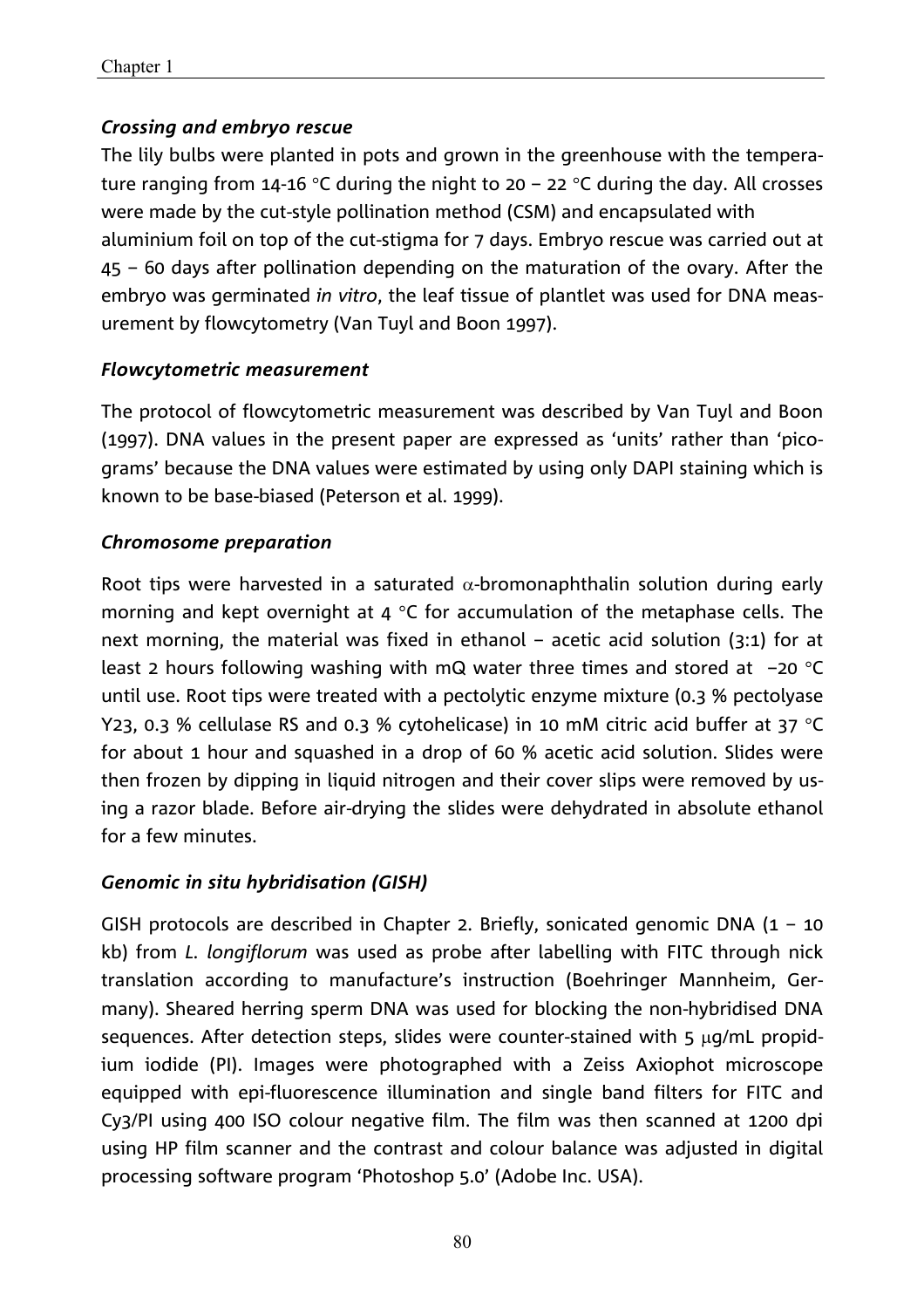## **Results**

## *Embryo rescue*

The triploid  $BC_1$  plant '921238-1' was used as female parent successfully for further crossing. This plant was fertile and produced both male and female gametes. Four different genotypes, diploid and autotetraploid of Asiatic hybrids and *L. longiflorum* hybrids, **LA**-hybrid (allotetraploid; **LLAA**) were used as male parents for crossing with the triploid BC<sub>1</sub> (ALA) hybrid. Embryo rescue was successful in producing BC<sub>2</sub> individuals (Table 2) in some of the crosses. In case of **ALA** crossed with diploid and tetraploid *L. longiflorum*, the outgrowth of the ovary failed totally. However, some of the crosses, e.g.,  $ALA \times AA$ ,  $ALA \times AAAA$  and  $ALA \times LLAA$ , resulted in a number of plants (Table 2). When diploid Asiatic hybrids (**AA**) were used as male parents, a higher frequency of BC, progenies were obtained (2.1 plants per ovary in average) as compared to that of tetraploids (**AAAA**) (0.6 plant per ovary). However, the allotetraploid **LLAA** of the **LA**-hybrid, which consisted of both parental genomes (**L** and A), gave the best results in producing BC<sub>2</sub> individuals (5.7 plants per ovary).

## *Ploidy levels of BC<sub>2</sub> progenies*

The DNA values of the parents (Table 3) confirmed the expected values of approximately 79.3 units ('Connecticut King'), 112.9 units (**ALA** female parent), 151.4 units (**LLAA**) and 157.4 units (**AAAA**, 4x Connecticut King), respectively. The progeny of 3x  $\times$  2x had DNA values ranging from 85.9 to 192.3 units. This indicates that the progenies were expected to consist of a range of aneuploids from near diploids, triploid and pentaploid as well as a pentaploid (192.3 units in 997139-1) based on DNA val

|           |                                                 | Genome      | Ploidy        | DNA content (2C) |         |  |
|-----------|-------------------------------------------------|-------------|---------------|------------------|---------|--|
| Accession | Genotype                                        | composition | level<br>(2n) | Value<br>(units) | x value |  |
| 991033    | Asiatic hybrid 'Connecticut King'               | AA          | 2x            | 79.3             | 39.6    |  |
| 991031    | L. longiflorum 'Gelria'                         | LL          | 2x            | 77.3             | 38.7    |  |
| 921238-1  | $BC_1$ plant                                    | <b>ALA</b>  | 3x            | 112.9            | 37.6    |  |
| 85914     | 4x 'Connecticut King'                           | <b>AAAA</b> | 4x            | 157.4            | 39.4    |  |
| 952047-1  | $4x L$ . <i>longiflorum</i> $\times$ 4x Asiatic | <b>LLAA</b> | 4x            | 151.4            | 37.9    |  |

**Table 3**. DNA content from flow cytometric results of parental plants according to their genome composition and ploidy level.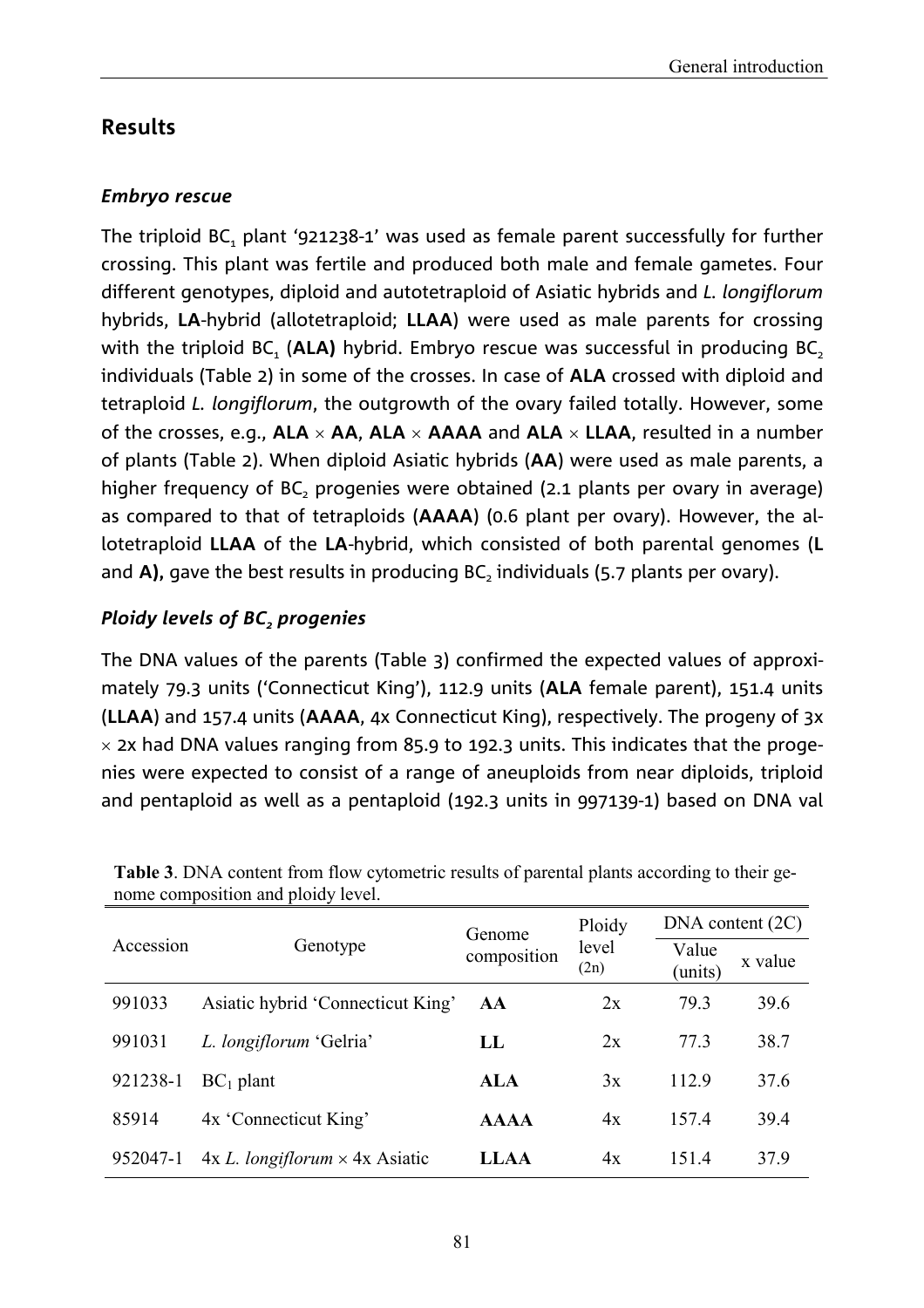ues (Table 4). If the diploid male parent had contributed haploid (x=12) gametes, the triploid  $BC_1$  had also produced near haploid (x=12+n) female-gametes giving rise to near diploid progenies (10 out of 12 plants; Table 4) whose DNA values ranged from 85.9 to 99.6 units. Most of the plants from  $3x \times 2x$  crosses appeared to have a constitution in between diploid and triploid. Most of the BC, plants from  $3x \times 4x$  crosses, on the other hand, appeared to be near pentaploid. Expectations based on DNA values regarding ploidy status appeared indeed reliable. The occurrence of near triploid plants in this cross could be explained as due to the formation of near diploid gametes also in the **ALA-**hybrid, that were fertilised with a normal haploid male gamete from the diploid Asiatic hybrid.

Occurrence of pentaploid plants based on the calculation of DNA values in the progenies of  $3x \times 4x$  crosses can be explained through the fact that 2n-gametes ( $3x$ ) of **ALA-**hybrids were functional and united with a 2x-gamete from the tetraploid male parent. The result, in this case, was obviously a pentaploid. However, two individuals ('997118-9' and '997118-10') in  $3x \times 4x$  crosses were nearly triploid. This was probably the result of the functioning of near 2x-gametes (24 **A**+? **L**), which originated from the **ALA-**hybrid.

Interestingly, there were some notable differences in the ploidy level of the progenies obtained in the different cross combinations. In case of a diploid male parent, haploid gametes (x) were predominantly fertilised with a haploid female gamete from the **ALA** female parent, resulting in diploids or near diploids. In the case of the tetraploid male parent (4x Asiatic- and 4x **LA**-hybrid, 2x-gametes were predominantly fertilised with a unreduced (3x) or a near unreduced (3x $\pm$ ) female gamete, resulting in pentaploids or near pentaploids (Table 4).

#### *Genome identification through GISH*

In order to verify whether the 2C DNA values were in conformity with the cytological constitution of the progenies, some of the plants were analysed through GISH. In case of  $3x \times 2x$  crosses of  $ALA \times AA$  (Table 5), the plants with DNA values ranging from 85.9 to 99.6 units were assumed to be in between diploid and triploid. One example of this is shown for '997139-2' which possessed  $2n = 2x = 24+6 = 30$  chromosomes (Fig. 1e). Assuming that the diploid Asiatic (**AA)** male parent had contributed a normal n-gamete (x = 12), the triploid **ALA** parent had contributed 18 chromosomes (i.e., 13**A** + 5**L**) giving rise to the in between diploid and triploid constitution of '997139-2' with 30 chromosomes.

One genotype '997118-12' was a near pentaploid (5x+1) based on DNA value. The chromosome counting of this plant indicated this expectation in having 63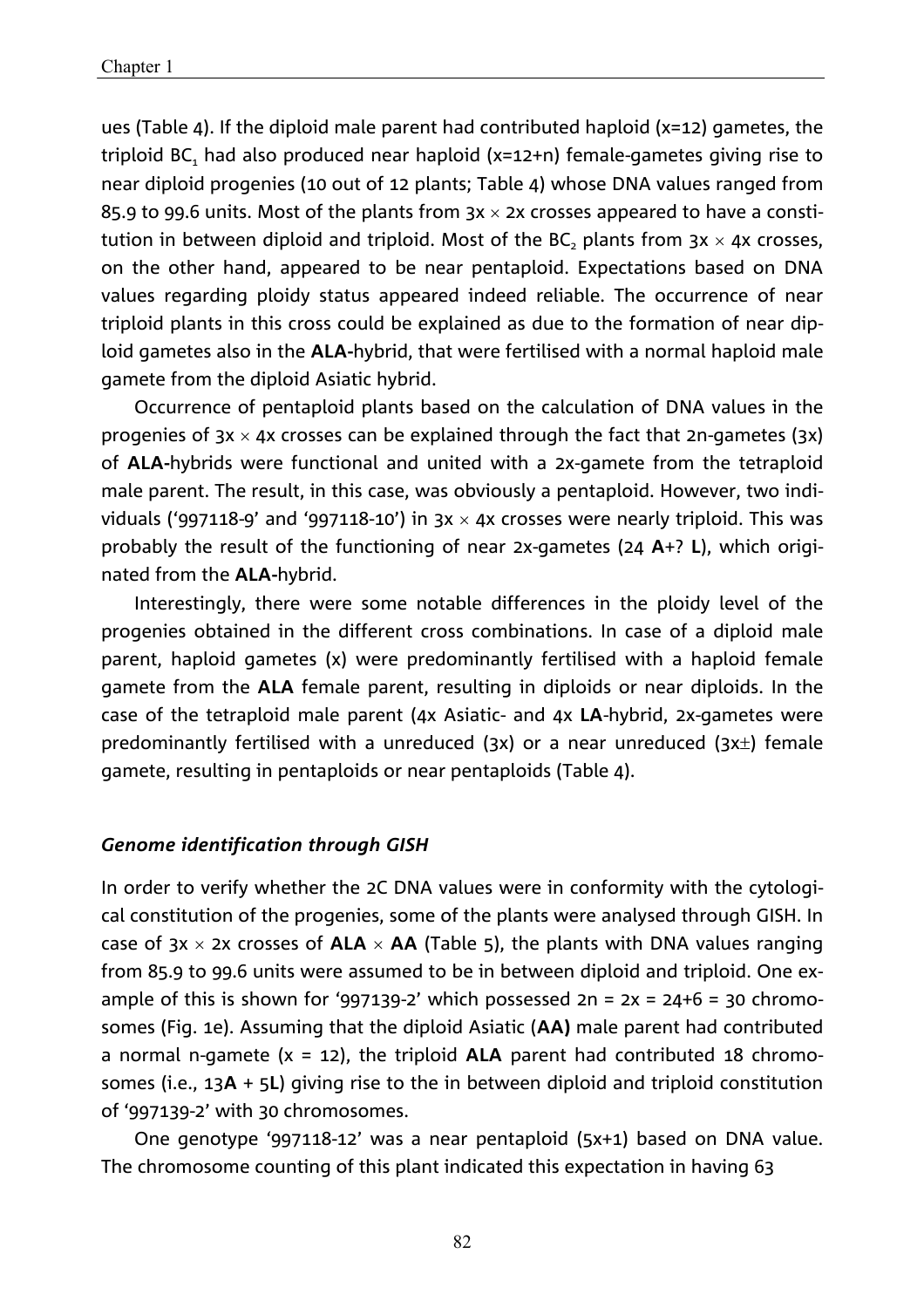|                | Parentage  |             | Expected              | 2C DNA | Probable     |  |
|----------------|------------|-------------|-----------------------|--------|--------------|--|
| Accession      | Female     | Male        | genome<br>composition | value  | ploidy level |  |
| $3x \times 2x$ | <b>ALA</b> | AA          |                       |        |              |  |
| 997139-1       | 921238-1   | 991033      | <b>ALAA</b>           | 192.3  | 5x           |  |
| 997139-2       | 921238-1   | 991033      | <b>ALAA</b>           | 98.0   | $2x+6$       |  |
| 997139-3       | 921238-1   | 991033      | <b>ALAA</b>           | 107.8  | $2x+10$      |  |
| 997139-4       | 921238-1   | 991033      | <b>ALAA</b>           | 116.7  | $3x+1$       |  |
| 997139-5       | 921238-1   | 991033      | <b>ALAA</b>           | 100.7  | $2x+8$       |  |
| 997139-6       | 921238-1   | 991033      | <b>ALAA</b>           | 98.6   | $2x+7$       |  |
| 997139-7       | 921238-1   | 991033      | <b>ALAA</b>           | 85.9   | $2x+3$       |  |
| 997139-8       | 921238-1   | 991033      | <b>ALAA</b>           | 97.4   | $2x+7$       |  |
| 997139-9       | 921238-1   | 991033      | <b>ALAA</b>           | 90.6   | $2x+4$       |  |
| 997139-10      | 921238-1   | 991033      | <b>ALAA</b>           | 99.5   | $2x+7$       |  |
| 997139-11      | 921238-1   | 991033      | <b>ALAA</b>           | 90.5   | $2x+4$       |  |
| 997139-12      | 921238-1   | 991033      | <b>ALAA</b>           | 93.7   | $2x+5$       |  |
| $3x \times 4x$ | <b>ALA</b> | <b>AAAA</b> |                       |        |              |  |
| 997106-1       | 921238-1   | 85914       | <b>ALA AA</b>         | 197.8  | $5x+2$       |  |
| 997106-2       | 921238-1   | 85914       | <b>ALA AA</b>         | 196.4  | $5x+2$       |  |
| 997147-1       | 921238-1   | 87239       | <b>ALA AA</b>         | 196.4  | $5x+2$       |  |
| 997147-2       | 921238-1   | 87239       | <b>ALA AA</b>         | 198.3  | $5x+2$       |  |
| 997147-3       | 921238-1   | 87239       | <b>ALA AA</b>         | 196.9  | $5x+2$       |  |
| 997147-4       | 921238-1   | 87239       | <b>ALA AA</b>         | 196.0  | $5x+1$       |  |
| 997147-5       | 921238-1   | 87239       | <b>ALA AA</b>         | 197.8  | $5x+2$       |  |
| 997147-6       | 921238-1   | 87239       | <b>ALA AA</b>         | 197.4  | $5x+2$       |  |
| 997147-7       | 921238-1   | 87239       | <b>ALA AA</b>         | 196.4  | $5x+2$       |  |
| 997147-8       | 921238-1   | 87239       | <b>ALA AA</b>         | 196.0  | $5x+1$       |  |
| 997147-9       | 921238-1   | 87239       | <b>ALA AA</b>         | 197.8  | $5x+2$       |  |
| 997147-10      | 921238-1   | 87239       | <b>ALA AA</b>         | 197.4  | $5x+2$       |  |
| 997147-11      | 921238-1   | 87239       | ALA AA                | 199.6  | $5x+3$       |  |
| 997147-12      | 921238-1   | 87239       | ALA AA                | 197.8  | $5x+2$       |  |
| 997147-13      | 921238-1   | 87239       | ALA AA                | 194.6  | $5x+1$       |  |
| $3x \times 4x$ | <b>ALA</b> | <b>LLAA</b> |                       |        |              |  |
| 997118-1       | 921238-1   | 952047-1    | ALA LA                | 195.2  | $5x+2$       |  |
| 997118-2       | 921238-1   | 952047-1    | <b>ALA LA</b>         | 194.3  | $5x+1$       |  |
| 997118-3       | 921238-1   | 952047-1    | ALA LA                | 192.0  | $5x+1$       |  |
| 997118-4       | 921238-1   | 952047-1    | <b>ALA LA</b>         | 192.9  | $5x+1$       |  |
| 997118-5       | 921238-1   | 952047-1    | <b>ALA LA</b>         | 196.5  | $5x+2$       |  |
| 997118-6       | 921238-1   | 952047-1    | <b>ALA LA</b>         | 190.7  | 5x           |  |
| 997118-7       | 921238-1   | 952047-1    | <b>ALA LA</b>         | 194.7  | $5x+1$       |  |

**Table 4**. DNA values from flowcytometric measurement and probable ploidy levels of the progenies (BC2) derived from the crosses of allotriploid '921238-1' (**ALA**) to different ploidy levels.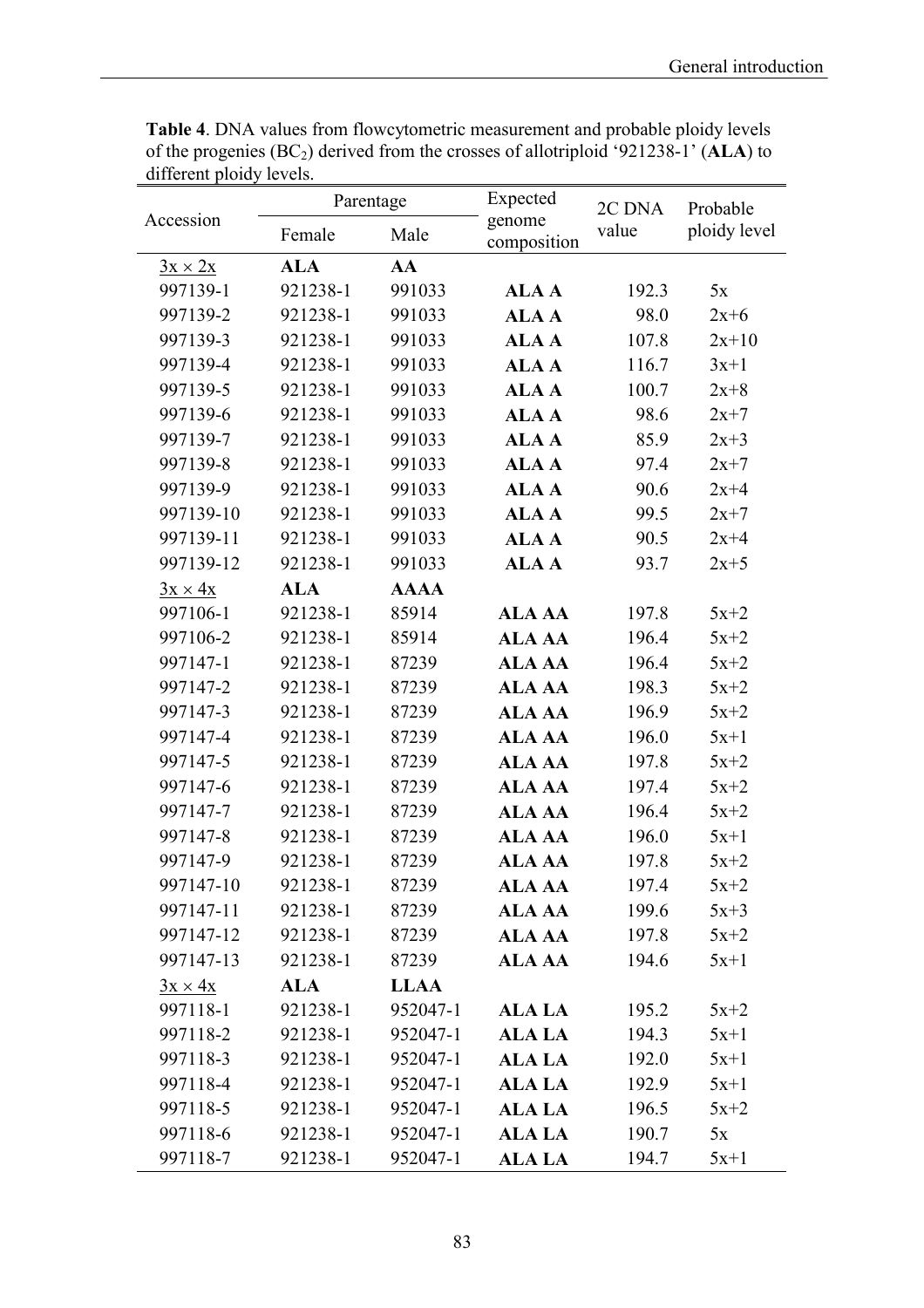|  |           | Parentage |          | Expected              | 2C DNA | Probable     |  |
|--|-----------|-----------|----------|-----------------------|--------|--------------|--|
|  | Accession | Female    | Male     | genome<br>composition | value  | ploidy level |  |
|  | 997118-8  | 921238-1  | 952047-1 | ALA LA                | 193.8  | $5x+1$       |  |
|  | 997118-9  | 921238-1  | 952047-1 | ALA LA                | 142.7  | $3x+9$       |  |
|  | 997118-10 | 921238-1  | 952047-1 | ALA LA                | 131.2  | $3x+5$       |  |
|  | 997118-11 | 921238-1  | 952047-1 | ALA LA                | 192.0  | $5x+1$       |  |
|  | 997118-12 | 921238-1  | 952047-1 | ALA LA                | 193.8  | $5x+1$       |  |
|  | 997118-13 | 921238-1  | 952047-1 | ALA LA                | 188.3  | $4x+11$      |  |

Continued from **Table 4**.

**Table 5**. Genome composition through GISH analysis of two different crosses.

| Accession | Crosses                    | sults          | Flowcytometric re-      |                       | From female<br>parent |       | From male parent |                                                                   |
|-----------|----------------------------|----------------|-------------------------|-----------------------|-----------------------|-------|------------------|-------------------------------------------------------------------|
|           |                            | DNA<br>content | Expected chr.<br>number | Actual chr.<br>number |                       |       |                  | $L(L/A)^{z}$ A(A/L) <sup>z</sup> $L(L/A)^{z}$ A(A/L) <sup>z</sup> |
| 921238-1  | $A \times LA$              | 112.9          |                         | 36                    | $\blacksquare$        | 12    | 12(2)            | 12(1)                                                             |
| 997118-12 | 921238-<br>$1 \times LLAA$ | 193.8          | 61                      | 63                    | 12(2)                 | 27(1) | 12               | 12                                                                |

chromosomes (Table 5). Because the male parent was an allotetraploid (**LLAA**) it was expected to have produced a 2x-gamete with each one **L-** and **A-**genome, i.e., contributing 24 chromosomes to the progeny. GISH result confirmed that the triploid had contributed 39 (3x+3) chromosomes of which 12 were from the **L-**genome and 27 (instead of 24) from the **A**-genome (Fig 1b; Table 5). Three of the homoeologous recombinant chromosomes (arrowheads) were transmitted from the triploid female (Fig. 1a). The occurrence of aneuploid gametes was expected because of the triploid constitution of the female parent.

GISH results confirmed that the same or less numbers of recombinant chromosomes were transmitted from the triploid female (arrowheads in Fig. 1a, b, and e). It appears that a low frequency of homoeologous recombinations occurred in triploid female parent (**ALA**) because of the preferential pairing between **A**- and **A**- rather than **A**- and **L**-chromosomes during megasporogenesis. Comparing the chromosome composition of the female parent (ALA; '921238-1' Fig 1a) and '997139-2' (BC<sub>2</sub> plant), two homoeologous recombinant chromosomes among the five chromosomes of the alien *L. longiflorum* in BC<sub>2</sub> were transmitted from the triploid female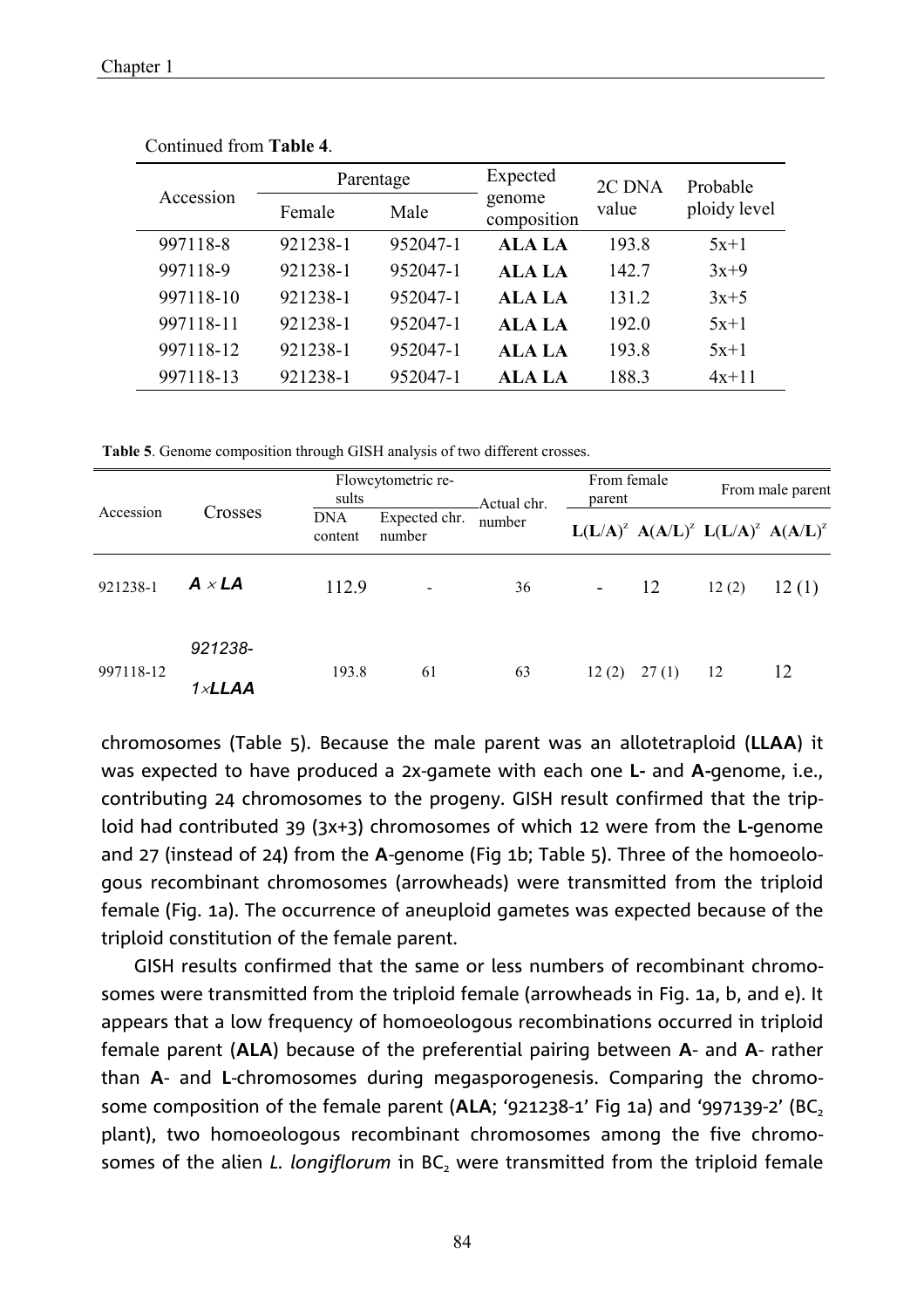parent (Fig. 1e; compare Fig. 1f and g). Fig. 1f and g shows clearly that recombinant *L. longiflorum* chromosome 9 and 12 were transmitted from the female parent (compare Fig. 1a, f and Fig. 1e, g). Although genome composition of the  $BC<sub>1</sub>$  female parent consists of two sets of the **A**-genome and one set of the **L**-genome which tend to have preferential chromosome association between two sets of the **A**genome, some frequencies of homoeologous chromosome association between **A**and **L**-genomes were observed at metaphase I (unpublished data). Especially *L. longiflorum* chromosome 9 had a new homoeologous recombination during the meiosis of the triploid parent (**ALA**) (Fig. 1e and g, indicated by red arrowhead). Furthermore, the GISH results demonstrate that the triploid (**ALA**) female parent contributed one more Asiatic chromosome 4 to the next generation during megasporogenesis or megagametogenesis (Fig. 1e).

## **Discussion**

If we recognise the fact that whenever interspecific hybridisation is practised in horticultural crop breeding, there is; a) a likelihood of increasing the ploidy level and b) there is a possibility of introgression of alien chromosome(s) or homoeologous recombinant segments. This investigation, together with the results in chapter 5 on the production of LA-hybrids and BC<sub>1</sub> progeny (ALA), highlights changes in ploidy level as well as introgression.

Considering the backcross procedure of hybridisation using embryo rescue methods, the process of introgression is by no means an easy task. When the obtained hybrid material and backcross progenies are properly analysed, more meaningful approaches can be planned as well as the outcome may become more predictable. In this context, the use of techniques such as flowcytometric DNA measurement for ploidy determination and GISH for the identification of genomes can elucidate chromosome and intergenomic recombination.

The triploid  $BC_1$  used as a female parent was fertilised preferentially with male gametes according to its genome composition. Table 2 shows some examples of selective fertilisation. Firstly, in case of  $3x \times 2x$  crosses (ALA  $\times$  AA), since the genome constitution of the female parent (**ALA**) is two sets of **A**-genome and one set of **L**-genome, the frequency of successful fertilisation with Asiatic pollen (haploid gametes) showed better results than with *L. longiflorum*. Similar results were obtained in the  $3x \times 4x$  crosses, where tetraploid Asiatic pollen fertilised higher frequencies than the *L. longiflorum* pollen. The results are probably due to genetic affinity in genome composition between male and female gametes. However,  $3x \times 4x$ crosses showed a lower number of embryos is formed compared to  $3x \times 2x$  crosses.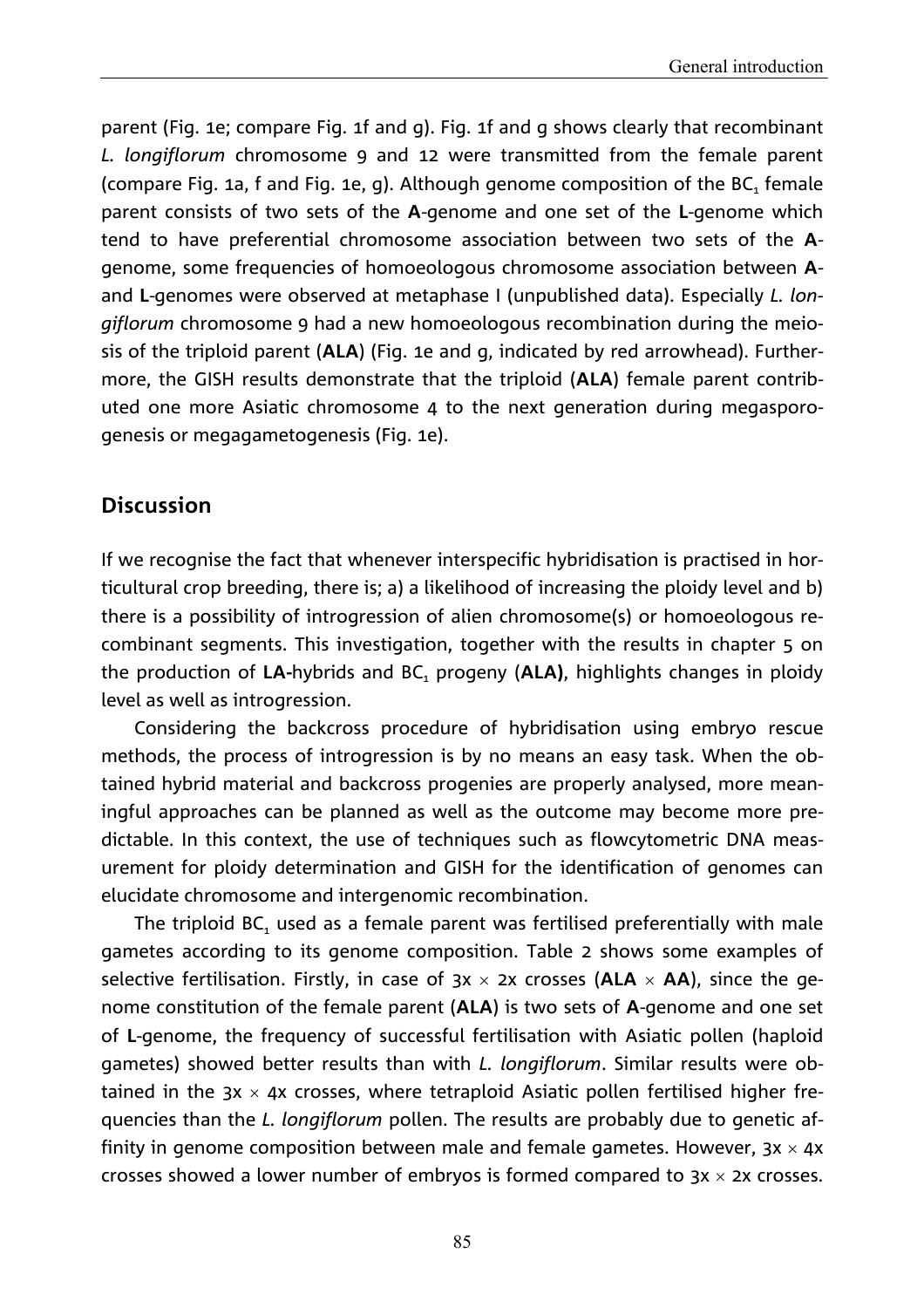This may be due to the increased genome complexity. Secondly, in case of **LA**hybrids (allotetraploid) as male parent, both **L**- and **A**-genomes are expected to coincide well with the **ALA** female parent on their affinity of genome composition. In this case,  $ALA \times AA$ , the number of embryos per ovary was higher than in case of the **ALA AAAA** cross.

From the data presented in the Table 4 and 5, it is evident that DNA values fairly reflect the ploidy levels and are helpful for selecting aneuploids (between diploids and triploids). This aspect is certainly most helpful for large scale screening of the progeny. In addition, selecting the more appropriates genotypes for further analysis or use them as parents. Besides, in other plants with large chromosomes, such as *Alstroemeria* (Buitendijk et al. 1997), even aneuploids with single chromosome differences can be identified through flowcytometric measurement.

The type of progeny obtained in the case of  $3x \times 2x$  and  $3x \times 4x$  crosses shows a clear difference (Table 4). In the case of  $3x \times 2x$  crosses the progeny have a near diploid chromosome number. On the other hand, in the case of  $3x \times 4x$  cross the ploidy level of the progeny is nearly pentaploid. This obviously means that the 3x female parent is capable of producing viable gametes whose chromosome numbers can vary from x (x=12) to 3x (i.e., 2n) gametes. When the diploid is used as the male parent, the progenies are nearly diploid, whereas when a tetraploid is the male parent the progenies are nearly pentaploid. This difference in the ploidy levels of the progenies is in a way, comparable to the situation in several other plant species where  $3x \times 2x$  crosses produce mostly diploid (2x) progenies and  $3x \times 4x$  crosses give rise to mostly tetraploid progenies (see Brandham 1982). The occurrence of such differences has been attributed to the differences in the ratios of the ploidy levels of the embryo and the endosperm depending on the type of cross.

The occurrence of diploid plus 6 chromosomes ('997139-2' Table 5) in  $3x \times 2x$ crosses is the most attractive because they offer the prospects for creating monosomic alien addition lines, in which one Asiatic chromosome was added from female gamete formation. One of the most convenient features of using GISH is that the genome, chromosomes and recombinations can be accurately identified. Two BC<sub>2</sub> individuals analysed by GISH showed aneuploids (Fig 1b and e). One plant '997118-12' possessed 63 chromosomes, among them 39 chromosomes originated from the female gamete, which composed of 12 chromosomes of the **L**- and 27 of the **A**-genome. After telophase II as a typical division of embryo-sac mother cell in lily, a quarter of the nuclei (x) migrates from the micropylar to the chalazal site and reunified into triplex nuclei (3x) (Brock 1954). It can be assumed that chromosome number of **ALA** egg mother cells were unreduced giving rise to 36 chromosomes with the complete **L**-genome (12 chromosomes) and two sets of the **A**-genome (24

86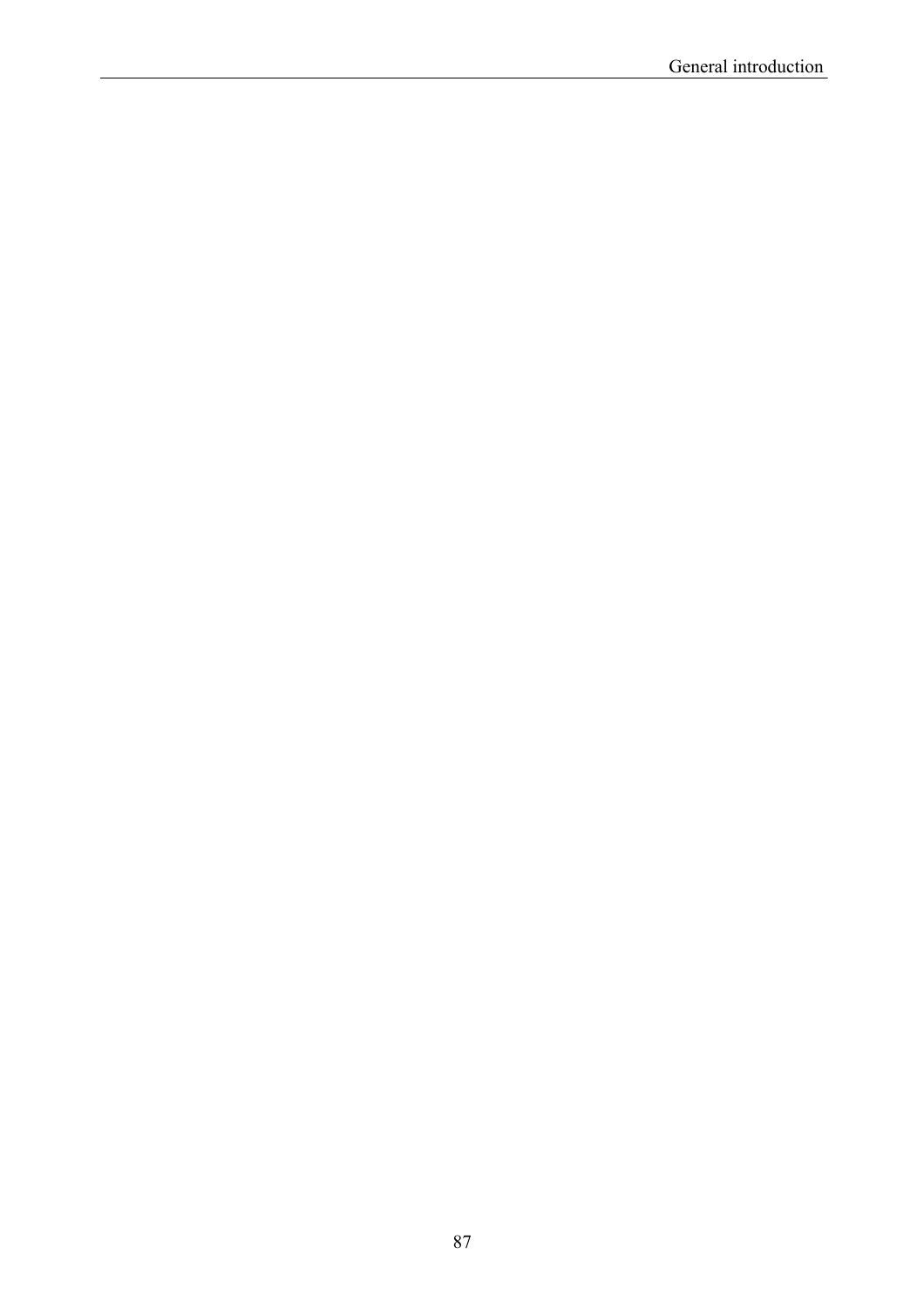chromosomes) at tetrad stage. Later, during migration stage, three of the Asiatic chromosomes were left at the same place, but the nine other Asiatic chromosomes were moved from the micropylar to the chalazal site as a rule. Finally, as result of abnormal migration process, the chromosome composition of the female gamete will be 27 **A**- and 12 **L**-chromosomes, which are transmitted to the next generation. Another case of a BC<sub>2</sub> plant (997139-2; 2n=30) can be explained as follows;

- 1. Table 5 shows the probable origin of chromosomes, in which 12 intact chromosomes originated from the male gamete as expected, 5 **L**- and 13 **A**chromosomes originated from the **ALA** female gamete.
- 2. At meiosis I, almost perfect preferential chromosome association had occurred giving rise to one trivalent between the **A**- and **L**-chromosomes (with *L. longiflorum* chromosome 9 because chromosome 9 had recombinant in the BC<sub>2</sub>), 11 Abivalents, 11 **L**-univalents.
- 3. At anaphase I, 11 bivalents disjoined normally and 11 univalents and 1 trivalent moved randomly (5 chromosomes of the *L. longiflorum* moved to one pole and 7 chromosomes to the other pole).
- 4. Because of the Asiatic chromosome 4 was added (Fig. 1e), it can be postulated that during migration stage, Asiatic chromosome 4 stayed at the same place while the rest of the chromosomes moved to the chalazal site.

An interesting result through GISH analysis of the two BC, plants is that there is a much lower frequency of homoeologous recombination occurring than in the  $BC<sub>1</sub>$ . Once homoeologous recombinants were obtained in  $BC_1$  generation, these can be transmitted to the next generation without any more homoeologous recombination (in case of 997118-12). If this is true, then it will be easy to select the useful genes, which were introduced from the donor species at the BC, generation. More impor

**Figure 1. (a)** Ideogram of the triploid (ALA) '921238-1' (BC<sub>1</sub>, 2n = 3x = 36) used as female showing some homoeologous recombinations between **L**- and **A**-genomes. Two of *L. longiflorum* and one of *L.* Asiatic chromosomes were recombined during meiosis of  $F_1$  interspecific **LA**-hybrid and were transmitted to  $BC_1$ . (**b**) Genome painting of metaphase chromosome complement of  $BC_2$  plant '997118-12' obtained from a 3x  $\times$  4x cross. Three recombinant chromosomes were recognised as the same chromosomes assuming that they transmitted from the triploid female to the BC<sub>2</sub> generation without any further homoeologous recombination during meiosis of the BC<sub>1</sub> (compare **Fig. c** and **d**). (**c** – **d**) Comparison on the recombinant chromosomes of  $BC_1$  (**Fig. c**) and  $BC_2$  (**Fig. d**). (**e**) Genome painting of mitotic metaphase complement of BC<sub>2</sub> individual '997139-2' (2n = 30) derived from cross of a 3x  $\times$  2x, indicating that two homoeologous recombinant chromosomes (arrowheads) transmitted from triploid female '921238-1'. Red arrowhead indicates the fact of homoeologous recombination during meiosis of BC1 '921238-1' (compare **Fig**. **f** and **g**).  $(f - g)$  Comparison of recombinant chromosomes of BC<sub>1</sub> '921238-1' (Fig. f) and BC<sub>2</sub> '997139-2' (Fig. g).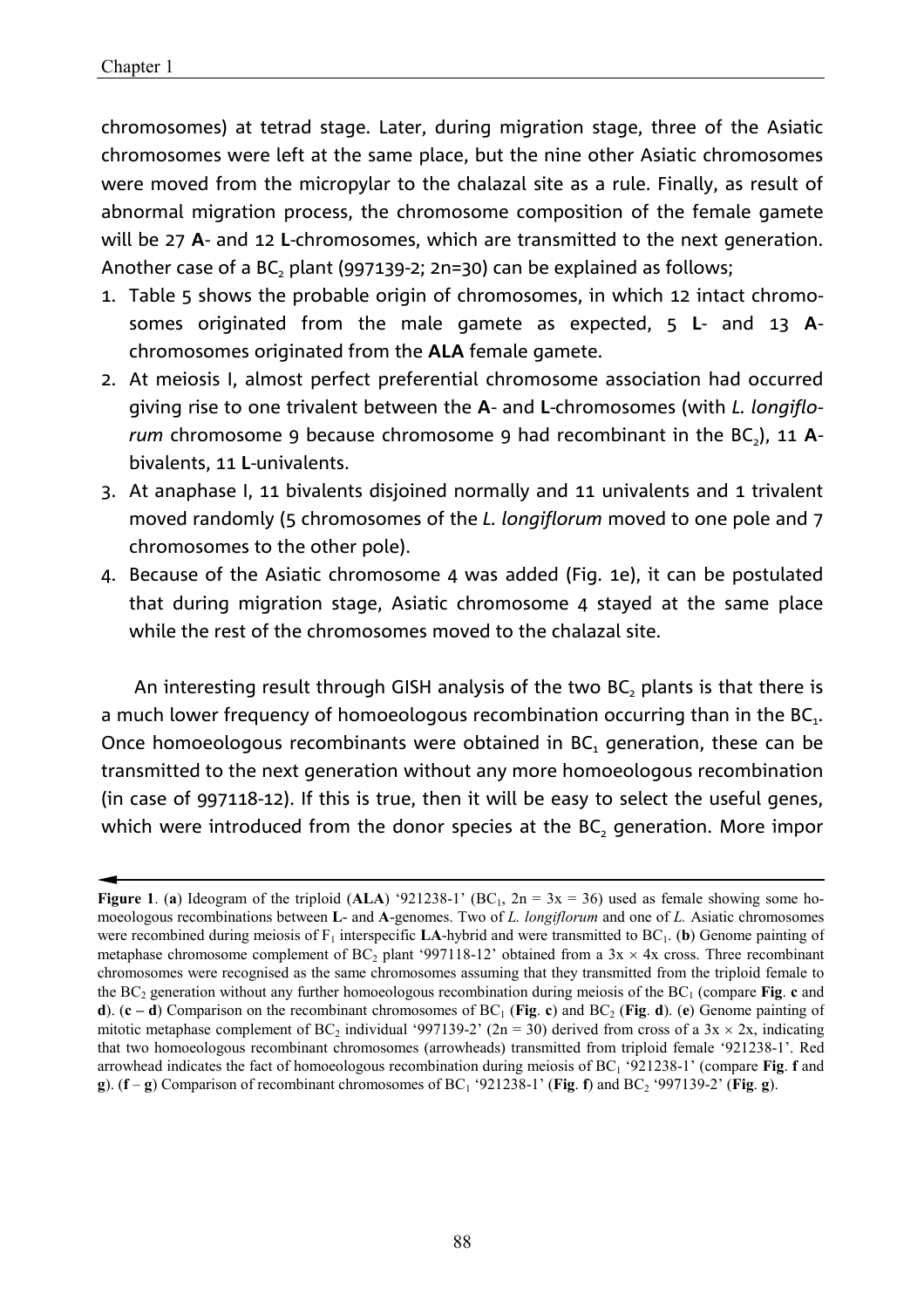tant is the fact that it saves time to select out appropriate parents. The use of proper parents and the possibilities for monitoring the types of progenies that are produced are undoubtedly essential ingredients for making rational predictions. The alien chromosome additions at the diploid level open the possibilities for producing alien chromosome substitution lines in lilies in the near future.

# **References**

- Alonso LC, Kimber G (1984) Use of restitution nuclei to introduce alien genetic variation into hexaploid wheat. Zeitschrift für Pflanzenzüchtung 92: 185 - 189
- Anamthawat-Jonsson K, Schwarzacher T, Leitch AR, Bennett MD, Heslop-Harrison JS (1990) Discrimination between closely related Triticeae species using genomic DNA as a probe. Theor Appl Genet  $79: 721 - 728$
- Anderson LK, Stack SM, Todd RJ, Ellis RP (1994) A monoclonal antibody to lateral element proteins in synaptonemal complexes of *Lilium longiflorum*. Chromosoma 103: 357 – 367
- Andras SC, Hartman TPV, Alexander J, McBride R, Marshall JA, Power JB, Cocking EC, Davey MR (2000) Combined PI-DAPI staining (CPD) reveals NOR asymmetry and facilitates karyotyping of plant chromosomes. Chromosome Res 8: 387 – 391
- Asano Y (1978) Studies on crosses between distantly related species of Lilies. III. New hybrids obtained through embryo culture. J Japan Soc Hortic Sci 47: 401 – 414
- Asano Y (1980a) Studies on crosses between distantly related species of Lilies. IV. The culture of immature hybrid embryos 0.3 – 0.4 mm long. J Japan Soc Hortic Sci 49: 114 – 118
- Asano Y (1980b) Studies on crosses between distantly related species of Lilies. V. Characteristics of newly obtained hybrids through embryo culture. J Japan Soc Hortic Sci 49: 241 – 250
- Asano Y (1982a) Chromosome association and pollen fertility in some interspecific hybrids of *Lilium*. Euphytica 31: 121 - 128
- Asano Y (1982b) Overcoming interspecific hybrid sterility in *Lilium*. J Japan Soc Hortic Sci 51: 75 – 81
- Asano Y (1984) Fertility of a hybrid between distantly related species in *Lilium*. Cytologia 49: 447 - 456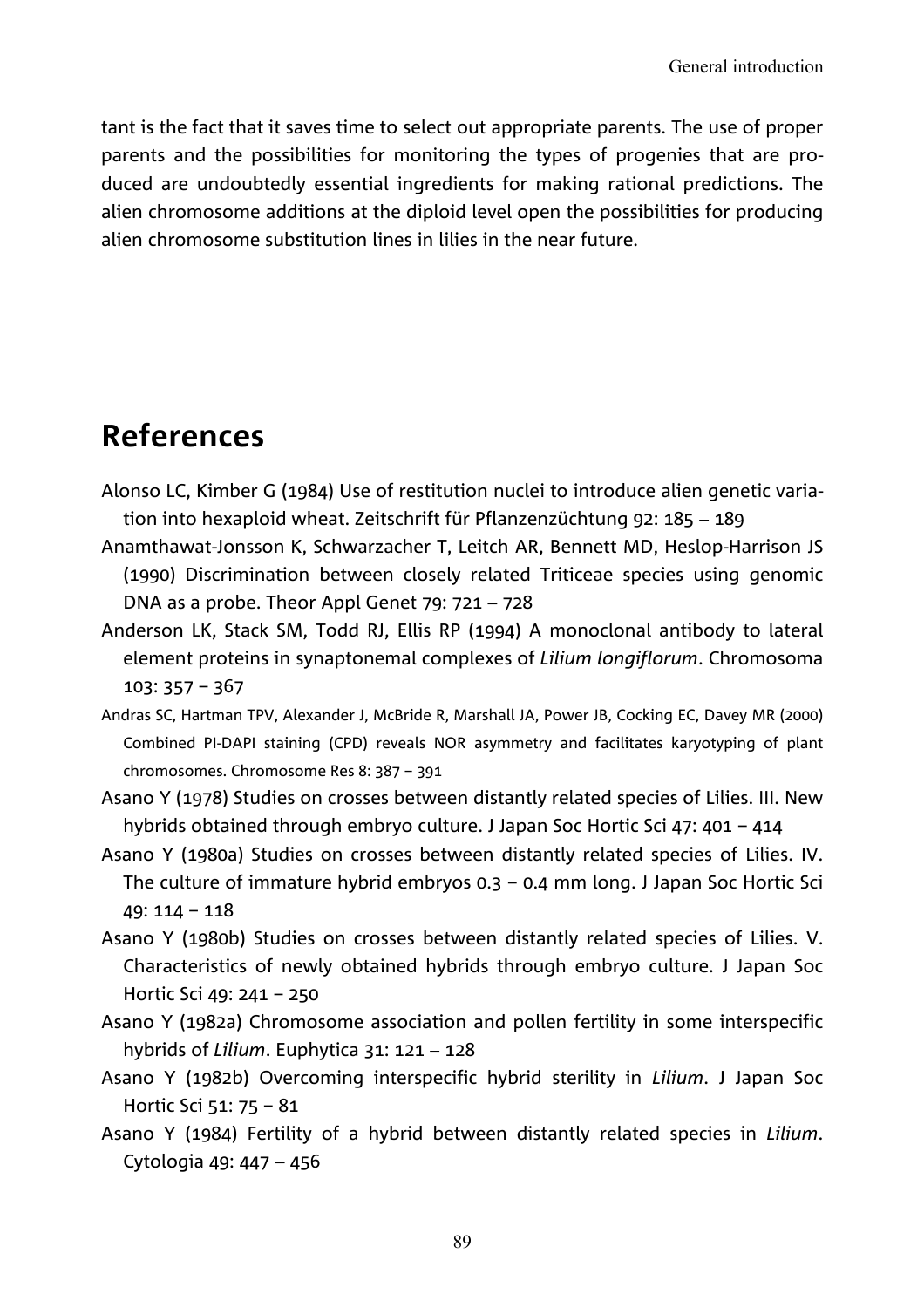- Asano Y, Myodo H (1977a) Studies on crosses between distantly related species of Lilies. I. For the intrastylar pollination technique. J Japan Soc Hortic Sci 46: 59 – 65
- Asano Y, Myodo H (1977b) Studies on crosses between distantly related species of Lilies. II. The culture of immature hybrid embryos. J Japan Soc Hortic Sci 46: 267 – 273
- Ascher PD (1973a) Preliminary report of interspecific hybrids from the cross *L*. 'Damson' *L. longiflorum.* Yearbook North Amer Lily Soc 26: 73 – 81
- Ascher PD (1973b) The effect of pre-pollination stylar flush on pollen tube growth in heat-treated styles of *Lilium longiflorum* Thunb.. Incompatibility Newsletter 3: 4 – 6
- Ascher PD (1977) Localization of the self- and the interspecific-incompatibility reactions in style sections of *Lilium longiflorum*. Pl Sci Lett 10: 199 – 203
- Bailey JP, Bennett ST, Bennett MD, Stace CA (1993) Genomic *in situ* hybridization identifies parental chromosomes in the wild grass hybrid *Festupia hubbardii*. Heredity 71: 413 – 420
- Barone A, Gebhardt C, Frusciante L (1995) Heterozygosity in 2n gametes of potato evaluated by RFLP markers. Theor Appl Genet 91: 98 – 104
- Barre P, Layssac M, D'Hont A, Louarn J, Charrier A, Hamon S, Noirot M (1998) Relationship between parental chromosomic contribution and nuclear DNA content in the coffee interspecific hybrid *C. pseudozanguebariae C. liberica* var 'dewevrei'. Theor Appl Genet 96: 301 – 305
- Bastiaanssen HJM, Ramanna MS, Sawor Z, Mincione A, van der Steen A, Jacobsen E (1996) Pollen markers for gene-centromere mapping in diploid potato. Theor Appl Genet 93: 1040 - 1047
- Beattie DJ, White JW (1993) *Lilium*-hybrids and species. In: De Hertogh AA, Le Nard M (eds) The physiology of flower bulbs. Elsevier Sci Publ BV, Amsterdam pp 423 – 454
- Bennett MD, Smith JB (1976) Nuclear DNA amounts in Angiosperms. Philosophical Transactions of the Royal Society of London B 274: 227 – 274
- Bennett MD, Smith JB (1991) Nuclear DNA amounts in Angiosperms. Philosophical Transactions of the Royal Society of London B 334: 309 – 345
- Bennett MD, Stern H (1975) The time and duration of female meiosis in *Lilium*. Proceedings the Royal Society, B 188: 459 – 475
- Bergman B (1950) Meiosis in two different clones of the apomictic *Chondrilla juncea*. Heretitas 36: 297 - 319
- Bingham ET, McCoy TJ (1979) Cultivated alfalfa at the diploid level: origin, reproductive stability and yield of seed and forage. Crop Sci 19:  $97 - 101$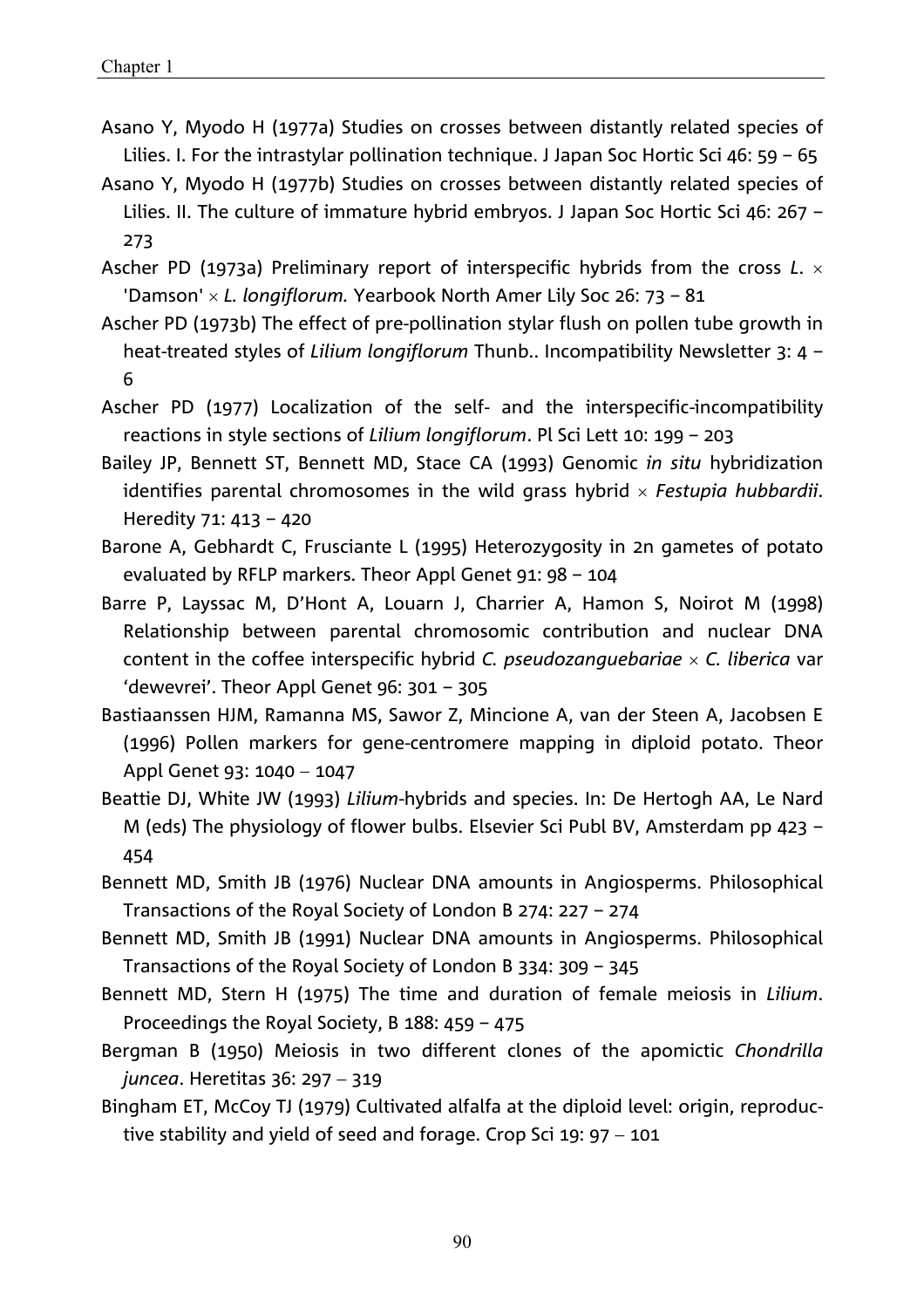- Blakeslee AF, Avery AG (1937) Methods of inducing doubling of chromosomes in plants by treatment with colchicine. J Heredity 28: 393 – 411
- Brandham PE (1982) Inter-embryo competition in the progeny of autotriploid Aloineae (Liliaceae). Genetica 59: 29 – 42
- Brandram SN (1967) Cytogenetic studies of the Genus *Lilium*. MSc thesis. The University of London pp 51 – 57
- Bretagnolle F, Thompson JD (1995) Tansley review No.78. Gametes with somatic chromosome number: mechanisms of their formation and role in the evolution of autoploid plants. New Phytologist  $129: 1 - 22$
- Brock RD (1954) Fertility in *Lilium* hybrids. Heredity 8: 409 420
- Brown GR, Amarasinghe V, Kiss G, Carlson JE (1993) Preliminary karyotype and chromosomal localization of ribosomal DNA sites in white spruce using fluorescence in situ hybridization. Genome 36: 310 – 316
- Buitendijk JH, Boon EJ, Ramanna MS (1997) Nuclear DNA content in twelve species of *Alstroemeria* L. and some of their hybrids. Ann Bot 79: 343 – 353
- Buso JA, Reifschneider FJB, Boiteux LS, Peloquin SJ (1999) Effects of 2n-pollen formation by first meiotic division restitution with and without crossover on eight quantitative traits in 4x-2x potato progenies. Theor Appl Genet 98: 1311 – 1319
- Chen Q, Conner RL, Laroche A (1995) Identification of the parental chromosomes of the wheat-alien amphiploid *Agrotana* by genomic *in situ* hybridization. Genome 38: 1163 – 1169
- Comber HF (1947) A new classification of the *Lilium*. Lily Yearbook, Royal Hortic Soc, London  $15: 86 - 105$
- Cuadrado A, Schwarzacher T (1998) The chromosomal organization of simple sequence repeats in wheat and rye genomes. Chromosoma 107: 587 – 594
- D'Hont A, Paget-Goy A, Escoute J, Carreel F (2000a) The interspecific genome structure of cultivated banana, *Musa spp*. revealed by genomic DNA *in situ* hybridization. Theor Appl Genet 100: 177 – 183
- De Jeu MJ, Lasschuit J, Chevalier F, Visser RFG (1995) Hybrid detection in *Alstroemeria* by use of species-specific repetitive probes. Acta Hortic 420: 62 – 64
- De Jong JH, Wolters AMA, Kok JM, Verhaar H, Van Eden J (1993) Chromosome pairing and potential for intergeneric recombination in some hypotetraploid somatic hybrids of *Lycopersicon esculentum* (+) *Solanum tuberosum*. Genome 36: 1032 1041
- De Jong PC (1974) Some notes on the evolution of lilies. Yearbook North American Lily Soc 27: 23  $-$  28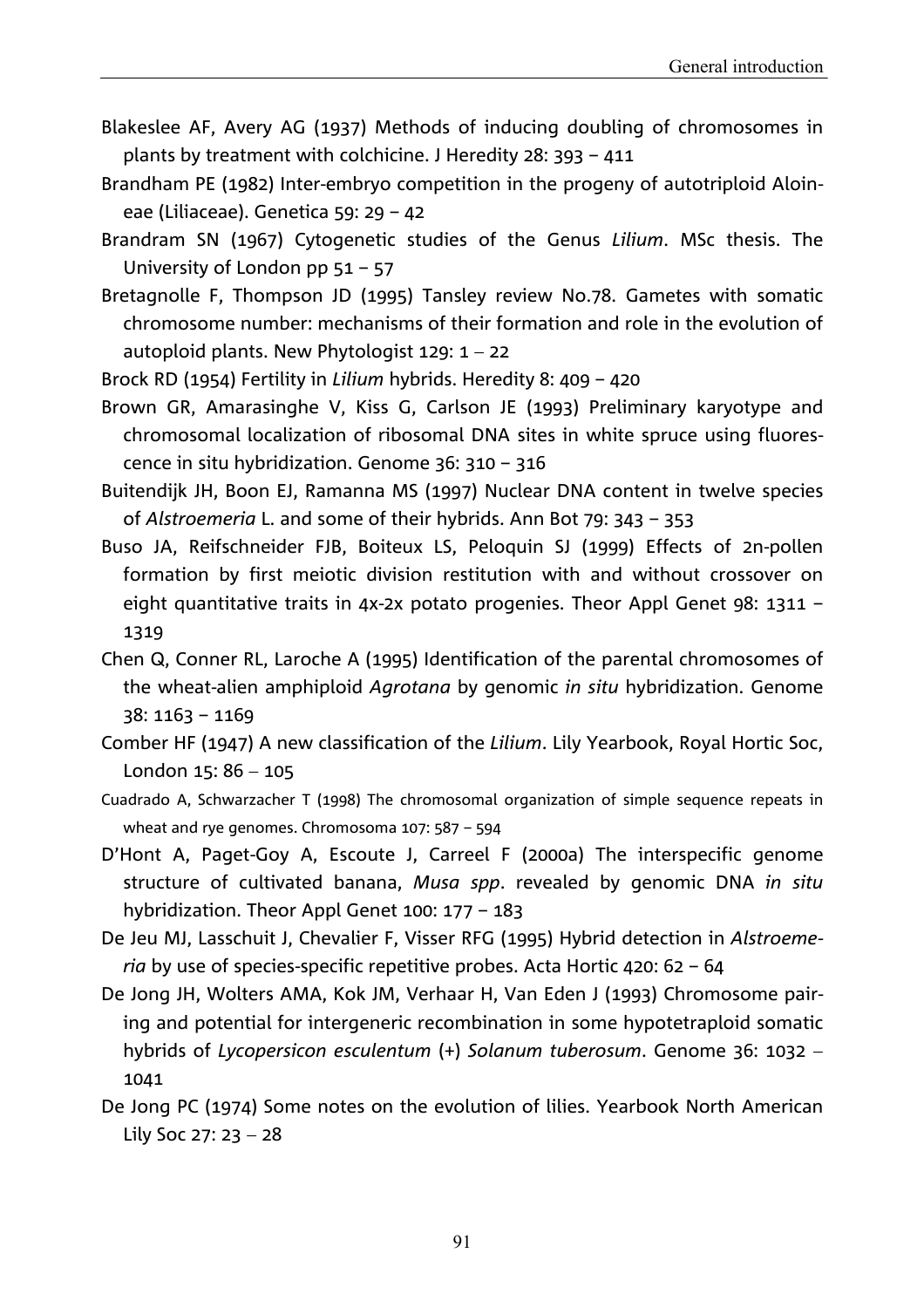Den Nijs APM (1977) 2n gametes in potato species and their function in sexual polyploidization. Euphytica  $26: 585 - 600$ 

D'Hont A, Grivet L, Feldmann P, Rao S, Berding N, Glaszmann JC (2000b) Characterisation of the double genome structure of modern sugarcane cultivars (*Saccharum* spp.) by molecular cytogenetics. Mol Gen Genet 250: 405 – 413

Douches DS, Maas DL (1998) Comparison of FDR- and SDR-derived tetraploid progeny from 2x X 4x crosses using haploids of *Solanum tuberosum* L. that produce mixed modes of 2n eggs. Theor Appl Genet 97: 1307 – 1313

Douches DS, Quiros CF (1988) Genetic recombination in a diploid synaptic mutant and a *Solanum tuberosum* × *S. chacoense* diploid hybrid. Heredity 60: 183 – 191

Emsweller SL, Brierley P (1940) Colchicine-induced tetraploidy in *Lilium*. J Hered 31: 223 – 230

Evans A (1921) The Palace of Minos at Knossos. London, (I) pp 603

- Evans A (1930) The Palace of Minos at Knossos. London, (IV) pp 131 fig. 86
- Fogwill M (1958) Differences in crossing-over and chromosome size in the sex cells of *Lilium* and *Fritillaria*. Chromosoma 9: 493 – 504
- Fransz PF, Alonso-Blanco C, Liharska TB, Peeters AJM, Zabel P, De Jong JH (1996) High resolution physical mapping in *Arabidopsis thaliana* and tomato by fluorescence *in situ* hybridisation to extended DNA fibre. The Plant J 9: 421 – 430
- Fransz PF, Armstrong S, Alonso-Blanco C, Fischer TC, Rorres-Ruiz RA, Jones G (1998) Cytogenetics for the model system *Arabidopsis thaliana*. The Plant J 13: 867 – 876
- Fukui K, Nakayama S, Ohmido N, Yoshiaki H, Yamabe M (1998) Quantitative karyotyping of three diploid *Brassica* species by imaging methods and localization of 45 S rDNA loci on the identified chromosomes. Theor Appl Genet 96: 325 – 330
- Fukui K, Shishido R, Kinoshita T (1997) Identification of the rice D-genome chromosomes by genomic *in situ* hybridisation. Theor Appl Genet 95: 1239 – 1245
- Funaki K, matsui S, Sasaki M (1975) Location of nucleolar organizers in animal and plant chromosomes by means of an improved N banding technique. Chromosoma 49: 357 – 370
- Garriga Caldere F, Huigen DJ, Filotico F, Jacobsen E, Ramanna MS (1997) Identification of alien chromosomes through GISH and RFLP analysis and the potential for establishing potato lines with monosomic additions of tomato chromosomes. Genome 40: 666 – 673
- Gerlach WL (1977) N banded karyotypes of wheat species. Chromosoma 62: 49 56
- Gerlach WL, Bedbrook JR (1979) Cloning and characterization of ribosomal RNA genes from wheat and barley. Nucl Acids Res 7: 1869 – 1885
- Gerlach WL, Dyer TA (1980) Sequence organization of the repeating units in the nucleus of wheat, which contain 5 S rRNA genes. Nucl Acids Res 8: 4851 – 4865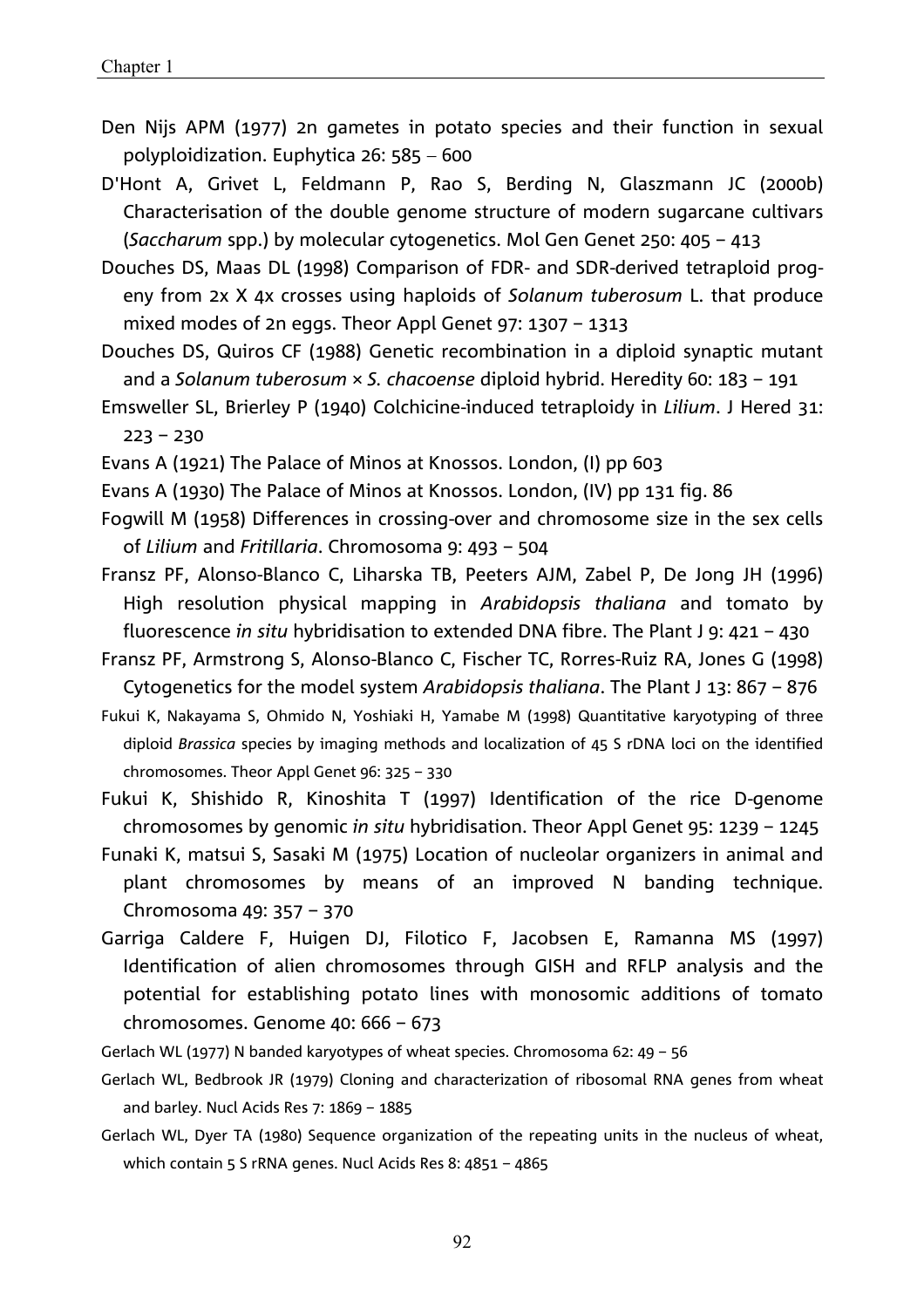- Gustafsson Å (1935) Studies on the mechanisms of parthenogenesis. Hereditas 21: 1  $-112$
- Harlan JR, De Wet JMJ (1975) On Ö. Winge and a prayer: the origins of polyploidy. Bot Rev 41: 361 – 390
- Hermsen JGTh (1984) Mechanisms and genetic implications of 2n-gamete formation. Iowa State J Res 58: 421 – 434
- Heslop Harrison JS, Schwarzacher T (1996) Flow cytometry and chromosome sorting. In: Fukui K, Nakayama S (eds) Plant Chromosomes, Laboratory Methods, CRC press, Boca Raton, FL, pp 85 – 106
- Hizume M (1994) Allodiploid nature of *Allium wakegi* Araki revealed by genomic *in situ* hybridization and localization of 5S and 18S rDNAs. Japan J Genet 69: 407 – 415
- Holm PB (1976) The C and Q bandding patterns of the chromosomes of *Lilium longiflorum* (Thunb.). Carlsberg Res Commun 41: 217 – 224
- Holm PB, Rasmussen SW (1984) The synaptonemal complex in chromosome pairing and disjunction. Chromosomes Today 8: 104 – 116
- Hutten RCB, Schippers MGM, Hermsen JGTh, Ramanna MS (1994) Comparative performance of FDR and SDR progenies from reciprocal 4x-2x crosses in potato. Theor Appl Genet 89:  $545 - 550$
- Ingle J, Timmis JN, Sinclair J (1975) The relationship between satellite deoxyribonucleic acid, ribosomal ribonucleic acid gene redundancy, and genome size in plants. Plant Physiol 55: 496 – 501
- Iwanaga M, Jatala P, Ortiz R, Guevara E (1989) Use of FDR 2n pollen to transfer resistance to root-knot nematodes into cultivated 4x potatoes. J Amer Soc Hortic Sci 114: 1008 - 1013
- Iwano M, Sakamoto K, Suzuki G, Watanabe M, Takayama S, Fukui K, Hinata K, Isogai A (1998) Visualization of a self-incompatibility gene in *Brassica campestris* L. by multicolor FISH. Theor Appl Genet 96: 751 – 757
- Jacobsen E, De Jong JH, Kamstra SA, Van den Berg PMMM, Ramanna MS (1995) Genomic *in situ* hybridization (GISH) and RFLP analysis for the identification of alien chromosomes in the backcross progeny of potato (+) tomato fusion hybrids. Heredity 74: 250  $-$  257
- Jiang J, Gill BS (1994) Non-isotopic *in situ* hybridization and plant genome mapping: the first 10 years. Genome 37: 717 – 725
- Jiang JM, Gill BS (1993) Sequential chromosome banding and *in situ* hybridization analysis. Genome 36: 792 – 795
- Jongedijk E, Ramanna MS, Sawor Z, Hermsen JGT (1991) Formation of first division restitution (FDR) 2n-megaspores through pseudohomotypic division in ds-1 (desynapsis) mutants of diploid potato: routine production of tetraploid progeny from 2x FDR  $\times$  2x FDR crosses. Theor Appl Genet 82: 645 - 656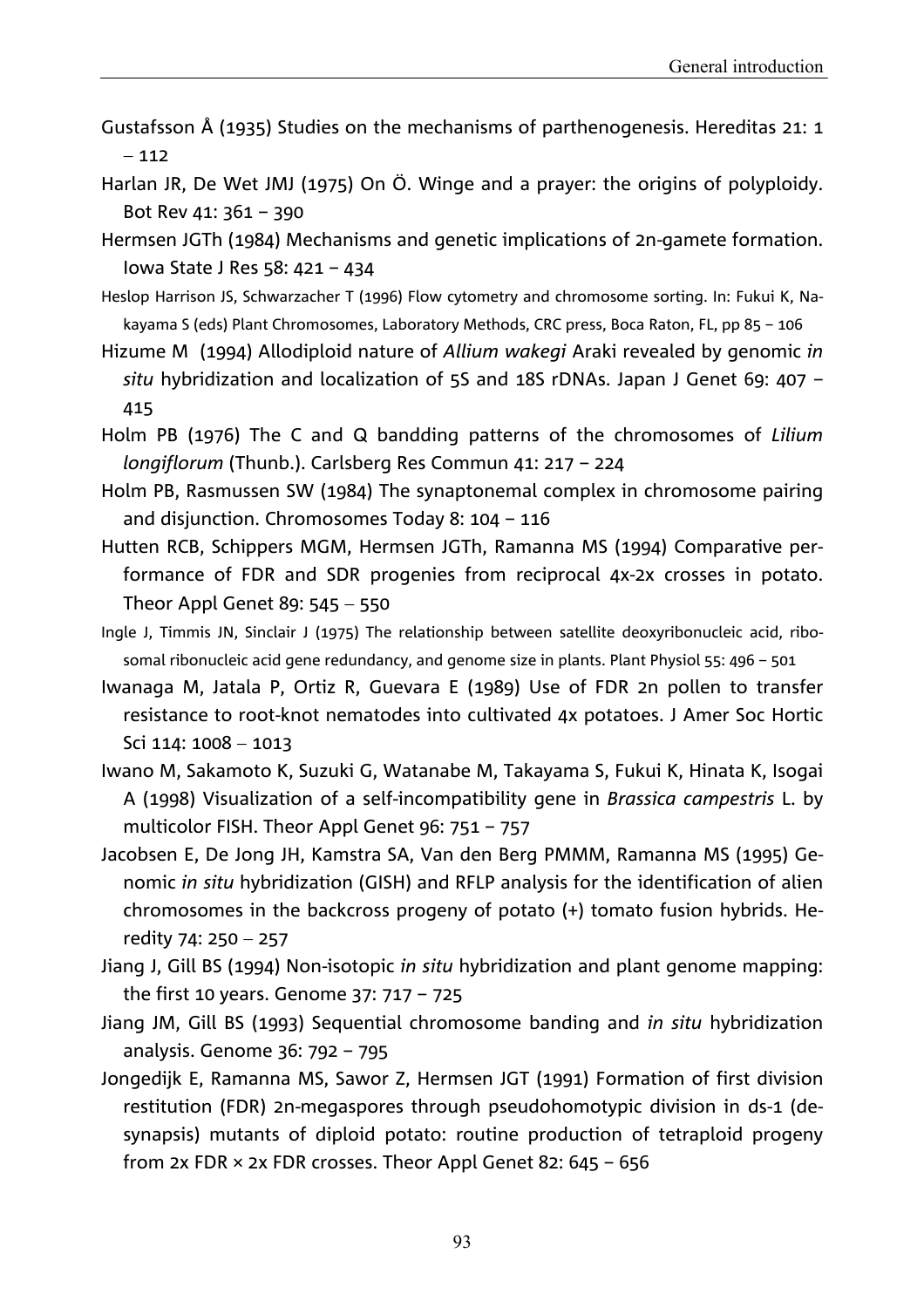- Kamstra SA, Kuipers AGJ, De Jeu MJ, Ramanna MS, Jacobsen E (1997) Physical localisation of repetitive DNA sequences in *Alstroemeria*: karyotyping of two species with species-specific and ribosomal DNA. Genome  $40: 652 - 658$
- Kamstra SA, Ramanna MS, De Jeu MJ, Kuipers, GJ, Jacobsen E (1999b) The extent and position of homoeologous recombination in a distant hybrid of *Alstroemeria*: a molecular cytogenetic assessment of first generation backcross progenies. Chromosoma 108: 52 – 63
- Kamstra SA, Ramanna, MS, De Jeu MJ, Kuipers, GJ, Jacobsen E (1999a) Homoeologous chromosome pairing in the distant hybrid *Alstroemeria aurea A. indora* and the genome composition of its backcross derivatives determined by fluorescent *in situ* hybridization with species-specific probes. Heredity 82: 69 – 78
- Karlov GI, Khrustaleva LI, Lim KB, Van Tuyl JM (1999) Homoeologous recombination in 2n-gamete producing interspecific hybrids of *Lilium* (Liliaceae) studied by genomic *in situ* hybridization (GISH). Genome 42: 681 – 686
- Keller ERJ, Schubert I, Fuchs J, Meister A (1996) Interspecific crosses of onion with distant *Allium* species and characterization of the presumed hybrids by means of flow cytometry, karyotype analysis and genomic *in situ* hybridization. Theor Appl Genet 92: 417 – 424
- Khrustaleva LI, Kik C (1998) Cytogenetic studies in the bridge cross *Allium cepa* (*A. fistulosum*  $\times$  *A. roylei*). Theor Appl Genet 96: 8 – 14
- Khrustaleva LI, Kik C (2000) Introgression of *Allium fistulosum* into *A. cepa* mediated by *A. roylei*. Theor Appl Genet 100: 17 – 26
- King IP, Purdie KA, Orford SE, Reader SM, Miller TE (1993) Detection of homoeologous chiasma formation in *Triticum durum Thinopyrum bessarabicum* hybrids using genomic *in situ* hybridization. Heredity 71: 369 – 372
- Kongsuwan K, Smyth DR (1978) DNA loss during C-banding of chromosomes of *Lilium longiflorum*. Chromosoma 68: 59 – 72
- Kuipers AGJ, Van Os DPM, de Jong JH, Ramanna MS (1997) Molecular cytogenetics of *Alstroemeria*: identification of parental genomes in interspecific hybrids and characterization of repetitive DNA families in constitutive heterochromatin. Chromosome Res  $5: 31 - 39$
- Lammerts W (1929) Interspecific hybridization in *Nicotiana*. IX. Further studies of the cytology of the backcross progenies of the *paniculata-rustica* hybrid. Genetics 14: 286 – 304
- Lammerts W (1931) Interspecific hybridization in *Nicotiana*. XII. The amphidiploid *rustica*-*paniculata* hybrid; its origin and cytogenetic behavior. Genetics 16: 191 – 211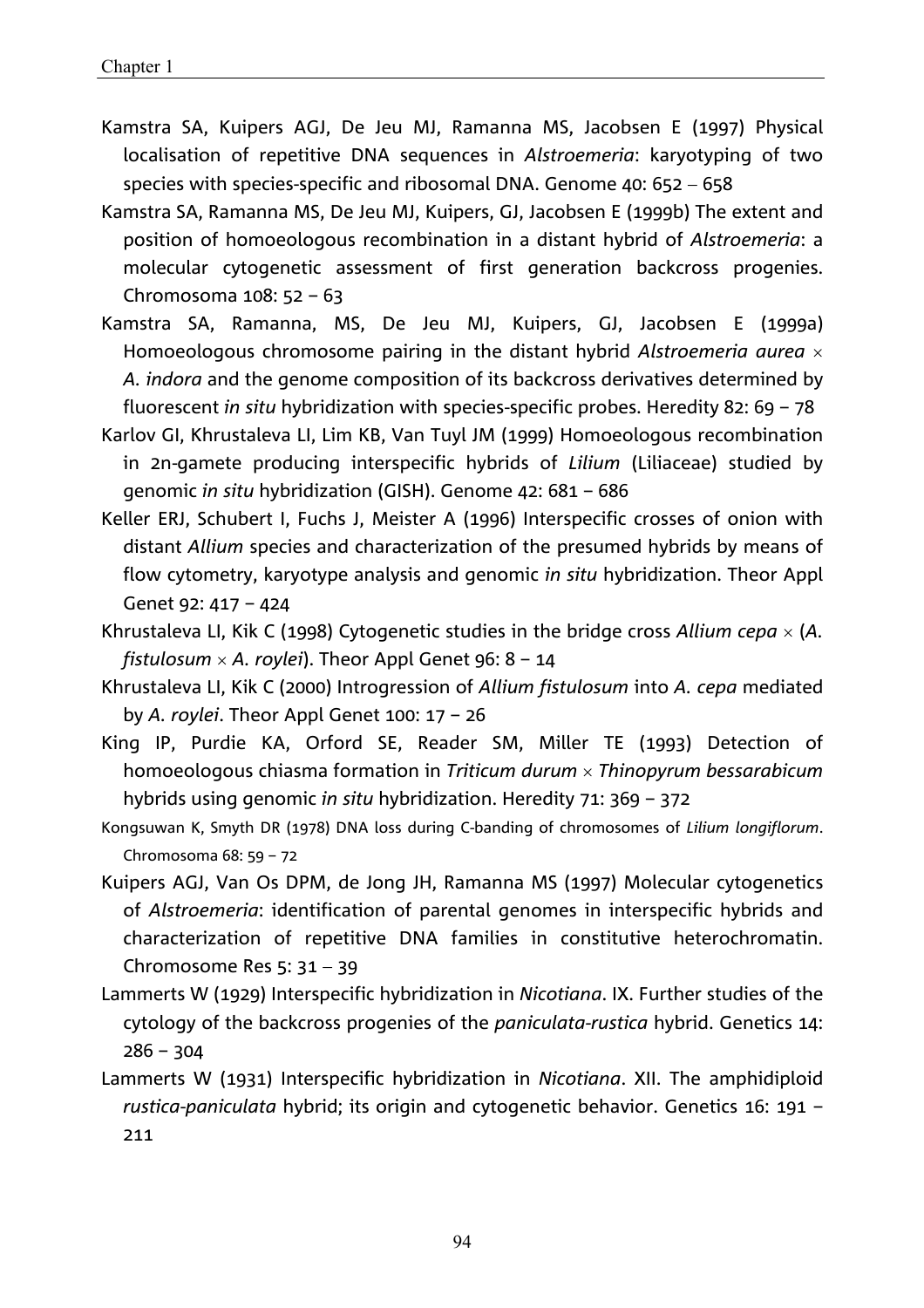- Lawrence GJ, Appels R (1986) Mapping the nucleolar organizer region, seed protein loci and isozyme loci on chromosome 1R in rye. Theor Appl Genet 71: 742 – 749
- Lee YH (1987) Cytology and fertility of an interspecific orchid hybrid. J Heredity 78: 319 – 322
- Leitch IJ, Bennett MD (1997) Polyploidy in angiosperms. Trends Plant Sci 2: 470 476
- Leitch IJ, Heslop-Harrison JS (1992) Physical mapping of the 18S-5.8S-26S rRNA genes in barley by *in situ* hybridization. Genome 35: 1013 – 1018
- Leslie AC (1982) The international lily register. 3rd edition including 17 additions (1984 – 1998). The Royal Hortic Soc, London
- Lighty RW (1968) Evolutionary trends in Lilies. The Lily Yearbook, Royal Hortic Soc 31: 40 – 44
- Lim KB, Chung JD, Van Kronenburg BCE, Ramanna MS, De Jong JH, Van Tuyl JM (2000) Introgression of *Lilium rubellum* Baker chromosomes into *L. longiflorum* Thunb.: a genome painting study of the  $F_1$  hybrid, BC<sub>1</sub> and BC<sub>2</sub> progenies. Chromosome Res 8: 119 – 125
- Linares C, Irigoyen JP, Fominaya A (2000) Identification of C-genome chromosomes involved in intergenomic translocations in *Avena sativa* L., using cloned repetitive DNA sequences. Theor Appl Genet 100: 353 – 360

Linde-Laursen I (1975) Giemsa C-banding of the chromosomes of 'Emir' barley. Hereditas 81: 285 – 289

- Liu ZW, Wang RRC, Carman JG (1994) Hybrids and backcross progenies between wheat (*Triticum aestivum* L.) and apomictic Australian wheatgrass (*Elymus rectisetus*): karyotypic and genomic analyses. Theor Appl Genet 89: 599 - 605
- Macgregor HC, Kezer J (1971) The chromosomal localization of a heavy satellite DNA in the testis of *Plethodon cinereus*. Chromosoma 33: 167 – 182
- Maluszynska J, Heslop-Harrison JS (1993) Molecular cytogenetics of the genus *Arabidopsis*: *in situ* localization of rDNA sites, chromosome numbers and diversity in centromeric heterochromatin. Ann Bot 71: 479 – 484
- Mariani A, Tavoletti S (1992a) Cytology of 2n gamete formation in the *Medicago sativa* complex. In: Veronesi F, Bullitta S, Caredda S (eds) Ploidy and chromosome manipulation in forage breeding. Proc 17th meeting Fodder Crops Section EU-CARPIA pp  $60 - 67$
- Mariani A, Tavoletti S (1992b) Alfalfa evolution and breeding through 2n gametes. In: Veronesi F, Mariani A, Tavoletti S (eds) Gametes with somatic chromosome number in the evolution and breeding of polyploid polysomic species: achievements and perspectives. Proc Workshop, Perugia, Italy pp  $73 - 81$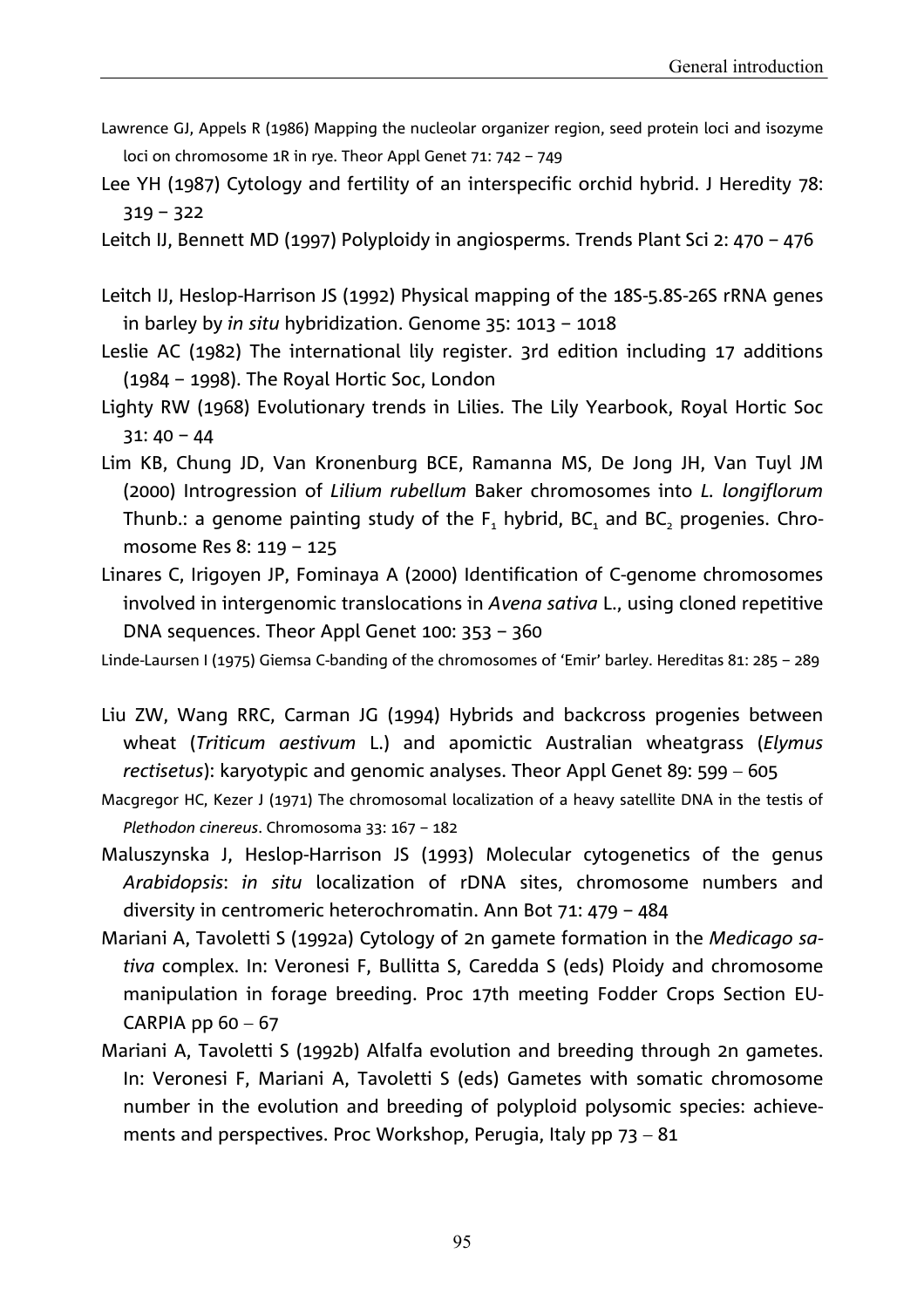- Masterson J (1994) Stomatal size in fossil plants: evidence for polyploidy in majority of angiosperms. Science 264: 421 – 424
- McRae EA (1998) Oriental lily hybrids In: Lilies: a guide for growers and collectors. Timber press, Portland, Oregon pp 239 – 257
- Mendiburu AO, Peloquin SJ (1977) The significance of 2n gametes in potato breeding. Theor Appl Genet  $49: 53 - 61$
- Miller TE, Reader SM, Purdie KA, King IP (1994) Determination of the frequency of wheat-rye chromosome pairing in wheat  $\times$  rye hybrids with and without chromosome 5B. Theor Appl Genet 89: 255 – 258
- Mok DWS, Peloquin SJ (1975) Three mechanisms of 2n pollen formation in diploid potatoes. Can J Genet Cytol  $17: 217 - 225$
- Mukai Y, Endo TR, Gill BS (1991a) Physical mapping of the 18S. 26S rRNA multigene family in common wheat: identification of a new locus. Chromosoma 100: 71 – 78
- Mukai Y, Endo TR, Gill BS (1991b) Physical mapping of the 5S rRNA multigene family in common wheat. J Hered 81: 290 – 295
- Mukai Y, Nakahara Y, Yamamoto M (1993) Simultaneous discrimination of the three genomes in hexaploid wheat by multicolor fluorescence *in situ* hybridization using total genomic and highly repeated DNA probes. Genome 36: 489 – 494
- Nagpal R, Raina SN, Sodhi YS, Mukhopadhyay A, Arumugam N, Pradhan AK, Pental D (1996) Transfer of *Brassica tournefortii* (TT) genes to allotetraploid oilseed *Brassica* species (*B. juncea* AABB, *B. napus* AACC, *B. carinata* BBCC): homoeologous pairing is more pronounced in the three-genome hybrids (TACC, TBAA, TCAA, TCBB) as compared to allodiploids (TA, TB, TC). Theor Appl Genet 92: 566 – 571
- Negri V, Lemmi G (1998) Effect of selection and temperature stress on the production of 2n gametes in *Lotus tenuis*. Plant Breeding 117: 345 – 349
- Noda S (1966) Cytogenetics of the origin of triploid *Lilium tigrinum*. Bull Osaka Gakuin Univ 6: 85 – 140
- Noda S (1971) Cytogenetics studies on the hybrid lilies. I. Occurrences of binucleate cells in PMC and triploid variety. Bot Mag, Tokyo 84:  $399 - 409$
- Noda S (1973) Karyotype and meiosis in *Lilium hansonii*. Chrom Info Serv 15: 7 9
- Noda S (1978) Chromosomes of diploid and triploid forms found in the natural populations of Tiger lily in Tsushima. Bot Mag, Tokyo 91: 279 283
- Noda S (1991) Chromosomal variation and evolution in the Genus *Lilium*. In: Tsuchiya T, Gupta PK (eds) Chromosome engineering in plants: genetics, breeding, evolution. Part B, Elsevier, Amsterdam pp 507 – 524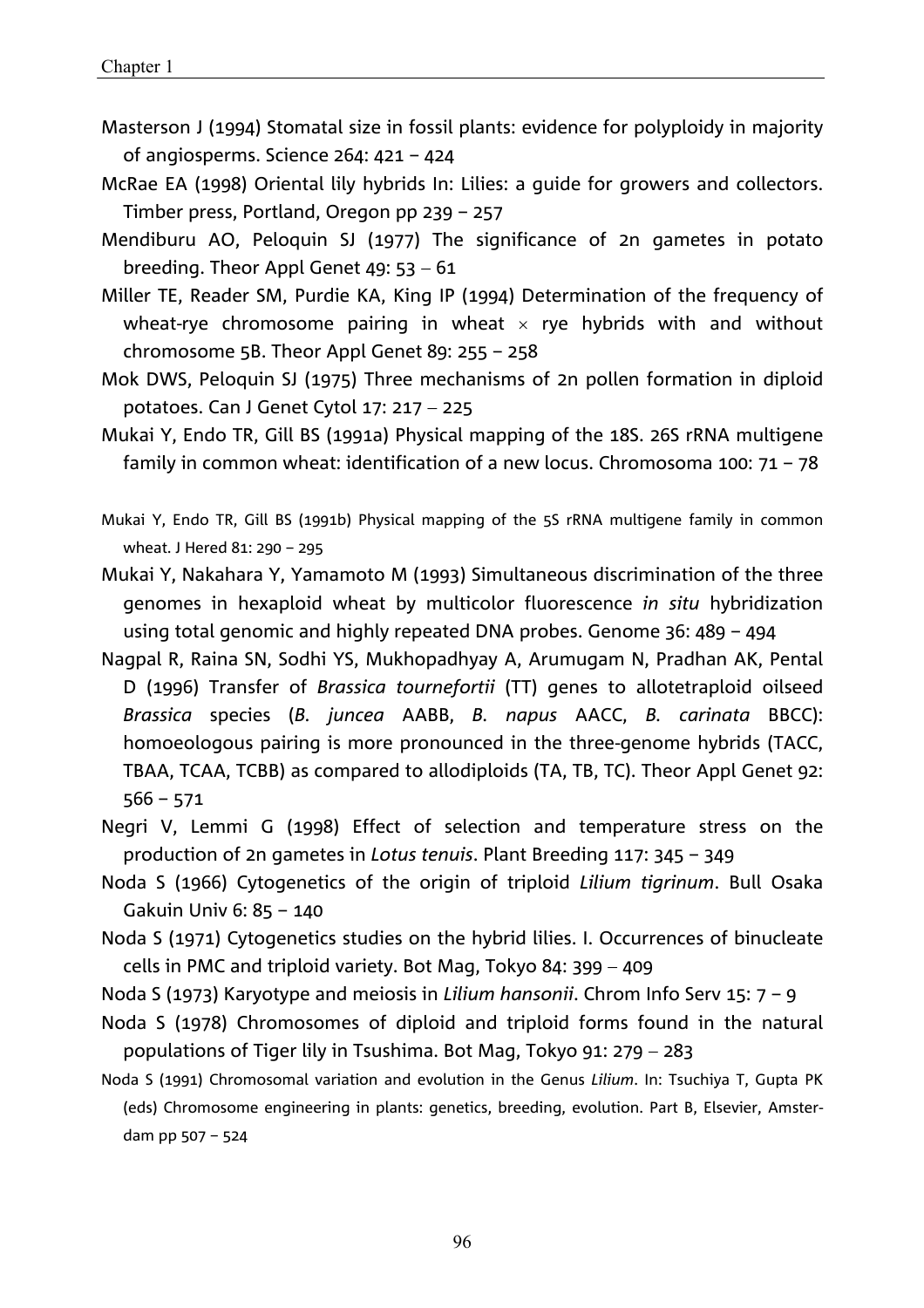- North C (1970) New lily hybrids with the aid of embryo culture. The Lily Yearbook Royal Hortic Soc 33: 171 – 173
- North C, Wills AB (1969) Interspecific hybrids of *Lilium lankongense* Franchet produced by embryo culture. Euphytica 18: 430 – 434
- Ogihara R (1966) Intra-species variation of karyotype in natural population of *Lilium japonicum* from the Izu peninsula. La Kromosomo 66: 2135 – 2144
- Ogihara R (1968) Karyotypes of *Lilium rubellum* Baker. La Kromosomo 74: 2415 2418
- Ortiz R, Peloquin SJ (1991a) A new method of producing 4x hybrid true potato seed. Euphytica 57: 103 – 107
- Ortiz R, Peloquin SJ (1991b) Breeding for 2n egg production in haploid X species 2x potato hybrids. Amer Potato J 68: 691 – 703
- Ortiz R, Vuylsteke D (1995) Factors influencing seed set in triploid *Musa* spp. L. and production of euploid hybrids. Ann Bot 75: 151 – 155
- Osuji JO, Harrison G, Crouch J, Heslop-Harrison JS (1997) Identification of the genomic constitution of *Musa* L. lines (bananas, plantains and hybrids) using molecular cytogenetics. Ann Bot 80: 787 – 793
- Parokonny AS, Kenton AY, Gleba YY, Bennett MD (1992) Genome reorganization in *Nicotiana* asymmetric somatic hybrids analysed by *in situ* hybridization. The Plant  $J$  2: 863 – 874
- Parokonny AS, Marshall JA, Bennett MD, Cocking EC, Davey MR, Brian Power J (1997) Homoeologous pairing and recombination in backcross derivatives of tomato somatic hybrids [*Lycopersicon esculentum* (+) *L. peruvianum*]. Theor Appl Genet 94: 713 – 723
- Parrott WA, Smith RR (1984) Production of 2n pollen in red clover. Crop Sci 24: 469 -472
- Pasakinskiene I, Anamthawat Jonsson K, Humphreys MW, Jones RN (1997) Novel diploids following chromosome elimination and somatic recombination in *Lolium multiflorum Festuca arundinacea* hybrids. Heredity 78: 464 – 469
- Pedersen C, Rasmussen SK, Linde-Laursen I (1996) Genome and chromosome identification in cultivated barley and related species of the Triticeae (Poaceae) by *in situ* hybridization with the GAAsatellite sequence. Genome 39: 93 – 104
- Peloquin SJ (1982) Meiotic mutants in potato breeding. Stadler Genet Symp 14: 1 11
- Peloquin SJ (1983) Genetic engineering with meiotic mutants, In: Mulcahy D, Ottaviano E (eds) Pollen: biology and implications for plant breeding. Elsevier, New York pp  $311 - 316$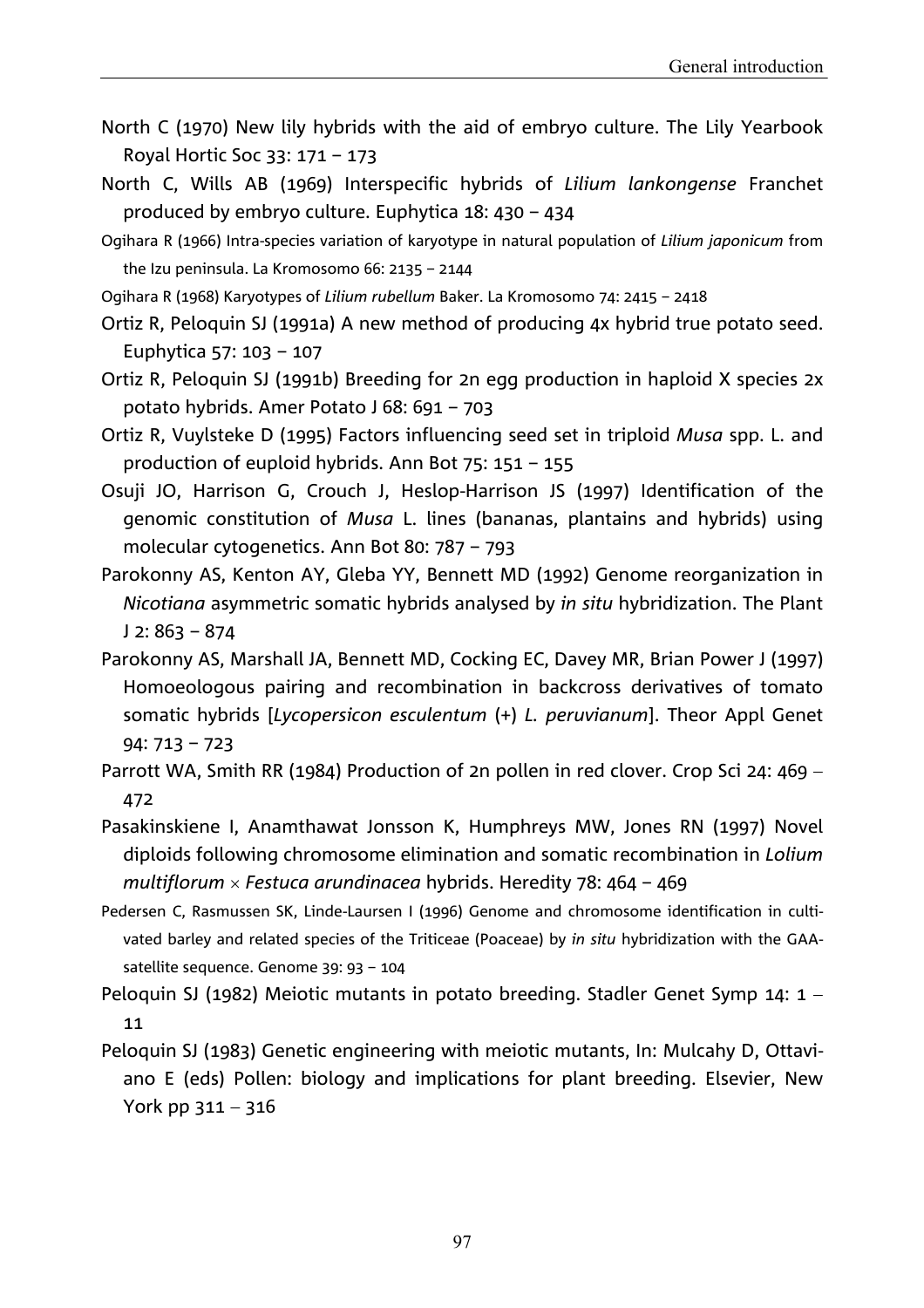- Peterson DG, Lapitan NLV, Stack SM (1999) Localization of single and low-copy sequences on tomato synaptonemal complex spreads using fluorescence *in situ* hybridization (FISH). Genetics 152: 427 – 439
- Poggio L, Confalonieri V, Comas C, Gonzalez G, Naranjo CA (1998) Genomic *in situ* hybridization (GISH) technique for determining the origin of the paired and unpaired chromosomes in the 2n = 30 hybrid *Zea perennis Zea luxurians*. Maize Genetics Cooperation Newsletter. 72: 54 – 55
- Ramanna MS (1974) The origin of unreduced microspores due to aberrant cytokinesis in the meiocytes of potato and its genetic significance. Euphytica 23: 20 - 30
- Ramanna MS (1979) A re-examination of the mechanisms of 2n gametes formation in potato and its implications for breeding. Euphytica 28:  $537 - 561$
- Ramanna MS (1983) First division restitution gametes through fertile desynaptic mutants of potato. Euphytica  $32: 337 - 350$
- Ramanna MS (1991) Somatic versus meiotic doubling of chromosomes in plants: implications for polyploidy in breeding. In: Kimber G (ed) Proceedings 2nd International Symposium on Chromosome Engineering in Plants, University of Missouri-Columbia pp  $118 - 127$
- Ramanna MS (1992) The role of sexual polyploidization in the origins of horticultural crops: *Alstroemeria* as an example. In: Mariani A, Tavoletti S (eds) Proceedings of Workshop: Gametes with Somatic Chromosome Number in the Evolution and Breeding of Polyploid Polysomic Species: Achievements and Perspectives, Tipolitografia Porziuncola – Assisi (PG) Italy pp 83 – 89
- Ramsey J, Schemske DW (1998) Pathways, mechanisms, and rates of polyploid formation in flowering plants. Ann Rev Ecol Syst 29: 467 – 501
- Ribbands CR (1937) The consequences of structural hybridity at meiosis in *Lilium* × *testaceum.* J Genet 35: 1 - 24
- Richardson MM (1936) Structural hybridity in *Lilium martagon* album  *L. hansonii*. J Genet  $35: 411 - 450$
- Rosenburg O (1927) Die semiheterotypische teilung und ihre bedeutung für die entstehung verdoppelter chromozomenzahlen. Hereditas 8: 305 - 358
- Sanford JC, Hanneman RE (1982) Intermating of potato haploids and spontaneous sexual polyploidization - effects on heterozygosity. Amer Potato J 59: 407 - 414
- Sato M (1932) Chromosome studies in *Lilium* (I). The Bot Mag Tokyo 46: 68 88
- Schmitzer E (1991) A survey of named polyploid lilies of the Asiatic section. Quart Bulletin North Amer Lily Soc 45(3): 6 – 12
- Schulz-Schaeffer J (1980) The nucleolus organizer region. In: Sybenga J (ed) Cytogenetics, plants, animals, human. Springer-Verlag, pp 36 – 38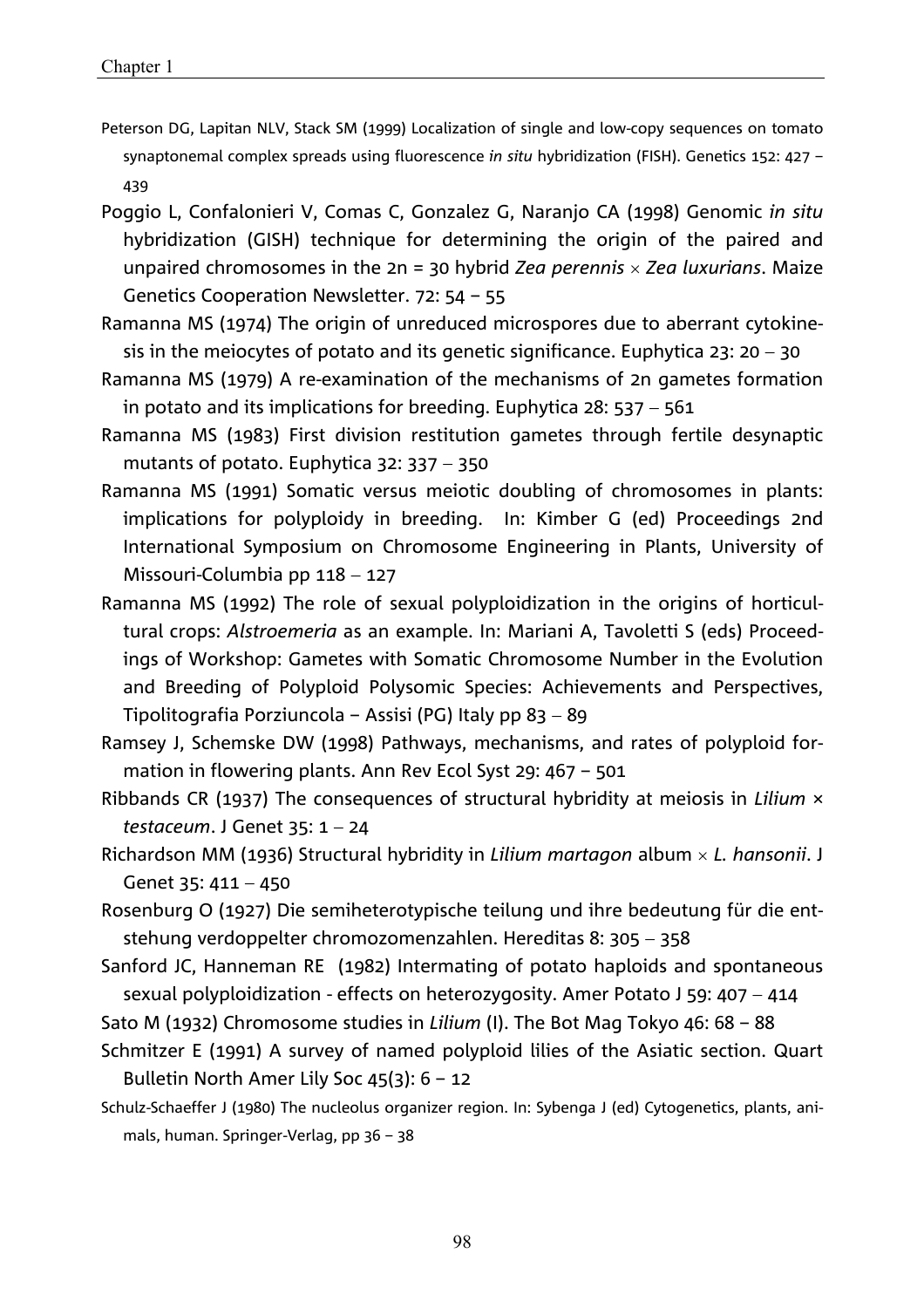- Schwarzacher T, Anamthawat-Jónsson K, Harrison GE, Islam AKMR, Jia JZ, King IP, Leitch AR, Miller TE, Reader SM, Rogers WJ, Shi M, Heslop-Harrison JS (1992) Genomic *in situ* hybridization to identify alien chromosomes and chromosome segments in wheat. Theor Appl Genet 84: 778 – 786
- Schwarzacher T, Leitch AR, Bennet MD, Heslop-Herrison JS (1989) *In situ* hybridization of parental genomes in a wide hybrid. Ann Bot 64:  $315 - 324$
- Schweizer D (1980) Fluorescence chromosome banding in plants: applications, mechanisms, and implications for chromosome structure. In: Davies DR, Hopwood DA (eds) The plant genome, Fourth John Innes symposium and second international haploid conference pp 61 – 72
- Shi L, Zhu T, Morgante M, Rafalski JA, Keim P (1996) Soybean chromosome painting: a strategy for somatic cytogenetics. J Heredity 87: 308 – 313
- Shimizu M (1987) The lilies of Japan; Species and hybrids (Japanese). Seibundo Shinkosha, Tokyo pp 148 – 165
- Skirm GW (1942) Embryo culturing as an aid to plant breeding. J Heredity 33: 211 215
- Smyth DR, Kongsuwan K, Wisudharomn S (1989) A survey of C-band patterns in chromosomes of *Lilium* (Liliaceae). Plant System Evol 163: 53 – 69
- Snowdon RJ, Kohler W, Friedt W, Kohler A (1997) Genomic *in situ* hybridization in *Brassica* amphidiploids and interspecific hybrids. Theor Appl Genet 95: 1320 – 1324
- Soltis DE, Soltis PS (1993) Molecular data and the dynamic nature of polyploidy. Criti Rev Plant Sci 12: 243 – 273
- Son JH (1977) Karyotype analysis of *Lilium lancifolium* Thunberg by means of Cbanding. Japan J Genet 52: 217 – 221
- Son JH, Song NH (1978) Karyotype analysis of *Lilium cernuum* Komarov by means of C-banding method. Kor J Bot 21: 29 – 32
- Song NH (1987) Analysis of C-banded karyotypes and chromosomal relationships of *Lilium* species. PhD thesis, Kyungpook National University, Korea
- Song NH (1991) Cytological relationships in the Japanese lilies on the C-banded karyotype. I. C-banding patterns in chromosomes of *Lilium callosum* and *L. concolor* var. partheneion. Korean J Plant Taxonomy 21: 187 – 196
- Stack SM (1991) Staining plant cells with silver. II. Chromosome cores. Genome 34: 900 – 908
- Stebbins GL (1932) Cytology of *Antennaria*. II. Parthenogenetic species. Bot Gaz 94:  $322 - 344$
- Stebbins GL (1970) Chromosomal evolution in higher plants. Addison-Wesley Publ Co, Menlo Park (Calif.) pp 216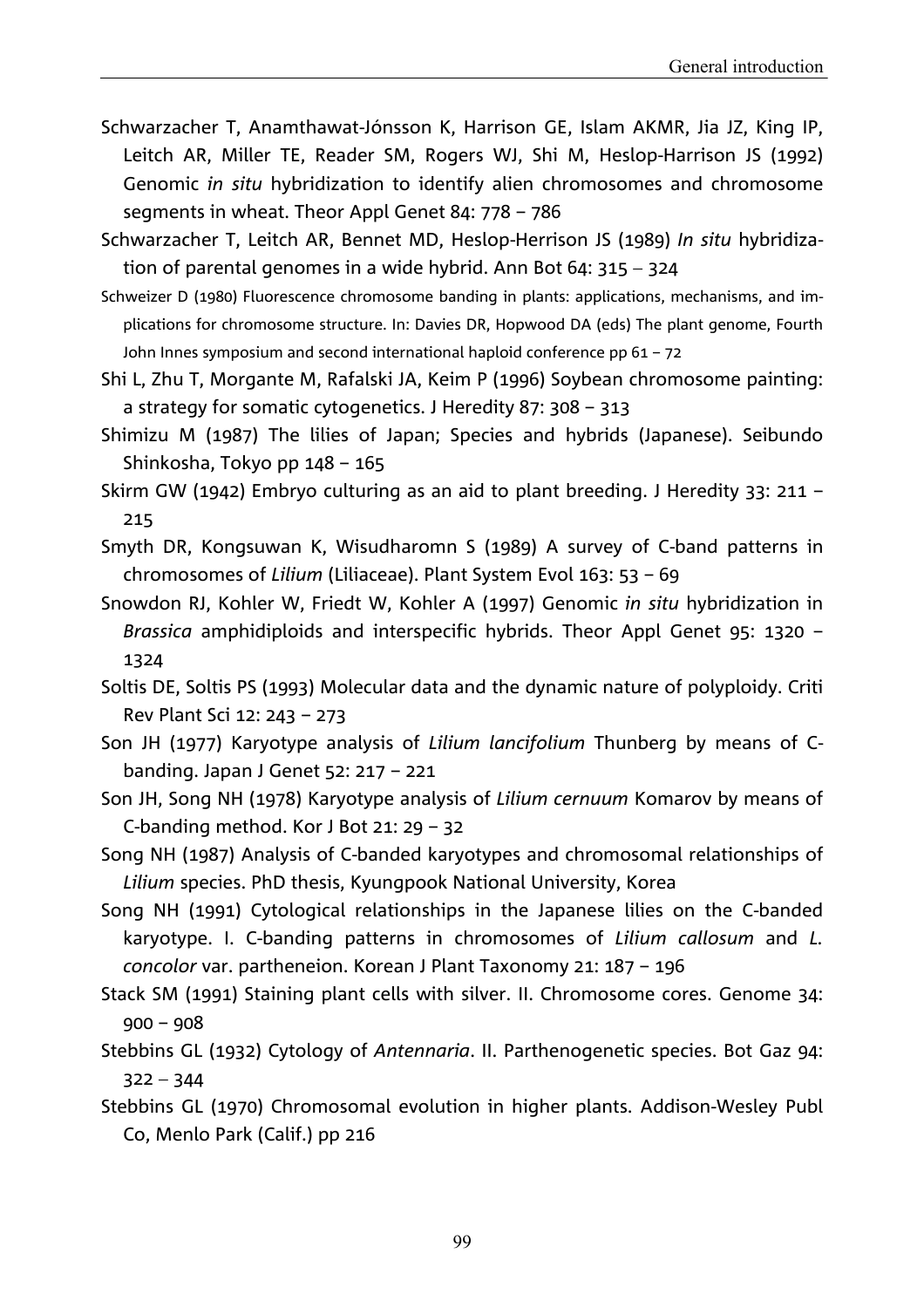- Stein M (1970) Polyploidie und umwelt. In: Die bedeutung der polyploidie fur die evolution und die pflanzenzuchtung. Tagungsberichte Deutschen Akad Wiss 101: 51 – 68
- Stern H, Hotta Y (1977) Biochemistry of meiosis. In: Darlington CD (ed) Meiosis in perspective. Philosophical Transactions Royal Society, London, -B. 277: 277 – 294
- Stewart RN (1947) The morphology of somatic chromosomes in *Lilium*. Amer J Bot  $34:9 - 26$
- Stewart RN, Bamford R (1943) The nature of polyploidy in *Lilium tigrinum*. Amer J Bot  $30: 1 - 7$
- Storey WB (1956) Diploid and polyploid gamete formation in orchids. Proc Amer Soc Hortic Sci 68: 491 – 502
- Strasburger E (1880) Zellbildung und zelltheilung. Fischer Verlag, Jena. 3rd Edition.
- Tai GCC, De Jong H (1997) A comparison of performance of tetraploid progenies produced by diploid and their vegetatively doubled (tetraploid) counterpart parents. Theor Appl Genet  $94: 303 - 308$
- Takahashi C, Leitch IJ, Ryan A, Bennett MD, Brandham PE (1997) The use of genomic *in situ* hybridization (GISH) to show transmission of recombinant chromosomes by a partially fertile bigeneric hybrid, *Gasteria lutzii Aloe aristata* (Aloaceae), to its progeny. Chromosoma 105: 342 – 348
- Takeda S, Harrison GE, Heslop-Harrison JS (1999) Comparative physical mapping of the 5 S and 45 S rDNA in nine wild Hordeum species and cytotypes. Theor Appl Genet 98: 1 – 9
- Thomas HM, Morgan WG, Meredith MR, Humphreys MW (1994) Identification of parental and recombined chromosomes in hybrid derivatives of *Lolium multiflorum Festuca pratensis* by genomic *in situ* hybridization. Theo Appl Genet 88: 909 – 913
- Trask B (1999) Florescence *in situ* hybridization. In: Birren B, Green ED, Hieter P, Klapholz S, Myers RM, Riethman H, Roskams J. Genome analysis (eds) A laboratory manual Vol: 4 Mapping genomes. Cold Spring Harbor Laboratory Press pp 391 – 404
- Van Tuyl JM (1997) Interspecific hybridization of flower bulbs: a review. Acta Hortic  $430: 465 - 476$
- Van Tuyl JM, Boon E (1997) Variation in DNA-content in the genus *Lilium*. Acta Hortic 430: 829 – 835
- Van Tuyl JM, De Vries JN, Bino RJ, Kwakkenbos AAM (1989) Identification of 2npollen producing interspecific hybrids of *Lilium* using flow cytometry. Cytologia  $54: 737 - 745$
- Van Tuyl JM, Franken J, Jongerius MC, Lock CAM, Kwakkenbos AAM (1986) Interspecific hybridization in *Lilium*. Acta Hortic 177: 591 – 595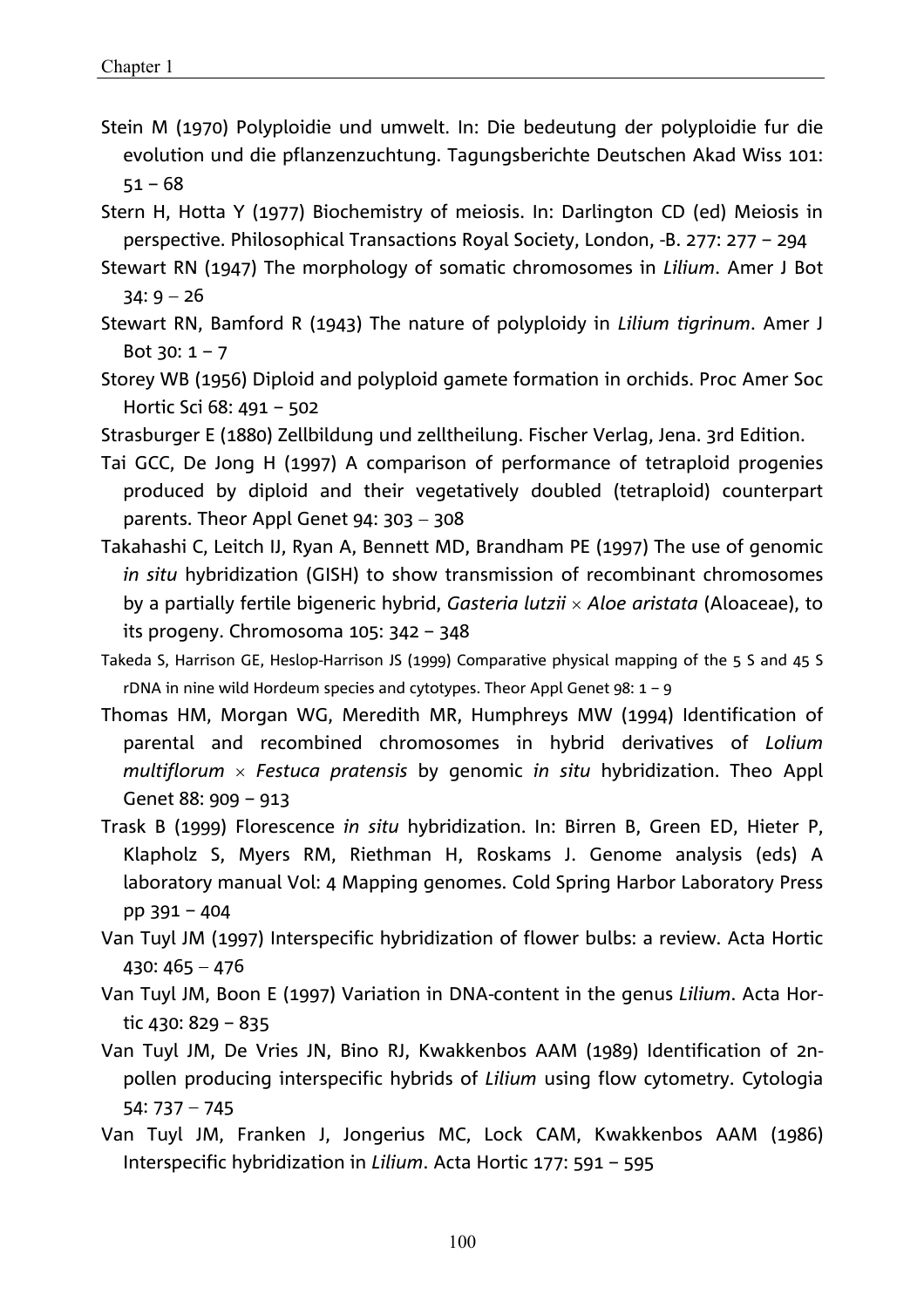- Van Tuyl JM, Meijer H, Van Diën MP (1992b) The use of oryzalin as an alternative for colchicine in *in-vitro* chromosome doubling of *Lilium* and *Nerine*. Acta Hortic 325:  $625 - 630$
- Van Tuyl JM, Straathof TP, Bino RJ, Kwakkenbos AAM (1988) Effect of three pollination methods on embryo development and seed set in intra- and interspecific crosses between seven *Lilium* species. Sex Plant Rep 1: 119 – 123
- Van Tuyl JM, Van Dien MP, Van Creij MGM, Van Kleinwee TCM, Franken J, Bino RJ (1991) Application of in vitro pollination, ovary culture, ovule culture and embryo rescue for overcoming incongruity barriers in interspecific *Lilium* crosses. Plant Sci 74: 115 – 126
- Van Tuyl JM, Van Dijken A, Chi HS, Lim KB, Villemoes S, Van Kronenburg BCE (2000) Breakthroughs in interspecific hybridization of lily. Acta Hortic 508: 83 – 90
- Van Tuyl JM, Van Holsteijn HMC, Kwakkenbos AAM (1990) Research on polyploidy in interspecific hybridization of lily. Acta Hortic 266: 323 – 329
- VBN (2000) Statistiekboek 1999. Vereniging van bloemenveilingen in Nederland, Leiden p 10
- Veilleux RE (1985) Diploid and polyploid gametes in crop plants: mechanisms of formation and utilization in plant breeding. Plant Breeding Rev 3: 253  $-$  288
- Veilleux RE, McHale NA, Lauer FI (1982) Unreduced gametes in diploid *Solanum*: Frequency and types of spindle abnormalities. Can J Genet Cytol 24:  $301 - 314$
- Von Kalm L, Smyth DR (1980) Silver staining test of nucleolar suppression in the *Lilium* hybrid 'Black Beauty'. Exp Cell Res 129: 481 – 485
- Von Kalm L, Smyth DR (1984) Ribosomal RNA genes and the substructure of nucleolar organizing regions in *Lilium*. Can J Genet Cytol 26: 158 – 166
- Vorsa N, Bingham ET (1979) Cytology of 2n pollen formation in diploid alfalfa, *Medicago sativa.* Can J Genet Cytol 21: 525 - 530
- Vorsa N, Rowland LJ (1997) Estimation of 2n megagametophyte heterozygosity in a diploid blueberry (*Vaccinium darrowi* Camp) clone using RAPDs. J Heredity 88:  $423 - 426$
- Wagenaar EB (1968) Meiotic restitution and the origin of polyploidy. II. Prolonged duration of metaphase I as causal factor of restitution induction. Can J Genet Cytol 10: 844 – 852
- Woodcock HBD, Stearn WT (1950) Lilies of the world; Their cultivation & classification. Country Life Limited, London pp 15 – 20
- Yamaguchi S, Kobayashi M, Roy B, Okuda I (1990) Preliminary report on the karyotype of *Lilium nepalense*. Japan J Breeding 40: 245 – 248